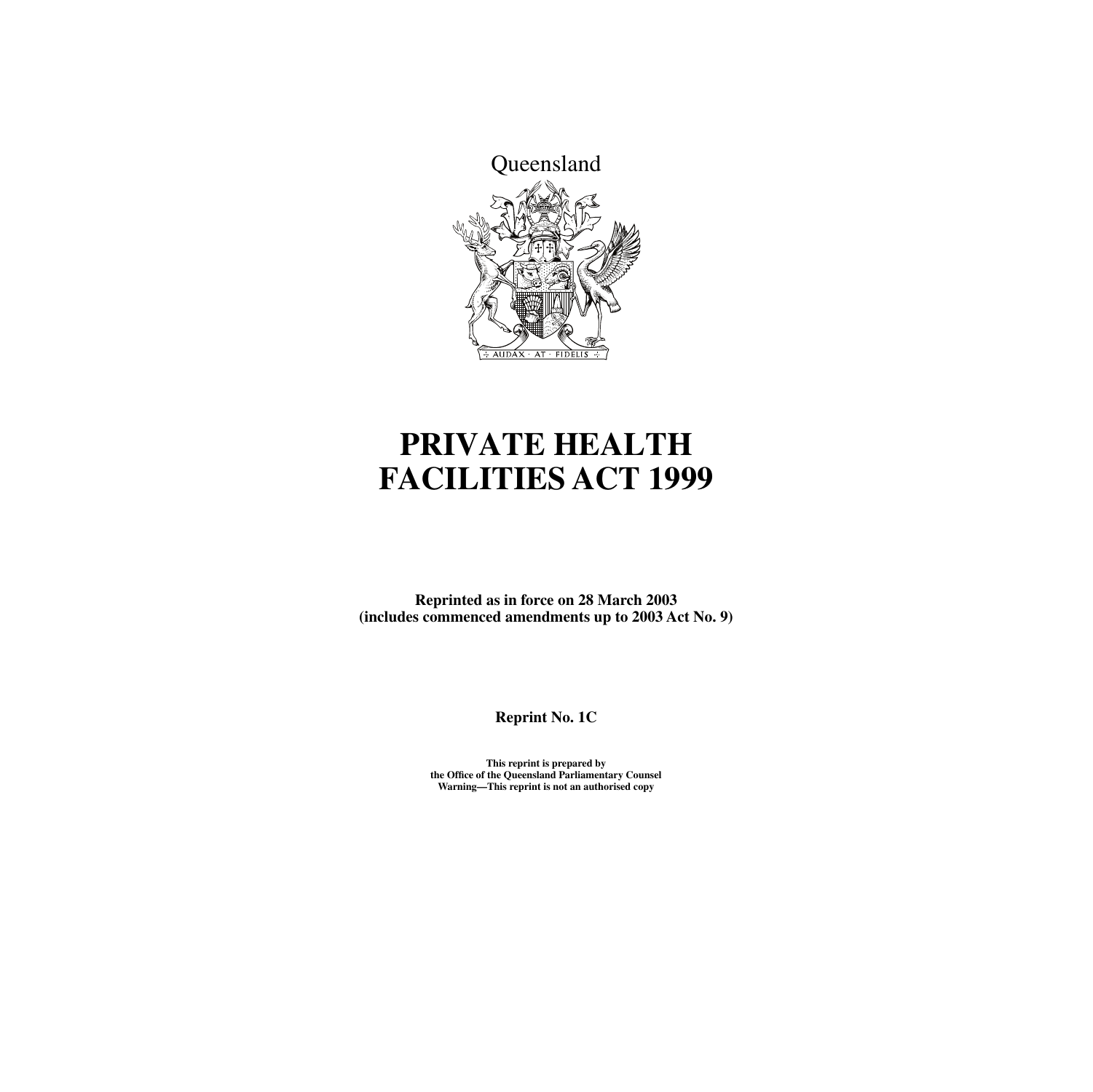# **Information about this reprint**

This Act is reprinted as at 28 March 2003. The reprint shows the law as amended by all amendments that commenced on or before that day (Reprints Act 1992 s 5(c)).

The reprint includes a reference to the law by which each amendment was made—see list of legislation and list of annotations in endnotes. Also see list of legislation for any uncommenced amendments.

This page is specific to this reprint. See previous reprints for information about earlier changes made under the Reprints Act 1992. A table of reprints is included in the endnotes.

#### **Also see endnotes for information about—**

- **when provisions commenced**
- **editorial changes made in earlier reprints.**

#### **Dates shown on reprints**

**Reprints dated at last amendment** All reprints produced on or after 1 July 2002, hard copy and electronic, are dated as at the last date of amendment. Previously reprints were dated as at the date of publication. If a hard copy reprint is dated earlier than an electronic version published before 1 July 2002, it means the legislation was not further amended and the reprint date is the commencement of the last amendment.

If the date of a hard copy reprint is the same as the date shown for an electronic version previously published, it merely means that the electronic version was published before the hard copy version. Also, any revised edition of the previously published electronic version will have the same date as that version.

**Replacement reprint date** If the date of a hard copy reprint is the same as the date shown on another hard copy reprint it means that one is the replacement of the other.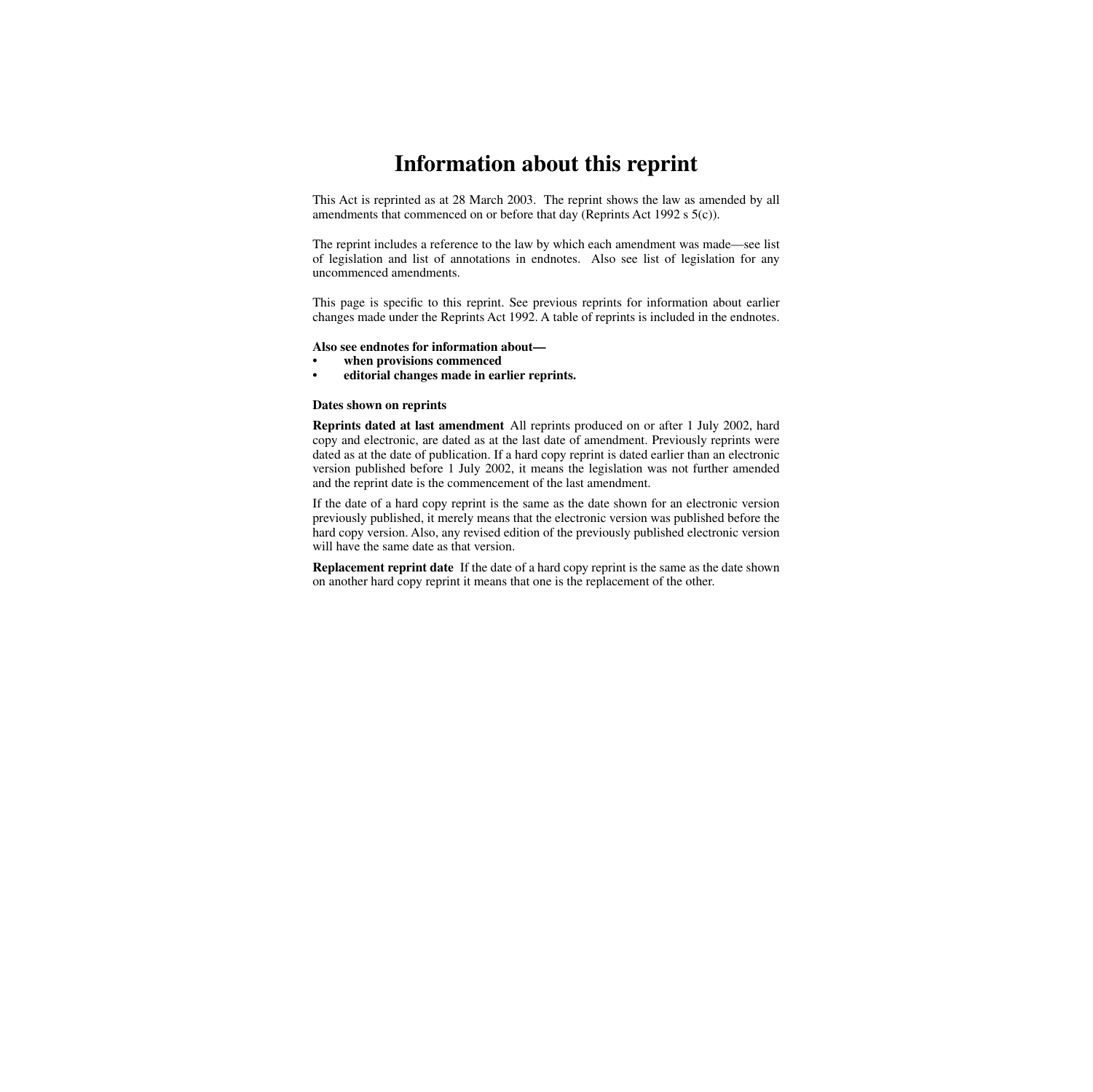

# **PRIVATE HEALTH FACILITIES ACT 1999**

# **TABLE OF PROVISIONS**

| Section        |                                                                 | Page |
|----------------|-----------------------------------------------------------------|------|
|                | <b>PART 1-PRELIMINARY</b>                                       |      |
| $\mathbf{1}$   |                                                                 | 9    |
| $\overline{2}$ |                                                                 | 9    |
| 3              |                                                                 | 9    |
| 4              |                                                                 | 10   |
| 5              |                                                                 | 10   |
|                | <b>PART 2-INTERPRETATION</b>                                    |      |
|                | <b>Division 1-Definitions</b>                                   |      |
| 6              |                                                                 | 10   |
|                | <b>Division 2-Basic concepts</b>                                |      |
| 7              |                                                                 | 11   |
| 8              |                                                                 | 11   |
| 9              |                                                                 | 11   |
| 10             |                                                                 | 11   |
|                | Division 3-Authority holders                                    |      |
| 11             |                                                                 | 12   |
|                | <b>PART 3-STANDARDS</b>                                         |      |
| 12             |                                                                 | 13   |
|                | PART 4-SUITABILITY OF PERSONS TO BE AUTHORITY<br><b>HOLDERS</b> |      |
| 13             |                                                                 | 14   |
| 14             |                                                                 | 16   |
| 15             |                                                                 | 16   |
| 16             |                                                                 | 16   |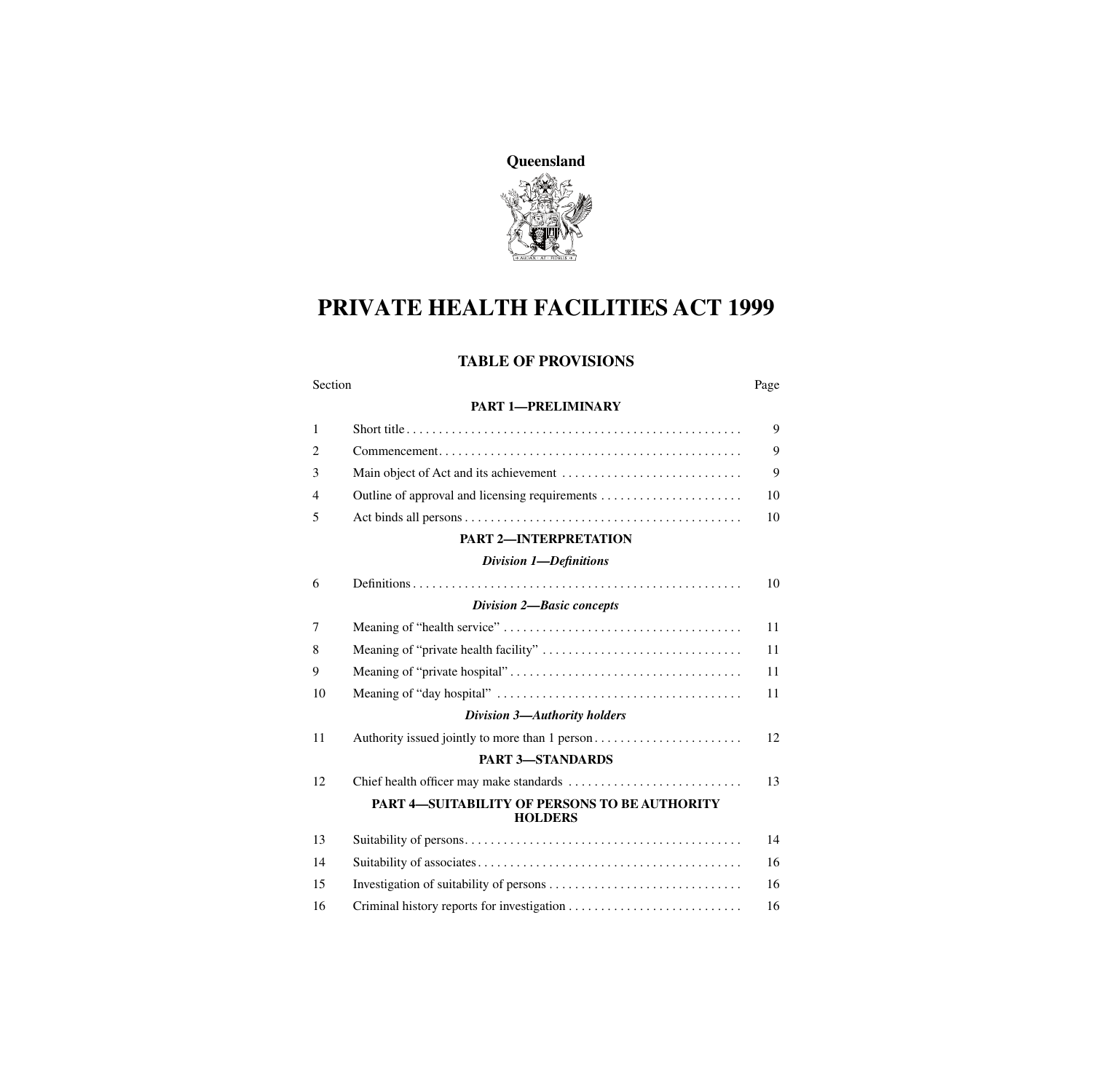#### **[PART 5—APPROVALS](#page-18-0)**

| Division 1-Applications for approvals |  |
|---------------------------------------|--|
|---------------------------------------|--|

| 17 | Requirements about application for an approval                                    | 17 |
|----|-----------------------------------------------------------------------------------|----|
| 18 | Further information or documents to support application for an approval           | 17 |
|    | Division 2-Deciding applications for approvals                                    |    |
| 19 |                                                                                   | 18 |
| 20 | Further consideration of application for an approval                              | 18 |
| 21 | Application for an approval taken to be refused in certain circumstances          | 19 |
|    | Division 3-Form, conditions and term of approvals                                 |    |
| 22 |                                                                                   | 19 |
| 23 |                                                                                   | 20 |
| 24 |                                                                                   | 20 |
|    | Division 4-Extension of term of approval                                          |    |
| 25 |                                                                                   | 20 |
| 26 | Further information or documents to support application for extension             | 21 |
| 27 |                                                                                   | 21 |
| 28 | Approval continues in force while application is considered                       | 22 |
|    | <b>Division 5-Dealings affecting approvals</b>                                    |    |
|    | <b>Subdivision 1-Changing approvals</b>                                           |    |
| 29 | Changing approval—chief health officer acting on own initiative                   | 22 |
| 30 | Changing approval—application by approval holder                                  | 23 |
| 31 | Further information or document to support application to change an<br>approval   | 24 |
| 32 | Decision about application to change an approval                                  | 24 |
| 33 | Further consideration of application to change an approval                        | 25 |
| 34 | Application to change an approval taken to be refused in certain<br>circumstances | 25 |
| 35 |                                                                                   | 26 |
|    | Subdivision 2-Other dealings affecting approvals                                  |    |
| 36 | Surviving persons taken to be approval holder                                     | 26 |
| 37 |                                                                                   | 26 |
| 38 |                                                                                   | 27 |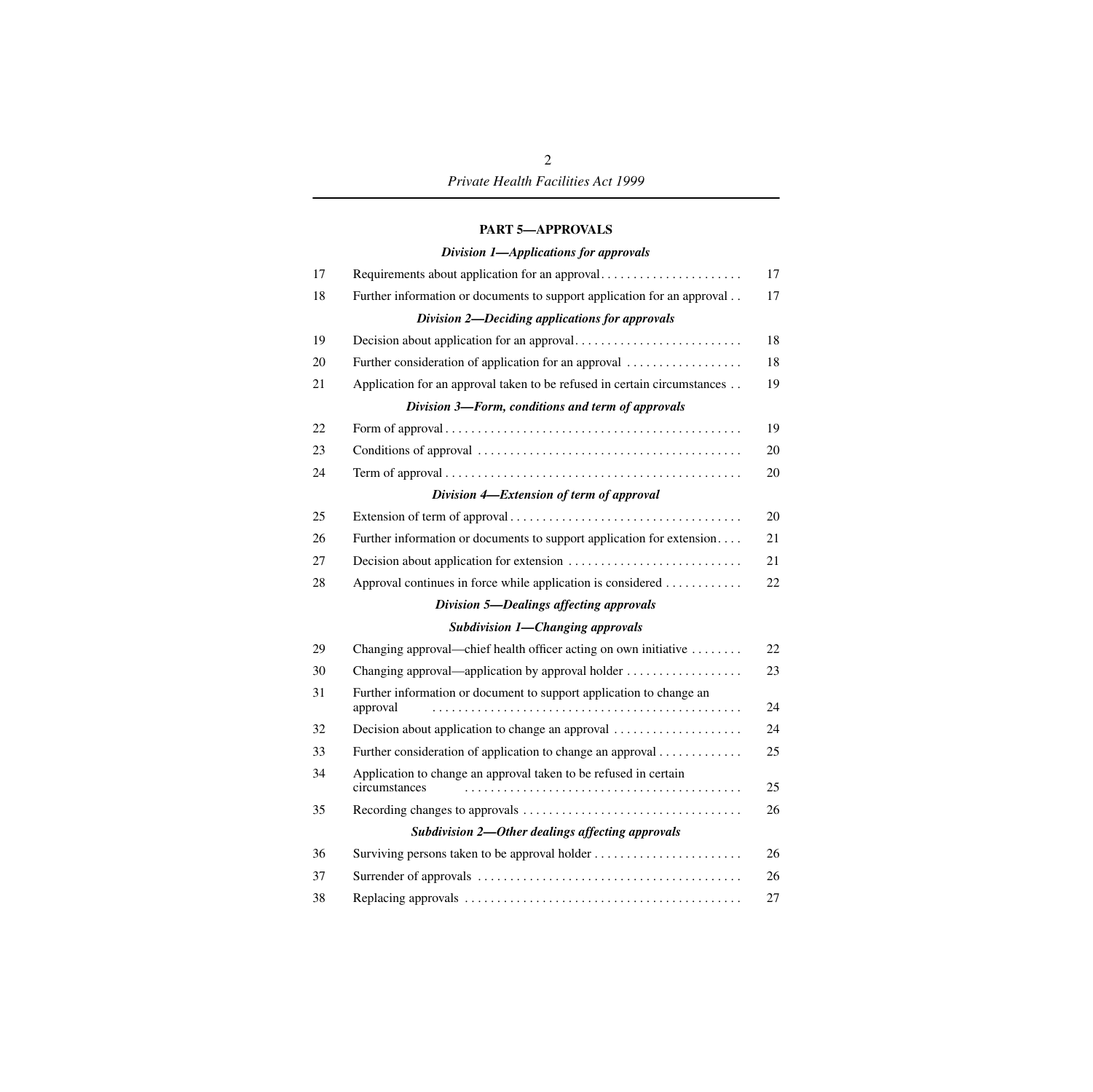#### **[PART 6—LICENCES](#page-28-1)**

|    | Division 1-Licences for operation of private health facilities                         |
|----|----------------------------------------------------------------------------------------|
| 39 | Licences required to operate private health facilities                                 |
| 40 | Licences not required to operate certain day hospitals                                 |
|    | Division 2-Applications, and materials to support applications, for<br><i>licences</i> |
| 41 |                                                                                        |
| 42 |                                                                                        |
| 43 | Further information or documents to support application for a licence                  |
|    | Division 3-Deciding applications for licences                                          |
| 44 |                                                                                        |
| 45 | Further consideration of application for a licence                                     |
| 46 | Application for licence taken to have been refused in certain circumstances            |
|    | Division 4-Form, conditions and term of licences                                       |
| 47 |                                                                                        |
| 48 |                                                                                        |
| 49 |                                                                                        |
| 50 |                                                                                        |
|    | <b>Division 5-Renewal of licences</b>                                                  |
| 51 |                                                                                        |
| 52 | Further information or document to support application for renewal                     |
|    | Division 6—Deciding applications for renewal                                           |
| 53 |                                                                                        |
| 54 | Licence continues in force while application is considered                             |
|    | <b>Division 7-Dealings affecting licences</b>                                          |
|    | <b>Subdivision 1-Changing licences</b>                                                 |
| 55 | Changing licence—chief health officer acting on own initiative                         |
| 56 |                                                                                        |
| 57 | Further information or document to support application to change a licence             |
| 58 |                                                                                        |
| 59 | Further consideration of application to change a licence                               |
| 60 | Application to change a licence taken to be refused<br>in certain circumstances<br>.   |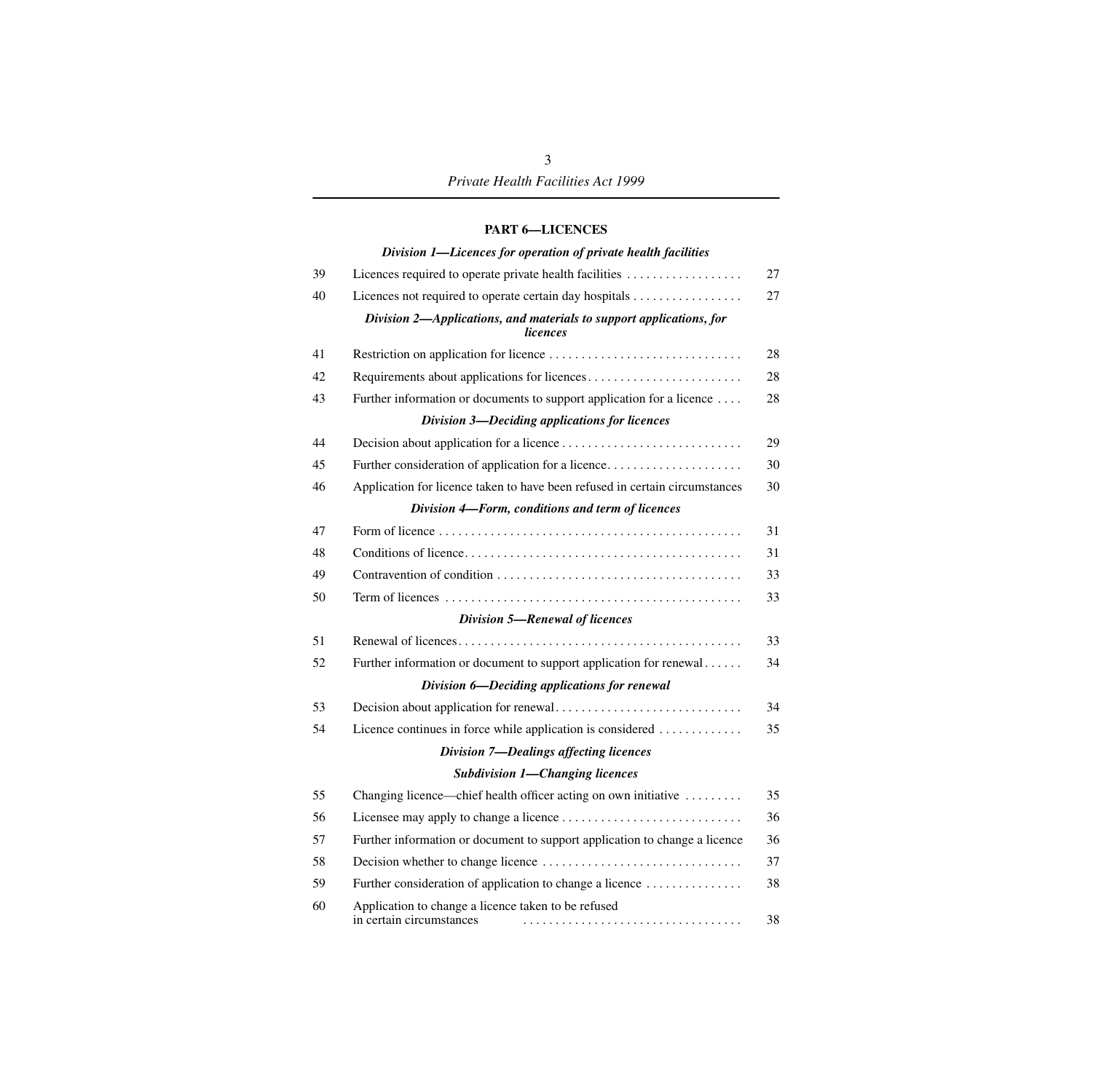*Private Health Facilities Act 1999*

| 61 |                                                                                                     | 39 |
|----|-----------------------------------------------------------------------------------------------------|----|
|    | Subdivision 2-Making prescribed alterations to private health facilities                            |    |
| 62 |                                                                                                     | 39 |
| 63 | Requirements about applications for approval of prescribed alterations                              | 39 |
| 64 | Further information or document to support applications for approval of                             | 40 |
| 65 | Decision about applications for approval of prescribed alterations                                  | 40 |
| 66 | Application for approval of a prescribed alteration taken to be refused in<br>certain circumstances | 41 |
|    | <b>Subdivision 3-Transfers of licences</b>                                                          |    |
| 67 |                                                                                                     | 41 |
| 68 |                                                                                                     | 42 |
| 69 | Further information or documents to support transfer application                                    | 42 |
| 70 |                                                                                                     | 42 |
| 71 | Further consideration of application to transfer a licence                                          | 43 |
| 72 | Application to transfer a licence taken to be refused<br>in certain circumstances                   | 44 |
| 73 |                                                                                                     | 44 |
|    | <b>Subdivision 4-Other dealings with licences</b>                                                   |    |
| 74 |                                                                                                     | 44 |
| 75 |                                                                                                     | 45 |
| 76 |                                                                                                     | 45 |
| 77 |                                                                                                     | 45 |
| 78 | Surrender before operation of facility stops                                                        | 46 |
| 79 |                                                                                                     | 46 |
|    | PART 7-SUSPENSION AND CANCELLATION OF<br><b>AUTHORITIES</b>                                         |    |
| 80 |                                                                                                     | 47 |
| 81 |                                                                                                     | 48 |
| 82 |                                                                                                     | 49 |
| 83 |                                                                                                     | 49 |
| 84 |                                                                                                     | 49 |
| 85 |                                                                                                     | 50 |
| 86 | Cancellation or reduction of period of suspension of authority                                      | 51 |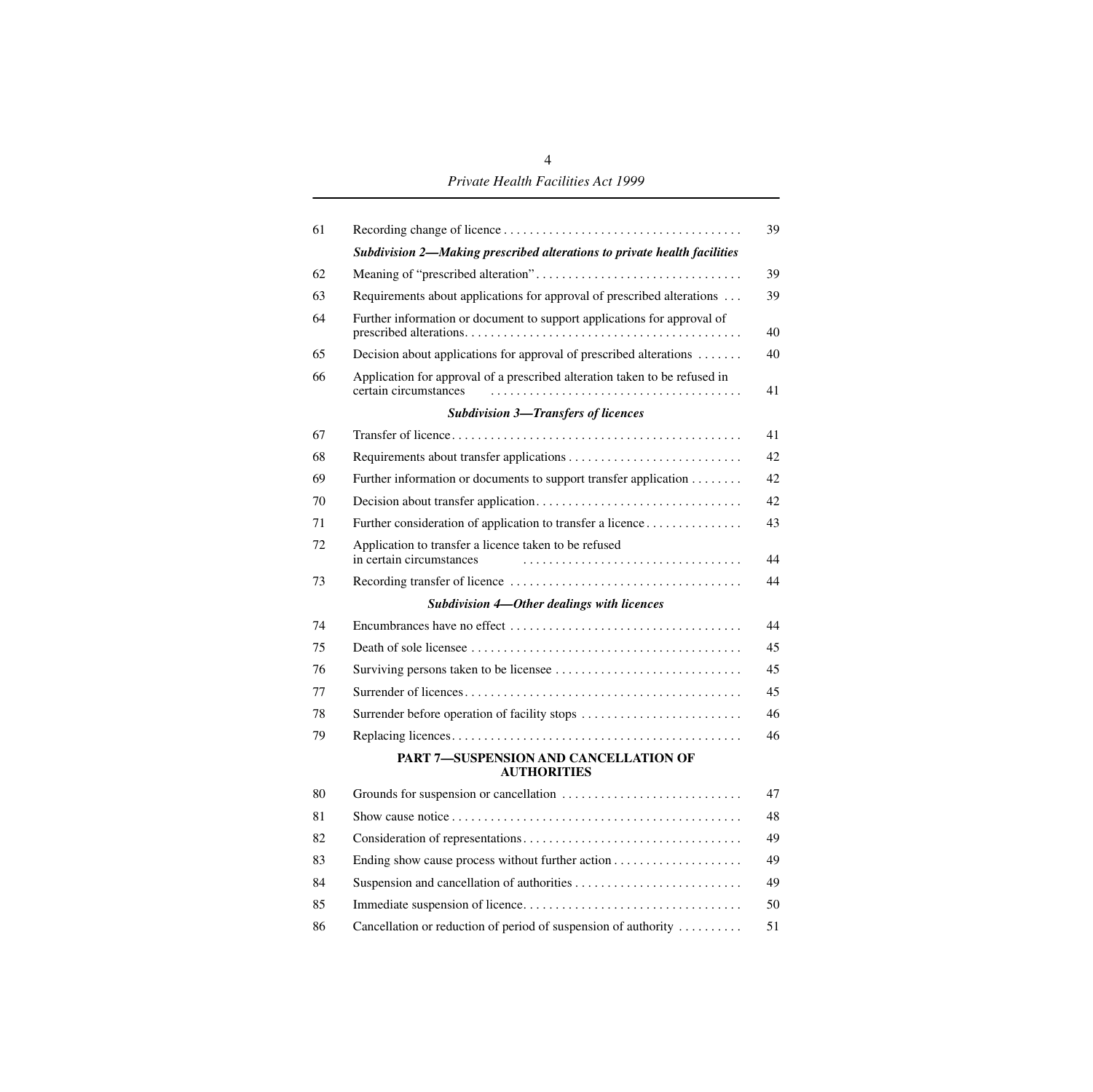#### **[PART 8—INVESTIGATION AND ENFORCEMENT](#page-52-1)**

#### *[Division 1—Authorised persons](#page-52-2)*

| 87  |                                                                               | 51 |
|-----|-------------------------------------------------------------------------------|----|
| 88  |                                                                               | 51 |
| 89  |                                                                               | 52 |
| 90  |                                                                               | 52 |
| 91  |                                                                               | 53 |
| 92  |                                                                               | 53 |
|     | Division 2-Powers of authorised persons                                       |    |
|     | <b>Subdivision 1-Power to enter places</b>                                    |    |
| 93  |                                                                               | 53 |
|     | <b>Subdivision 2-Procedure for entry</b>                                      |    |
| 94  |                                                                               | 54 |
| 95  |                                                                               | 55 |
| 96  |                                                                               | 55 |
| 97  |                                                                               | 56 |
| 98  |                                                                               | 57 |
|     | <b>Subdivision 3-Powers after entry</b>                                       |    |
| 99  |                                                                               | 58 |
| 100 |                                                                               | 59 |
|     |                                                                               |    |
| 101 |                                                                               | 59 |
| 102 |                                                                               | 59 |
|     | Subdivision 4-Power to seize evidence                                         |    |
| 103 | Seizing evidence at a place that may be entered without<br>consent or warrant | 59 |
| 104 | Seizing evidence at place that may only be entered with<br>consent or warrant | 60 |
| 105 |                                                                               | 60 |
| 106 |                                                                               | 61 |
| 107 |                                                                               | 61 |
| 108 |                                                                               | 62 |
| 109 |                                                                               | 62 |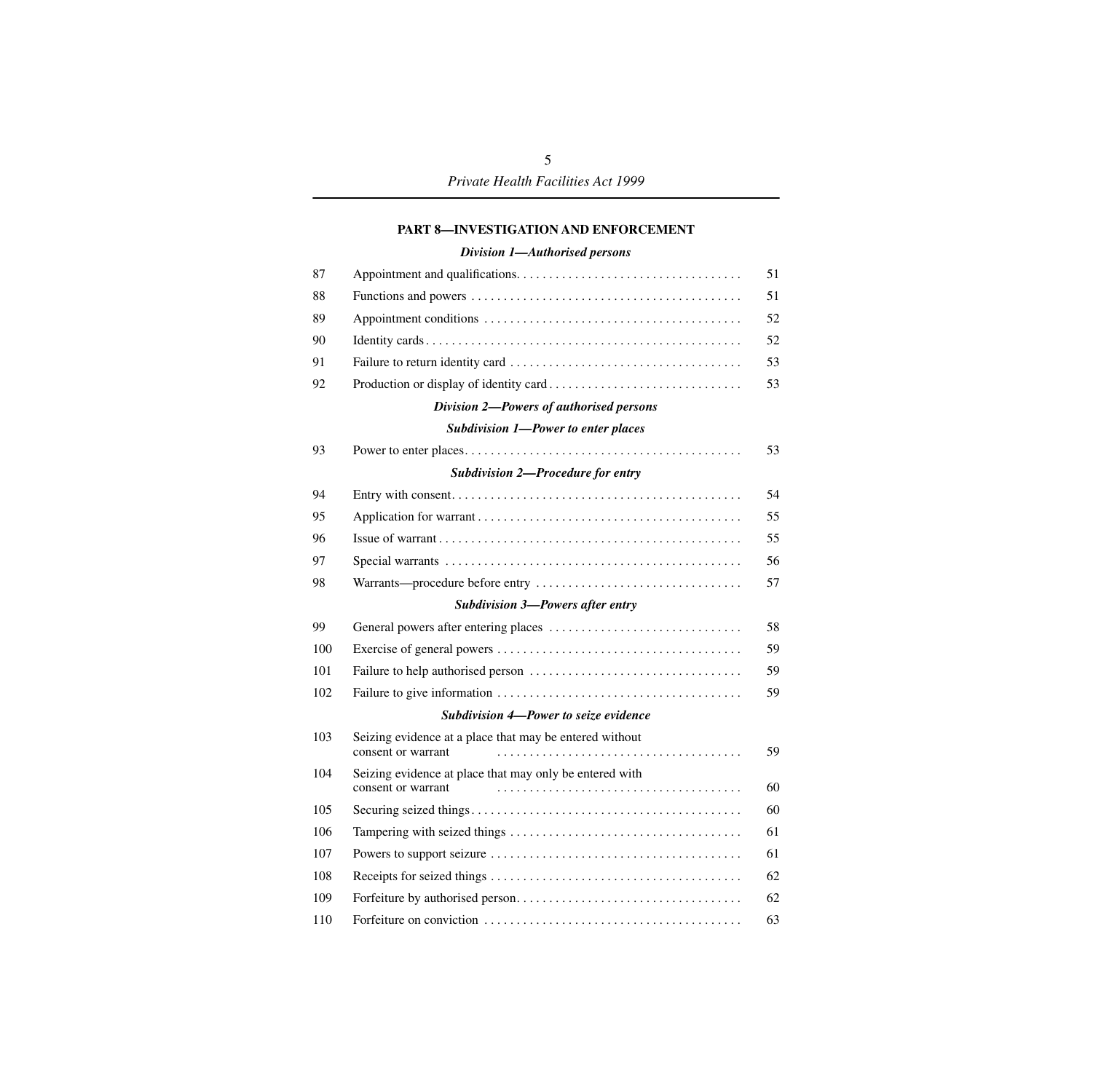# *Private Health Facilities Act 1999*

| 111 |                                           | 63 |
|-----|-------------------------------------------|----|
| 112 |                                           | 64 |
| 113 |                                           | 64 |
|     | Subdivision 5-Power to obtain information |    |
| 114 |                                           | 64 |
| 115 |                                           | 65 |
| 116 |                                           | 65 |
| 117 |                                           | 66 |
| 118 |                                           | 66 |
| 119 |                                           | 66 |
|     | <b>Subdivision 6-Enforcement matters</b>  |    |
| 120 |                                           | 67 |
| 121 |                                           | 67 |
| 122 |                                           | 68 |
| 123 |                                           | 68 |
| 124 |                                           | 69 |
| 125 |                                           | 69 |
|     | <b>PART 9-REVIEWS AND APPEALS</b>         |    |
|     | <b>Division 1-Reviews</b>                 |    |
| 126 |                                           | 71 |
| 127 |                                           | 71 |
| 128 |                                           | 71 |
| 129 |                                           | 71 |
| 130 |                                           | 72 |
|     | <b>Division 2-Appeals</b>                 |    |
| 131 |                                           | 73 |
| 132 |                                           | 73 |
| 133 |                                           | 73 |
| 134 |                                           | 74 |
| 135 |                                           | 74 |
| 136 |                                           | 74 |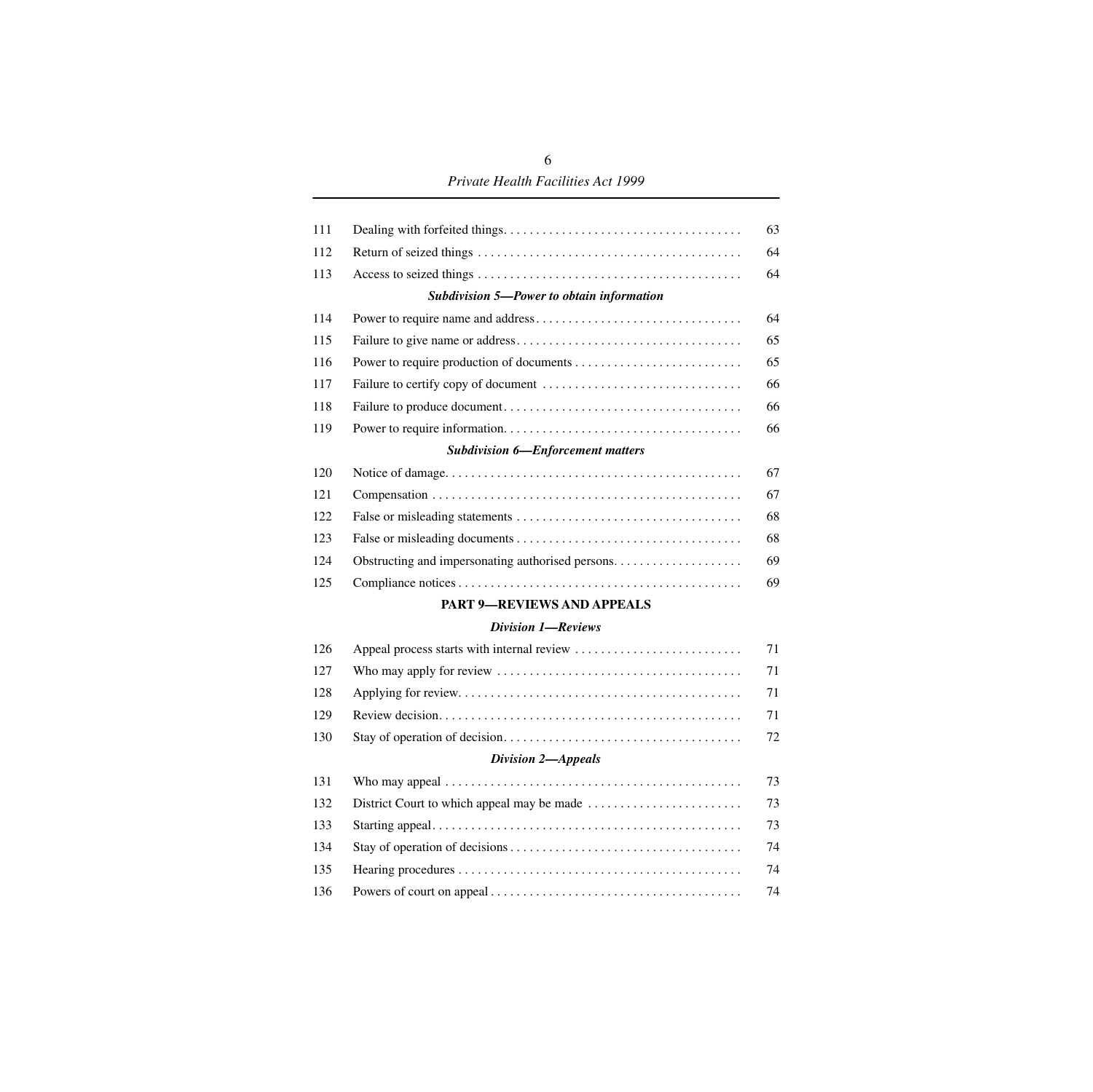#### **[PART 10—LEGAL PROCEEDINGS](#page-76-0)**

#### *[Division 1—Evidence](#page-76-1)*

| 137  |                                                                   | 75 |
|------|-------------------------------------------------------------------|----|
| 138  |                                                                   | 75 |
| 139  |                                                                   | 75 |
| 140  |                                                                   | 75 |
|      | <b>Division 2-Proceedings</b>                                     |    |
| 141  |                                                                   | 76 |
| 142  | Responsibility for acts or omissions of representatives           | 76 |
| 143  | Executive officers must ensure corporation complies with Act.     | 77 |
|      | <b>PART 11-MISCELLANEOUS</b>                                      |    |
| 143A | Authority holder to notify chief health officer of certain events | 78 |
| 144  |                                                                   | 79 |
| 145  |                                                                   | 80 |
| 146  |                                                                   | 80 |
| 147  |                                                                   | 80 |
| 148  |                                                                   | 83 |
| 149  |                                                                   | 83 |
| 150  |                                                                   | 84 |
| 151  |                                                                   | 84 |
|      | PART 12-SAVING AND TRANSITIONAL PROVISIONS                        |    |
|      | Division 1-Interpretation                                         |    |
| 152  |                                                                   | 84 |
|      | Division 2-Saving and transitional provisions                     |    |
| 153  |                                                                   | 85 |
| 154  |                                                                   | 85 |
| 155  |                                                                   | 86 |
| 156  |                                                                   | 86 |
| 157  |                                                                   | 88 |
| 158  | Action to cancel or suspend an existing licence to use            | 89 |
| 159  |                                                                   | 89 |
| 160  |                                                                   | 89 |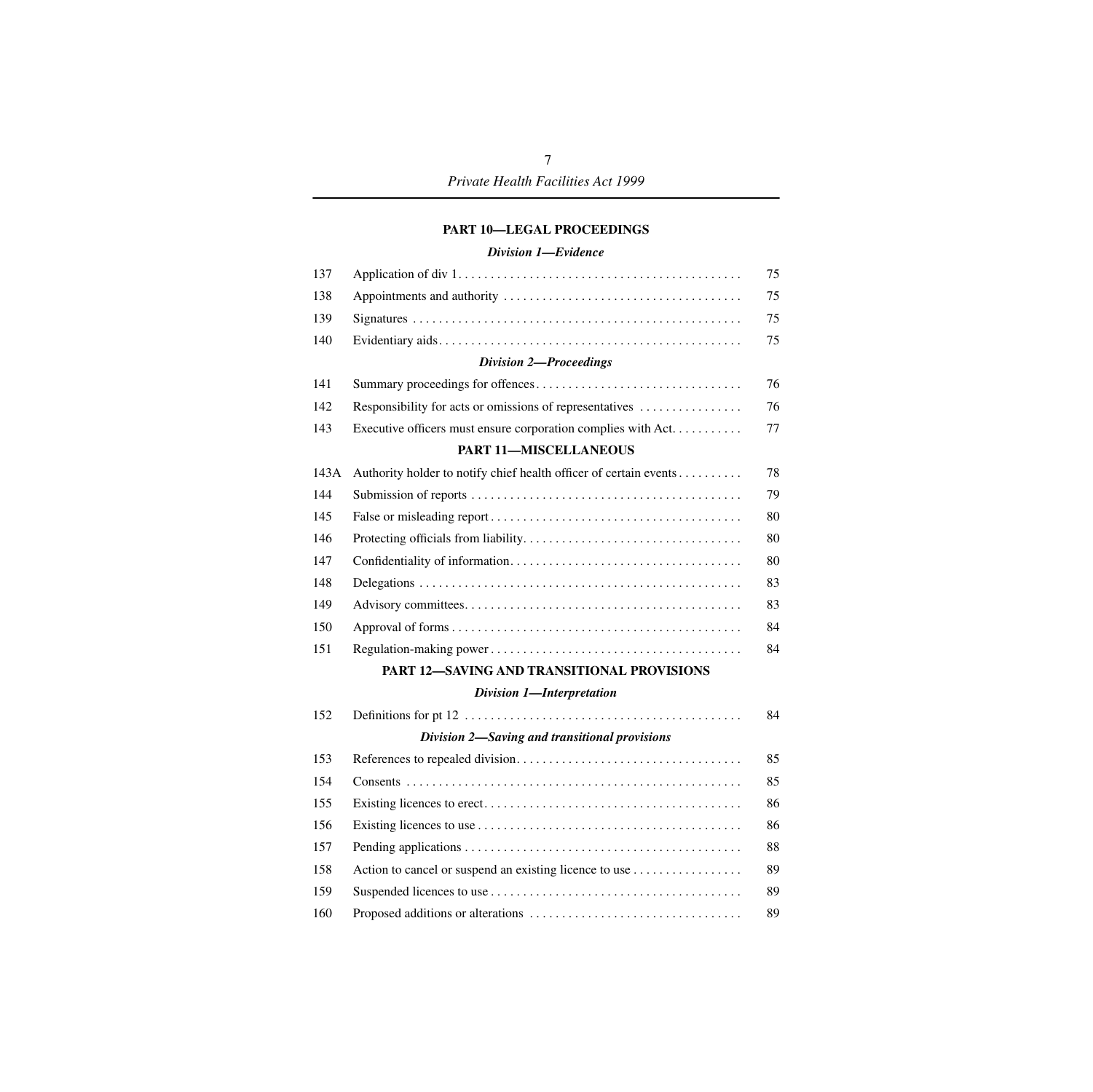## *Private Health Facilities Act 1999*

| 161 |                                                                           | 90 |
|-----|---------------------------------------------------------------------------|----|
| 162 | Application of offence provision requiring licences for day hospitals and | 90 |
| 163 |                                                                           | 90 |
| 164 |                                                                           | 91 |
|     | <b>PART 13-VALIDATING PROVISION</b>                                       |    |
| 165 |                                                                           | 91 |
|     |                                                                           | 93 |
|     | DECISIONS FOR WHICH INFORMATION NOTICES MUST BE<br><b>GIVEN</b>           |    |
|     |                                                                           | 95 |
|     | <b>DICTIONARY</b>                                                         |    |

#### **[ENDNOTES](#page-100-0)**

| 1              | 99 |
|----------------|----|
| 2              | 99 |
| $\mathcal{E}$  | 99 |
| $\overline{4}$ |    |
| 5 <sup>5</sup> |    |
| 6              |    |
| $7\degree$     |    |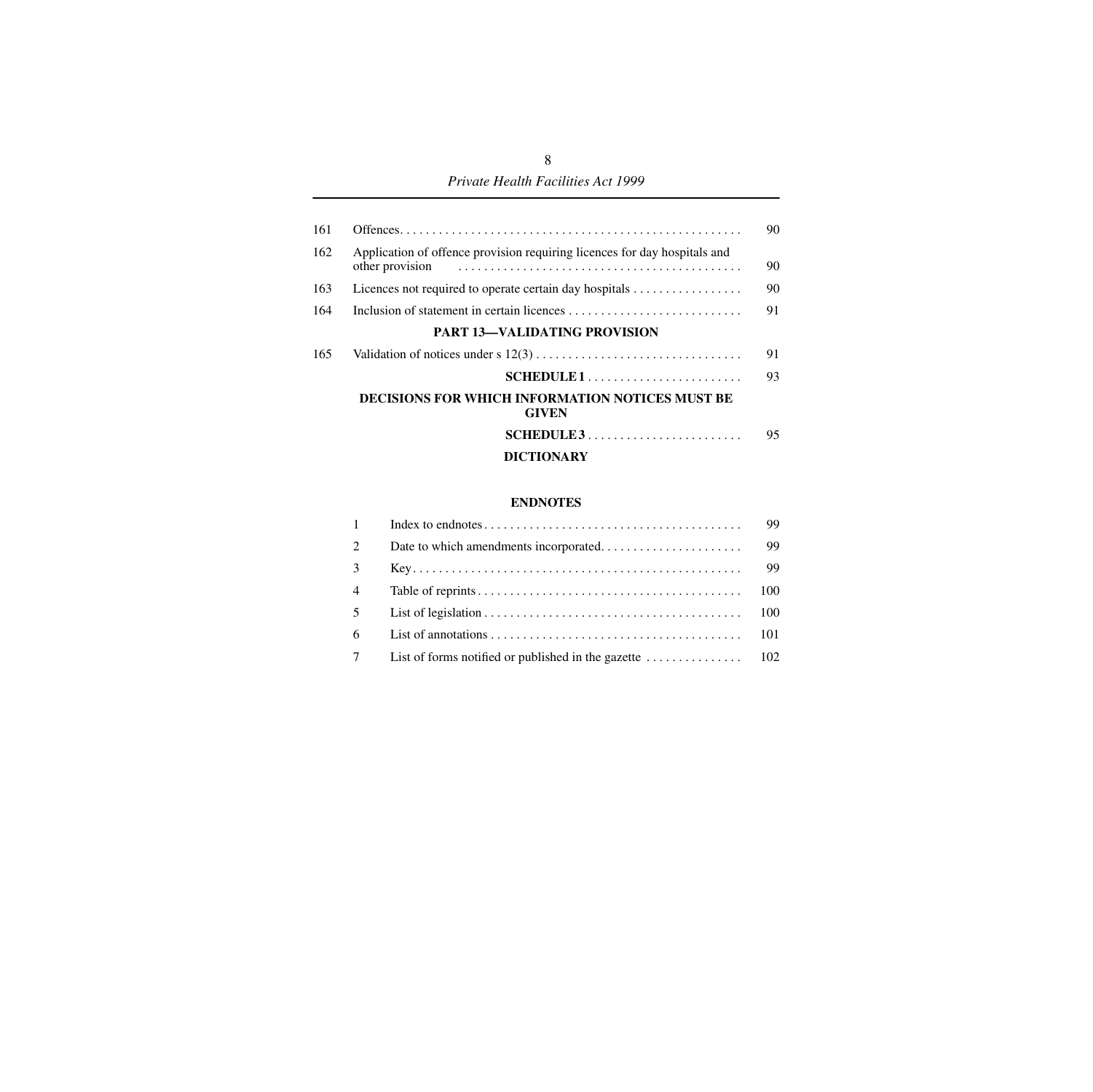# **PRIVATE HEALTH FACILITIES ACT 1999**

[as amended by all amendments that commenced on or before 28 March 2003]

## **An Act to provide for the regulation of private health facilities and for other purposes**

# **PART 1—PRELIMINARY**

#### <span id="page-10-1"></span><span id="page-10-0"></span>**1 Short title**

This Act may be cited as the *Private Health Facilities Act 1999*.

#### <span id="page-10-2"></span>**2 Commencement**

This Act commences on a day to be fixed by proclamation.

## <span id="page-10-3"></span>**3 Main object of Act and its achievement**

**(1)** The main object of this Act is to provide a framework for protecting the health and wellbeing of patients receiving health services at private health facilities.

**(2)** The object is to be achieved mainly by—

- (a) enabling standards to be made for the provision of health services at private health facilities; and
- (b) requiring persons proposing to operate private health facilities to first hold approvals; and
- (c) requiring persons to hold licences for the operation of the facilities; and
- (d) providing for compliance with this Act to be monitored and enforced.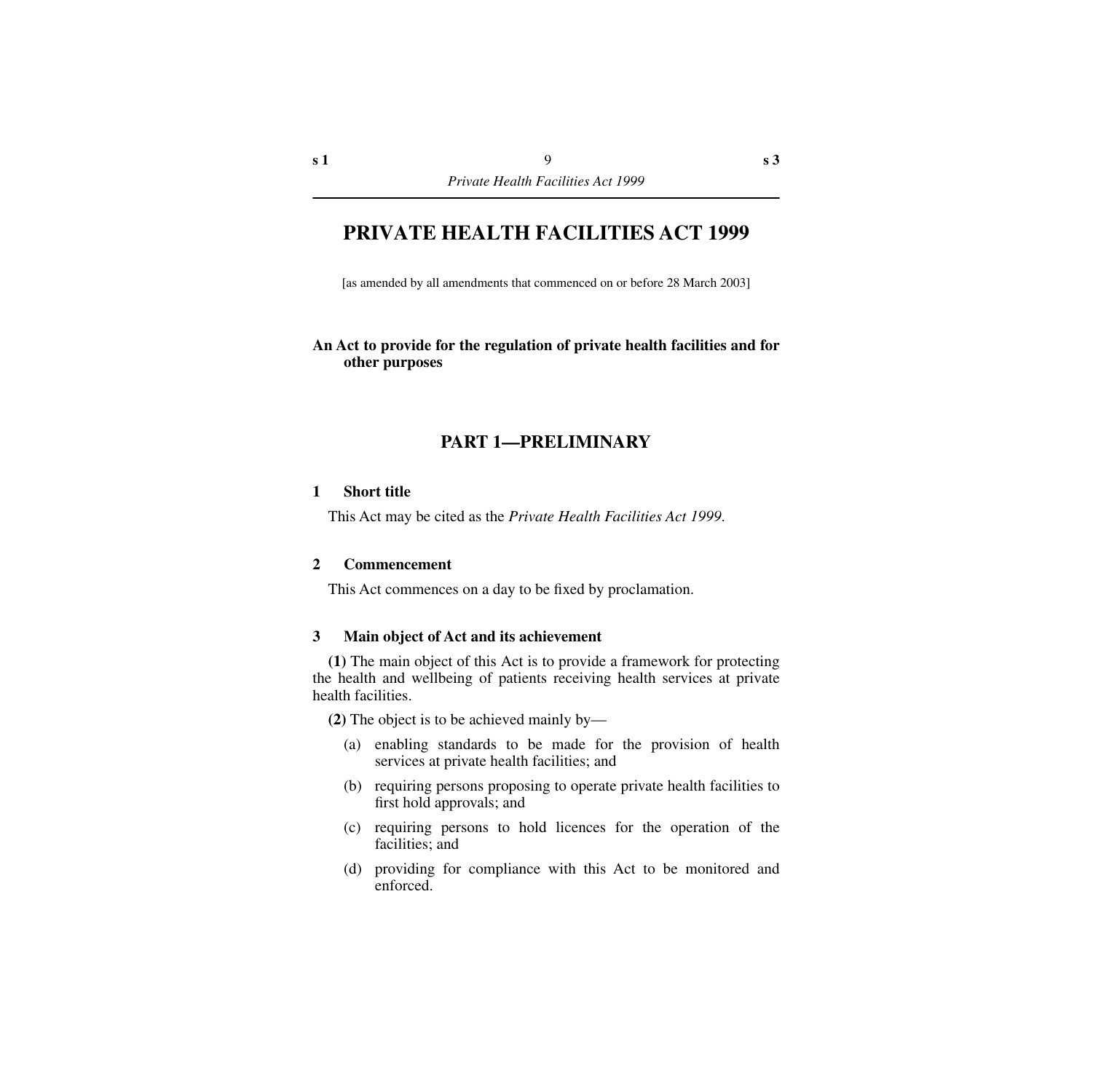# <span id="page-11-0"></span>**4 Outline of approval and licensing requirements**

**(1)** Only a licensee may operate a private health facility.1

**(2)** Only the person operating the facility is required to be licensed (not, for example, another person who merely owns the facility).

**(3)** A person may become the licensee of a private health facility only if—

- (a) the person first holds an approval for the facility; or
- (b) the person is the transferee of the licence for the facility;<sup>2</sup> or
- (c) the person is the personal representative of a deceased licensee's estate and is taken to be a licensee under section 75.3

# <span id="page-11-1"></span>**5 Act binds all persons**

<span id="page-11-2"></span>This Act binds all persons, including the State.

# **PART 2—INTERPRETATION**

# *Division 1—Definitions*

# <span id="page-11-4"></span><span id="page-11-3"></span>**6 Definitions**

The dictionary in schedule 3 defines particular words used in this Act.

<sup>1</sup> See section 39 (Licences required to operate private health facilities).

<sup>2</sup> See part 6 (Licences), division 7 (Dealings affecting licences), subdivision 3 (Transfers of licences).

<sup>3</sup> Section 75 (Death of sole licensee)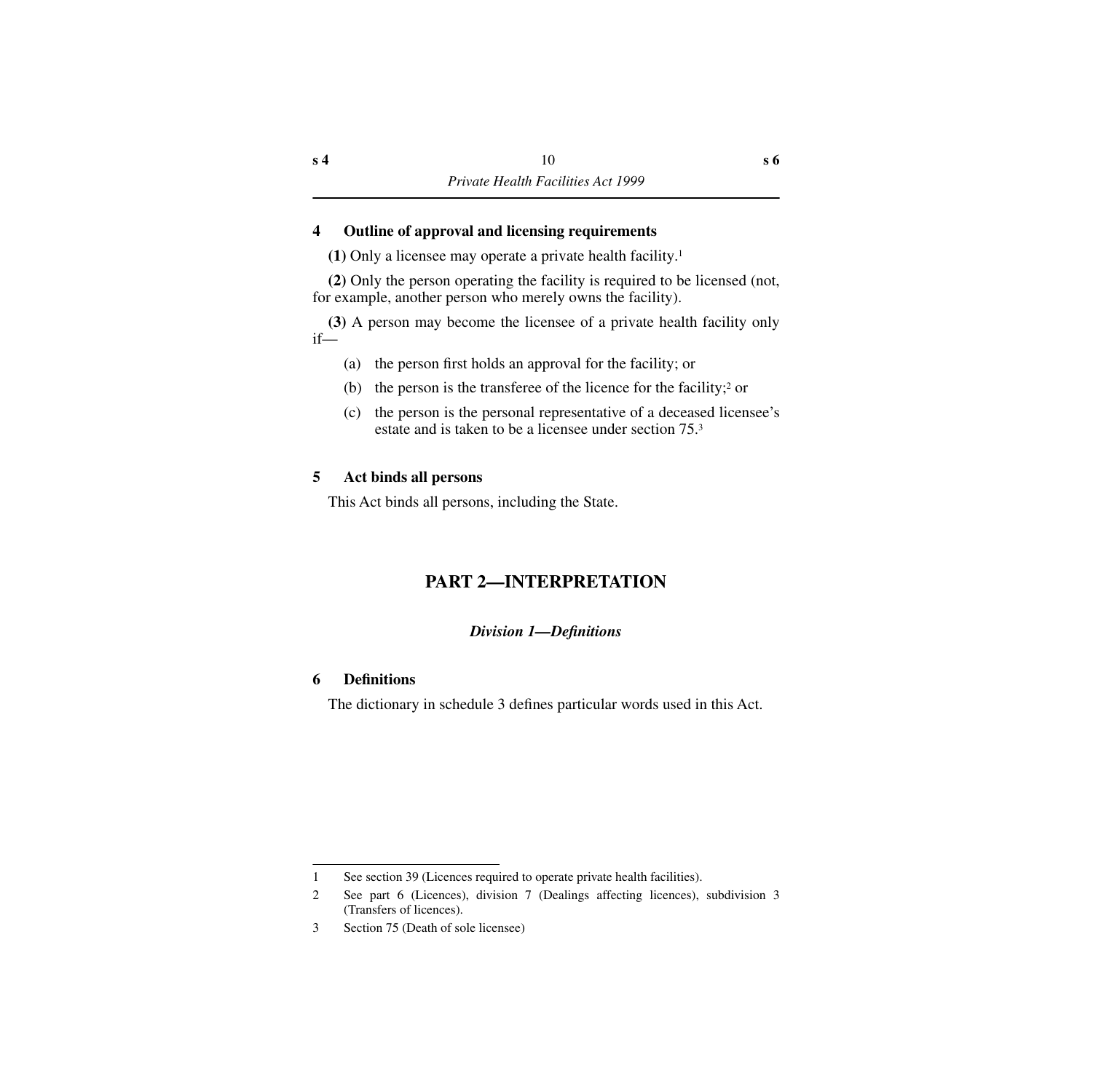## *Division 2—Basic concepts*

# <span id="page-12-1"></span><span id="page-12-0"></span>**7 Meaning of "health service"**

A **"health service"** is a service provided to a person for maintaining, improving or restoring the person's health and wellbeing.

# <span id="page-12-2"></span>**8 Meaning of "private health facility"**

# A **"private health facility"** is—

- (a) a private hospital; or
- (b) a day hospital.

#### <span id="page-12-3"></span>**9 Meaning of "private hospital"**

**(1)** A **"private hospital"** is a facility at which health services are provided to persons who are discharged from the facility on a day other than the day on which the persons were admitted to the facility.

**(2)** However, a private hospital does not include the following—

- (a) a hospital operated by the State;
- (b) a nursing home, hostel, or other facility at which accommodation, and nursing or personal care, is provided to persons who, because of infirmity, illness, disease, incapacity or disability, have a permanent need for nursing or personal care.

#### <span id="page-12-4"></span>**10 Meaning of "day hospital"**

**(1)** A **"day hospital"** is a facility at which day hospital health services are provided to persons who are admitted to, and discharged from, the facility on the same day, but does not include a facility operated by the State.

**(2)** However, a facility is not a day hospital merely because a day hospital health service is provided to a person at the facility if—

- (a) the service is provided to the person in an emergency; and
- (b) it would be unreasonable, having regard to the health and wellbeing of the person, to move the person to another facility to receive the health service.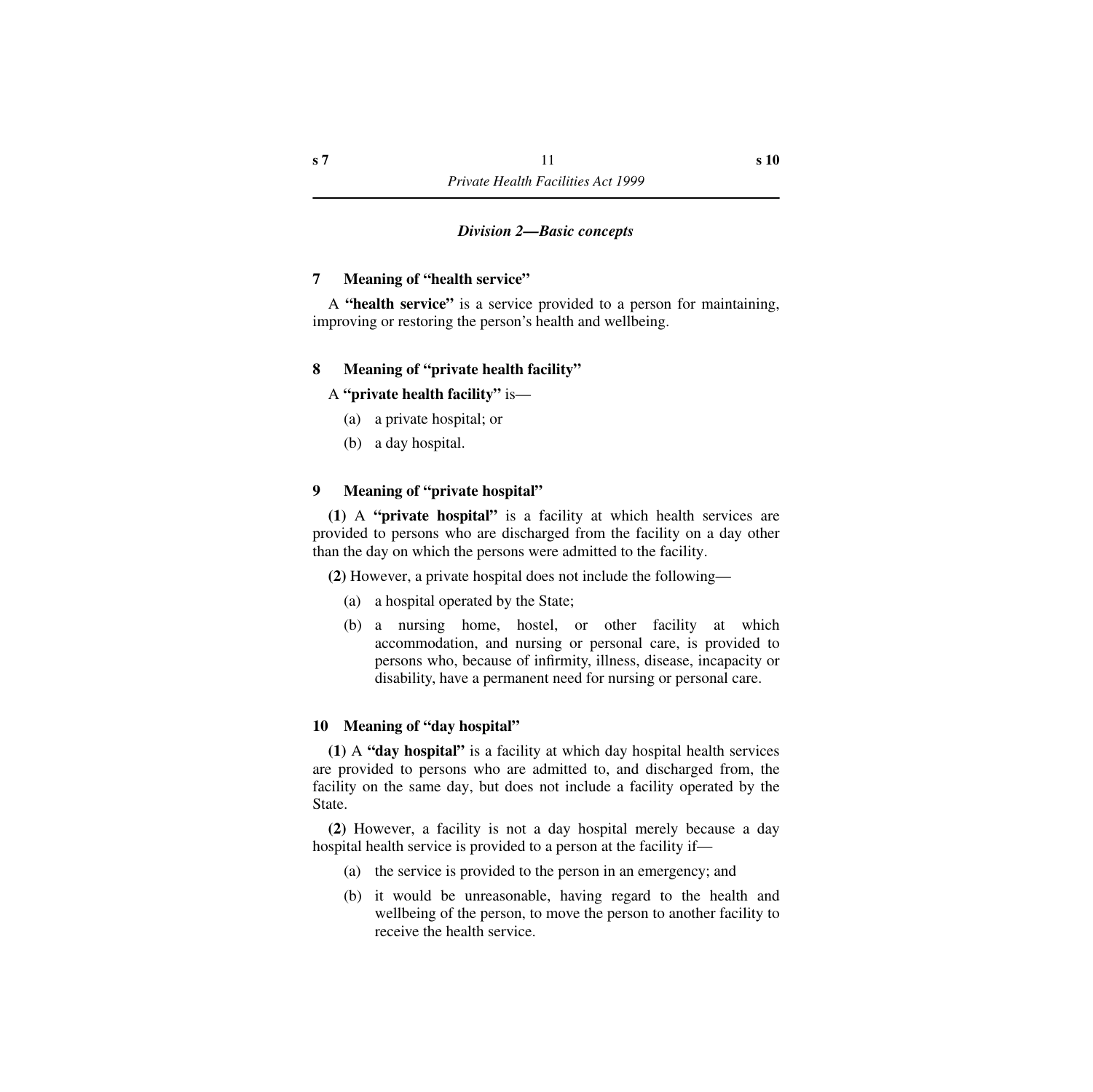- **(3)** In this section—
- **"day hospital health service"** means any of the following health services—
	- (a) a diagnostic, surgical or other procedure performed by a medical practitioner involving—
		- (i) the administration of a general, spinal or epidural anaesthetic; or
		- (ii) sedation, other than simple sedation;
	- (b) a diagnostic, surgical or other procedure—
		- (i) performed by, or under the direction of, a medical practitioner; and
		- (ii) involving a significant risk that a person on whom the procedure is performed may, because of cardiac, respiratory or other complications arising from the performance of the procedure, require resuscitation; and
		- (iii) prescribed under a regulation.
- **"simple sedation"** means the administration of one or more drugs to a person, that depress the person's central nervous system, to allow a procedure to be performed on the person by a medical practitioner in a way that—
	- (a) allows communication with the person to be maintained while the procedure is being performed; and
	- (b) makes loss of the person's consciousness unlikely.

#### *Division 3—Authority holders*

#### <span id="page-13-1"></span><span id="page-13-0"></span>**11 Authority issued jointly to more than 1 person**

A reference in this Act to an authority holder, for an authority issued jointly to more than 1 person, is a reference to each of the persons.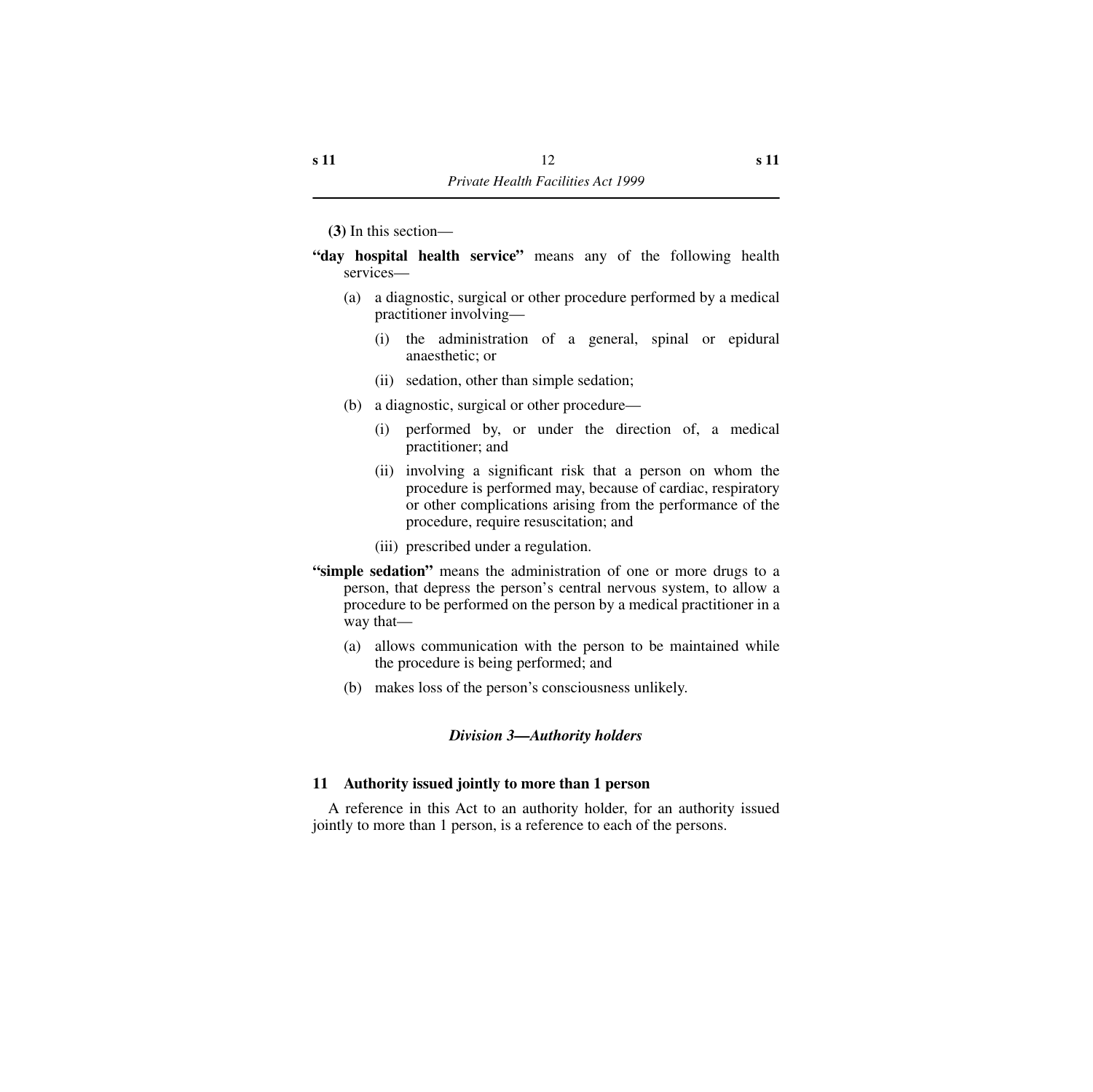# **PART 3—STANDARDS**

#### <span id="page-14-1"></span><span id="page-14-0"></span>**12 Chief health officer may make standards**

**(1)** The chief health officer may make standards under this Act for the protection of the health and wellbeing of patients receiving health services at private health facilities.

**(2)** Standards may be made about the following—

- (a) the particular types of health services to which patients at a private health facility must have access (whether or not the services are provided at the facility) when other health services of a particular type are provided at the facility;
- (b) processes for—
	- (i) evaluating the credentials of medical practitioners providing, or seeking to provide, health services at private health facilities; and
	- (ii) deciding which health services may be provided by the medical practitioners at the facilities;
- (c) processes for deciding ethical issues;
- (d) processes for monitoring, evaluating and improving the quality of health services provided at private health facilities;
- (e) the day to day care and safety of patients, including admission and discharge procedures and patient records;
- (f) management and staffing arrangements;
- (g) minimum patient throughput for health services provided at private health facilities and prescribed under a regulation;
- (h) equipment, fittings and furnishings at private health facilities;
- (i) infection control;
- (j) a matter prescribed under a regulation for this subsection.

*Example for paragraph (a)—*

A standard may be made requiring that a licensee of a private health facility licensed to provide major surgical services to patients must also—

(a) provide intensive care and coronary care services to the patients at the facility; or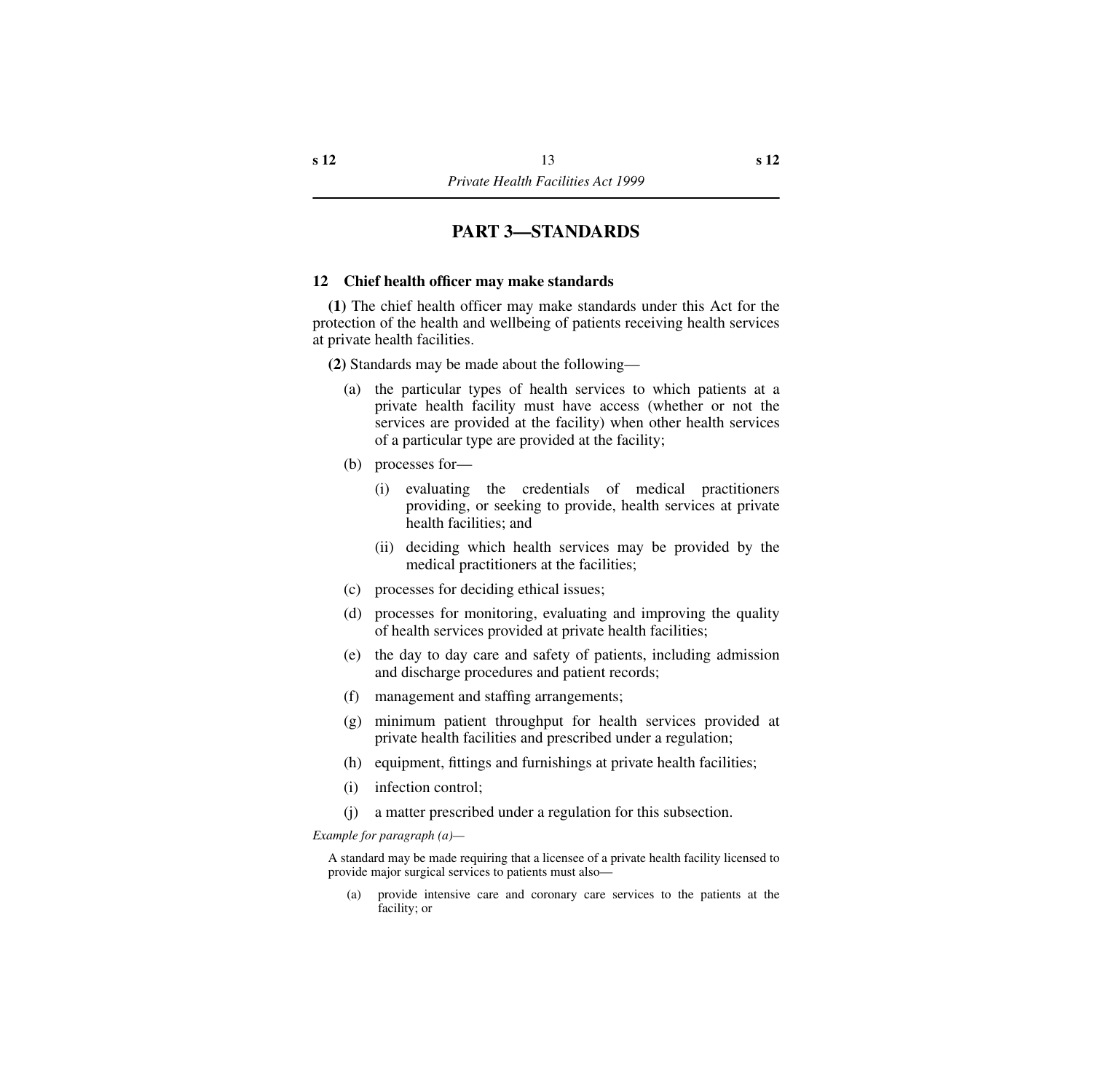(b) arrange for intensive care and coronary care services to be provided to the patients at another facility.

**(3)** A standard has no effect unless the Minister notifies the making of the standard.

**(4)** The notice must state the places where copies of the standard and the provisions of any document applied, adopted or incorporated by the standard are available for inspection, without charge, during normal business hours.

- **(5)** The notice is subordinate legislation.
- **(6)** In this section—
- **"minimum patient throughput"** means the minimum number of patients required to receive a particular health service during a stated period to maintain the clinical skills of the staff providing the health service.

# <span id="page-15-0"></span>**PART 4—SUITABILITY OF PERSONS TO BE AUTHORITY HOLDERS**

#### <span id="page-15-1"></span>**13 Suitability of persons**

**(1)** This section applies to the chief health officer in deciding—

- (a) whether a person who has applied for an authority for a private health facility or a proposed private health facility is a suitable person to hold the authority; or
- (b) whether a person who holds an authority for a private health facility or a proposed private health facility is a suitable person to continue to hold the authority.

**(2)** The chief health officer may have regard to the following—

- (a) whether the person—
	- (i) has the appropriate skills, knowledge and experience to operate the facility under a licence in accordance with the standards; or
	- (ii) has, or is able to obtain, the services of other persons with the appropriate skills, knowledge and experience to enable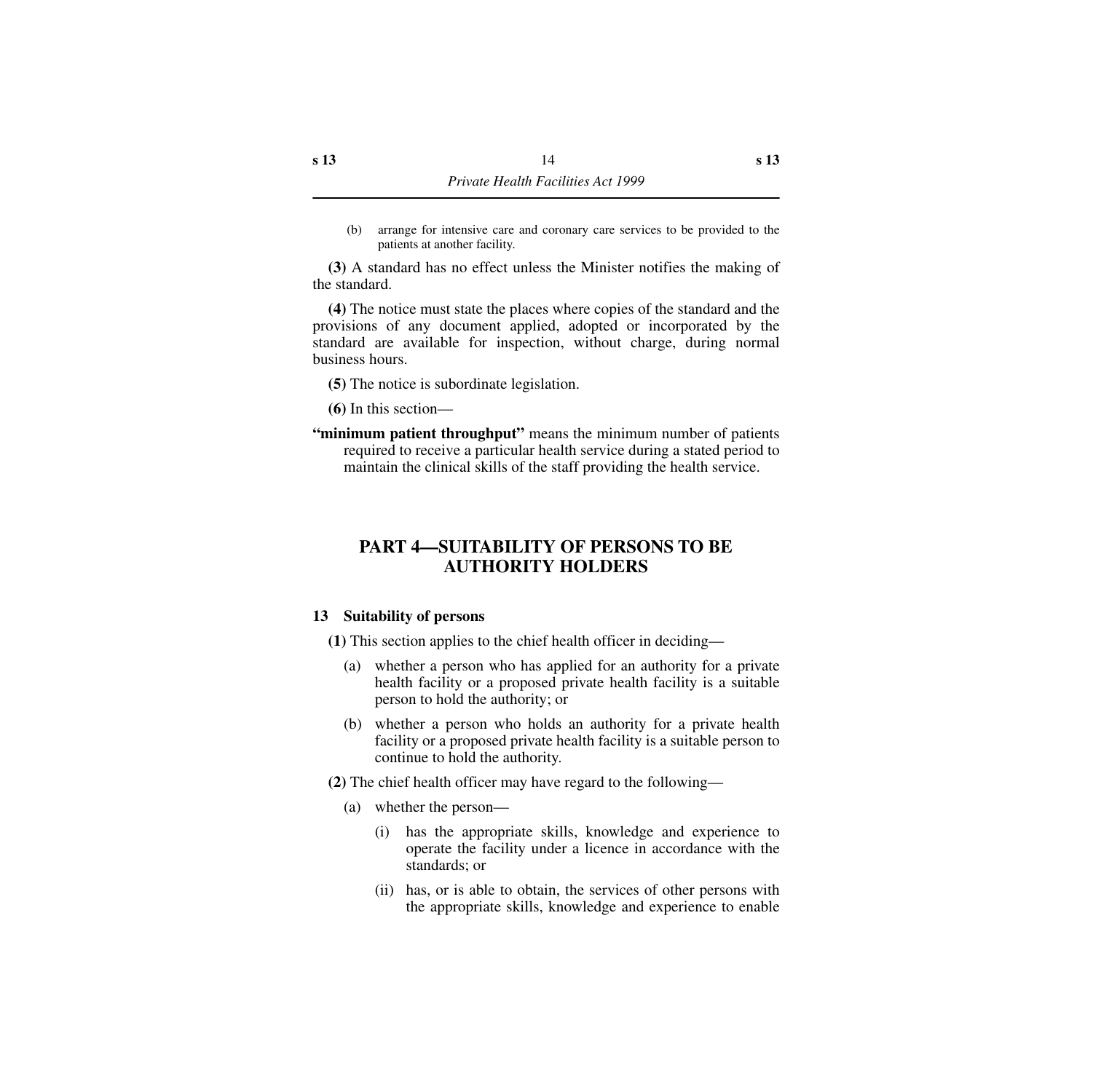the person to operate the facility under a licence in accordance with the standards;

- (b) if the person is a corporation, the skills, knowledge and experience of the corporation's executive officers that are relevant to operating the facility under a licence in accordance with the standards;
- (c) if the person has been convicted of a prescribed offence, the nature, and circumstances of the commission, of the offence;
- (d) if the person is a corporation and any of the corporation's executive officers have been convicted of a prescribed offence, the nature, and circumstances of the commission, of the offence;
- (e) whether the person held any of the following that was suspended or cancelled—
	- (i) an authority;
	- (ii) a licence under the repealed division;
	- (iii) the equivalent of an authority under a corresponding law;
- (f) if the person is a corporation, whether any of the corporation's executive officers held any of the following that was suspended or cancelled—
	- (i) an authority;
	- (ii) a licence under the repealed division;
	- (iii) the equivalent of an authority under a corresponding law;
- (g) the person's current financial position and financial background;
- (h) whether the person has, or is able to obtain, financial resources the chief health officer reasonably considers are required for the financial viability of the operation of, or proposed operation of, the facility under a licence;
- (i) the suitability of associates of the person, as mentioned in section 14;
- (j) anything else relevant to the health and wellbeing of persons who are receiving, or may receive, health services at the facility operated, or proposed to be operated, by the person.

**(3)** In this section—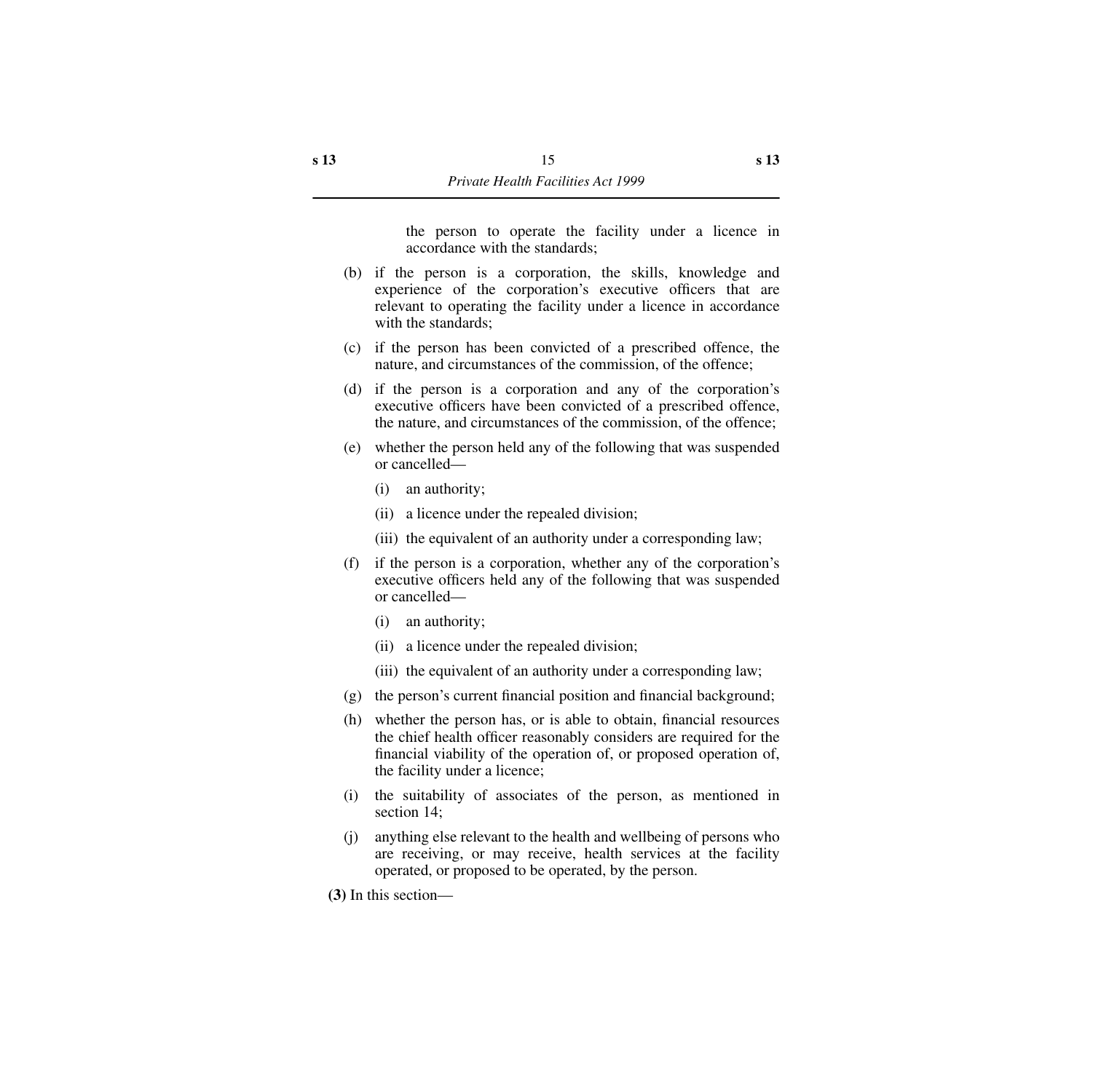**"prescribed offence"** means an indictable offence or an offence against this Act, the repealed division or a corresponding law.

## <span id="page-17-0"></span>**14 Suitability of associates**

The chief health officer may also have regard to the matters mentioned in section 13(2) as they apply to an associate of the applicant or authority holder in deciding—

- (a) for an applicant for an authority—whether the applicant is a suitable person to hold the authority; or
- (b) for an authority holder—whether the authority holder is a suitable person to continue to hold the authority.

## <span id="page-17-1"></span>**15 Investigation of suitability of persons**

The chief health officer may investigate an applicant for an authority, an authority holder or an associate of an applicant or authority holder, to help in deciding—

- (a) for an applicant for an authority—whether the applicant is a suitable person to hold an authority of the kind applied for; or
- (b) for an authority holder—whether the authority holder is a suitable person to continue to hold the authority.

# <span id="page-17-2"></span>**16 Criminal history reports for investigation**

**(1)** The chief health officer, in investigating a person under section 15, may ask the commissioner of the police service for a written report about the person's criminal history.

**(2)** If asked by the chief health officer, the commissioner of the police service must give the chief health officer a written report about the criminal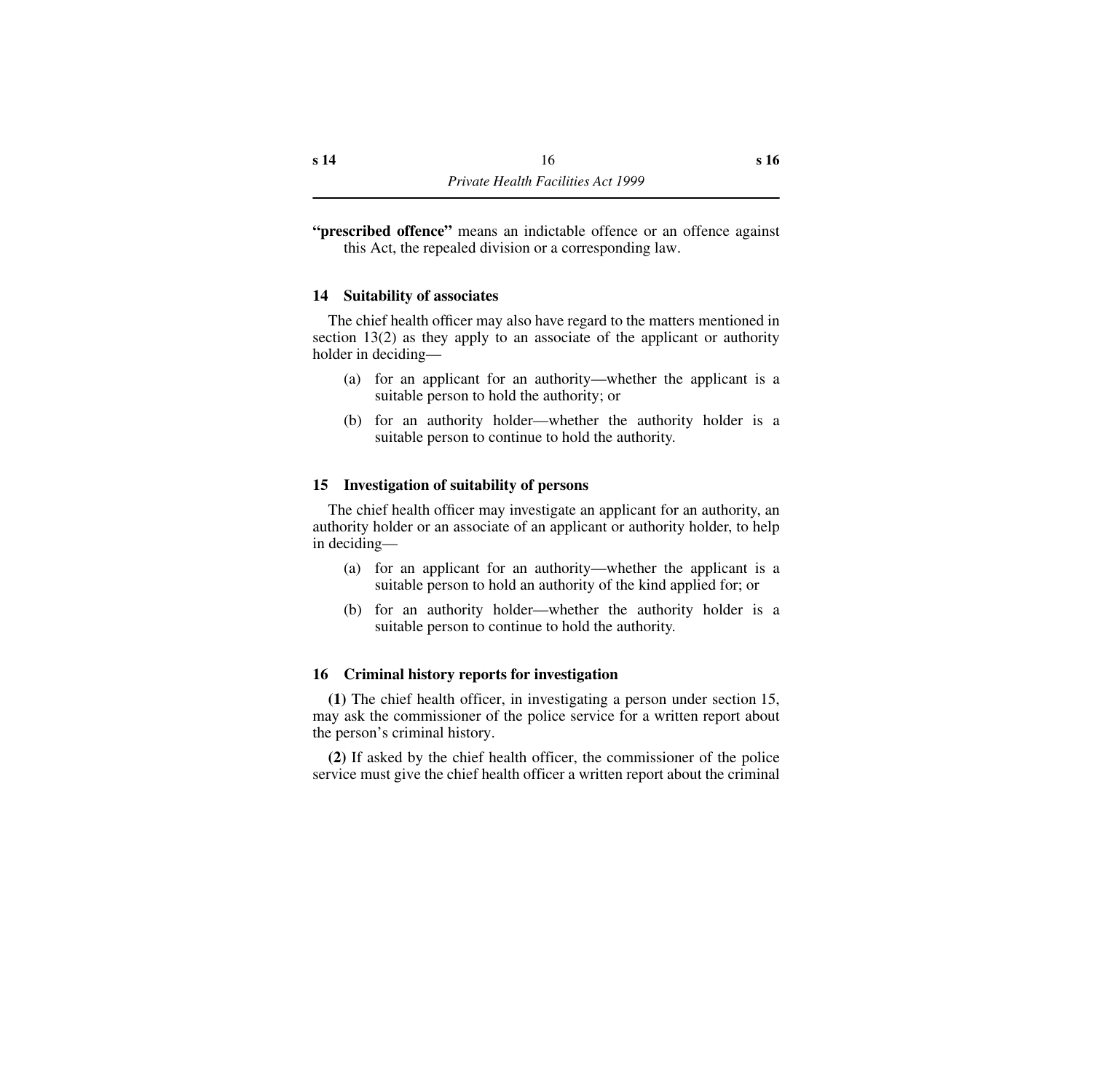<span id="page-18-0"></span>history of the person, including the criminal history in the commissioner's possession or to which the commissioner has access.4

# **PART 5—APPROVALS**

# *Division 1—Applications for approvals*

# <span id="page-18-2"></span><span id="page-18-1"></span>**17 Requirements about application for an approval**

An application for an approval must—

- (a) be made to the chief health officer; and
- (b) be in the approved form; and
- (c) be accompanied by the fee prescribed under a regulation.

# <span id="page-18-3"></span>**18 Further information or documents to support application for an approval**

**(1)** The chief health officer may, by written notice given to an applicant for an approval, require the applicant to give the chief health officer, within the reasonable time stated in the notice (but not less than 30 days), further information or a document about the application.

**(2)** The information mentioned in subsection (1) must, if the notice requires, be verified by a statutory declaration.

**(3)** The requirement may only relate to information or a document that is necessary and reasonable to help the chief health officer decide the application.

**(4)** A notice under subsection (1) must be given to the applicant within 60 days after the chief health officer receives the application.

**(5)** If the applicant fails to comply with the requirement within the stated time, the applicant is taken to have withdrawn the application.

<sup>4</sup> See section 147 (Confidentiality of information) for restrictions on disclosing information in a report under this section.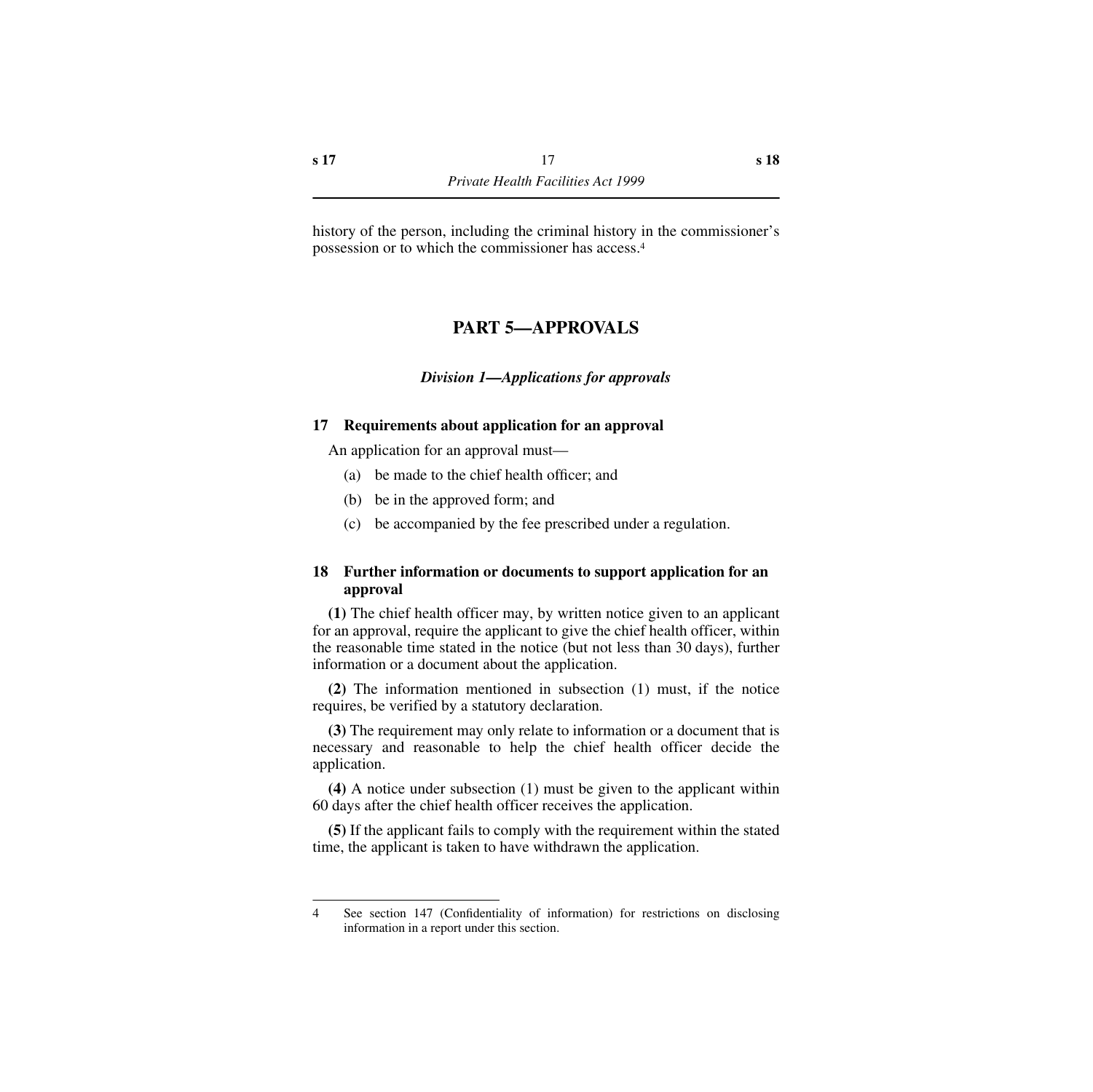# *Division 2—Deciding applications for approvals*

#### <span id="page-19-1"></span><span id="page-19-0"></span>**19 Decision about application for an approval**

**(1)** The chief health officer must consider the application and either grant or refuse the application.

**(2)** The chief health officer may grant an application for an approval only if the chief health officer is satisfied—

- (a) the applicant is a suitable person to hold the approval applied for:<sup>5</sup> and
- (b) the proposed facility, and the health services proposed to be provided at the facility, will comply with the relevant standards.

**(3)** If the chief health officer decides to grant the application, the chief health officer must immediately issue the approval to the applicant.

**(4)** If the chief health officer decides to refuse the application, the chief health officer must immediately give the applicant an information notice<sup>6</sup> about the decision.

#### <span id="page-19-2"></span>**20 Further consideration of application for an approval**

**(1)** This section applies if the chief health officer considers more time is needed to decide the application because of the complexity of the issues that need to be considered in deciding the application.

**(2)** The chief health officer may, at any time before the final consideration day, give written notice to the applicant that—

- (a) because of the complexity of the issues, the chief health officer needs more time to decide the application; and
- (b) the time within which the chief health officer must decide the application is extended to a stated day that is not more than 60 days after the final consideration day.

**(3)** In this section—

**"final consideration day"** means the later of the following days—

(a) the day that is 60 days after receipt of the application;

<sup>5</sup> See part 4 (Suitability of persons to be authority holders).

<sup>6</sup> See schedule 3 (Dictionary).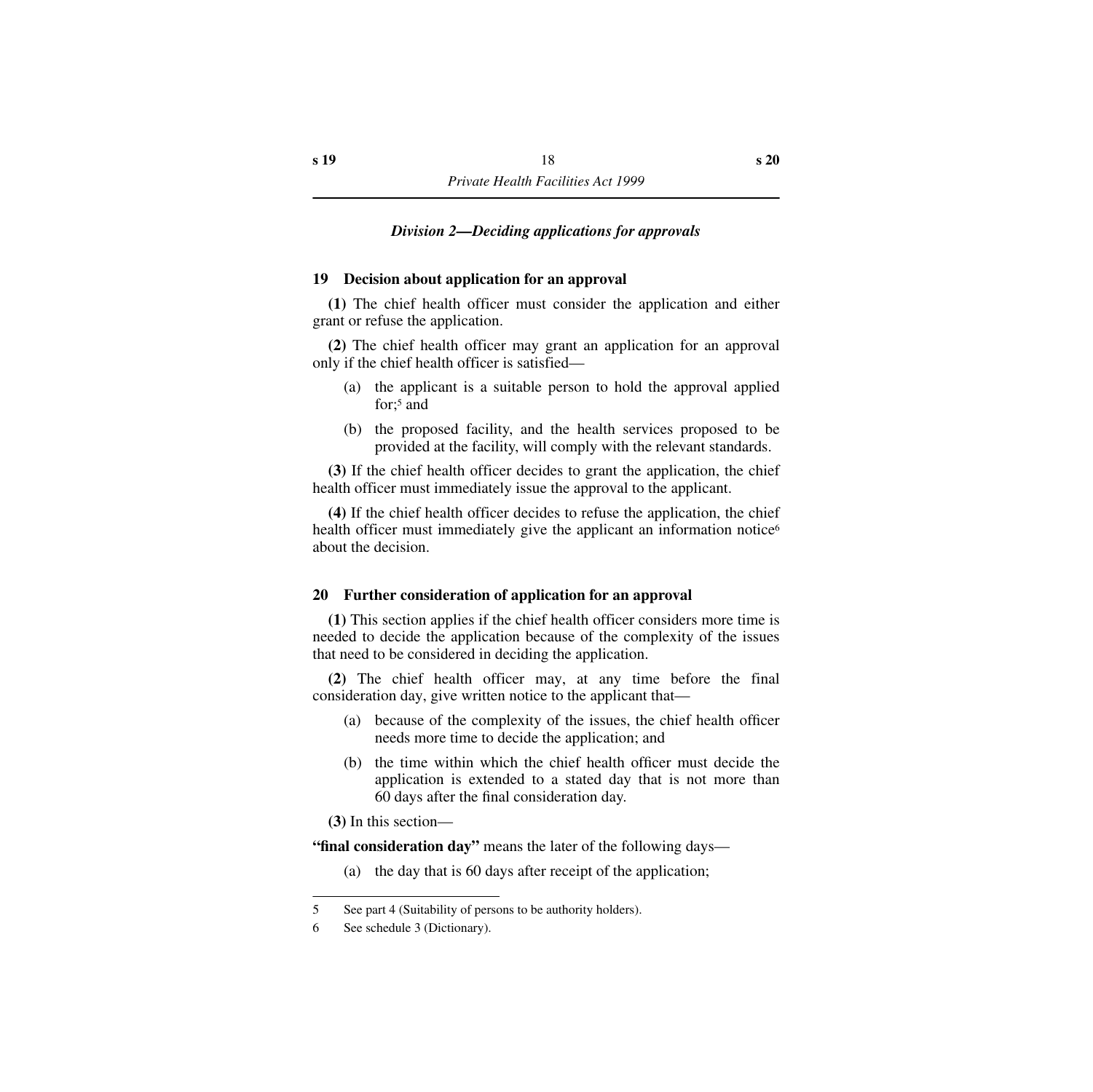(b) if further information or a document is required by a notice given under section 18—the day that is 60 days after the information or document is given.

#### <span id="page-20-0"></span>**21 Application for an approval taken to be refused in certain circumstances**

The chief health officer is taken to have refused to grant the application if the chief health officer has not decided the application by the latest of the following days—

- (a) the day that is 60 days after receiving the application;
- (b) if further information or a document is required by a notice given under section 18—the day that is 60 days after the information or document is given;
- (c) if the day for deciding the application is extended under section 20—the extended day;
- (d) if another day for deciding the application is agreed to by the applicant and the chief health officer—the agreed day.

# *Division 3—Form, conditions and term of approvals*

#### <span id="page-20-2"></span><span id="page-20-1"></span>**22 Form of approval**

- **(1)** An approval must be in the approved form.
- **(2)** The approval must state the following particulars—
	- (a) the name of the approval holder;
	- (b) the day of issue of the approval;
	- (c) the term of the approval;
	- (d) details about the proposed private health facility to which the approval relates, including—
		- (i) the location of the proposed facility; and
		- (ii) the type of health services proposed to be provided at the proposed facility;
	- (e) the conditions of the approval.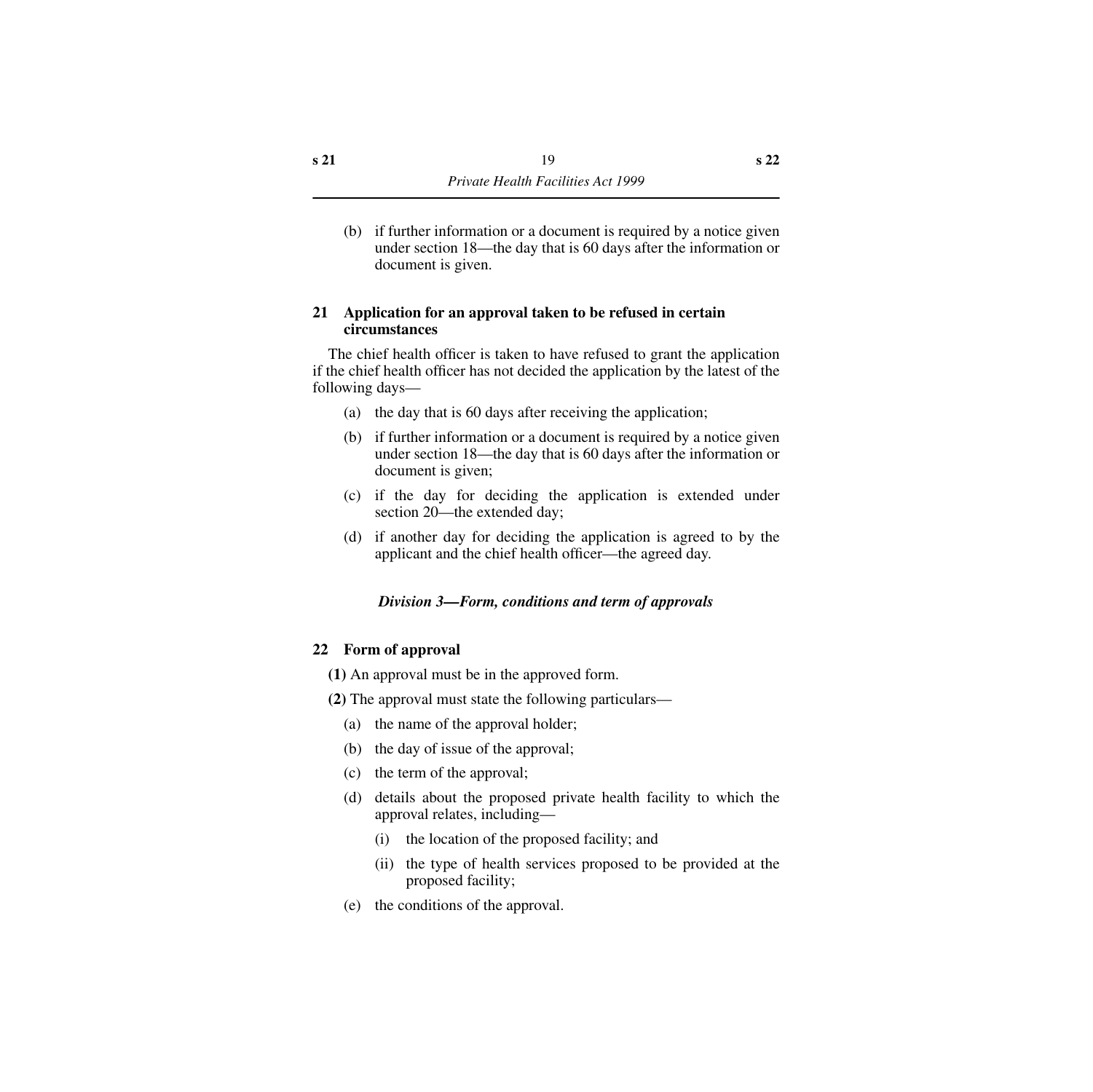#### <span id="page-21-0"></span>**23 Conditions of approval**

**(1)** An approval must be issued on condition that the approval holder must give the chief health officer written notice of a prescribed change within 21 days of the prescribed change.

**(2)** The chief health officer may issue an approval on additional conditions the chief health officer considers necessary or desirable for—

- (a) the proper operation of the proposed facility under a licence; or
- (b) the health and wellbeing of patients who may receive health services at the proposed facility.

**(3)** If the chief health officer decides to issue an approval on additional conditions, the chief health officer must immediately give the applicant an information notice about the decision.

**(4)** In this section—

**"prescribed change"** means a change—

- (a) in a matter disclosed by an approval holder in an application under this Act; and
- (b) of a kind prescribed under a regulation.

# <span id="page-21-1"></span>**24 Term of approval**

An approval remains in force for the term, not more than 2 years, stated in the approval.

# *Division 4—Extension of term of approval*

# <span id="page-21-3"></span><span id="page-21-2"></span>**25 Extension of term of approval**

**(1)** The chief health officer may, on application by an approval holder, extend the term of the approval by not more than 2 years.

**(2)** Subsection (1) applies whether or not the term of the approval has already been extended under this section.

**(3)** An application for an extension must—

- (a) be made to the chief health officer; and
- (b) be in the approved form; and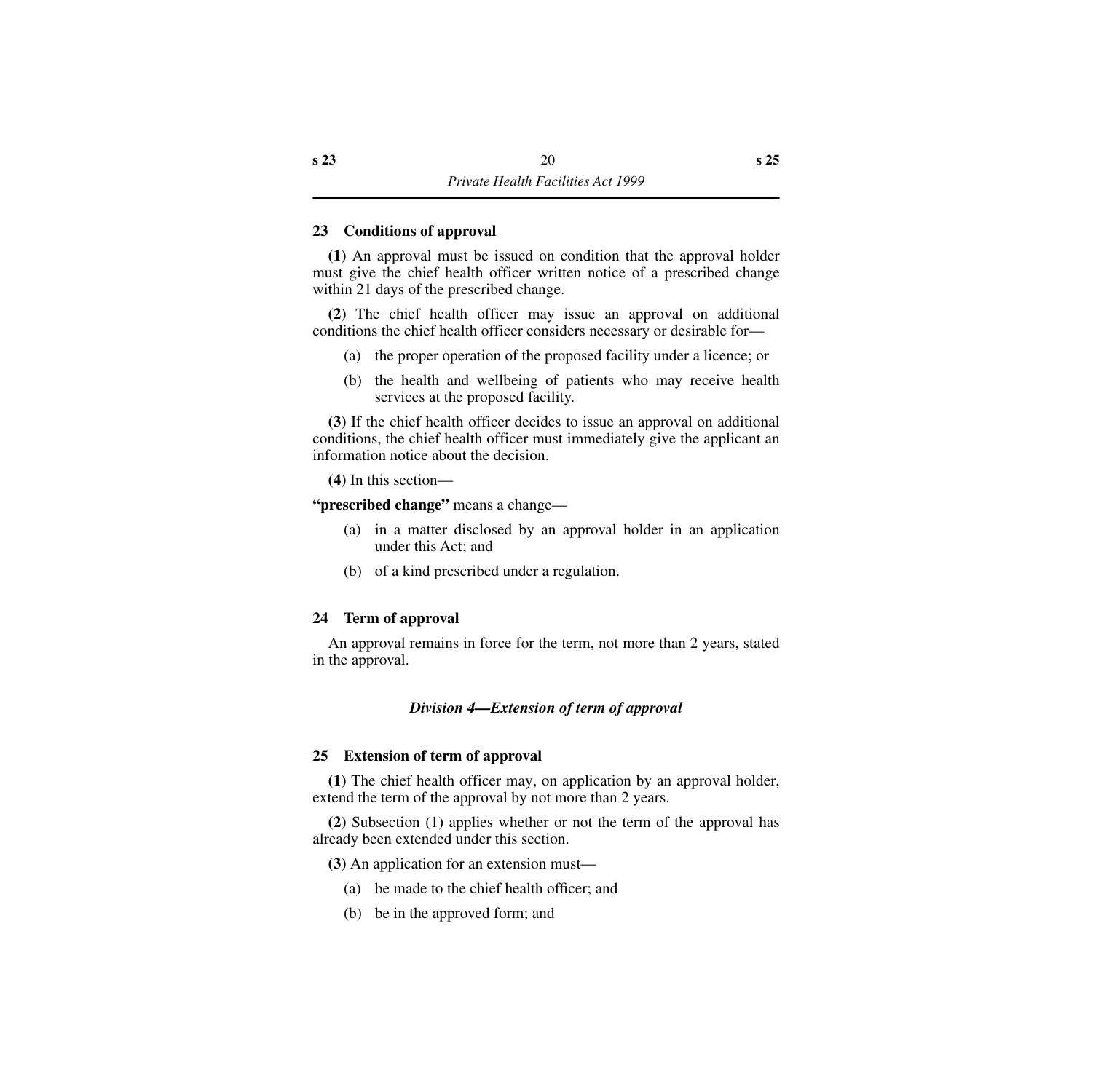- (c) be accompanied by the fee prescribed under a regulation; and
- (d) be made within the period starting 60 days before the approval expires.

# <span id="page-22-0"></span>**26 Further information or documents to support application for extension**

**(1)** The chief health officer may, by written notice given to the approval holder, require the approval holder to give the chief health officer, within the reasonable time stated in the notice (but not less than 30 days), further information or a document about the application.

**(2)** The information mentioned in subsection (1) must, if the notice requires, be verified by a statutory declaration.

**(3)** The requirement may only relate to information or a document that is necessary and reasonable to help the chief health officer decide the application.

**(4)** If the approval holder fails to comply with the requirement within the stated time, the approval holder is taken to have withdrawn the application.

# <span id="page-22-1"></span>**27 Decision about application for extension**

**(1)** The chief health officer must consider the application and either grant or refuse the application.

**(2)** The chief health officer may grant the application only if the chief health officer is satisfied that the approval holder has made reasonable efforts to progress the development of the proposed private health facility, taking into account—

- (a) the type of health services proposed to be provided at the proposed facility; and
- (b) the period that would reasonably be required to complete the development of the proposed facility.

**(3)** If the chief health officer decides to grant the application, the chief health officer must immediately issue another approval for the extended term.

**(4)** If the chief health officer decides to refuse the application, the chief health officer must immediately give the approval holder an information notice about the decision.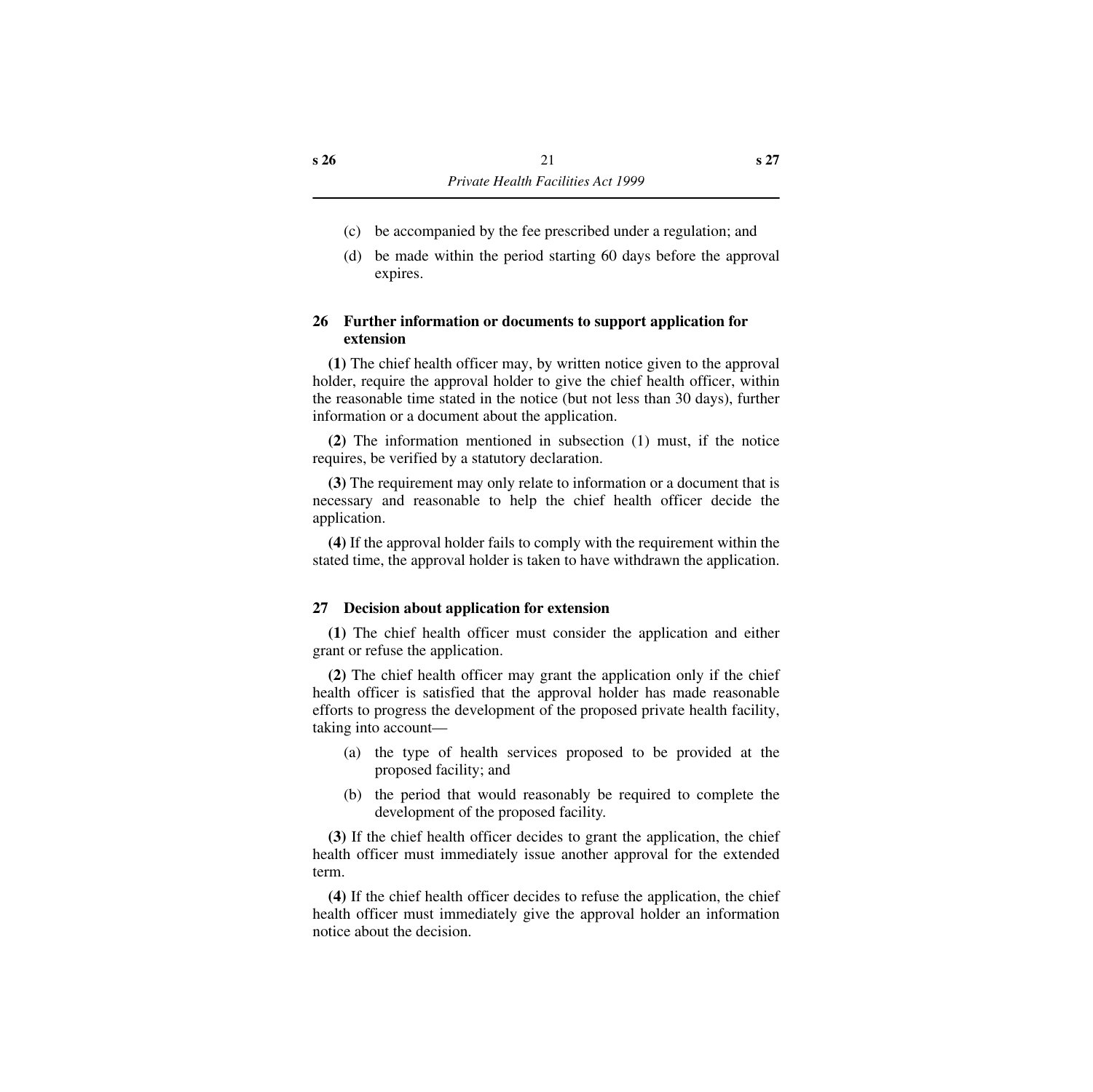# <span id="page-23-0"></span>**28 Approval continues in force while application is considered**

**(1)** If an approval holder applies for an extension under section 25, the approval continues in force from the day that it would, apart from this section, have expired until—

- (a) if the application is granted—another approval is issued under section 27(3); or
- (b) if the application is withdrawn—the day the application is withdrawn; or
- (c) if the application is refused—the day the information notice about the decision is given to the approval holder.

<span id="page-23-1"></span>**(2)** Subsection (1) does not apply if the approval is earlier suspended or cancelled.

*Division 5—Dealings affecting approvals*

# *Subdivision 1—Changing approvals*

# <span id="page-23-3"></span><span id="page-23-2"></span>**29 Changing approval—chief health officer acting on own initiative**

**(1)** The chief health officer may decide to change—

- (a) details about the proposed private health facility stated in the approval for the proposed facility, including the type of health services proposed to be provided at the proposed facility; or
- (b) the conditions of an approval under section 23(2), including by imposing additional conditions.

**(2)** However, subsection (1) applies only if the chief health officer considers it necessary or desirable to make the change—

- (a) for the proper operation of the proposed facility; or
- (b) for the health and wellbeing of patients who may receive health services at the proposed facility.

**(3)** Before deciding to change an approval, the chief health officer must first give the approval holder a written notice (a **"notice of intention"**) stating the following—

(a) the proposed decision;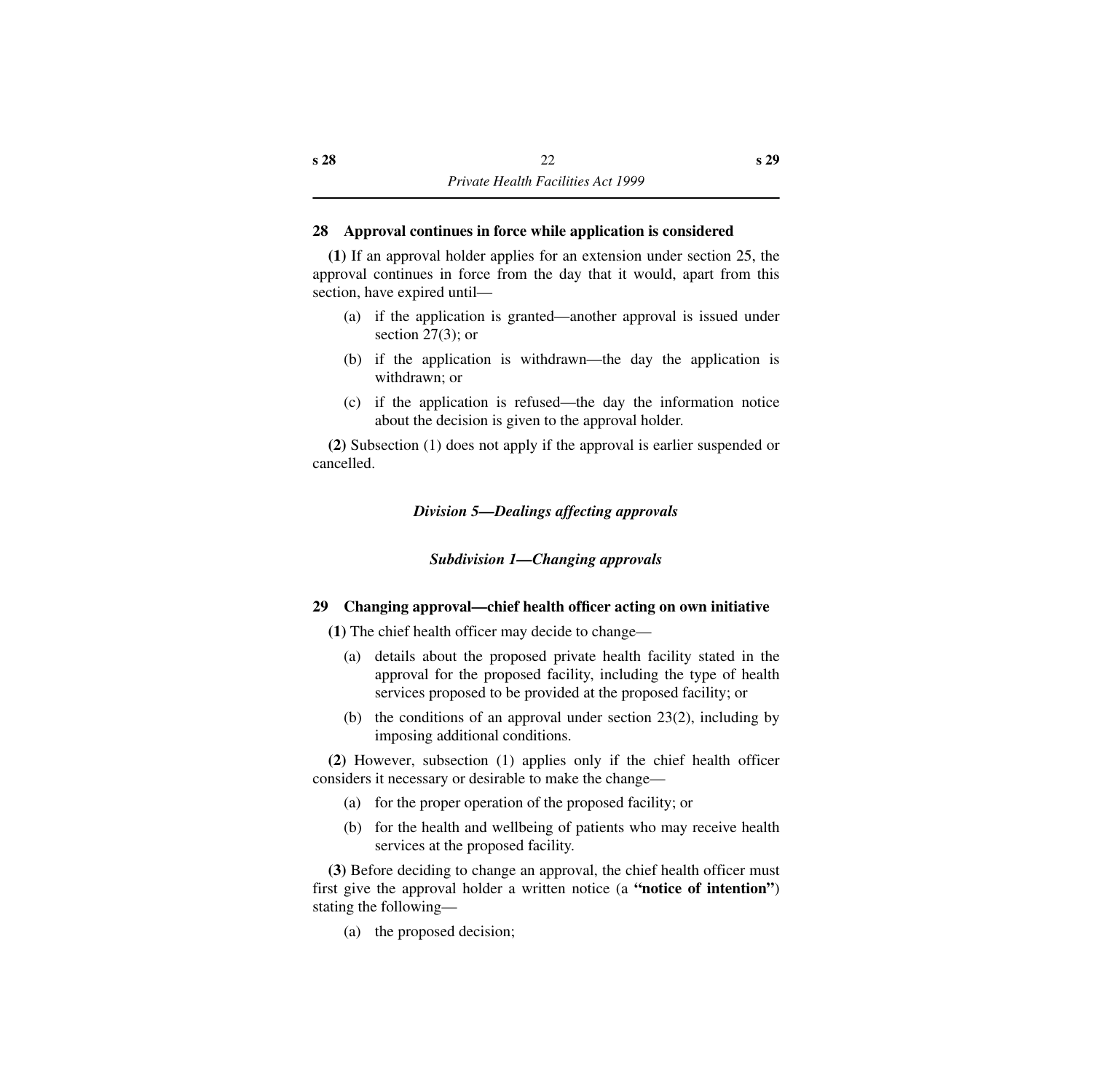- (b) the grounds for the proposed decision;
- (c) an outline of the facts and circumstances forming the basis for the grounds;
- (d) an invitation to the approval holder to show within a stated period (the **"show cause period"**) why the proposed decision should not be made.

**(4)** The show cause period must be a period ending at least 21 days after the notice of intention is given to the approval holder.

**(5)** The approval holder may make written representations about the proposed decision to the chief health officer in the show cause period.

**(6)** The chief health officer must consider all written representations made in the show cause period by the authority holder before deciding whether or not to change the approval.

**(7)** If, after giving the approval holder a notice of intention and taking into account any written representations made by the approval holder, the chief health officer decides to change the approval, the chief health officer must immediately give the approval holder an information notice about the decision.

**(8)** The change to the approval takes effect on the day the information notice is given to the approval holder.

# <span id="page-24-0"></span>**30 Changing approval—application by approval holder**

**(1)** An approval holder may apply to the chief health officer to change—

- (a) details about the proposed private health facility stated in the approval for the proposed facility, including the type of health services proposed to be provided at the proposed facility; or
- (b) the conditions of the approval under section 23(2).

**(2)** An application to change an approval must—

- (a) be in the approved form; and
- (b) be accompanied by the fee prescribed under a regulation.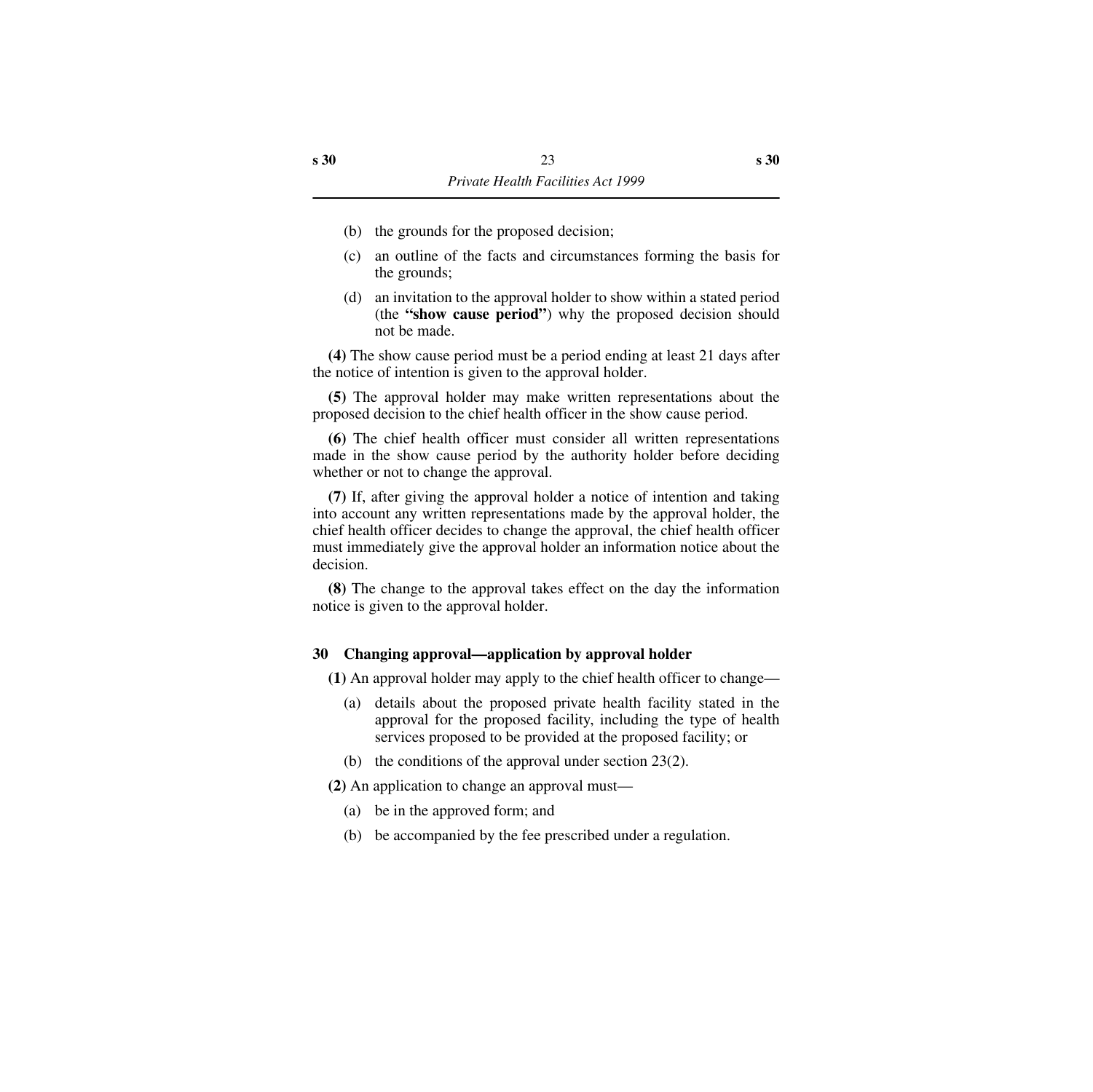## <span id="page-25-0"></span>**31 Further information or document to support application to change an approval**

**(1)** The chief health officer may, by written notice given to an approval holder, require the approval holder to give the chief health officer, within the reasonable time stated in the notice (but not less than 30 days), further information or a document about the application.

**(2)** The information mentioned in subsection (1) must, if the notice requires, be verified by a statutory declaration.

**(3)** The requirement may only relate to information or a document that is necessary and reasonable to help the chief health officer decide the application.

**(4)** A notice under subsection (1) must be given to the approval holder within 60 days after the chief health officer receives the application.

**(5)** If the approval holder fails to comply with the requirement within the stated time, the approval holder is taken to have withdrawn the application.

# <span id="page-25-1"></span>**32 Decision about application to change an approval**

**(1)** The chief health officer must consider the application and either grant or refuse the application.

**(2)** The chief health officer may decide to grant the application only if the chief health officer is satisfied—

- (a) the approval holder is a suitable person to continue to hold the approval;7 and
- (b) under the changed approval, the proposed facility, and the health services proposed to be provided at the facility, will comply with the relevant standards.

**(3)** If the chief health officer decides to grant the application, the chief health officer must immediately give the approval holder a written notice (a **"change notice"**) stating the decision.

**(4)** If the chief health officer decides to refuse the application, the chief health officer must immediately give the approval holder an information notice about the decision.

<sup>7</sup> See part 4 (Suitability of persons to be authority holders).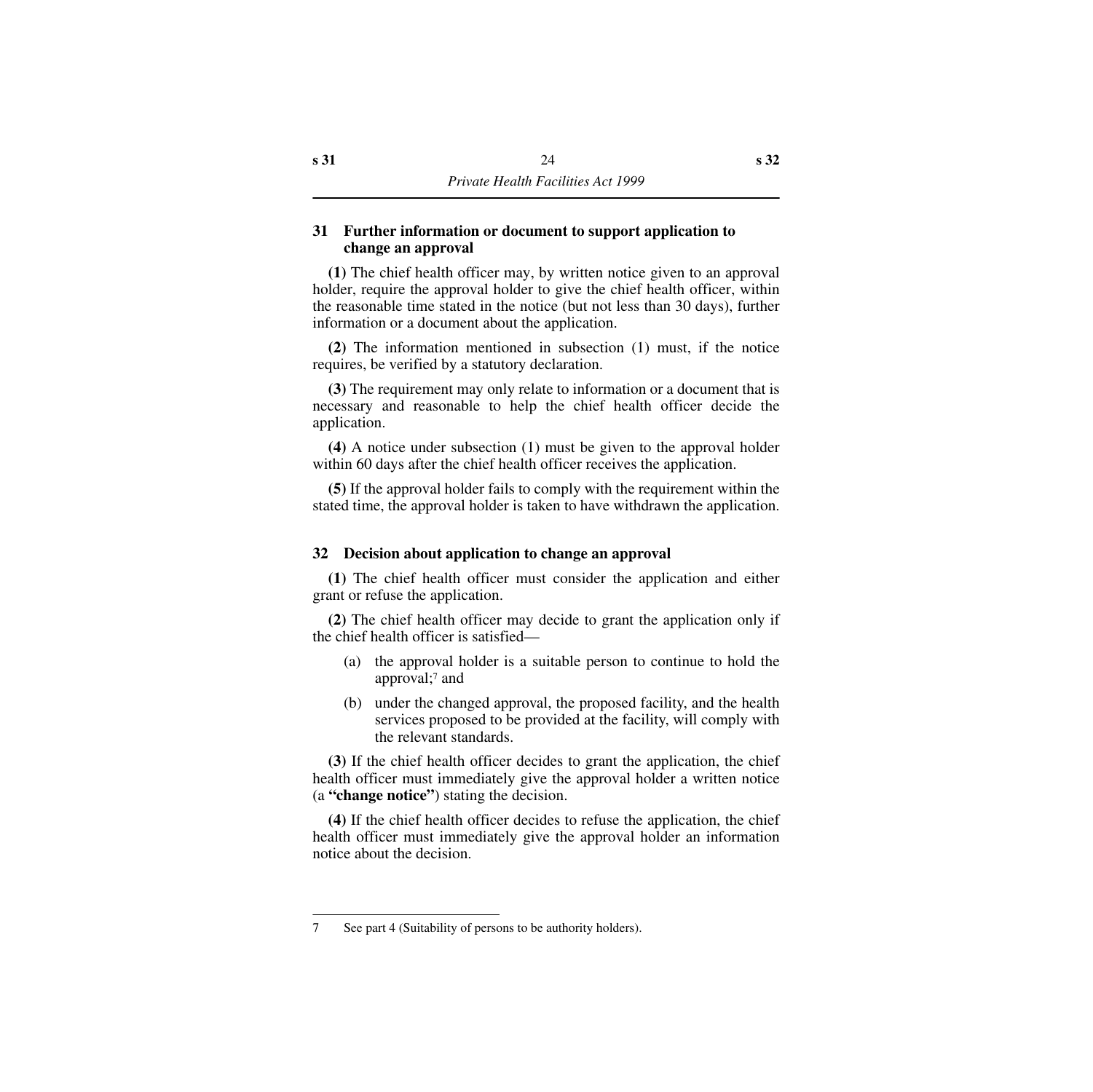**(5)** A change to the approval takes effect on the day the change notice is given to the approval holder.

# <span id="page-26-0"></span>**33 Further consideration of application to change an approval**

**(1)** This section applies if the chief health officer considers more time is needed to decide the application because of the complexity of the issues that need to be considered in deciding the application.

**(2)** The chief health officer may, at any time before the final consideration day, give written notice to the approval holder that—

- (a) because of the complexity of the issues, the chief health officer needs more time to decide the application; and
- (b) the time within which the chief health officer must decide the application is extended to a stated day that is not more than 60 days after the final consideration day.

**(3)** In this section—

**"final consideration day"** means the later of the following days—

- (a) the day that is 60 days after the receipt of the application;
- (b) if further information or a document is required by a notice given under section 31—the day that is 60 days after the information or document is given.

# <span id="page-26-1"></span>**34 Application to change an approval taken to be refused in certain circumstances**

The chief health officer is taken to have refused the application if the chief health officer has not decided the application by the latest of the following days—

- (a) the day that is 60 days after receiving the application;
- (b) if further information or a document is required by a notice given under section 31—the day that is 60 days after the information or document is given;
- (c) if the day for deciding the application is extended under section 33—the extended day;
- (d) if another day for deciding the application is agreed to by the applicant and the chief health officer—the agreed day.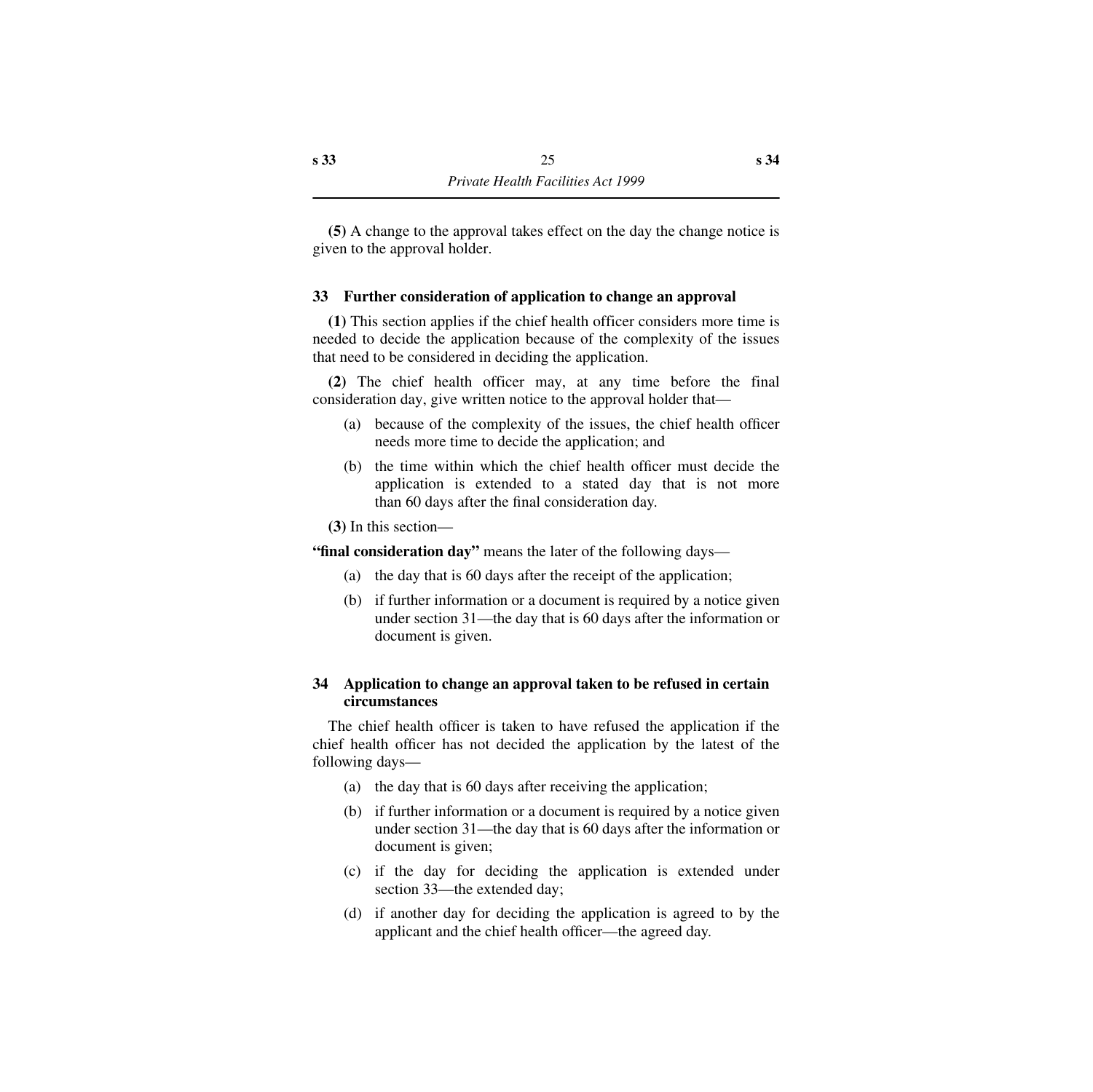#### <span id="page-27-0"></span>**35 Recording changes to approvals**

**(1)** The approval holder must return the approval to the chief health officer within 7 days of receiving the information notice under section 29(7) or the change notice, unless the approval holder has a reasonable excuse.

Maximum penalty—10 penalty units.

**(2)** On receiving the approval, the chief health officer must—

- (a) amend the approval in an appropriate way and return the amended approval to the approval holder; or
- (b) issue a replacement approval, incorporating the change, to the approval holder.

**(3)** Failure to record the change by amending the approval, or to issue a replacement approval recording the change, does not affect the validity of the change.

# *Subdivision 2—Other dealings affecting approvals*

# <span id="page-27-2"></span><span id="page-27-1"></span>**36 Surviving persons taken to be approval holder**

**(1)** This section applies if—

- (a) 2 or more individuals jointly are the holders of an approval; and
- (b) 1 or more, but not all, of the individuals die.

**(2)** The following persons are taken to hold the approval—

- (a) if only 1 individual survives—the surviving individual;
- (b) if more than 1 individual survives—the surviving individuals jointly.

# <span id="page-27-3"></span>**37 Surrender of approvals**

**(1)** An approval holder may surrender the approval by giving written notice to the chief health officer.

**(2)** The surrender of the approval takes effect—

- (a) the day the notice is given to the chief health officer; or
- (b) if a later day is stated in the notice—on the later day.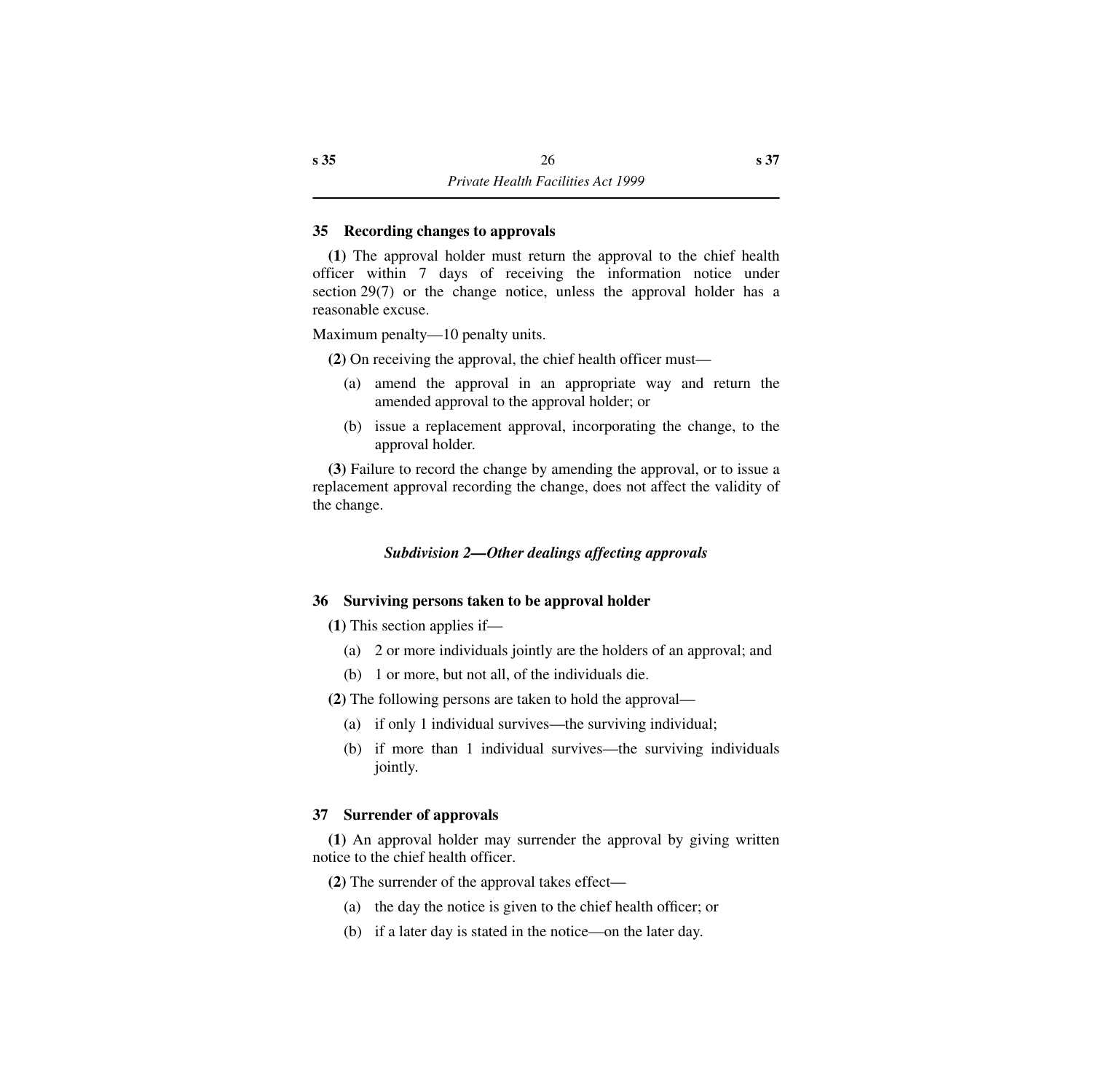**(3)** If the approval is surrendered, the person who held the approval must, within 7 days after the surrender takes effect, return the approval to the chief health officer, unless the person has a reasonable excuse.

Maximum penalty for subsection (3)—10 penalty units.

#### <span id="page-28-0"></span>**38 Replacing approvals**

**(1)** An approval holder may apply to the chief health officer to replace the approval if it has been lost, stolen, destroyed or damaged.

**(2)** The chief health officer must consider the application and either grant or refuse the application.

**(3)** The chief health officer must grant the application if the chief health officer is satisfied the approval has been lost, stolen, destroyed or damaged in a way to require its replacement.

**(4)** If the chief health officer decides to grant the application, the chief health officer must, on payment of the fee prescribed under a regulation, issue another approval to the applicant to replace the lost, stolen, destroyed or damaged approval.

**(5)** If the chief health officer decides to refuse the application, the chief health officer must immediately give the applicant an information notice about the decision.

# **PART 6—LICENCES**

#### <span id="page-28-2"></span><span id="page-28-1"></span>*Division 1—Licences for operation of private health facilities*

#### <span id="page-28-3"></span>**39 Licences required to operate private health facilities**

A person must not operate a private health facility unless the person holds a licence for the facility.

Maximum penalty—1 000 penalty units.

#### <span id="page-28-4"></span>**40 Licences not required to operate certain day hospitals**

**(1)** This section applies if—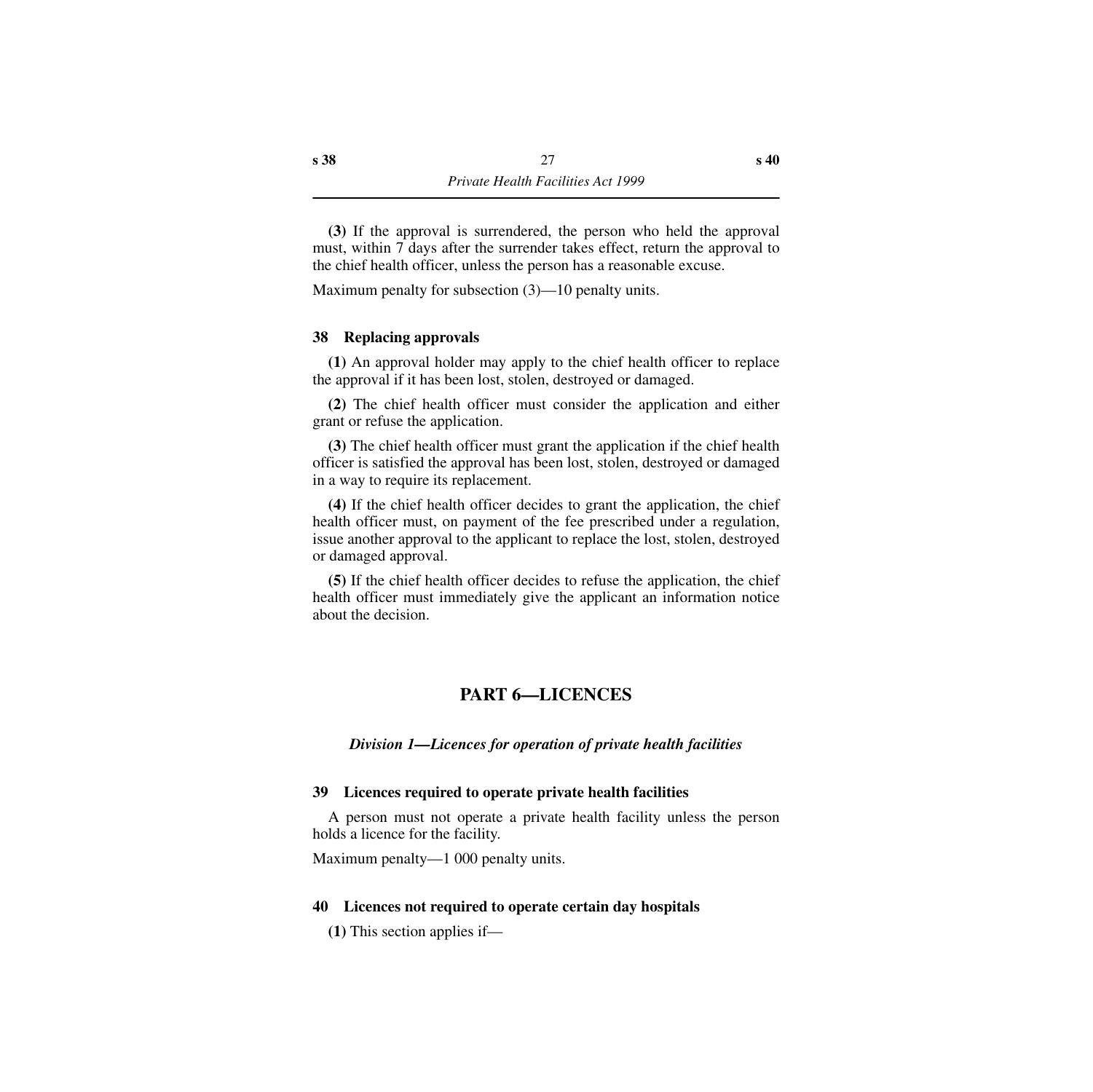- (a) a licensee operates a private hospital at a place under a licence; and
- (b) another person operates a day hospital at the place; and
- (c) in the application for the licence, or an application to change the licence, the licensee has asked for the licence to state that this section applies to the operation of the day hospital; and
- (d) the licence includes the statement.

**(2)** For this Act, apart from this section—

- (a) the operation of the day hospital is part of the licensee's operation of the private hospital; and
- (b) the other person does not operate the day hospital.

# <span id="page-29-0"></span>*Division 2—Applications, and materials to support applications, for licences*

# <span id="page-29-1"></span>**41 Restriction on application for licence**

An application for a licence may only be made by an approval holder.

# <span id="page-29-2"></span>**42 Requirements about applications for licences**

An application for a licence must—

- (a) be made to the chief health officer; and
- (b) be in the approved form; and
- (c) be accompanied by the fee prescribed under a regulation.

# <span id="page-29-3"></span>**43 Further information or documents to support application for a licence**

**(1)** The chief health officer may, by written notice given to an applicant for a licence, require the applicant to give the chief health officer, within the reasonable time stated in the notice (but not less than 30 days), further information or a document about the application.

**(2)** The information mentioned in subsection (1) must, if the notice requires, be verified by a statutory declaration.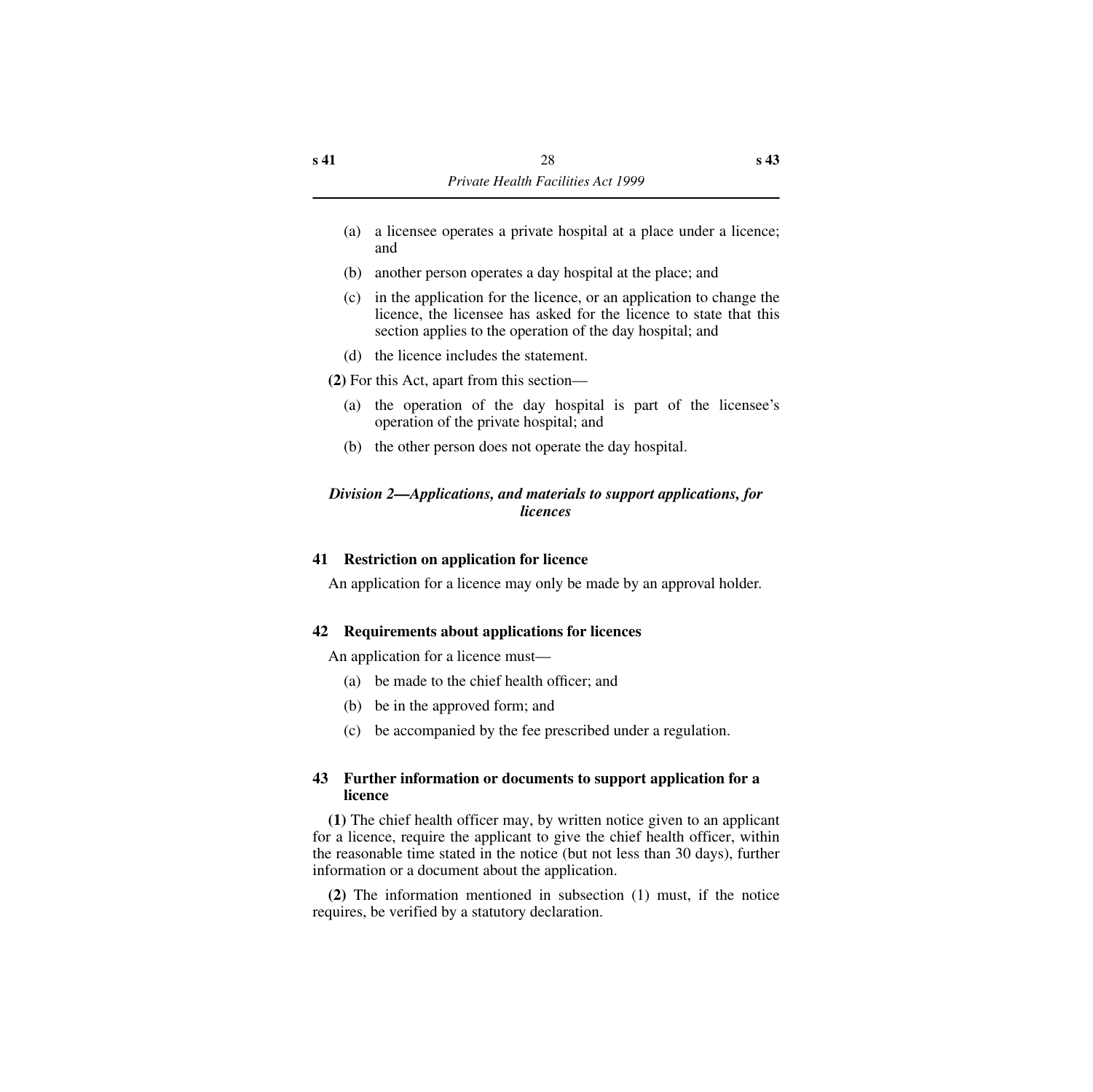**(3)** The requirement may only relate to information or a document that is necessary and reasonable to help the chief health officer decide the application.

**(4)** A notice under subsection (1) must be given to the applicant within 60 days after the chief health officer receives the application.

**(5)** If the applicant fails to comply with the requirement within the stated time, the applicant is taken to have withdrawn the application.

#### *Division 3—Deciding applications for licences*

#### <span id="page-30-1"></span><span id="page-30-0"></span>**44 Decision about application for a licence**

**(1)** The chief health officer must consider the application and either grant or refuse the application.

**(2)** The chief health officer must grant the application if—

- (a) the applicant is an approval holder; and
- (b) the approval and the application apply to the same private health facility; and
- (c) any conditions on which the approval was issued have been complied with; and
- (d) for a facility that has never been occupied, a certificate of classification has been issued for the facility; and
- (e) for a facility to which paragraph (d) does not apply, the facility complies with the building code; and
- (f) the chief health officer is satisfied that—
	- (i) the applicant is a suitable person to hold the licence applied for;8 and
	- (ii) when operational, the facility, and the health services proposed to be provided at the facility, will comply with the relevant standards.

**(3)** If the chief health officer decides to grant the application, the chief health officer must immediately issue the licence to the applicant.

<sup>8</sup> See part 4 (Suitability of persons to be authority holders).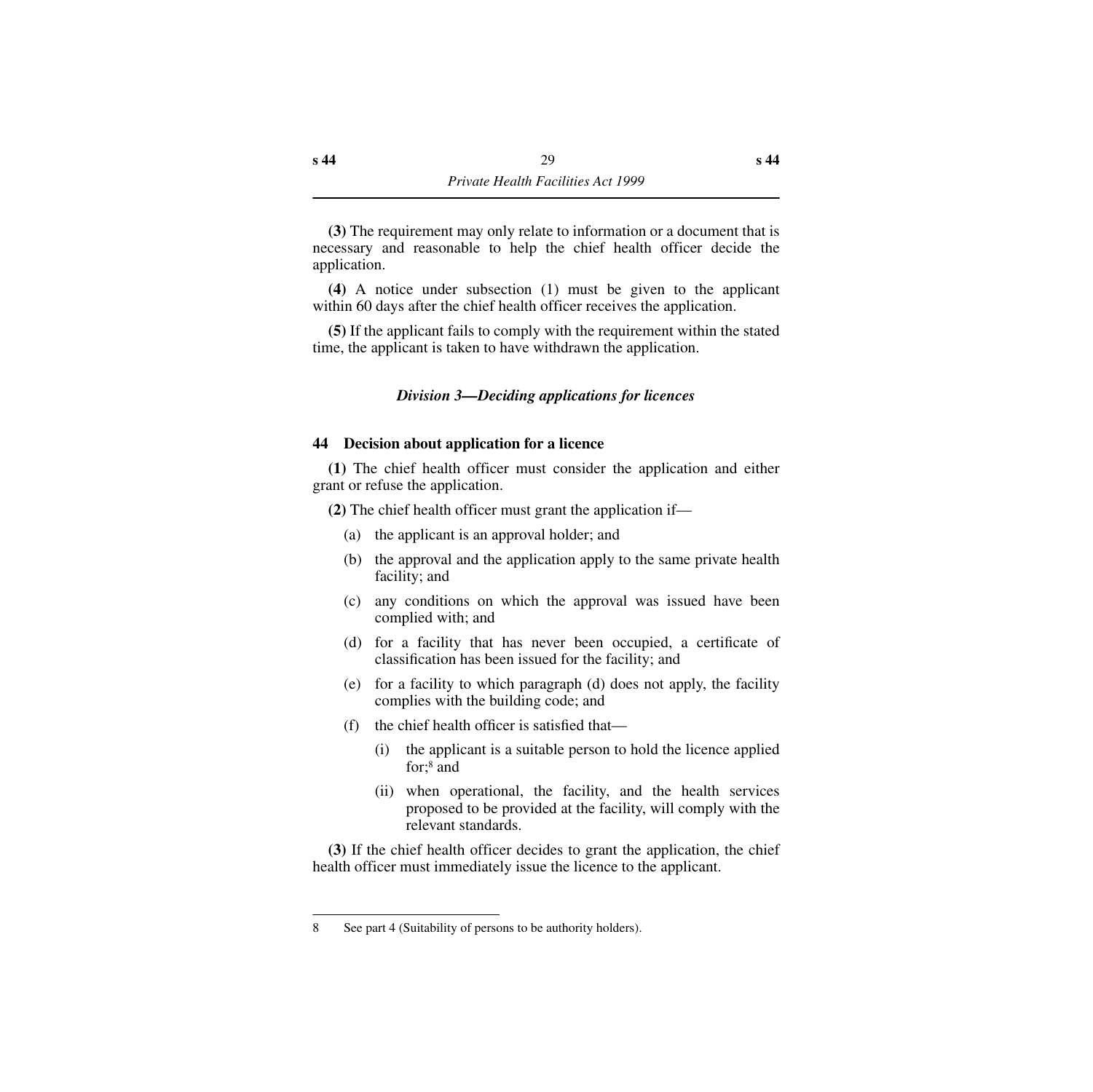**(4)** If the chief health officer decides to refuse the application, the chief health officer must immediately give the applicant an information notice about the decision.

## <span id="page-31-0"></span>**45 Further consideration of application for a licence**

**(1)** This section applies if the chief health officer considers more time is needed to decide the application because of the complexity of the issues that need to be considered in deciding the application.

**(2)** The chief health officer may, at any time before the final consideration day, give written notice to the applicant that—

- (a) because of the complexity of the issues, the chief health officer needs more time to decide the application; and
- (b) the time within which the chief health officer must decide the application is extended to a stated day that is not more than 60 days after the final consideration day.

**(3)** In this section—

**"final consideration day"** means the later of the following days—

- (a) the day that is 60 days after receipt of the application;
- (b) if further information or a document is required by a notice given under section 43—the day that is 60 days after the information or document is given.

## <span id="page-31-1"></span>**46 Application for licence taken to have been refused in certain circumstances**

The chief health officer is taken to have refused the application if the chief health officer has not decided the application by the latest of the following days—

- (a) the day that is 60 days after receiving the application;
- (b) if further information or a document is required by a notice given under section 43—the day that is 60 days after the information or document is given;
- (c) if the day for deciding the application is extended under section 45—the extended day;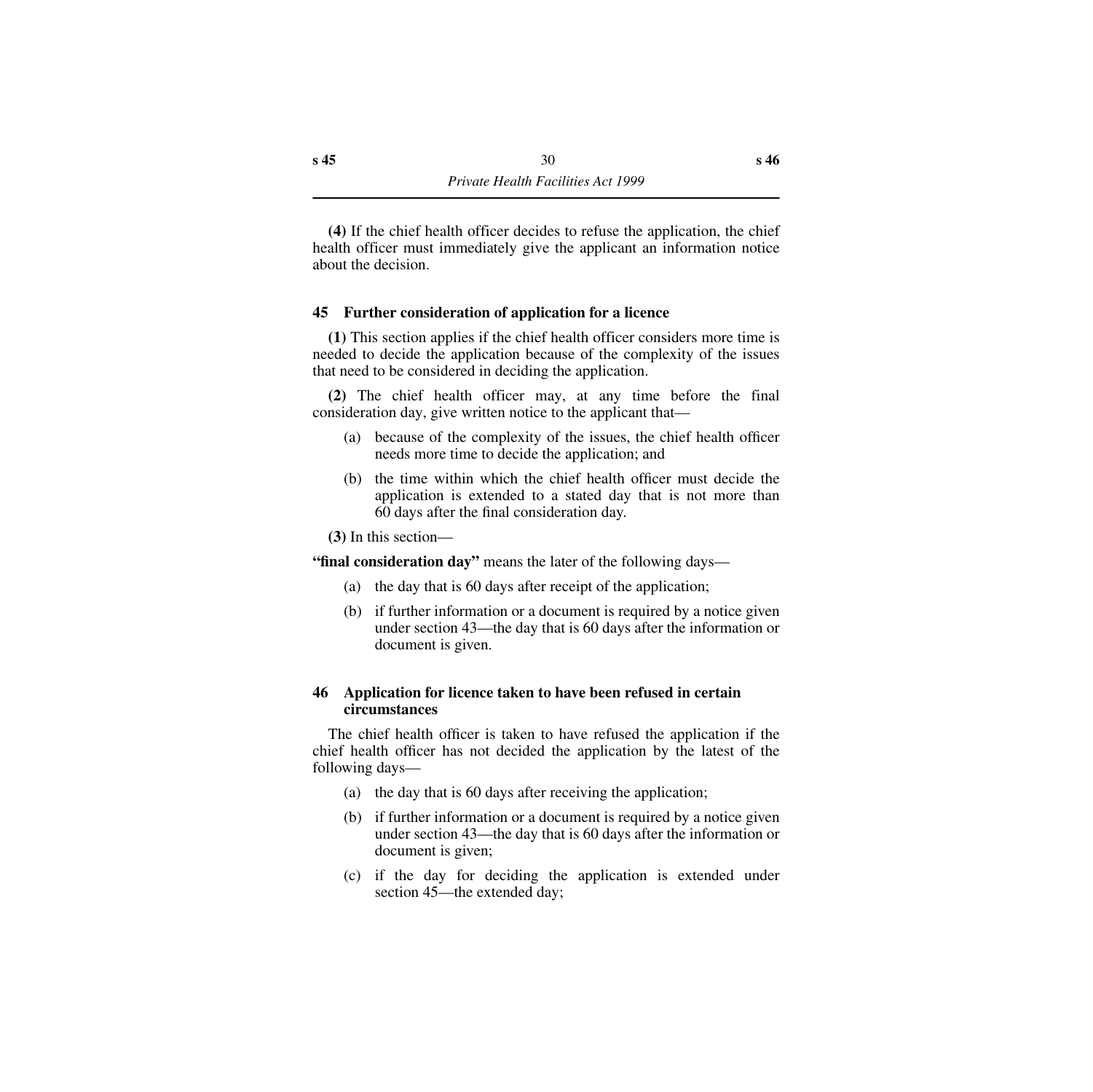(d) if another day for deciding the application is agreed to by the applicant and the chief health officer—the agreed day.

# *Division 4—Form, conditions and term of licences*

# <span id="page-32-1"></span><span id="page-32-0"></span>**47 Form of licence**

- **(1)** A licence must be in the approved form.
- **(2)** A licence must state the following particulars—
	- (a) the name of the licensee;
	- (b) the day of issue of the licence;
	- (c) the term of the licence;
	- (d) details about the private health facility to which the licence relates, including—
		- (i) the location of the facility; and
		- (ii) a description of the premises making up the facility; and
		- (iii) the type of health services to be provided at the facility;
	- (e) the conditions of the licence.

*Example for paragraph (d)(ii)*

A floor plan of the premises.

# <span id="page-32-2"></span>**48 Conditions of licence**

**(1)** A licence for a private health facility must be issued on the following conditions—

- (a) the licensee must give the chief health officer, within 21 days after a prescribed change, written notice of the prescribed change;
- (b) within 90 days after the day of issue of the licence, the licensee must start a quality assurance program, conducted by a quality assurance entity, for the facility;
- (c) within 3 years after the day of issue of the licence, the licensee must receive certification from the quality assurance entity that the facility operates under a quality assurance system;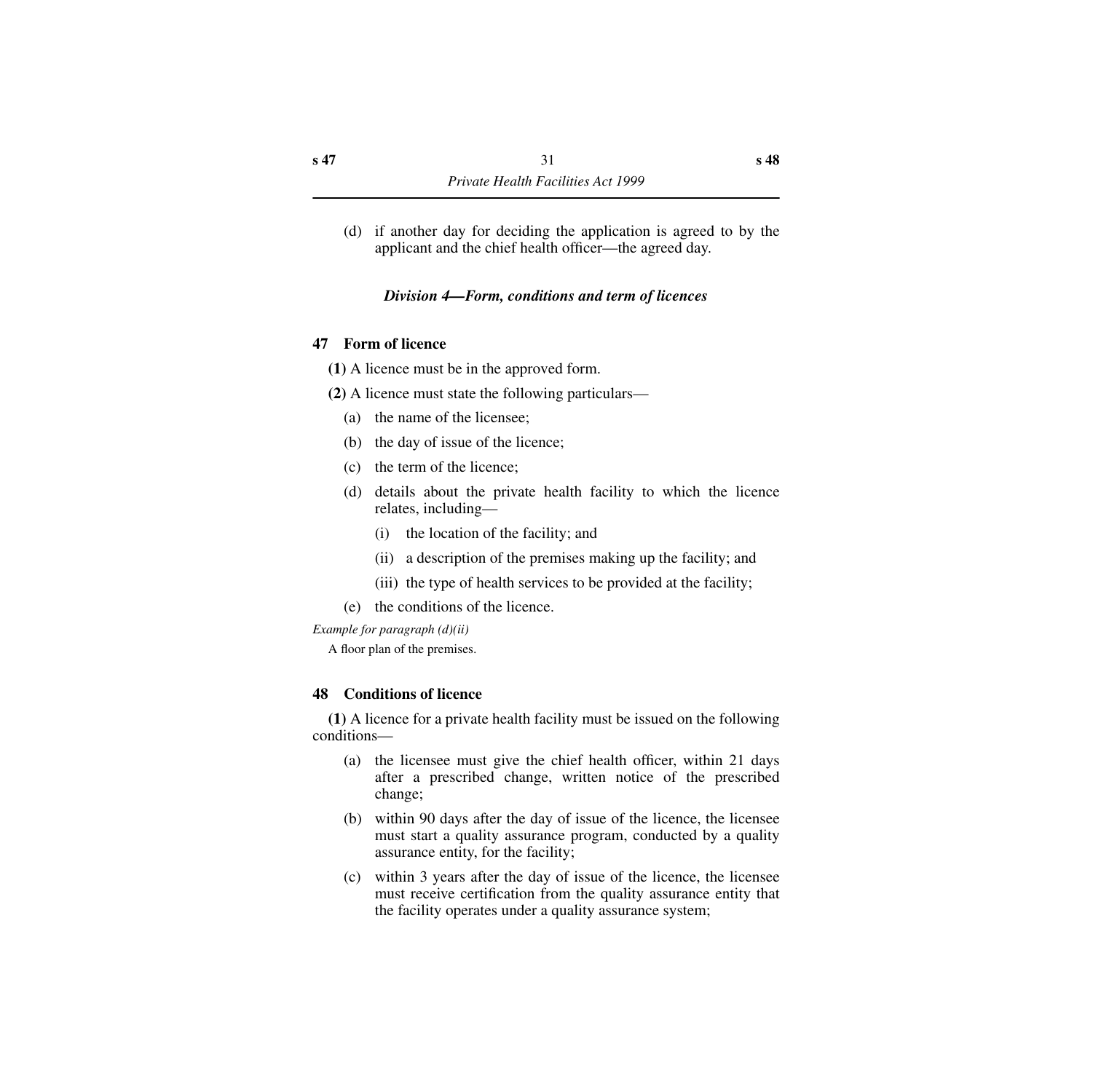- (d) after the certification mentioned in paragraph (c) or subsection (2) is received, the facility must continue to be certified under the program as a facility that operates under a quality assurance system;
- (e) the licensee must comply with the standards relevant to the facility;
- (f) the licensee must operate the facility in accordance with the details about the facility stated in the licence, including providing at the facility only the type of health services stated in the licence;
- (g) the licensee must ensure the premises making up the facility and all equipment, fittings and furnishings in the facility are kept in good repair and operational order;
- (h) the licensee must not make a prescribed alteration to the facility without the approval of the chief health officer under section 65.9

**(2)** Subsection (1)(b) and (c) do not apply if, when the licence is issued, the licensee has received certification from a quality assurance entity that the facility operates under a quality assurance system.

**(3)** Subsection (1)(b) does not apply if, when the licence is issued, the licensee has started, but not finished, a quality assurance program for the facility.

**(4)** The chief health officer may issue a licence on additional conditions the chief health officer considers necessary or desirable for—

- (a) the proper operation of the facility; or
- (b) the health and wellbeing of patients who may receive health services at the facility.

**(5)** If the chief health officer decides under subsection (4) to issue a licence on additional conditions, the chief health officer must immediately give the applicant an information notice about the decision.

**(6)** In this section—

**"prescribed change"** means a change—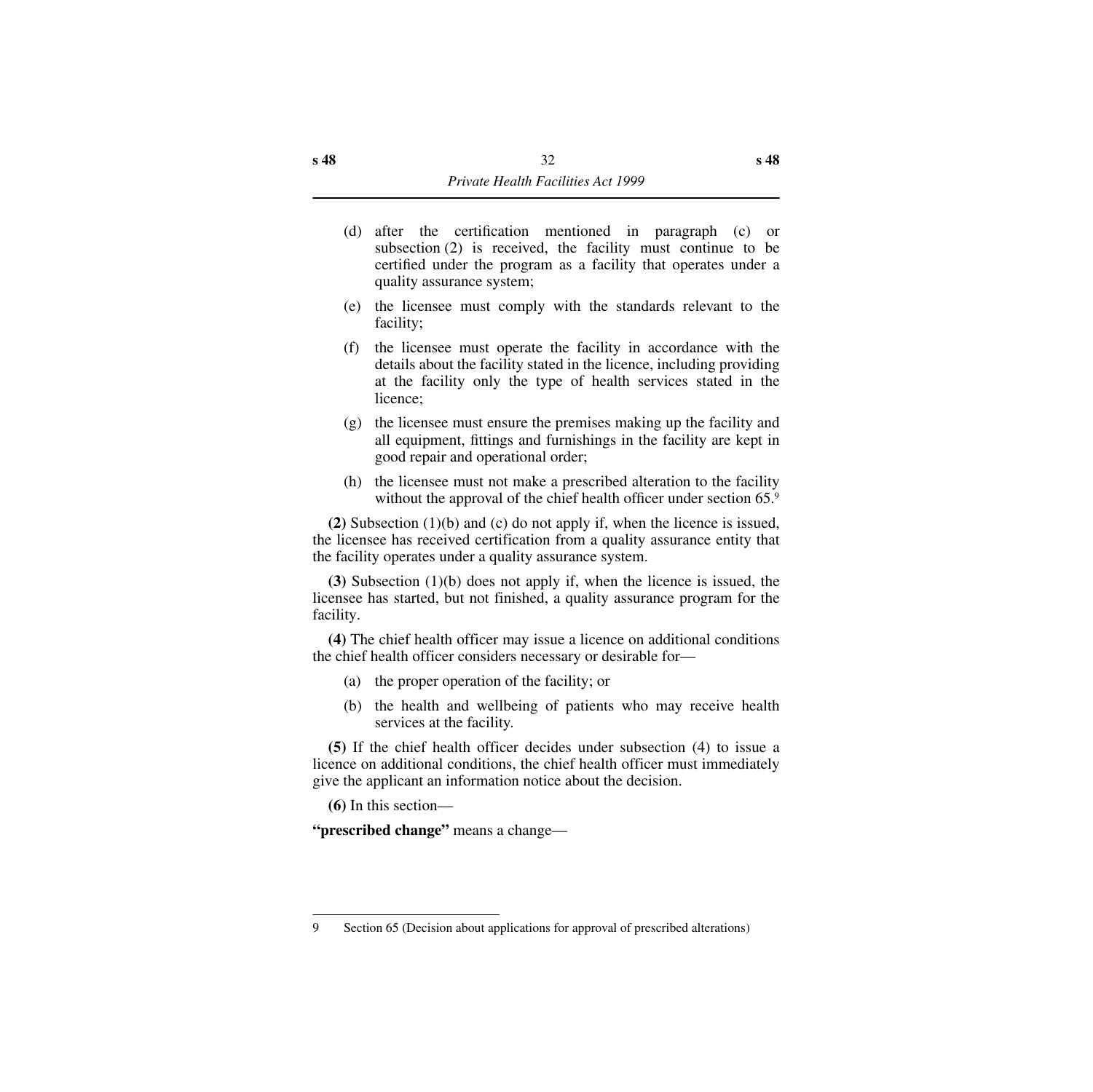- (a) in a matter disclosed by the licensee in an application under this Act; and
- (b) of a kind prescribed under a regulation.

# <span id="page-34-0"></span>**49 Contravention of condition**

**(1)** A licensee must not contravene a condition of the licence.

Maximum penalty—200 penalty units.

**(2)** To remove doubt, it is declared that the penalty under subsection (1) may be imposed whether or not the licence is cancelled or suspended because of the contravention.

# <span id="page-34-1"></span>**50 Term of licences**

**(1)** A licence remains in force for the term stated in the licence.

**(2)** The stated term must not exceed—

- (a) if the private health facility to which the licence relates has been certified as operating under a quality assurance system—3 years; or
- (b) otherwise—1 year.

# *Division 5—Renewal of licences*

# <span id="page-34-3"></span><span id="page-34-2"></span>**51 Renewal of licences**

**(1)** The chief health officer may, on application by a licensee, renew the licence.

**(2)** An application for renewal must—

- (a) be in the approved form; and
- (b) be made within the period starting 60 days before the licence expires; and
- (c) be accompanied by the fee prescribed under a regulation.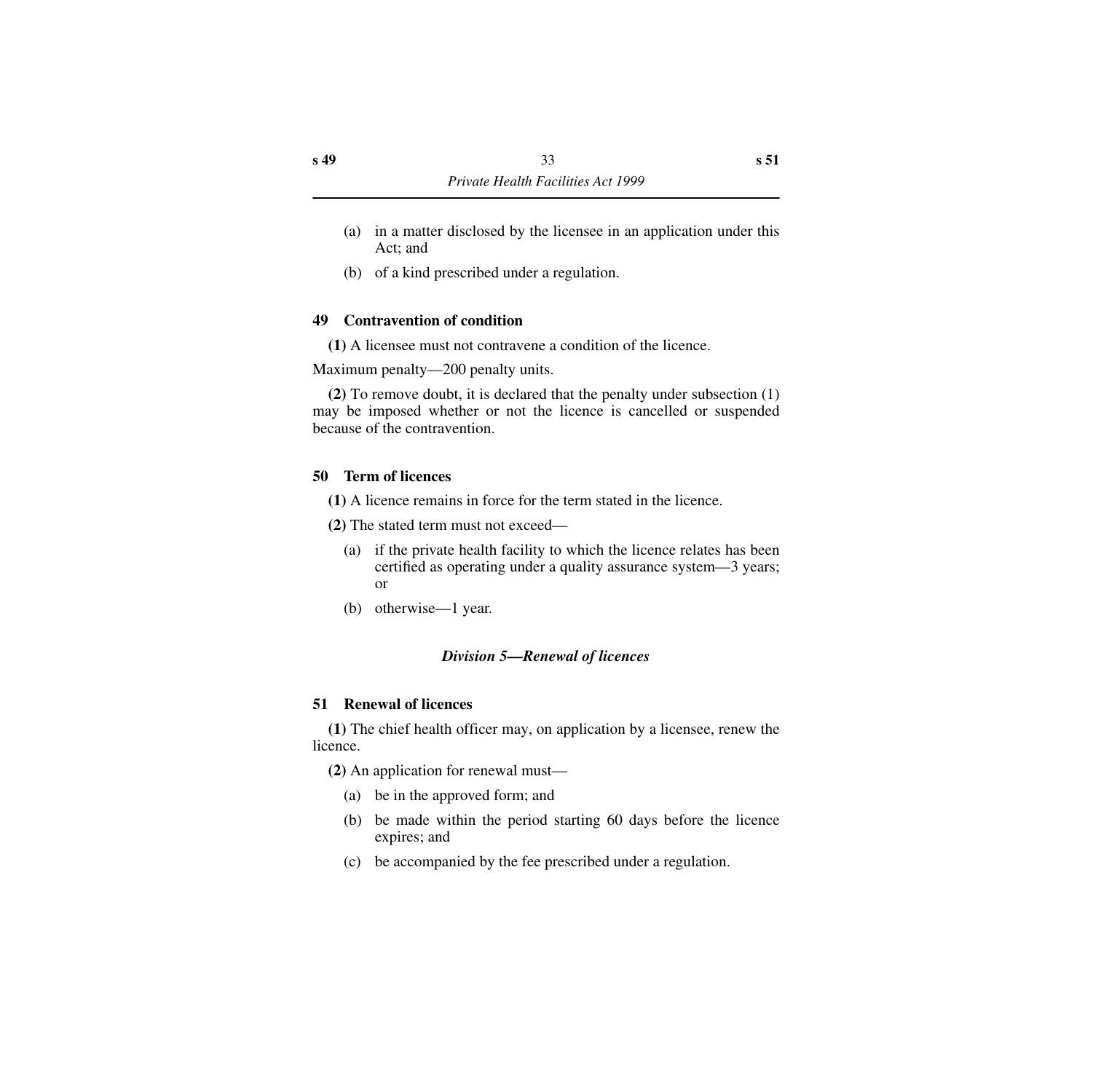#### <span id="page-35-0"></span>**52 Further information or document to support application for renewal**

**(1)** The chief health officer may, by written notice given to the licensee, require the licensee to give the chief health officer, within the reasonable time stated in the notice (but not less than 30 days), further information or a document about the application.

**(2)** The information mentioned in subsection (1) must, if the notice requires, be verified by a statutory declaration.

**(3)** The requirement may only relate to information or a document that is necessary and reasonable to help the chief health officer decide the application.

**(4)** If the licensee fails to comply with the requirement within the stated time, the licensee is taken to have withdrawn the application.

# *Division 6—Deciding applications for renewal*

#### <span id="page-35-2"></span><span id="page-35-1"></span>**53 Decision about application for renewal**

**(1)** The chief health officer must consider the application and either grant or refuse the application.

**(2)** The chief health officer may grant the application only if the chief health officer is satisfied—

- (a) the licensee is a suitable person to continue to hold the licence;<sup>10</sup> and
- (b) the private health facility to which the licence relates, and the health services provided at the facility, comply with the relevant standards.

**(3)** If the chief health officer decides to grant the application, the chief health officer must immediately issue a new licence to the licensee.

**(4)** If the chief health officer decides to refuse the application, the chief health officer must immediately give the licensee an information notice about the decision.

<sup>10</sup> See part 4 (Suitability of persons to be authority holders).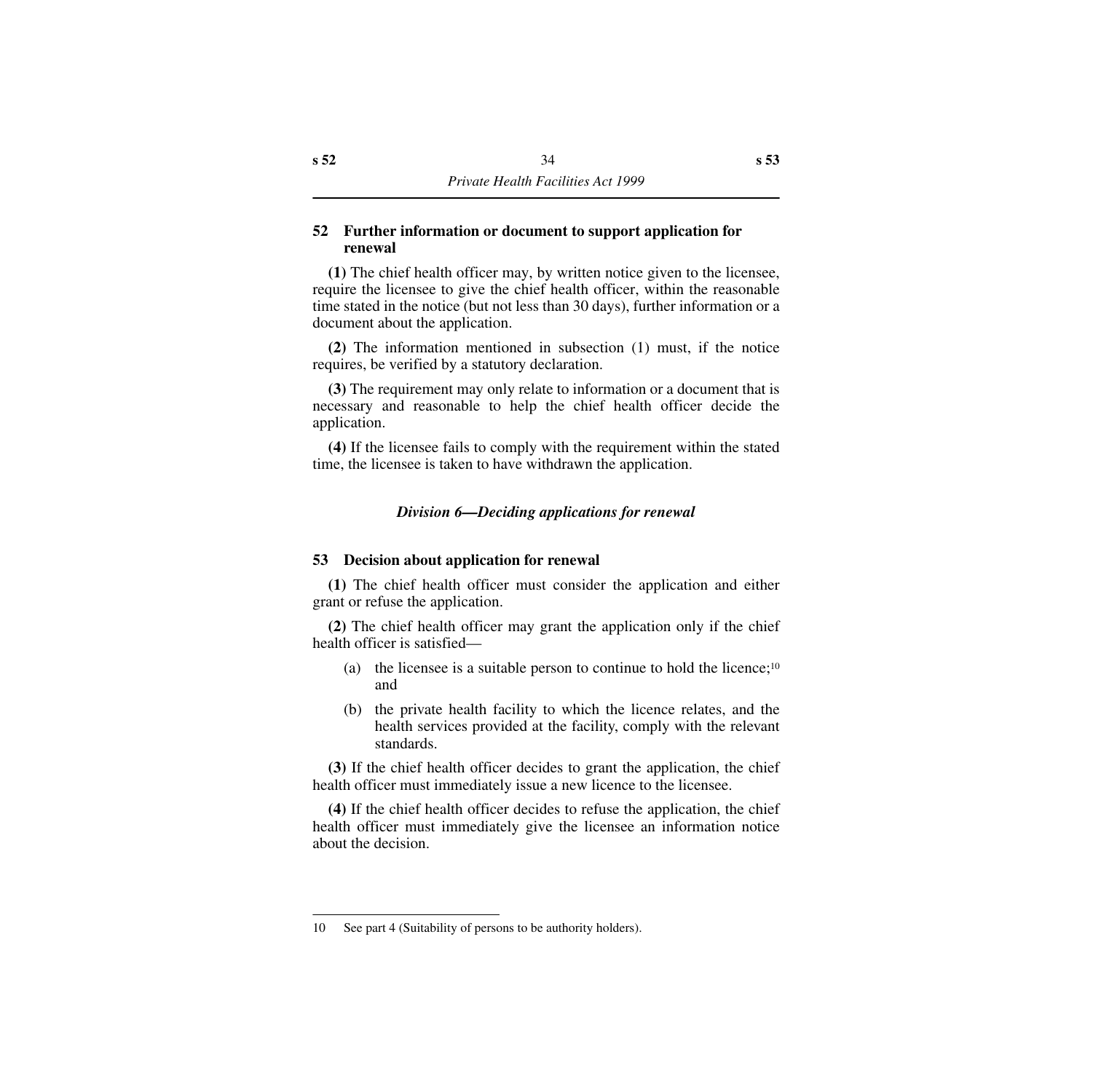## **54 Licence continues in force while application is considered**

**(1)** If a licensee applies for a renewal under section 51, the licence continues in force from the day that it would, apart from this section, have expired until—

- (a) if the application is granted—the new licence is issued to the licensee under section 53(3); or
- (b) if the application is withdrawn—the day the application is withdrawn; or
- (c) if the application is refused—the day the information notice about the decision is given to the licensee.

**(2)** Subsection (1) does not apply if the licence is earlier suspended or cancelled.

*Division 7—Dealings affecting licences*

*Subdivision 1—Changing licences*

## **55 Changing licence—chief health officer acting on own initiative**

**(1)** The chief health officer may decide to change—

- (a) details about the private health facility stated in the licence for the facility, including the type of health services provided at the facility; or
- (b) the conditions of a licence under section 48(4), including by imposing additional conditions.

**(2)** However, subsection (1) applies only if the chief health officer considers it necessary or desirable to make the change—

- (a) for the proper operation of the private health facility to which the licence relates; or
- (b) for the health and wellbeing of patients who are receiving, or may receive, health services at the facility.

**(3)** Before deciding to change the licence, the chief health officer must first give the licensee a written notice (a **"notice of intention"**) stating the following—

(a) the proposed decision;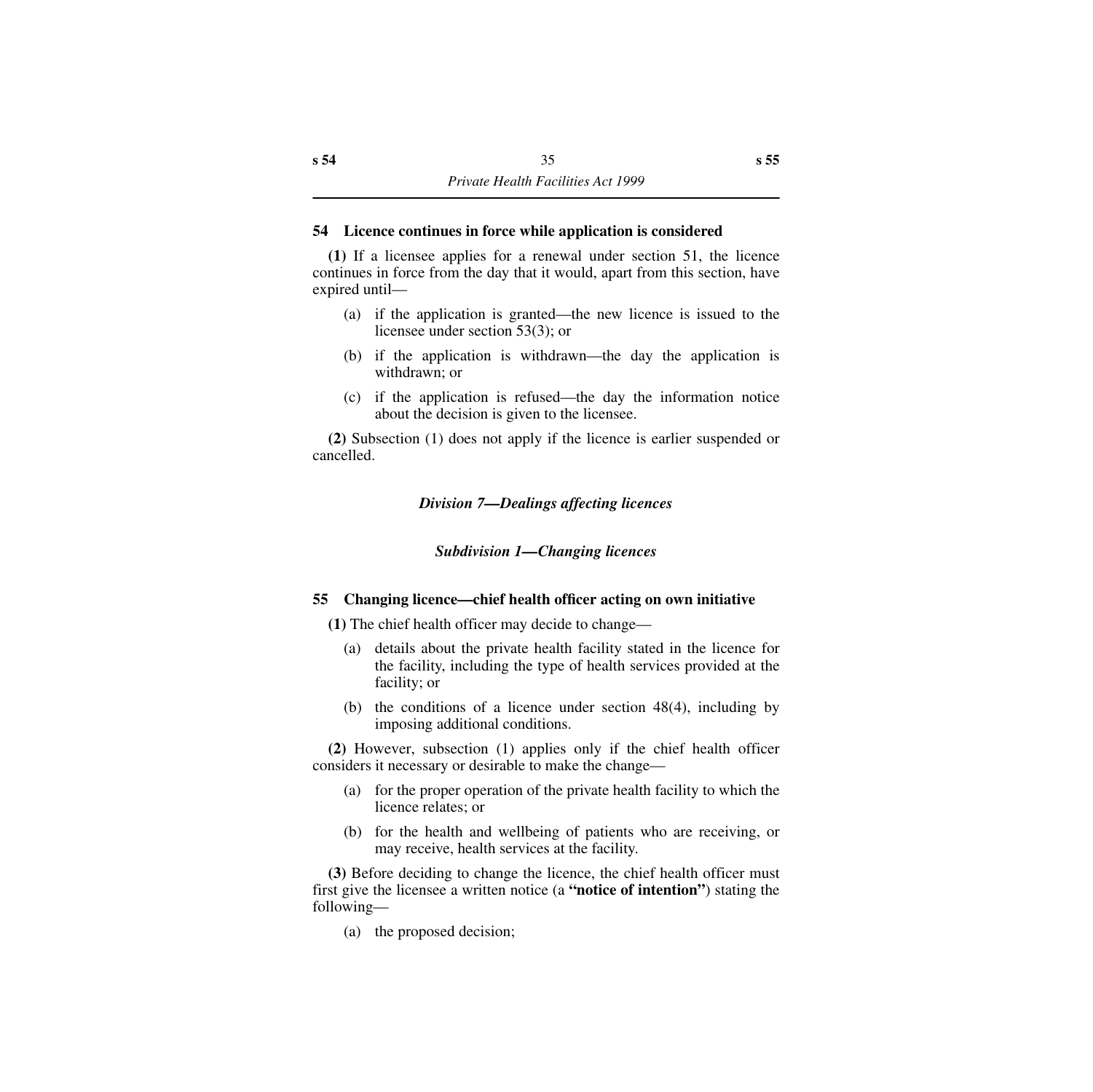- (b) the grounds for the proposed decision;
- (c) an outline of the facts and circumstances forming the basis for the grounds;
- (d) an invitation to the licensee to show within a stated period (the **"show cause period"**) why the proposed decision should not be made.

**(4)** The show cause period must be a period ending at least 21 days after the notice of intention is given to the licensee.

**(5)** The licensee may make written representations about the proposed decision to the chief health officer in the show cause period.

**(6)** The chief health officer must consider all written representations made in the show cause period by the licensee before deciding whether or not to change the licence.

**(7)** If, after giving the licensee a notice of intention and taking into account any written representations made by the licensee, the chief health officer decides to change the licence, the chief health officer must immediately give the licensee an information notice about the decision.

**(8)** The change to the licence takes effect on the day the information notice is given to the licensee.

## **56 Licensee may apply to change a licence**

**(1)** A licensee may apply to the chief health officer to change—

- (a) details about the private health facility stated in the licence for the facility, including the type of health services provided at the facility; or
- (b) the conditions of the licence under section 48(4).

**(2)** An application to change a licence must—

- (a) be in the approved form; and
- (b) be accompanied by the fee prescribed under a regulation.

## **57 Further information or document to support application to change a licence**

**(1)** The chief health officer may, by written notice given to the licensee, require the licensee to give the chief health officer, within the reasonable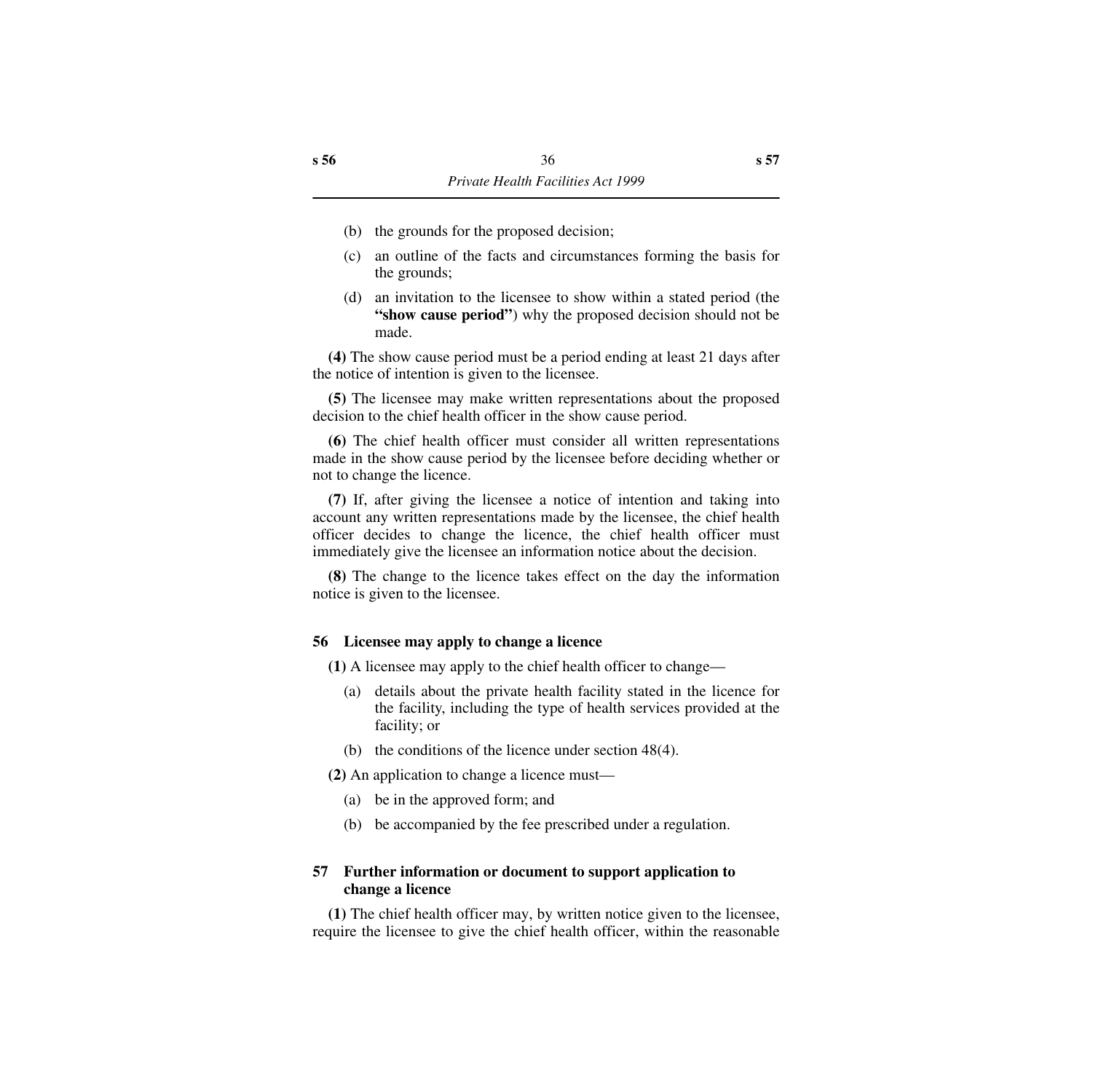time stated in the notice (but not less than 30 days), further information or a document about the application.

**(2)** The information mentioned in subsection (1) must, if the notice requires, be verified by a statutory declaration.

**(3)** The requirement may only relate to information or a document that is necessary and reasonable to help the chief health officer decide the application.

**(4)** A notice under subsection (1) must be given to the licensee within 60 days after the chief health officer receives the application.

**(5)** If the licensee fails to comply with the requirement within the stated time, the licensee is taken to have withdrawn the application.

## **58 Decision whether to change licence**

**(1)** The chief health officer must consider the application and either grant or refuse the application.

**(2)** The chief health officer may decide to grant the application only if the chief health officer is satisfied—

- (a) the licensee is a suitable person to continue to hold the licence;<sup>11</sup> and
- (b) under the changed licence, the facility, and the provision of health services at the facility, will comply with the relevant standards.

**(3)** If the chief health officer decides to grant the application, the chief health officer must immediately give the licensee a written notice (a **"change notice"**) stating the decision.

**(4)** If the chief health officer decides to refuse the application, the chief health officer must immediately give the licensee an information notice about the decision.

**(5)** A change to the licence takes effect on the day the change notice is given to the licensee.

<sup>11</sup> See part 4 (Suitability of persons to be authority holders).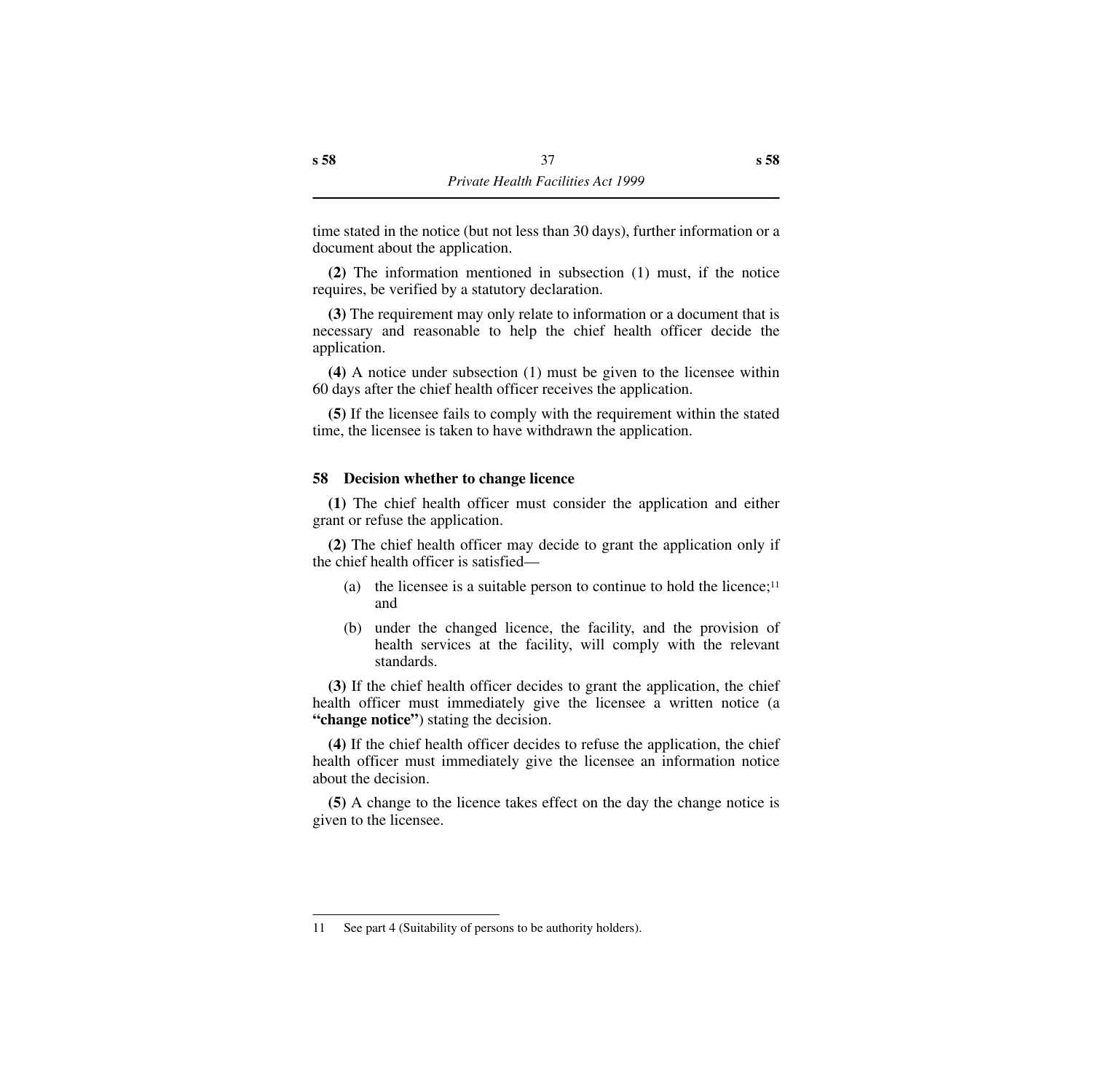## **59 Further consideration of application to change a licence**

**(1)** This section applies if the chief health officer considers more time is needed to decide the application because of the complexity of the issues that need to be considered in deciding the application.

**(2)** The chief health officer may, at any time before the final consideration day, give written notice to the licensee that—

- (a) because of the complexity of the issues, the chief health officer needs more time to decide the application; and
- (b) the time within which the chief health officer must decide the application is extended to a stated day that is not more than 60 days after the final consideration day.

**(3)** In this section—

**"final consideration day"** means the later of the following days—

- (a) the day that is 60 days after the receipt of the application;
- (b) if further information or a document is required by a notice given under section 57—the day that is 60 days after the information or document is given.

## **60 Application to change a licence taken to be refused in certain circumstances**

The chief health officer is taken to have refused to grant the application if the chief health officer has not decided the application by the latest of the following days—

- (a) the day that is 60 days after receiving the application;
- (b) if further information or a document is required by a notice given under section 57—the day that is 60 days after the information or document is given;
- (c) if the day for deciding the application is extended under section 59—the extended day;
- (d) if another day for deciding the application is agreed to by the applicant and the chief health officer—the agreed day.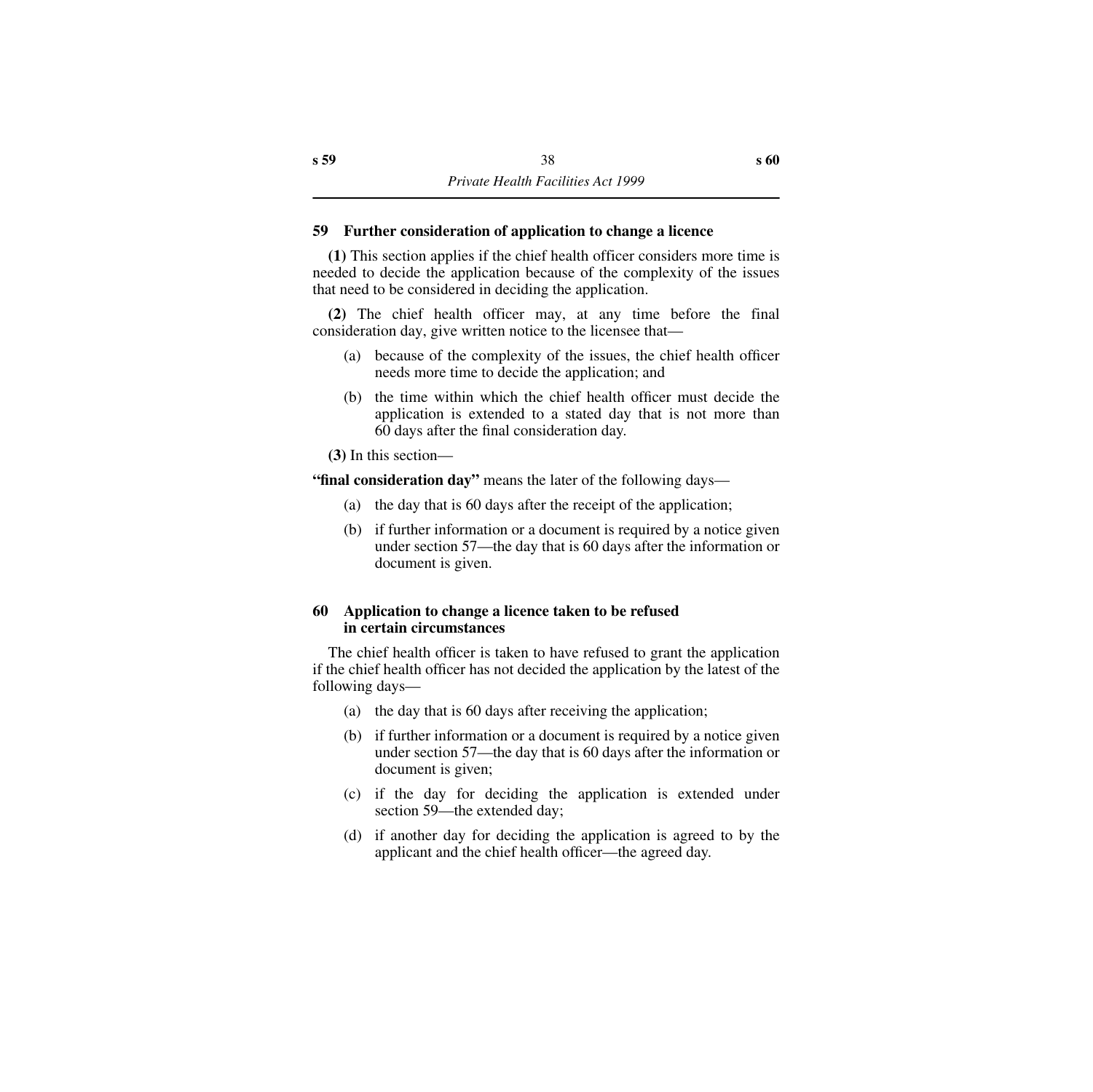## **61 Recording change of licence**

**(1)** The licensee must return the licence to the chief health officer within 7 days of receiving the information notice under section 55(7) or the change notice, unless the licensee has a reasonable excuse.

Maximum penalty—10 penalty units.

**(2)** On receiving the licence, the chief health officer must—

- (a) amend the licence in an appropriate way and return the amended licence to the licensee; or
- (b) issue a replacement licence, incorporating the change, to the licensee.

**(3)** Failure to record the change by amending the licence, or to issue a replacement licence recording the change, does not affect the validity of the change.

## *Subdivision 2—Making prescribed alterations to private health facilities*

## **62 Meaning of "prescribed alteration"**

- **(1)** A **"prescribed alteration"**, to a private health facility, is—
	- (a) a change in the purpose for which part of the facility is used; or
	- (b) a change made to the physical structure of the facility.

*Example for paragraph (a)*—

A waiting room is converted to an operating theatre.

**(2)** However, a prescribed alteration does not include a change to the facility for which a development permit under the *Integrated Planning Act 1997* is required.

## **63 Requirements about applications for approval of prescribed alterations**

An application for approval of a prescribed alteration must—

- (a) be made to the chief health officer; and
- (b) be in the approved form; and
- (c) be accompanied by the fee prescribed under a regulation.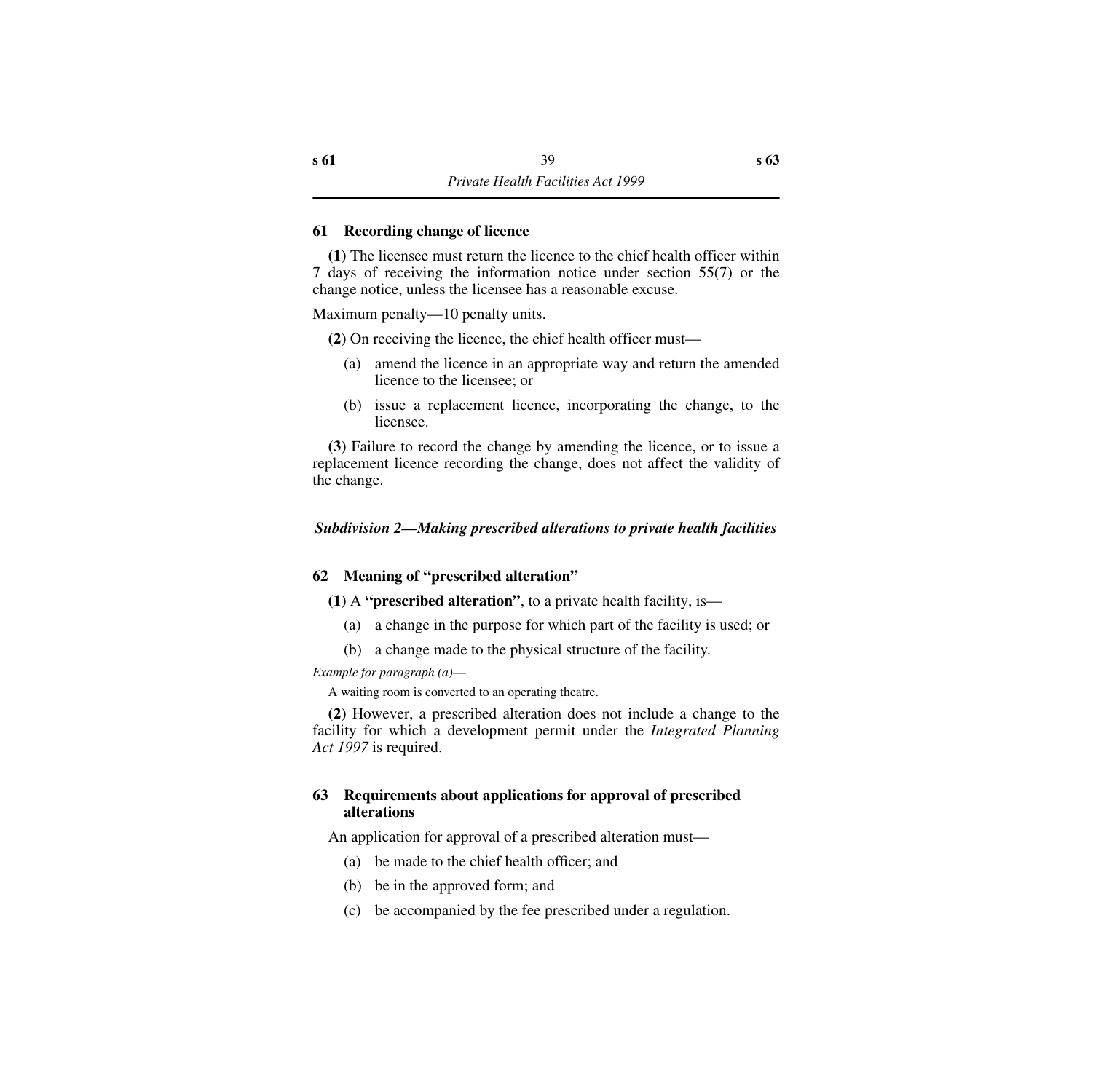## **64 Further information or document to support applications for approval of prescribed alterations**

**(1)** The chief health officer may, by written notice to a licensee, require the licensee to give the chief health officer, within the reasonable time stated in the notice (but not less than 30 days), further information or a document about the application.

**(2)** The information mentioned in subsection (1) must, if the notice requires, be verified by a statutory declaration.

**(3)** The requirement may only relate to information or a document that is necessary and reasonable to help the chief health officer decide the application.

**(4)** A notice under subsection (1) must be given to the licensee within 60 days after the chief health officer receives the application.

**(5)** If the licensee fails to comply with the requirement within the stated time, the licensee is taken to have withdrawn the application.

## **65 Decision about applications for approval of prescribed alterations**

**(1)** The chief health officer must consider the application and either grant or refuse the application.

**(2)** The chief health officer may grant the application only if the chief health officer is satisfied that, after making the prescribed alteration, the facility, and the provision of health services at the facility, will comply with the relevant standards.

**(3)** The chief health officer may grant the application on the condition in paragraph (a) or both of the following conditions—

- (a) the licensee must give the chief health officer written notice of having made the prescribed alteration immediately after making the prescribed alteration;
- (b) the licensee must not provide health services in the part of the facility affected by the prescribed alteration—
	- (i) unless the prescribed alteration has been made as specified in the application; and
	- (ii) until the earlier of the following days—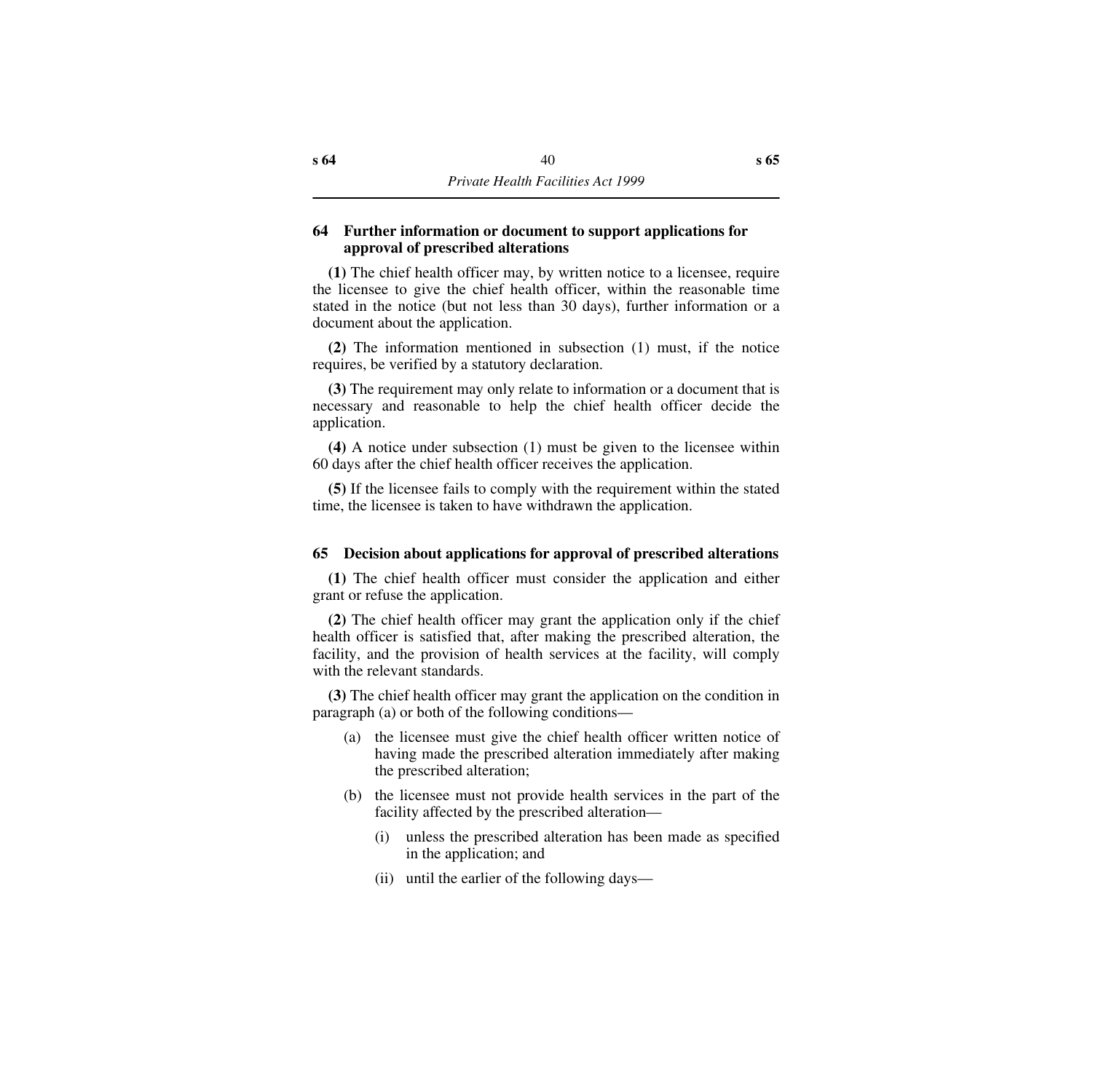- (A) the day the chief health officer or an authorised person inspects the part of the facility affected by the prescribed alteration;
- (B) the day that is 14 days after the notice under paragraph (a) is given.

**(4)** If the chief health officer decides to grant the application, the chief health officer must immediately give the licensee a written notice stating the decision.

**(5)** If the chief health officer decides to refuse the application, the chief health officer must immediately give the applicant an information notice about the decision.

**(6)** If the chief health officer grants the application on a condition mentioned in subsection (3), the licensee must not contravene the condition.

Maximum penalty for subsection (6)—50 penalty units.

## **66 Application for approval of a prescribed alteration taken to be refused in certain circumstances**

The chief health officer is taken to have refused the application if the chief health officer has not decided the application by the latest of the following days—

- (a) the day that is 60 days after receiving the application;
- (b) if further information or a document is required by a notice given under section 64—the day that is 60 days after the information or document is given;
- (c) if another day for deciding the application is agreed to by the applicant and the chief health officer—the agreed day.

## *Subdivision 3—Transfers of licences*

## **67 Transfer of licence**

A licensee may transfer the licence only if the chief health officer grants an application to transfer the licence.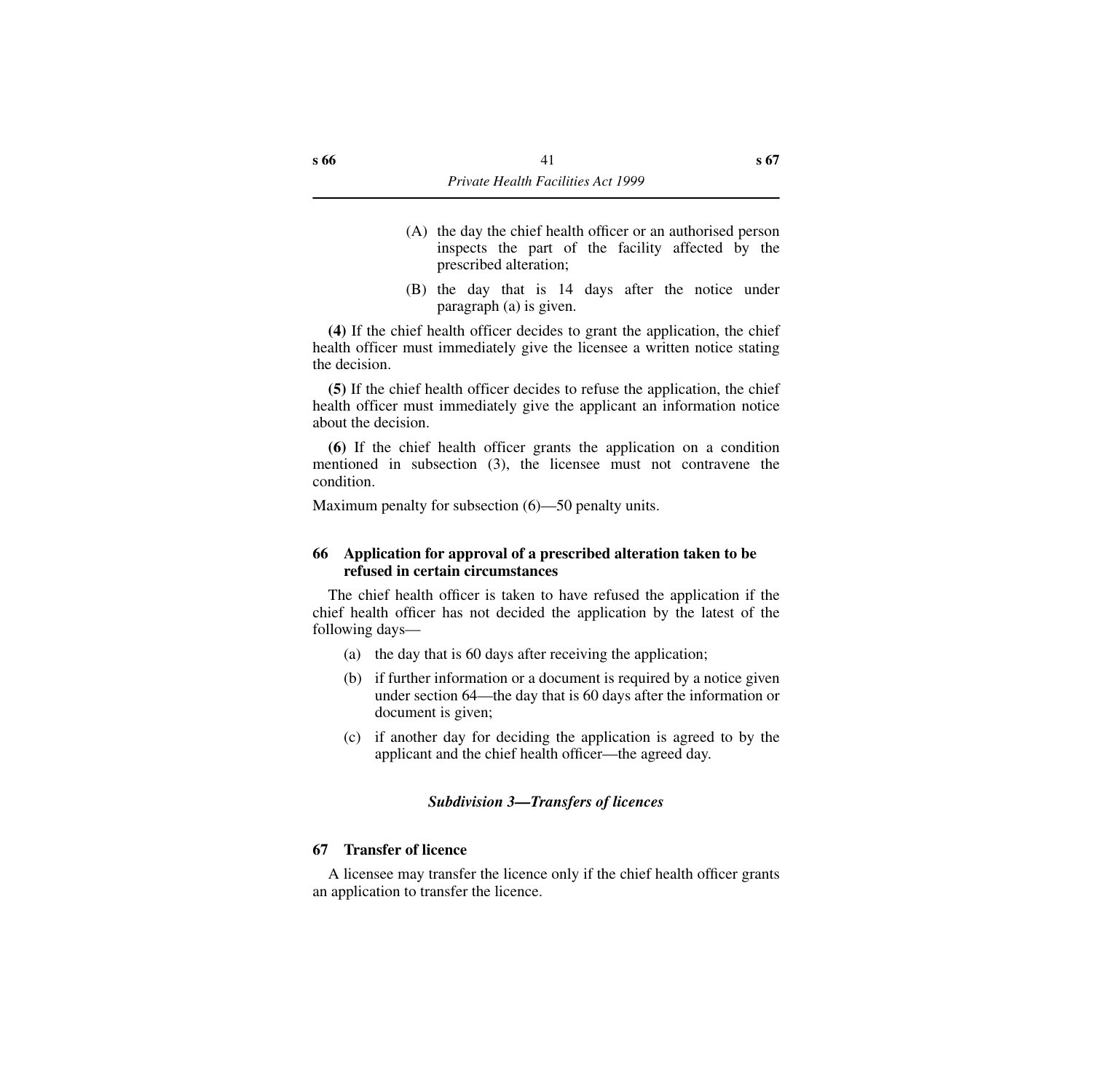### **68 Requirements about transfer applications**

**(1)** An application to transfer a licence may be made only by the proposed transferee of the licence.

**(2)** The application must—

- (a) be made to the chief health officer; and
- (b) be in the approved form; and
- (c) be accompanied by—
	- (i) a written consent in the approved form signed by the licensee; and
	- (ii) the fee prescribed under a regulation.

### **69 Further information or documents to support transfer application**

**(1)** The chief health officer may, by written notice given to an applicant to transfer a licence, require the applicant to give the chief health officer, within the reasonable time stated in the notice (but not less than 30 days), further information or a document about the application.

**(2)** The information mentioned in subsection (1) must, if the notice requires, be verified by a statutory declaration.

**(3)** The requirement may only relate to information or a document that is necessary and reasonable to help the chief health officer decide the application.

**(4)** A notice under subsection (1) must be given to the applicant within 60 days after the chief health officer receives the application.

**(5)** If the applicant fails to comply with the requirement within the stated time, the applicant is taken to have withdrawn the application.

## **70 Decision about transfer application**

**(1)** The chief health officer must consider the application and either grant or refuse the application.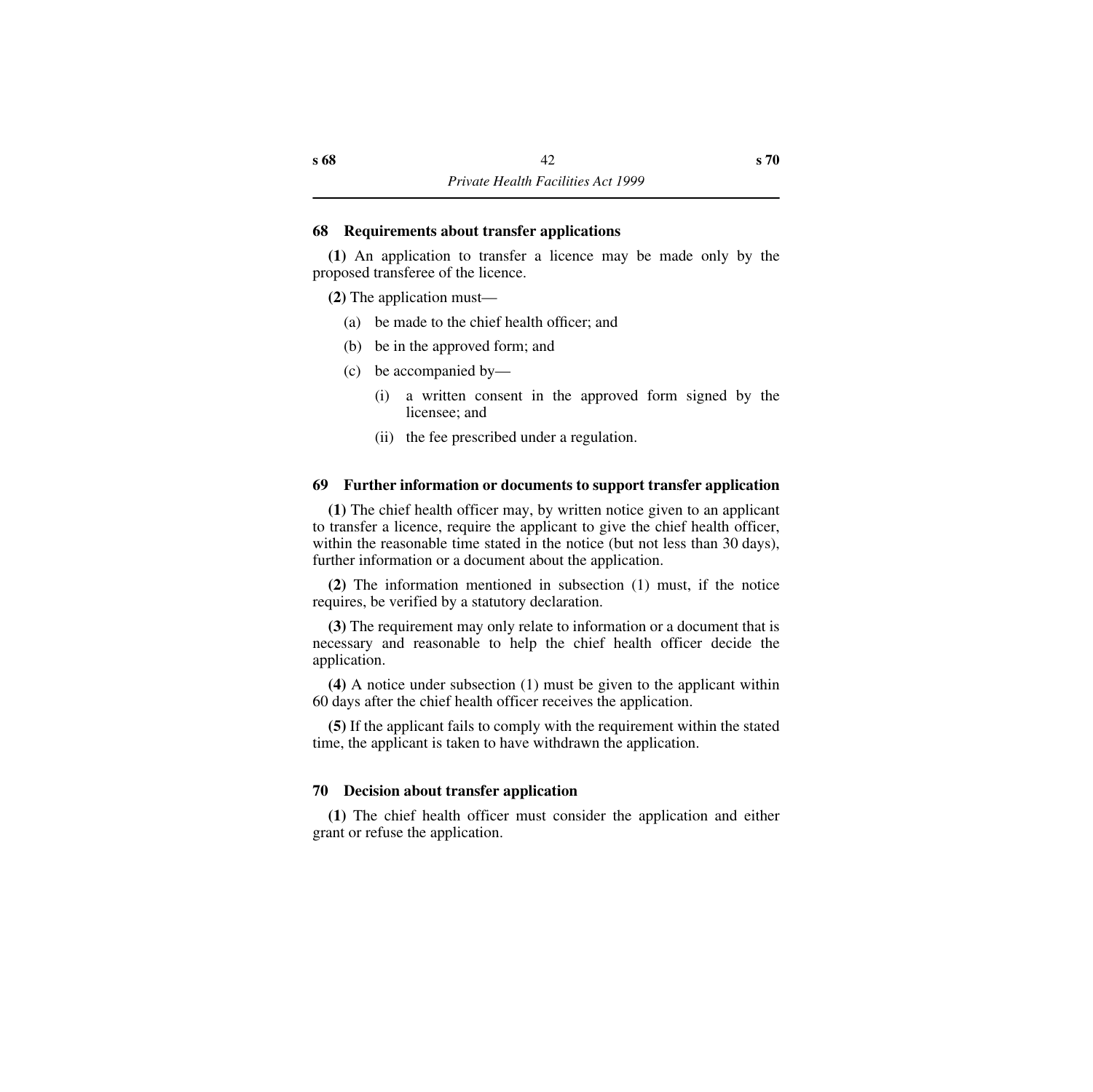**(2)** The chief health officer may grant the application only if the chief health officer is satisfied the proposed transferee is a suitable person to hold the licence.12

**(3)** If the chief health officer decides to grant the application, the chief health officer must give the transferee and the licensee written notice (a **"transfer notice"**) stating the decision.

**(4)** If the chief health officer decides to refuse the application, the chief health officer must give the proposed transferee and the licensee an information notice about the decision.

**(5)** A transfer of a licence—

- (a) takes effect on the day the transfer notice for the licence is given to the transferee; or
- (b) if a later day of effect is stated in the notice—on the later day.

## **71 Further consideration of application to transfer a licence**

**(1)** This section applies if the chief health officer considers more time is needed to decide the application because of the complexity of the issues that need to be considered in deciding the application.

**(2)** The chief health officer may, at any time before the final consideration day, give written notice to the applicant that—

- (a) because of the complexity of the issues, the chief health officer needs more time to decide the application; and
- (b) the time within which the chief health officer must decide the application is extended to a stated day that is not more than 60 days after the final consideration day.

**(3)** In this section—

**"final consideration day"** means the later of the following days—

- (a) the day that is 60 days after receipt of the application;
- (b) if further information or a document is required by a notice given under section 69—the day that is 60 days after the information or document is given.

<sup>12</sup> See part 4 (Suitability of persons to be authority holders).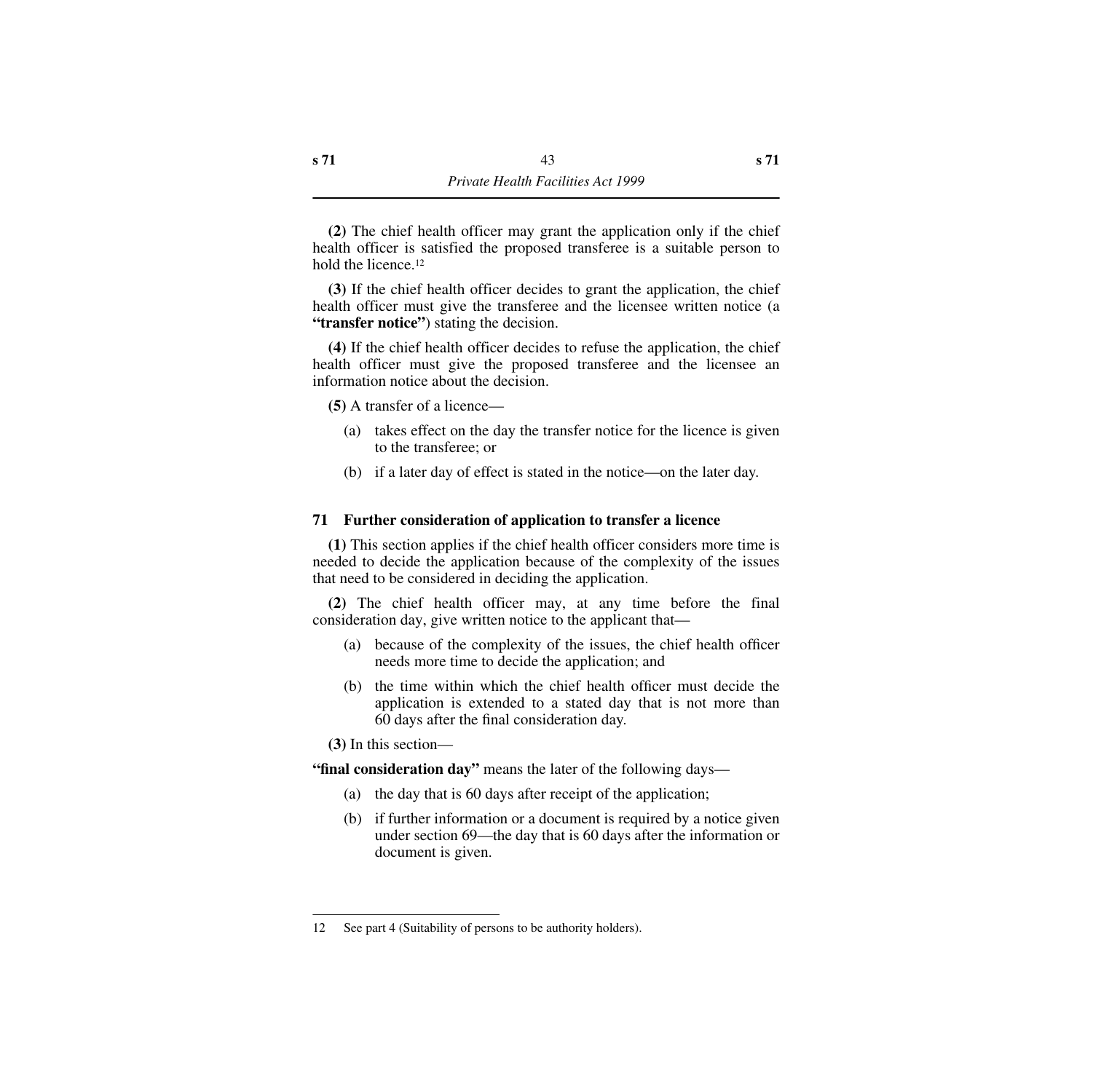## **72 Application to transfer a licence taken to be refused in certain circumstances**

The chief health officer is taken to have refused the application if the chief health officer has not decided the application by the latest of the following days—

- (a) the day that is 60 days after receiving the application;
- (b) if further information or a document is required by a notice given under section 69—the day that is 60 days after the information or document is given;
- (c) if the day for deciding the application is extended under section 71—the extended day;
- (d) if another day for deciding the application is agreed to by the applicant and the chief health officer—the agreed day.

## **73 Recording transfer of licence**

**(1)** A licensee must return the licence to the chief health officer within 7 days of receiving a transfer notice, unless the licensee has a reasonable excuse.

Maximum penalty—10 penalty units.

**(2)** On receiving the licence, the chief health officer must—

- (a) amend the licence in an appropriate way and give the amended licence to the transferee; or
- (b) issue a replacement licence in the name of the transferee.

**(3)** Failure to record a transfer by amending the licence, or to issue a replacement licence in the name of the transferee, does not affect the validity of the transfer.

# *Subdivision 4—Other dealings with licences*

## **74 Encumbrances have no effect**

An instrument or document purporting to encumber a licence is of no effect.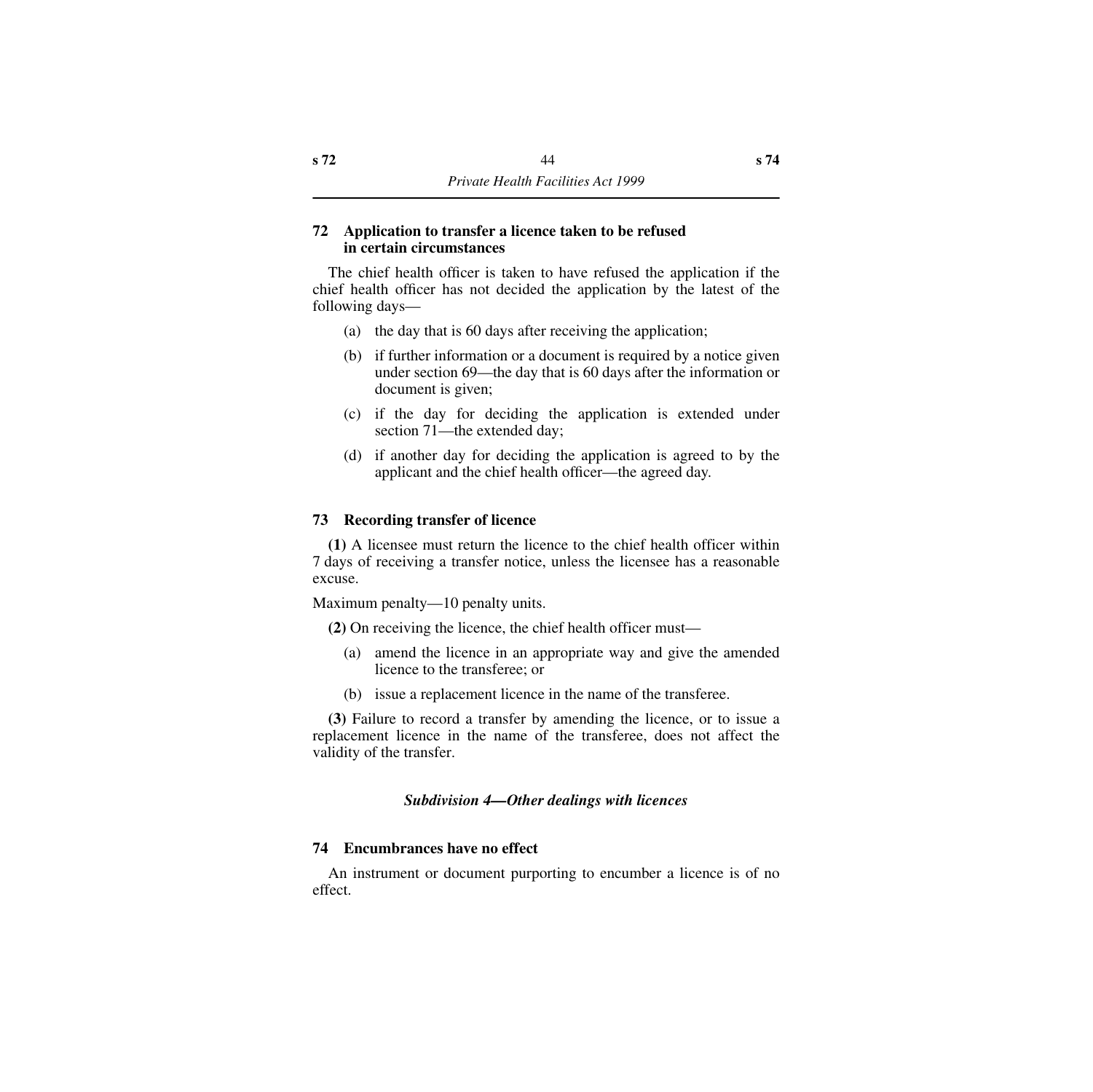### **75 Death of sole licensee**

**(1)** This section applies if only 1 individual is the licensee of a licence.

**(2)** If the licensee dies, the personal representative of the licensee's estate is taken to be the licensee for—

- (a) 6 months from the day of the licensee's death; or
- (b) a longer period the chief health officer decides, on written application made by the personal representative.

**(3)** The chief health officer may act under subsection (2)(b) only if—

- (a) the chief health officer has received written notice from the personal representative that a person intends to apply to transfer the licence; and
- (b) the chief health officer reasonably believes that it is appropriate to extend the period for which the personal representative is taken to be the licensee to enable an application to transfer the licence to be made and decided.

**(4)** Also, subsection (2) applies subject to any transfer, suspension, cancellation, surrender or expiry of the licence under this Act.

## **76 Surviving persons taken to be licensee**

**(1)** This section applies if—

- (a) 2 or more individuals jointly are the licensee of a licence; and
- (b) 1 or more, but not all, of the individuals die.

**(2)** The following persons are taken to hold the licence—

- (a) if only 1 individual survives—the surviving individual;
- (b) if more than 1 individual survives—the surviving individuals jointly.

## **77 Surrender of licences**

**(1)** A licensee may surrender a licence by giving the chief health officer written notice of the surrender.

**(2)** The surrender of the licence takes effect—

(a) 30 days after the day the notice is given to the chief health officer; or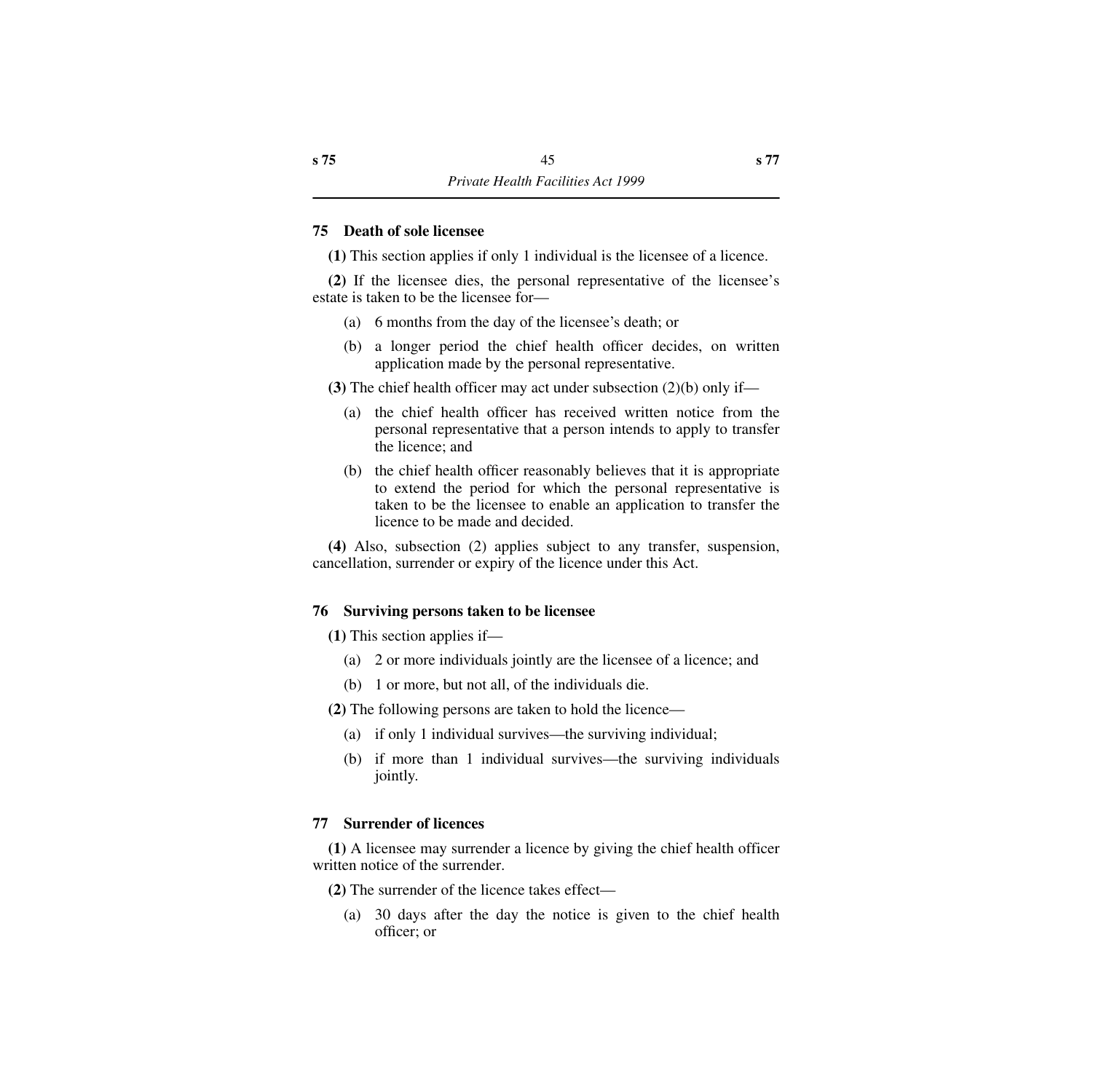(b) if a later day of effect is stated in the notice—on the later day.

**(3)** If the licence is surrendered, the person who held the licence must, within 7 days after the surrender takes effect, return the licence to the chief health officer, unless the person has a reasonable excuse.

Maximum penalty for subsection (3)—10 penalty units.

## **78 Surrender before operation of facility stops**

A licensee must not stop operating a private health facility unless the licensee has surrendered the licence and the surrender of the licence has taken effect, unless the licensee has a reasonable excuse.

Maximum penalty—50 penalty units.

## **79 Replacing licences**

**(1)** A licensee may apply to the chief health officer to replace the licence if it has been lost, stolen, destroyed or damaged.

**(2)** The chief health officer must consider the application and either grant or refuse the application.

**(3)** The chief health officer must grant the application if the chief health officer is satisfied the licence has been lost, stolen, destroyed or damaged in a way to require its replacement.

**(4)** If the chief health officer decides to grant the application, the chief health officer must, on payment of the fee prescribed under a regulation, issue another licence to the applicant to replace the lost, stolen, destroyed or damaged licence.

**(5)** If the chief health officer decides to refuse the application, the chief health officer must immediately give the applicant an information notice about the decision.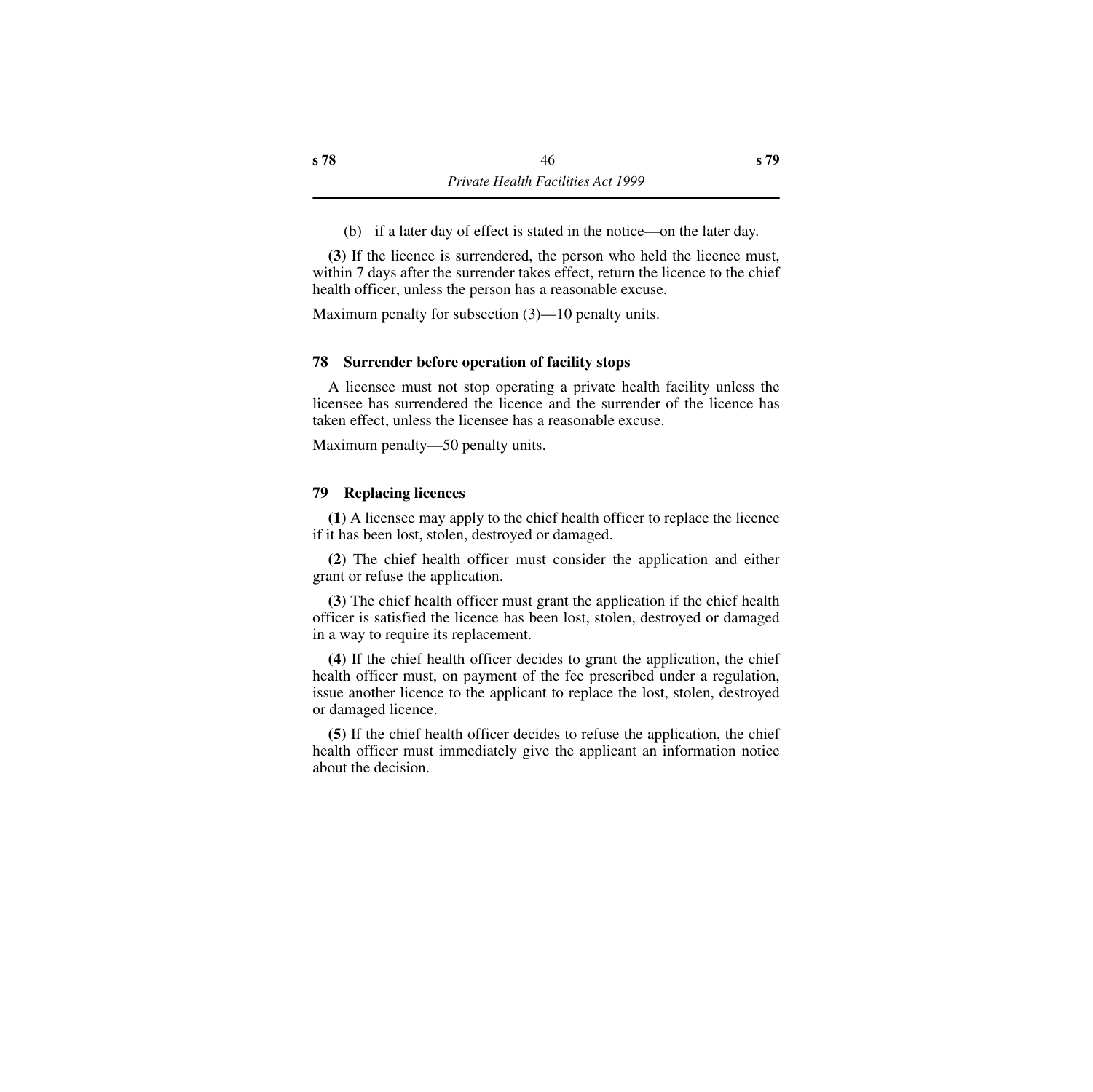# **PART 7—SUSPENSION AND CANCELLATION OF AUTHORITIES**

### **80 Grounds for suspension or cancellation**

**(1)** A ground for suspending or cancelling an authority exists if the authority holder—

- (a) is not a suitable person to continue to hold an authority of that kind;13 or
- (b) contravenes a provision of this Act or a condition of the authority in a way that may result in the health and wellbeing of a patient being affected in an adverse and material way; or
- (c) is affected by bankruptcy action, or by control action under the Corporations Act.

**(2)** Also, a ground for suspending or cancelling an authority exists if the authority was issued because of a materially false or misleading representation or declaration.

**(3)** For subsection (1)(c), an authority holder is affected by bankruptcy action if the authority holder—

- (a) is bankrupt; or
- (b) has compounded with creditors; or
- (c) as a debtor, has otherwise taken, or applied to take, advantage of any law about bankruptcy.

**(4)** For subsection (1)(c), an authority holder is affected by control action under the Corporations Act if the authority holder—

- (a) has executed a deed of company arrangement under that Act; or
- (b) is the subject of a winding-up (whether voluntarily or under a court order) under that Act; or
- (c) is the subject of an appointment of an administrator, liquidator, receiver or receiver and manager under that Act.

<sup>13</sup> See part 4 (Suitability of persons to be authority holders).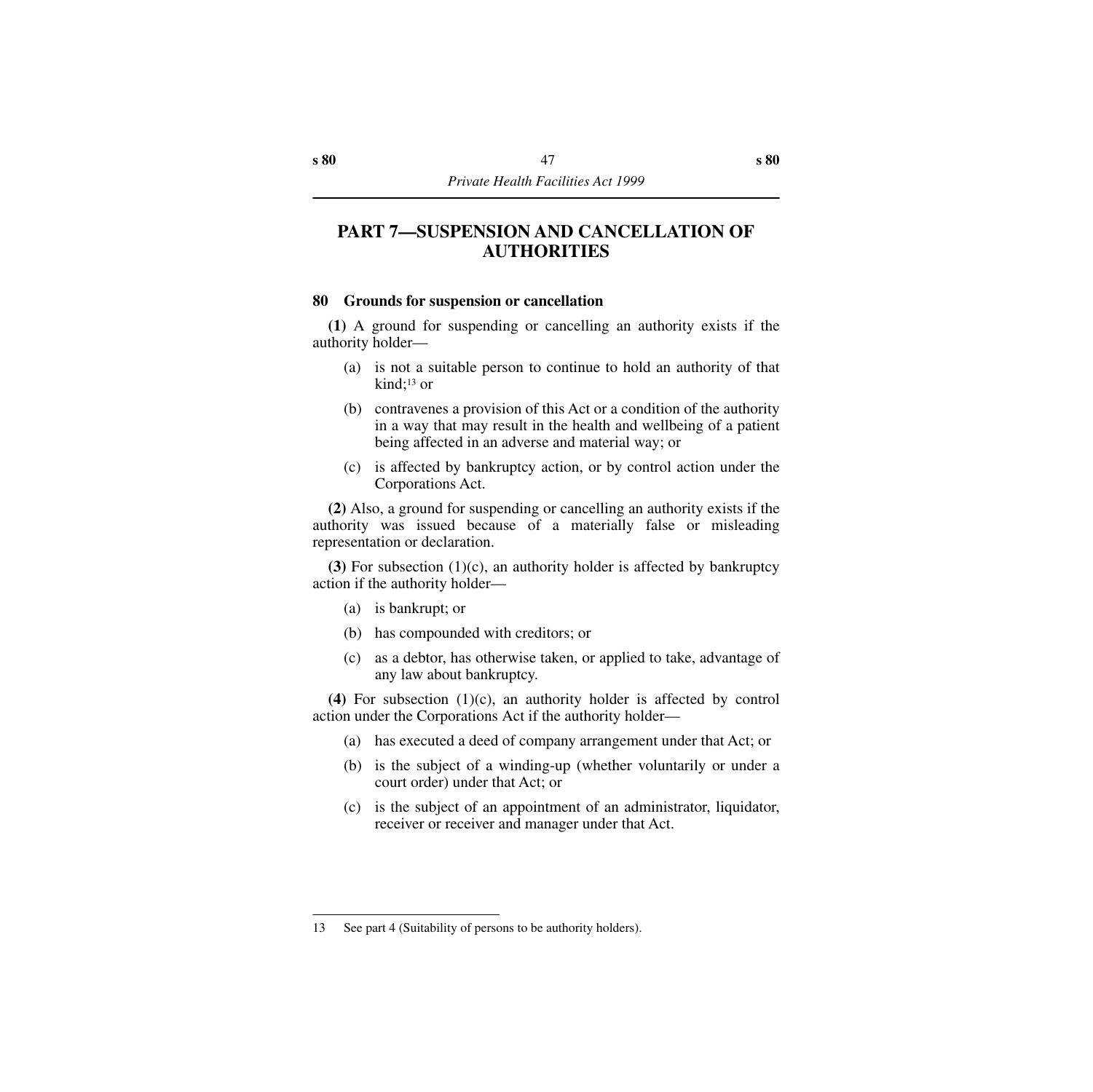### **81 Show cause notice**

**(1)** This section applies if—

- (a) the chief health officer believes a ground exists to suspend or cancel an authority; and
- (b) the chief health officer—
	- (i) has not given, and does not propose to give, the authority holder a compliance notice under section 125(2) to rectify a matter to which the ground relates; or
	- (ii) has given the authority holder a compliance notice under section 125(2) to rectify a matter to which the ground relates and the authority holder—
		- (A) fails to comply with the compliance notice within the period stated in the notice; and
		- (B) does not have a reasonable excuse for failing to comply with the notice.

**(2)** The chief health officer must give the authority holder a written notice (a **"show cause notice"**) stating the following—

- (a) the action (the **"proposed action"**) the chief health officer proposes taking under this part;
- (b) the grounds for the proposed action;
- (c) an outline of the facts and circumstances forming the basis for the grounds;
- (d) if the proposed action is suspension of the authority, the proposed suspension period;
- (e) an invitation to the authority holder to show within a stated period (the **"show cause period"**) why the proposed action should not be taken.

**(3)** The show cause period must be a period ending at least 21 days after the show cause notice is given to the authority holder.

**(4)** The authority holder may make written representations about the proposed action to the chief health officer in the show cause period.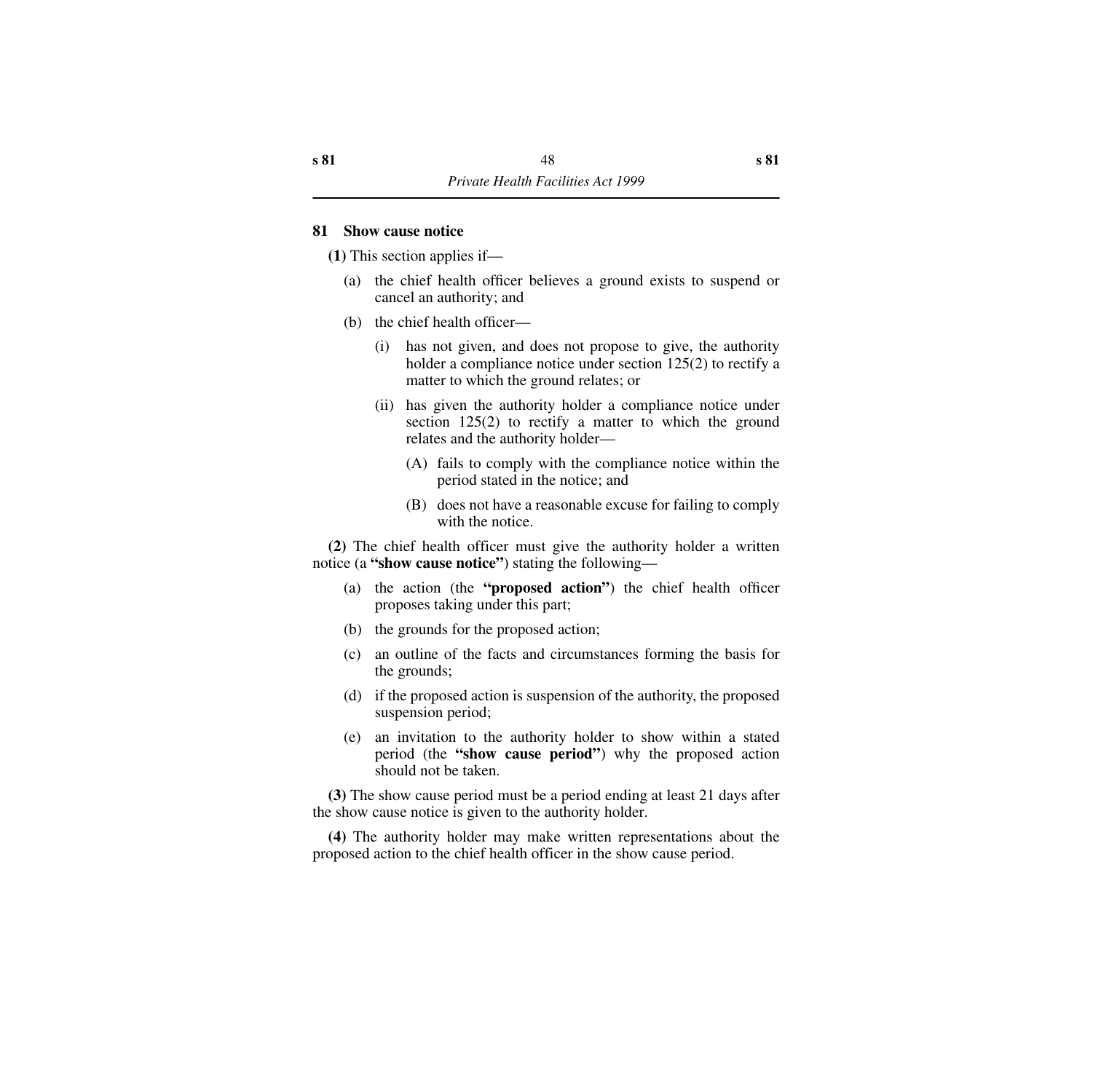### **82 Consideration of representations**

The chief health officer must consider all written representations (the **"accepted representations"**) made in the show cause period by the authority holder.

## **83 Ending show cause process without further action**

**(1)** This section applies if, after considering the accepted representations for the show cause notice, the chief health officer no longer believes a ground exists to suspend or cancel the authority.

**(2)** The chief health officer must not take further action about the show cause notice.

**(3)** The chief health officer must, immediately after making the decision, give the authority holder written notice that no further action about the show cause notice is to be taken.

### **84 Suspension and cancellation of authorities**

**(1)** This section applies if after considering the accepted representations for the show cause notice, the chief health officer—

- (a) still believes a ground exists to suspend or cancel the authority; and
- (b) believes suspension or cancellation of the authority is warranted.

**(2)** This section also applies if there are no accepted representations for the show cause notice.

**(3)** The chief health officer may—

- (a) if the proposed action stated in the show cause notice was to suspend the authority for a stated period—suspend the authority for not longer than the stated period; or
- (b) if the proposed action stated in the show cause notice was to cancel the authority—either cancel the authority or suspend it for a period.

**(4)** The chief health officer must immediately give an information notice about the decision to the authority holder.

**(5)** The decision takes effect—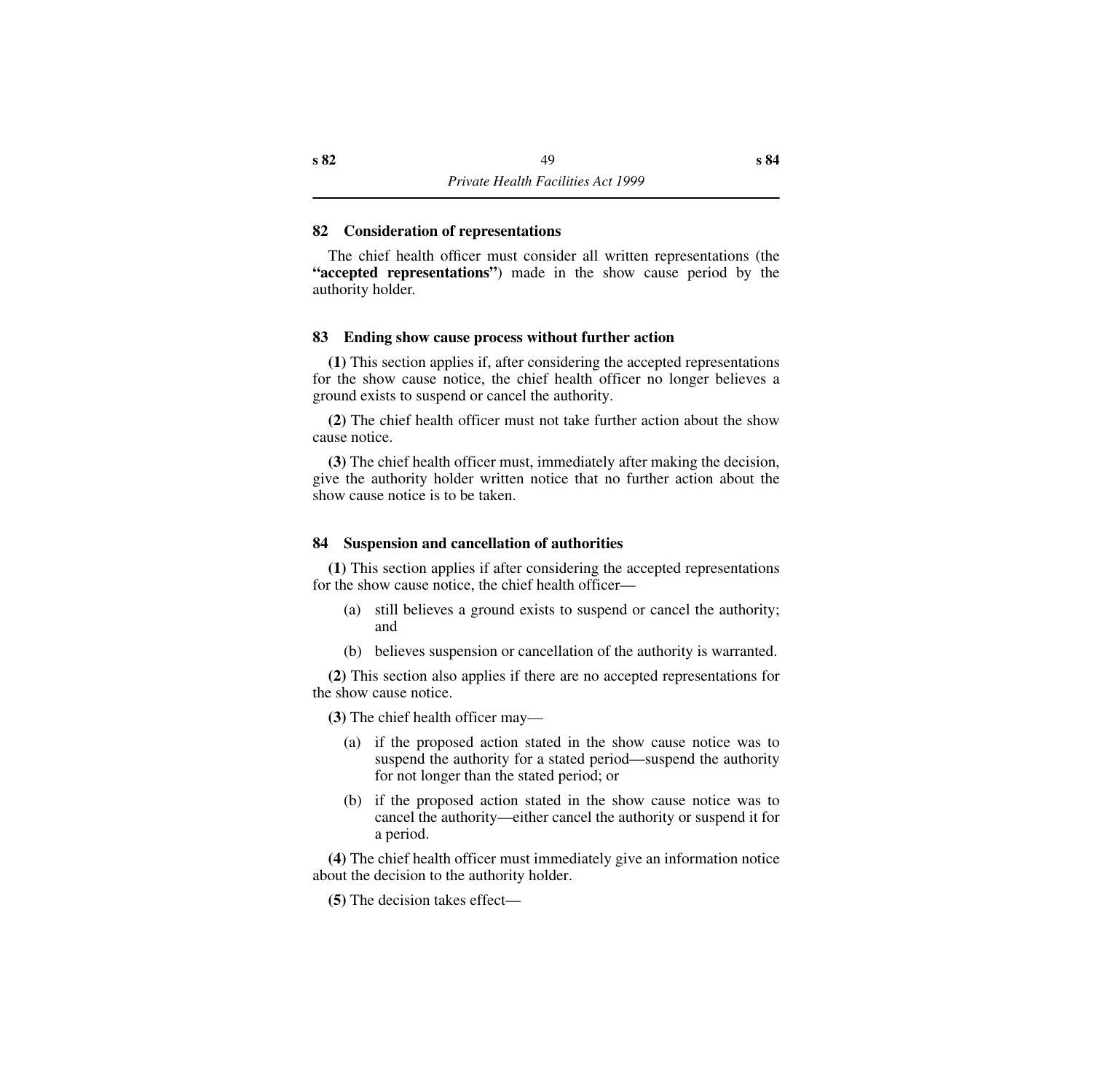- (a) on the day the information notice is given to the authority holder; or
- (b) if a later day is stated in the notice—on the later day.

**(6)** If the authority is cancelled or suspended, the person who held the authority must, within 7 days after receiving the information notice, return the authority to the chief health officer, unless the person has a reasonable excuse.

Maximum penalty—10 penalty units.

**(7)** The chief health officer must, immediately after the suspension stops operating, give to the authority holder the authority that was returned to the chief health officer under subsection (6).

## **85 Immediate suspension of licence**

**(1)** The chief health officer may suspend a licence immediately if the chief health officer believes—

- (a) a ground exists to suspend or cancel the licence; and
- (b) the circumstances are of a nature that it is imperative to suspend the licence immediately to ensure the health and wellbeing of patients are not affected in an adverse and material way.

**(2)** The suspension—

- (a) must be effected by an information notice given to the licensee with a show cause notice; and
- (b) operates immediately the notices are given; and
- (c) continues to operate until the earliest of the following occurs—
	- (i) the chief health officer cancels the remaining period of the suspension;
	- (ii) the show cause notice is finally dealt with;
	- (iii) 60 days have passed since the notices were given to the licensee.

**(3)** If the licence is suspended, the person who held the licence must, within 7 days after receiving the notices, return the licence to the chief health officer, unless the person has a reasonable excuse.

Maximum penalty—10 penalty units.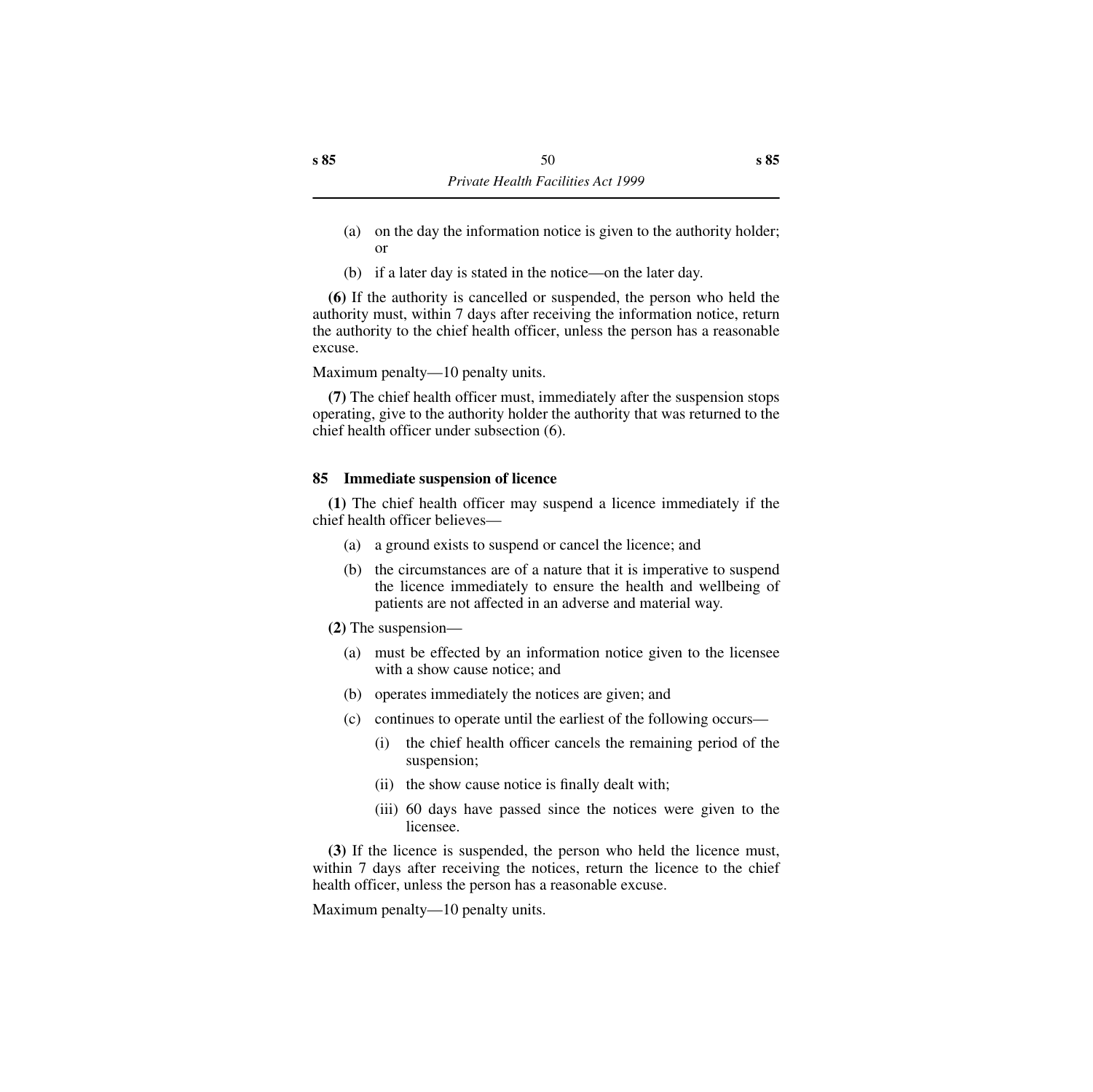**(4)** The chief health officer must, immediately after the suspension stops operating, give to the licensee the licence that was returned to the chief health officer under subsection (3).

## **86 Cancellation or reduction of period of suspension of authority**

**(1)** At any time a suspension of an authority is in force, the chief health officer may, for any reason the chief health officer considers appropriate—

- (a) cancel the remaining period of the suspension; or
- (b) reduce the remaining period of the suspension.

**(2)** The chief health officer must immediately give to the authority holder—

- (a) written notice of the decision; and
- (b) the authority that was returned by the authority holder to the chief health officer under section 84(6).

# **PART 8—INVESTIGATION AND ENFORCEMENT**

#### *Division 1—Authorised persons*

#### **87 Appointment and qualifications**

**(1)** The chief health officer may appoint a person as an authorised person.

**(2)** The chief health officer may appoint a person as an authorised person only if the chief health officer considers the person has the necessary expertise or experience to be an authorised person.

#### **88 Functions and powers**

**(1)** An authorised person has the functions of conducting investigations and inspections to monitor and enforce compliance with this Act.

**(2)** An authorised person has the powers given under this or another Act.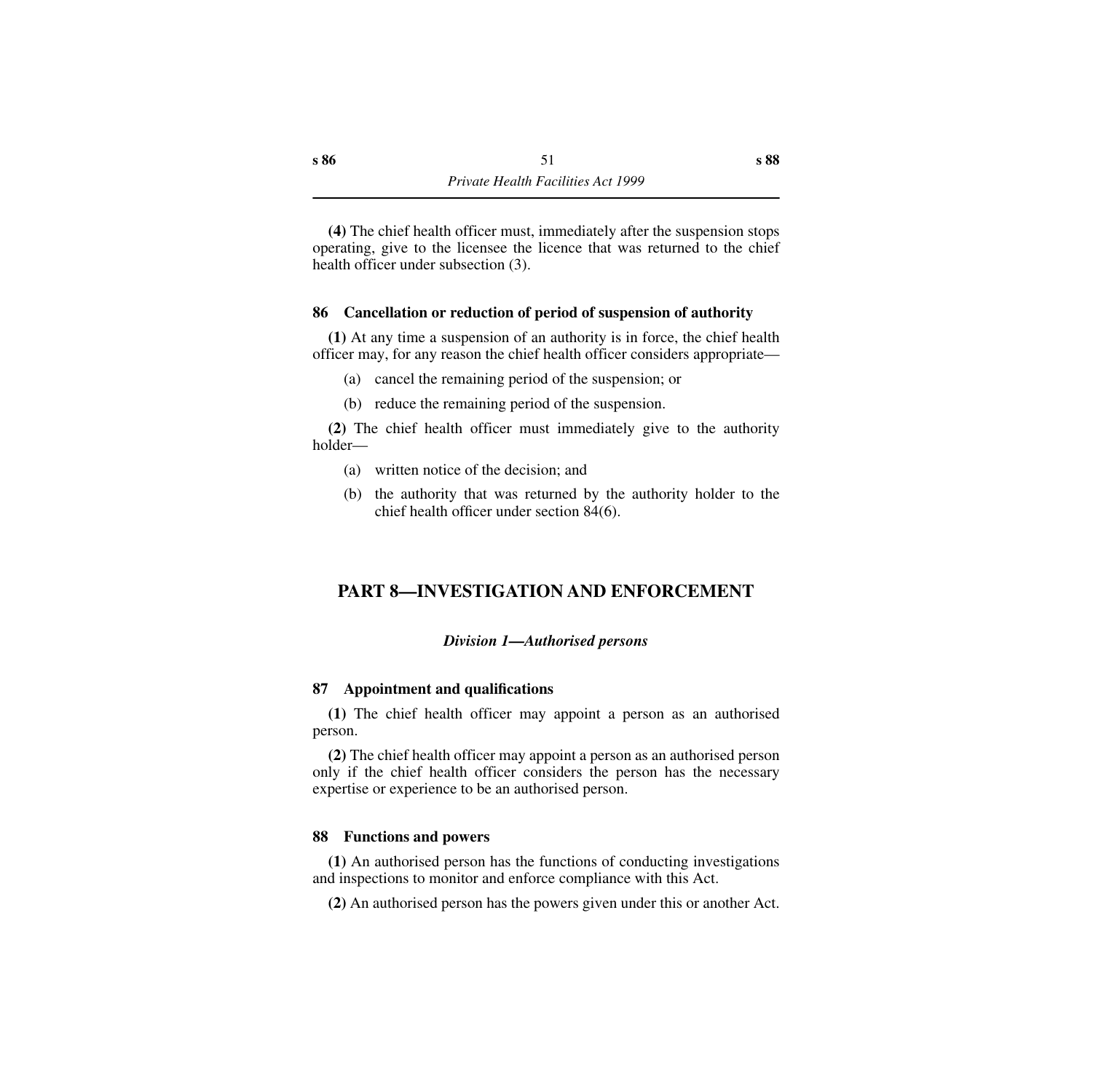**(3)** An authorised person is subject to the directions of the chief health officer in exercising the powers.

**(4)** An authorised person's powers may be limited—

- (a) under a condition of appointment; or
- (b) by written notice given by the chief health officer to the authorised person.

## **89 Appointment conditions**

**(1)** An authorised person holds office on the conditions stated in the instrument of appointment.

**(2)** An authorised person ceases holding office—

- (a) if the appointment provides for a term of appointment—at the end of the term; or
- (b) if the conditions of appointment provide—on ceasing to hold another office (the **"main office"**) stated in the appointment conditions.

**(3)** An authorised person may resign by signed notice of resignation given to the chief health officer.

**(4)** However, an authorised person may not resign from the office of authorised person (the **"secondary office"**) if a term of the authorised person's employment to the main office requires the authorised person to hold the secondary office.

# **90 Identity cards**

**(1)** The chief health officer must give each authorised person an identity card.

**(2)** The identity card must—

- (a) contain a recent photograph of the authorised person; and
- (b) be signed by the authorised person; and
- (c) include an expiry date; and
- (d) identify the person as an authorised person under this Act.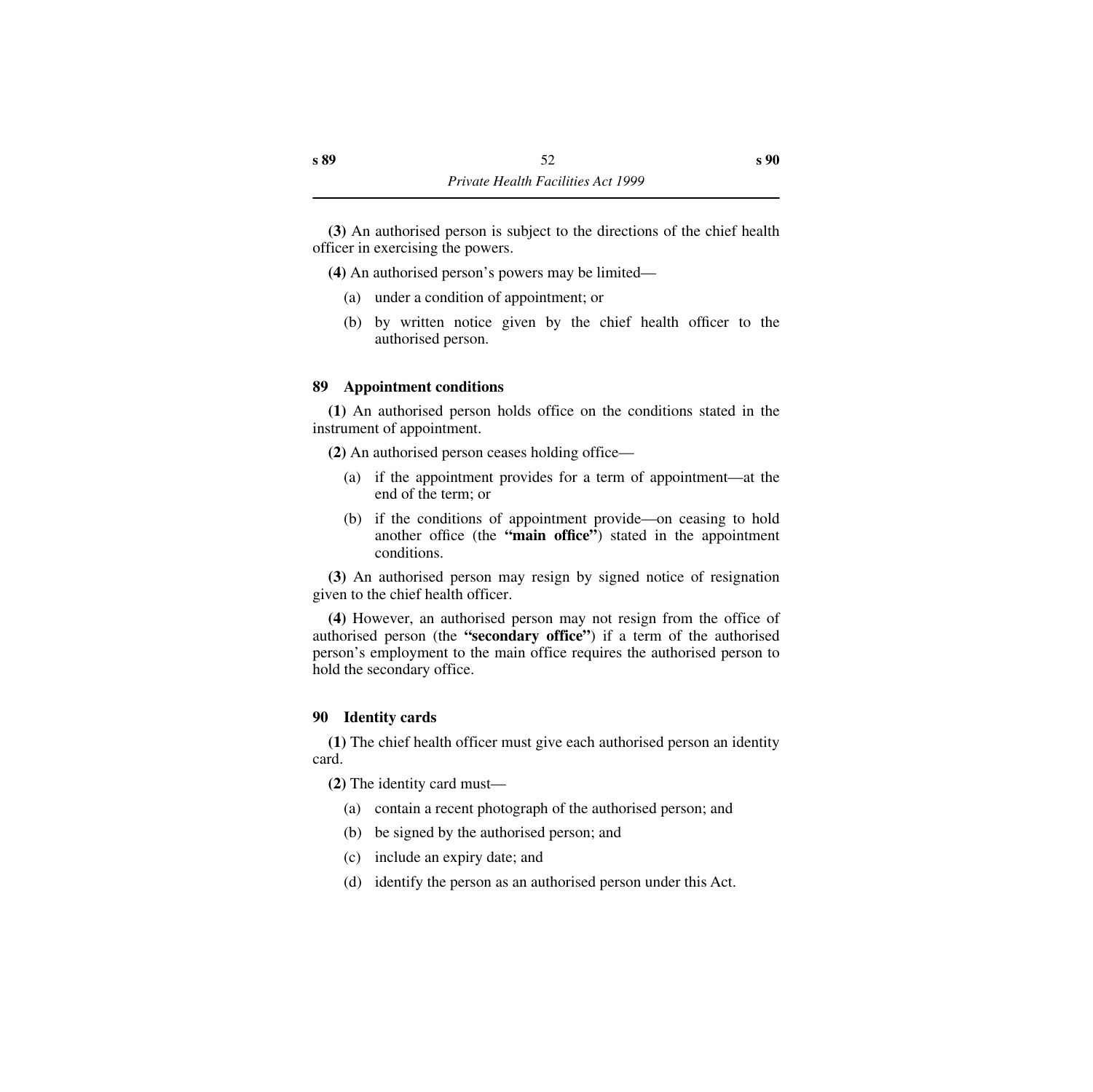## **91 Failure to return identity card**

A person who ceases to be an authorised person must return the person's identity card to the chief health officer within 7 days after ceasing to be an authorised person, unless the person has a reasonable excuse.

Maximum penalty—10 penalty units.

## **92 Production or display of identity card**

**(1)** An authorised person may exercise a power in relation to someone else (the **"other person"**) only if the authorised person—

- (a) first produces the authorised person's identity card for the other person's inspection; or
- (b) has the identity card displayed so it is clearly visible to the other person.

**(2)** However, if for any reason it is not practicable to comply with subsection (1) before exercising the power, the authorised person must produce the identity card for the other person's inspection at the first reasonable opportunity.

#### *Division 2—Powers of authorised persons*

#### *Subdivision 1—Power to enter places*

#### **93 Power to enter places**

**(1)** An authorised person may enter a place if—

- (a) its occupier consents to the entry; or
- (b) it is a public place and the entry is made when it is open to the public; or
- (c) the entry is authorised by a warrant; or
- (d) it is a private health facility to which a licence relates and the entry is made when the facility is open for business or otherwise open for entry.

**(2)** For the purpose of asking the occupier of a place for consent to enter, an authorised person may, without the occupier's consent or a warrant—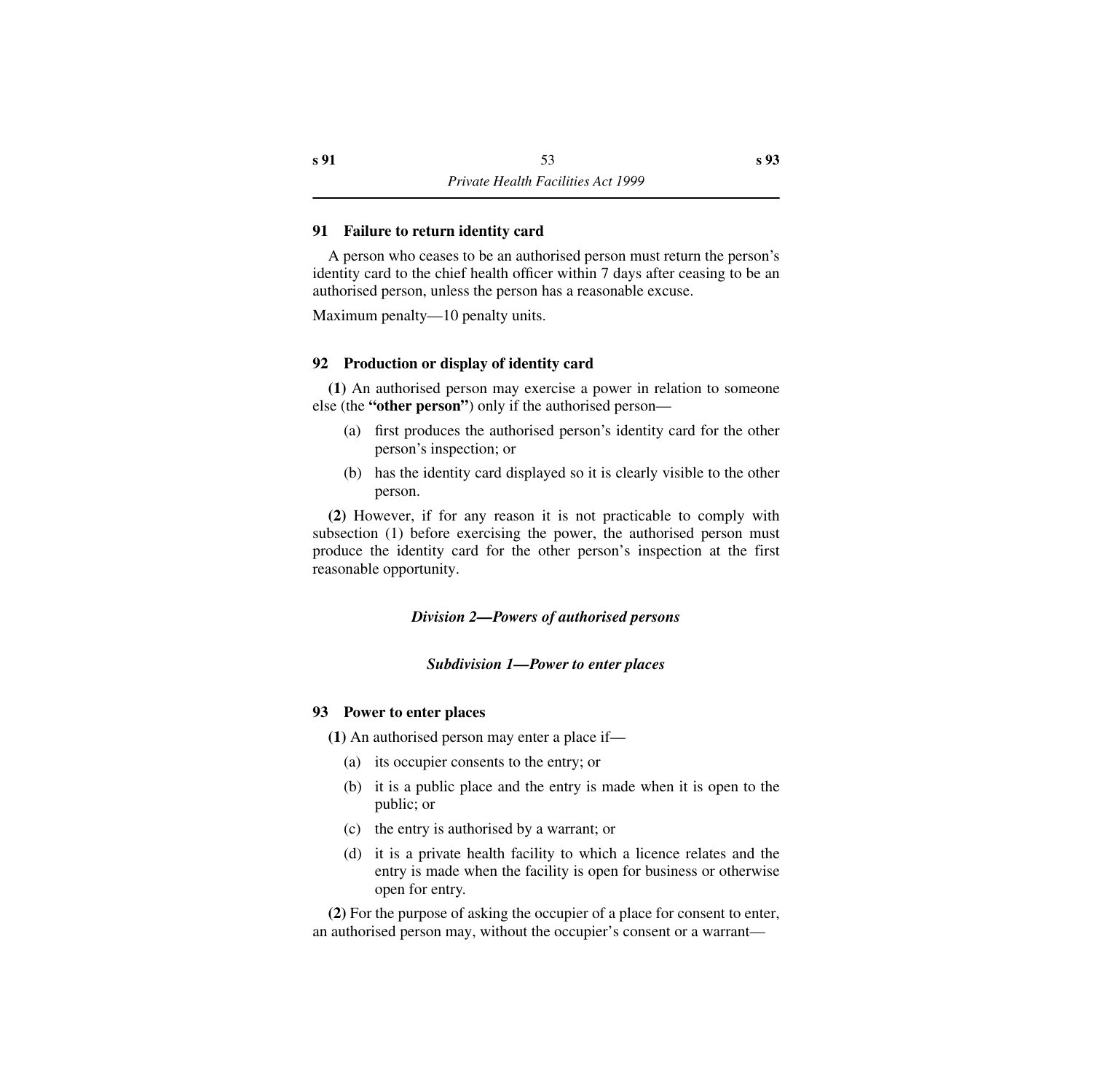- (a) enter land around premises at the place to an extent that is reasonable to contact the occupier; or
- (b) enter part of the place the authorised person reasonably considers members of the public ordinarily are allowed to enter when they wish to contact the occupier.

**(3)** In subsection (1)(d)—

**"when the facility is open for business"** includes when health services are being provided at the facility.

## *Subdivision 2—Procedure for entry*

## **94 Entry with consent**

**(1)** This section applies if an authorised person intends to ask an occupier of a place to consent to the authorised person or another authorised person entering the place under section 93(1)(a).

**(2)** Before asking for the consent, the authorised person must tell the occupier—

- (a) the purpose of the entry; and
- (b) that the occupier is not required to consent.

**(3)** If the consent is given, the authorised person may ask the occupier to sign an acknowledgment of the consent.

**(4)** The acknowledgment must state—

- (a) the occupier has been told—
	- (i) the purpose of the entry; and
	- (ii) that the occupier is not required to consent; and
- (b) the purpose of the entry; and
- (c) the occupier gives the authorised person consent to enter the place and exercise powers under this division; and
- (d) the time and date the consent was given.

**(5)** If the occupier signs the acknowledgment, the authorised person must immediately give a copy to the occupier.

**(6)** A court must find the occupier of a place did not consent to an authorised person entering the place under this division if—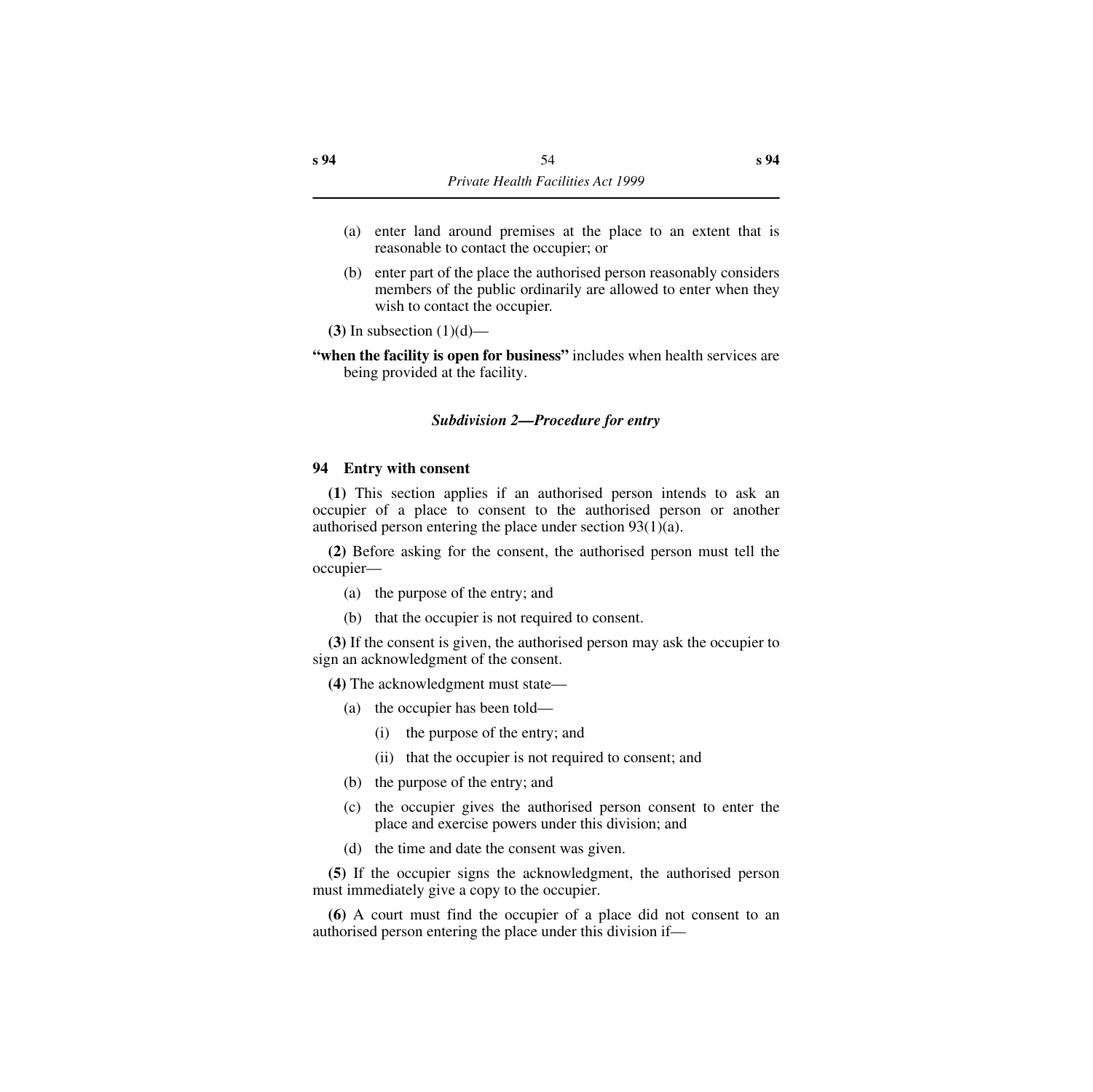- (a) an issue arises in a proceeding before the court whether the occupier of the place consented to the entry under section  $93(1)(a)$ ; and
- (b) an acknowledgment mentioned in subsection (4) is not produced in evidence for the entry; and
- (c) it is not proved by the person relying on the lawfulness of the entry that the occupier consented to the entry.

## **95 Application for warrant**

**(1)** An authorised officer may apply to a magistrate for a warrant for a place.

**(2)** The application must be sworn and state the grounds on which the warrant is sought.

**(3)** The magistrate may refuse to consider the application until the authorised person gives the magistrate all the information the magistrate requires about the application in the way the magistrate requires.

*Example*—

The magistrate may require additional information supporting the application to be given by statutory declaration.

## **96 Issue of warrant**

**(1)** The magistrate may issue a warrant only if the magistrate is satisfied there are reasonable grounds for suspecting—

- (a) there is a particular thing or activity (the **"evidence"**) that may provide evidence of an offence against this Act; and
- (b) the evidence is at the place, or, within the next 7 days, may be at the place.

**(2)** The warrant must state—

- (a) that a stated authorised person may, with necessary and reasonable help and force—
	- (i) enter the place and any other place necessary for the entry; and
	- (ii) exercise the authorised person's powers under this division; and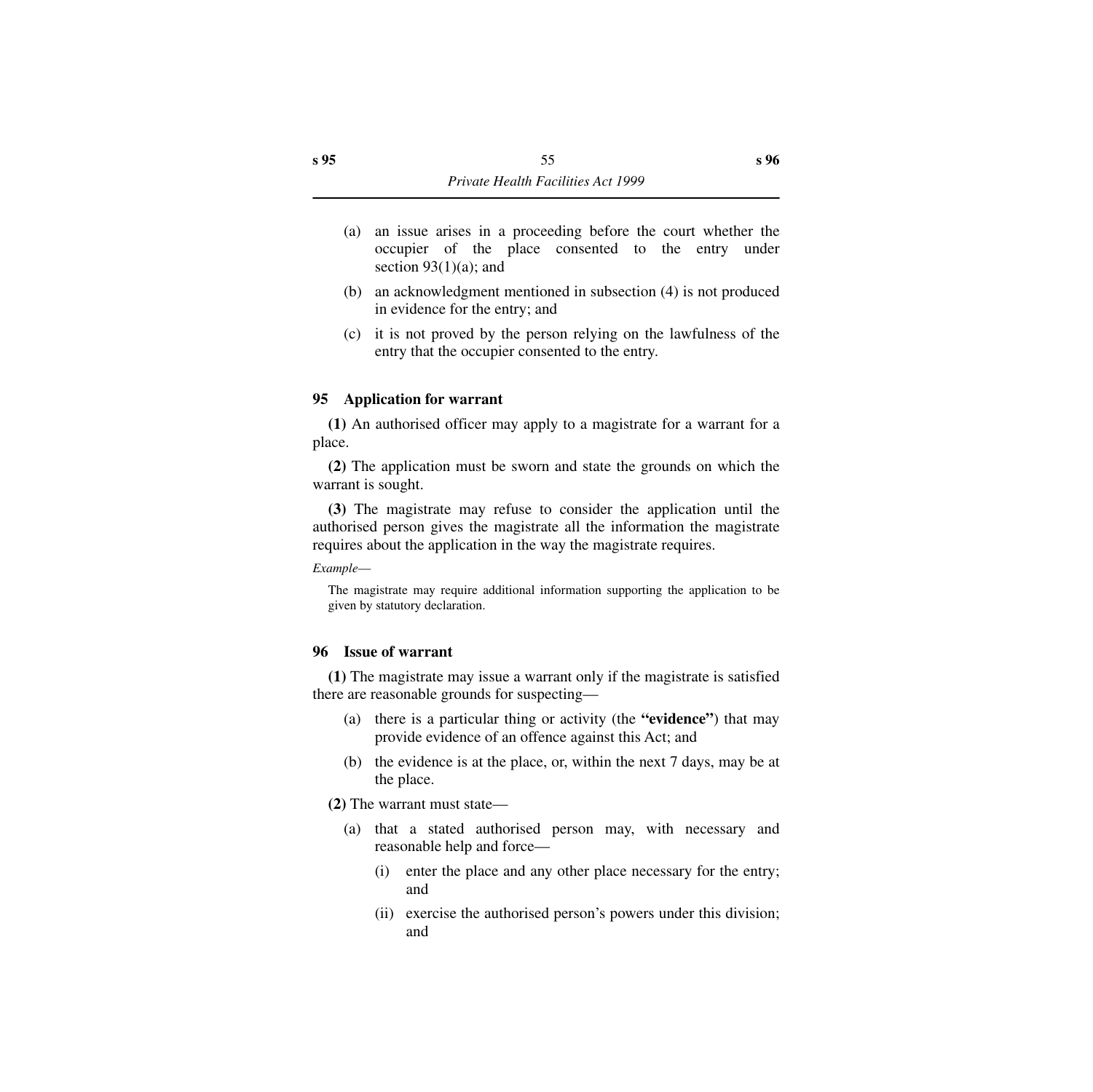- (b) the offence for which the warrant is sought; and
- (c) the evidence that may be seized under the warrant; and
- (d) the hours of the day or night when the place may be entered; and
- (e) the date, within 14 days after the warrant's issue, the warrant ends.

## **97 Special warrants**

**(1)** An authorised person may apply for a warrant (a **"special warrant"**) by phone, fax, radio or another form of communication if the authorised person considers it necessary because of—

- (a) urgent circumstances; or
- (b) other special circumstances, including, for example, the authorised person's remote location.

**(2)** Before applying for the special warrant, the authorised person must prepare an application stating the grounds on which the warrant is sought.

**(3)** The authorised person may apply for the special warrant before the application is sworn.

**(4)** After issuing the special warrant, the magistrate must promptly fax a copy (a **"facsimile warrant"**) to the authorised person if it is reasonably practicable to fax the copy.

**(5)** If it is not reasonably practicable to fax a copy to the authorised person—

- (a) the magistrate must tell the authorised person—
	- (i) what the terms of the special warrant are; and
	- (ii) the date and time the special warrant is issued; and
- (b) the authorised person must complete a form of warrant (a **"warrant form"**) and write on it—
	- (i) the magistrate's name; and
	- (ii) the date and time the magistrate issued the special warrant; and
	- (iii) the terms of the special warrant.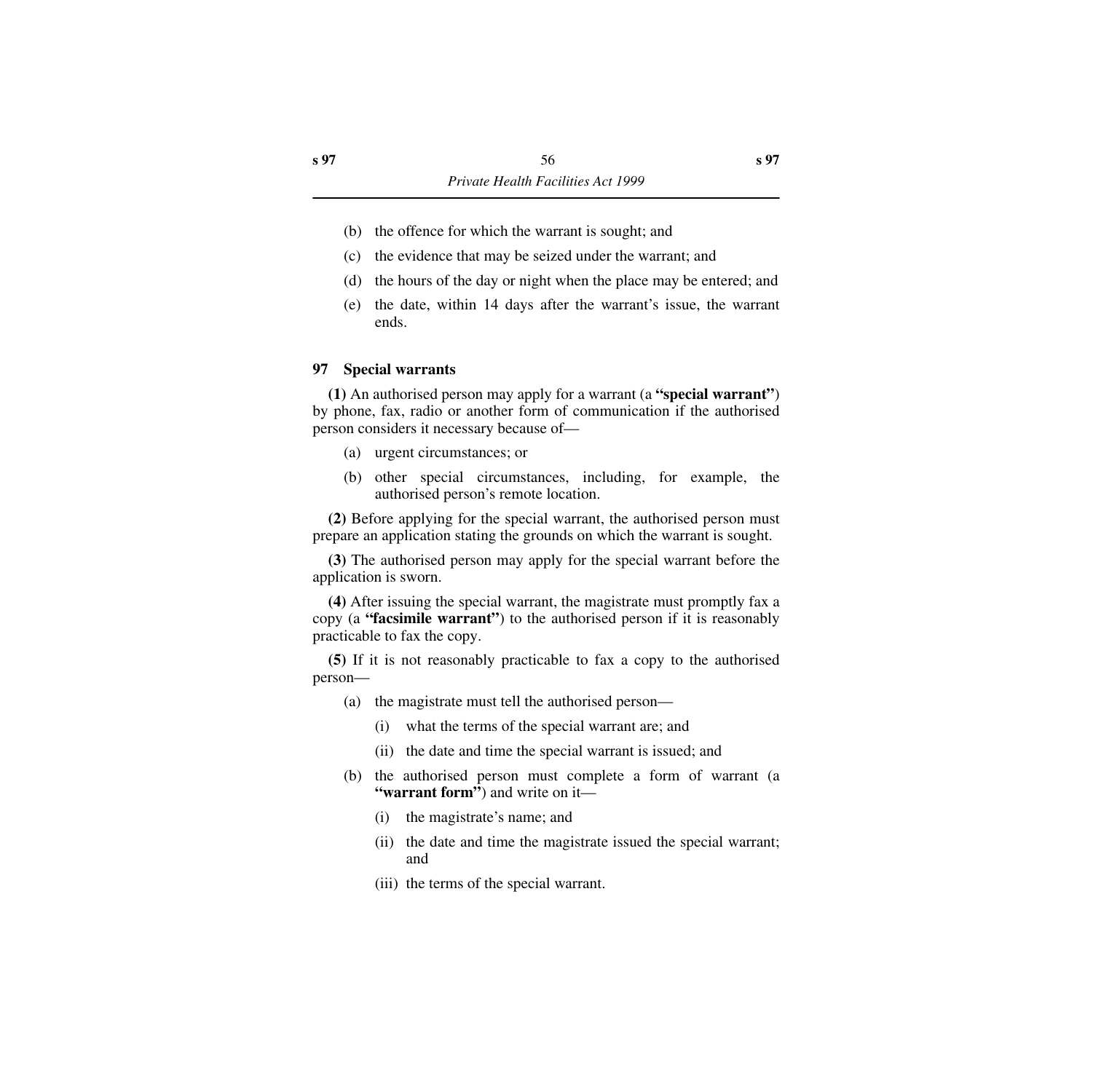**(6)** The facsimile warrant, or the warrant form properly completed by the authorised person, authorises the entry and the exercise of the other powers stated in the special warrant issued.

**(7)** The authorised person must, at the first reasonable opportunity, send to the magistrate—

- (a) the sworn application; and
- (b) if the authorised person completed a warrant form—the completed warrant form.

**(8)** On receiving the documents, the magistrate must attach them to the special warrant.

**(9)** A court must find the exercise of the power by an authorised person was not authorised by a special warrant if—

- (a) an issue arises in a proceeding before the court whether the exercise of the power was authorised by a special warrant mentioned in subsection (1); and
- (b) the special warrant is not produced in evidence; and
- (c) it is not proved by the person relying on the lawfulness of the entry that the authorised person obtained the special warrant.

## **98 Warrants—procedure before entry**

**(1)** This section applies if an authorised person named in a warrant issued under this division for a place is intending to enter the place under the warrant.

**(2)** Before entering the place, the authorised person must do or make a reasonable attempt to do the following things—

- (a) identify himself or herself to a person present at the place who is an occupier of the place by producing the authorised person's identity card or a copy of another document evidencing the authorised person's appointment;
- (b) give the person a copy of the warrant or, if the entry is authorised by a facsimile warrant or warrant form mentioned in section 97(6), a copy of the facsimile warrant or warrant form;
- (c) tell the person the authorised person is permitted by the warrant to enter the place;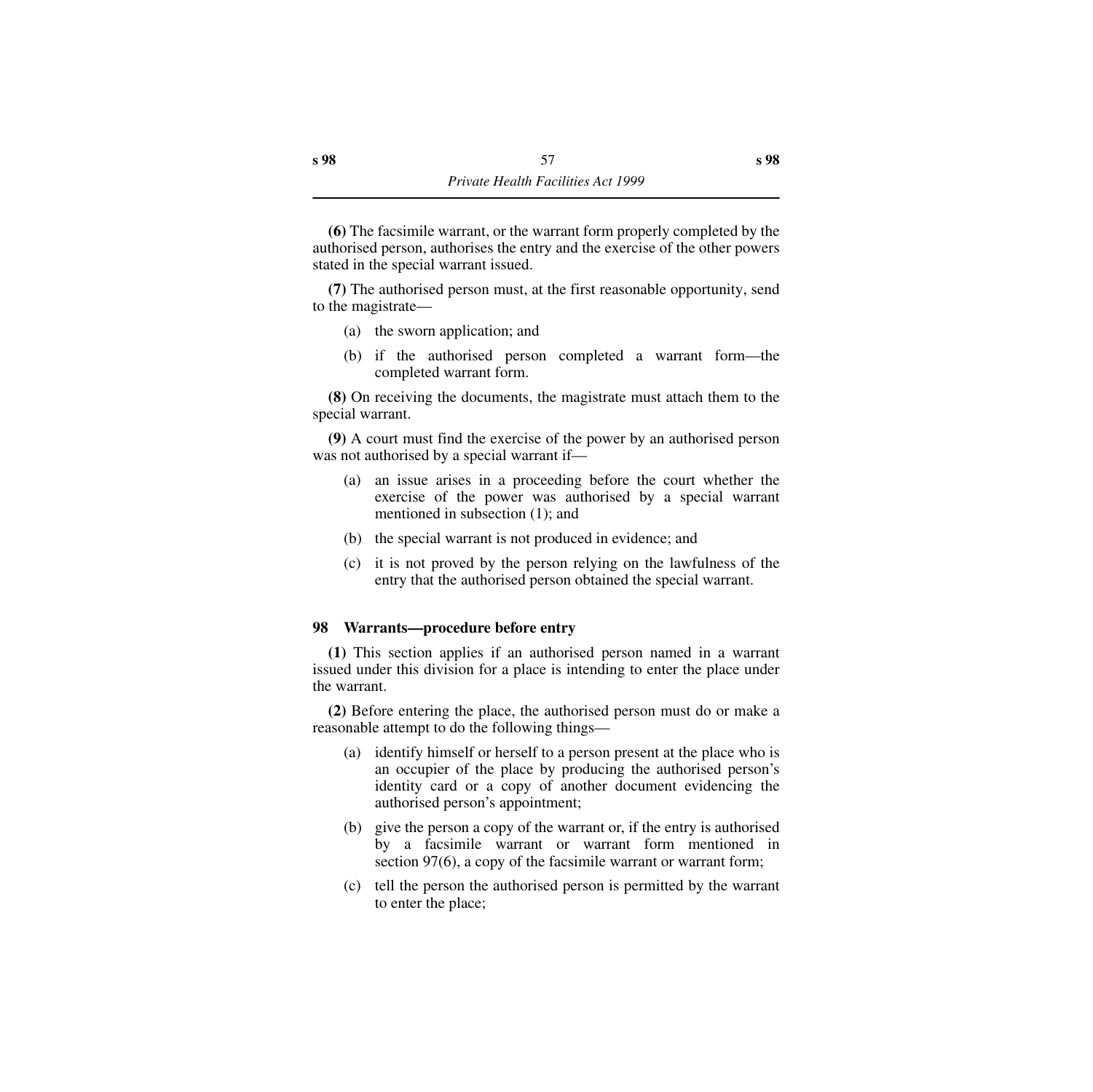(d) give the person an opportunity to allow the authorised person immediate entry to the place without using force.

**(3)** However, the authorised person need not comply with subsection (2) if the authorised person believes on reasonable grounds that immediate entry to the place is required to ensure the effective execution of the warrant is not frustrated.

## *Subdivision 3—Powers after entry*

## **99 General powers after entering places**

**(1)** This section applies to an authorised person who enters a place.

**(2)** However, if an authorised person enters a place to get the occupier's consent to enter the place, this section applies to the authorised person only if the consent is given or the entry is otherwise authorised.

**(3)** For monitoring or enforcing compliance with this Act, the authorised person may—

- (a) search any part of the place; or
- (b) inspect, measure, test, photograph or film any part of the place or anything at the place; or
- (c) take a thing, or a sample of or from a thing, at the place for analysis or testing; or
- (d) copy a document at the place; or
- (e) take into or onto the place any person, equipment and materials the authorised person reasonably requires for the exercise of a power under this division; or
- (f) require the occupier of the place, or a person at the place, to give the authorised person reasonable help to exercise the authorised person's powers under paragraphs (a) to (e); or
- (g) require the occupier of a place, or a person at the place, to give the authorised person information to help the authorised person ascertain whether the Act is being complied with.

**(4)** When making a requirement mentioned in subsection (3)(f) or (g), the authorised person must warn the person it is an offence to fail to comply with the requirement, unless the person has a reasonable excuse.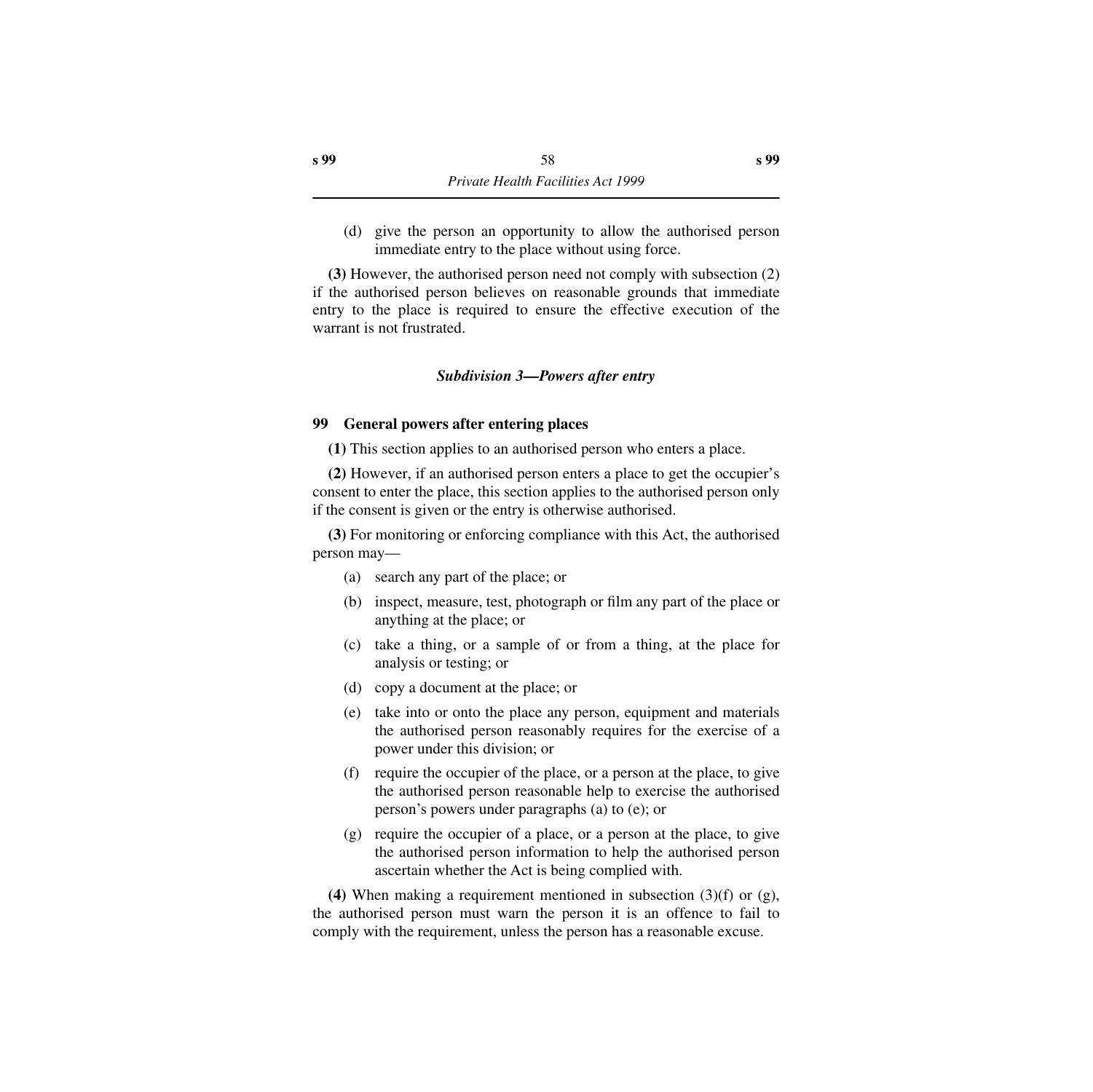### **100 Exercise of general powers**

When entering a place to exercise powers for monitoring or enforcing compliance with this Act, an authorised person must not do anything that may adversely affect the health or physical privacy of a person in the place.

*Example of how a person's physical privacy may be adversely affected*—

Entering a room while a person is being examined by a medical practitioner.

#### **101 Failure to help authorised person**

**(1)** A person required to give reasonable help under section 99(3)(f) must comply with the requirement, unless the person has a reasonable excuse.

Maximum penalty—50 penalty units.

**(2)** If the requirement is to be complied with by an individual giving information, or producing a document, it is a reasonable excuse for the individual not to comply with the requirement that complying with the requirement may tend to incriminate the individual.

#### **102 Failure to give information**

**(1)** A person of whom a requirement is made under section  $99(3)(g)$ must comply with the requirement, unless the person has a reasonable excuse.

Maximum penalty—50 penalty units.

**(2)** It is a reasonable excuse for an individual not to comply with the requirement that complying with the requirement may tend to incriminate the individual.

*Subdivision 4—Power to seize evidence*

## **103 Seizing evidence at a place that may be entered without consent or warrant**

An authorised person who enters a place that may be entered under this division without the consent of the occupier and without a warrant, may seize a thing at the place if the authorised person reasonably believes the thing is evidence of an offence against this Act.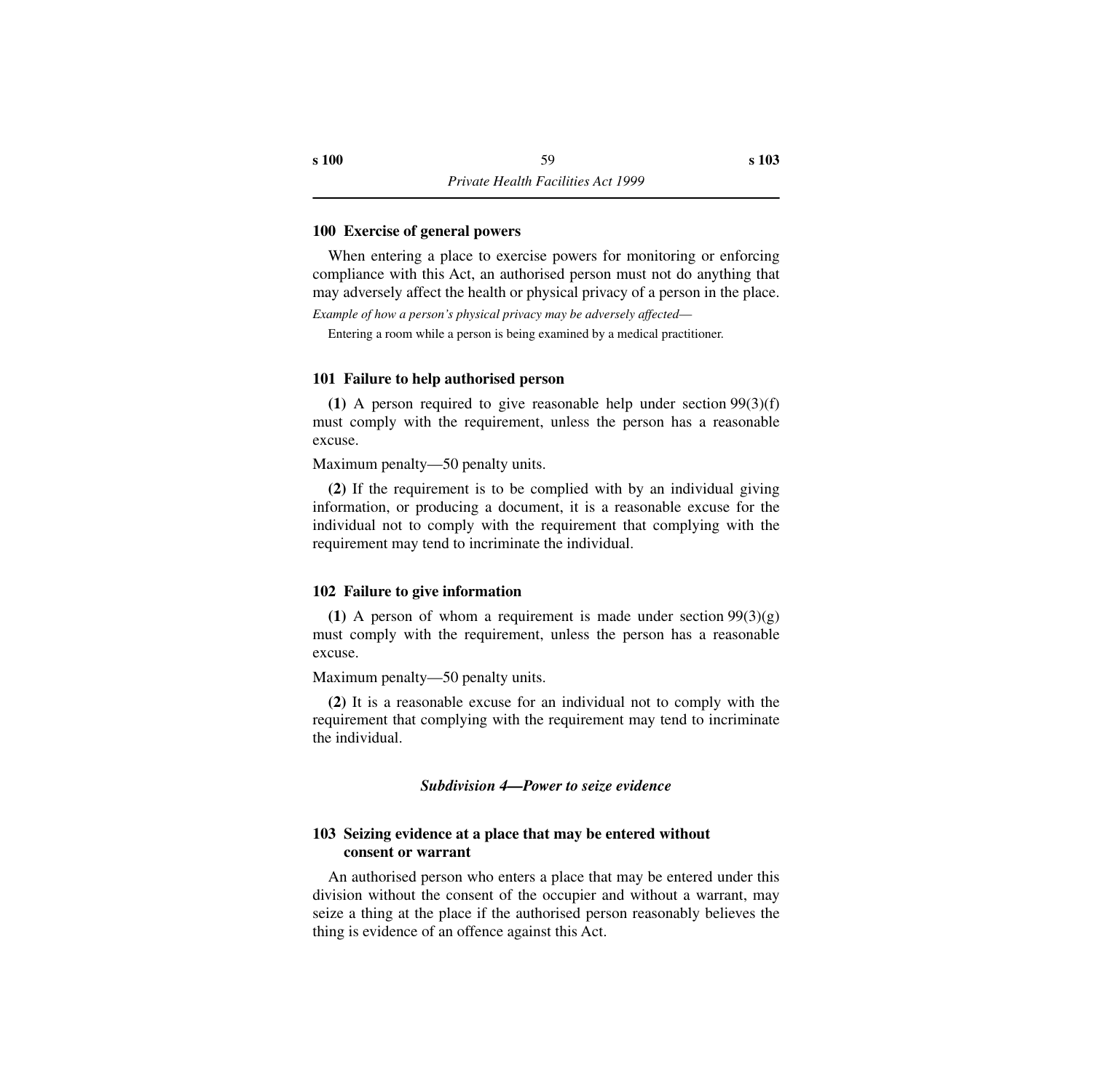## **104 Seizing evidence at place that may only be entered with consent or warrant**

**(1)** This section applies if—

- (a) an authorised person is authorised to enter a place under this division only with the consent of the occupier or a warrant; and
- (b) the authorised person enters the place after obtaining the necessary consent or warrant.

**(2)** If the authorised person enters the place with the occupier's consent, the authorised person may seize a thing at the place if—

- (a) the authorised person reasonably believes the thing is evidence of an offence against this Act; and
- (b) seizure of the thing is consistent with the purpose of entry as told to the occupier when asking for the occupier's consent.

**(3)** If the authorised person enters the place with a warrant, the authorised person may seize the evidence for which the warrant was issued.

**(4)** The authorised person may seize anything else at the place if the authorised person reasonably believes—

- (a) the thing is evidence of an offence against this Act; and
- (b) the seizure is necessary to prevent the thing being—
	- (i) hidden, lost or destroyed; or
	- (ii) used to continue, or repeat, the offence.

**(5)** Also, the authorised person may seize a thing at the place if the authorised person reasonably believes it has just been used in committing an offence against this Act.

# **105 Securing seized things**

Having seized a thing, an authorised person may—

- (a) move the thing from the place where it was seized (the **"place of seizure"**); or
- (b) leave the thing at the place of seizure but take reasonable action to restrict access to it; or
- (c) if the thing is equipment—make it inoperable.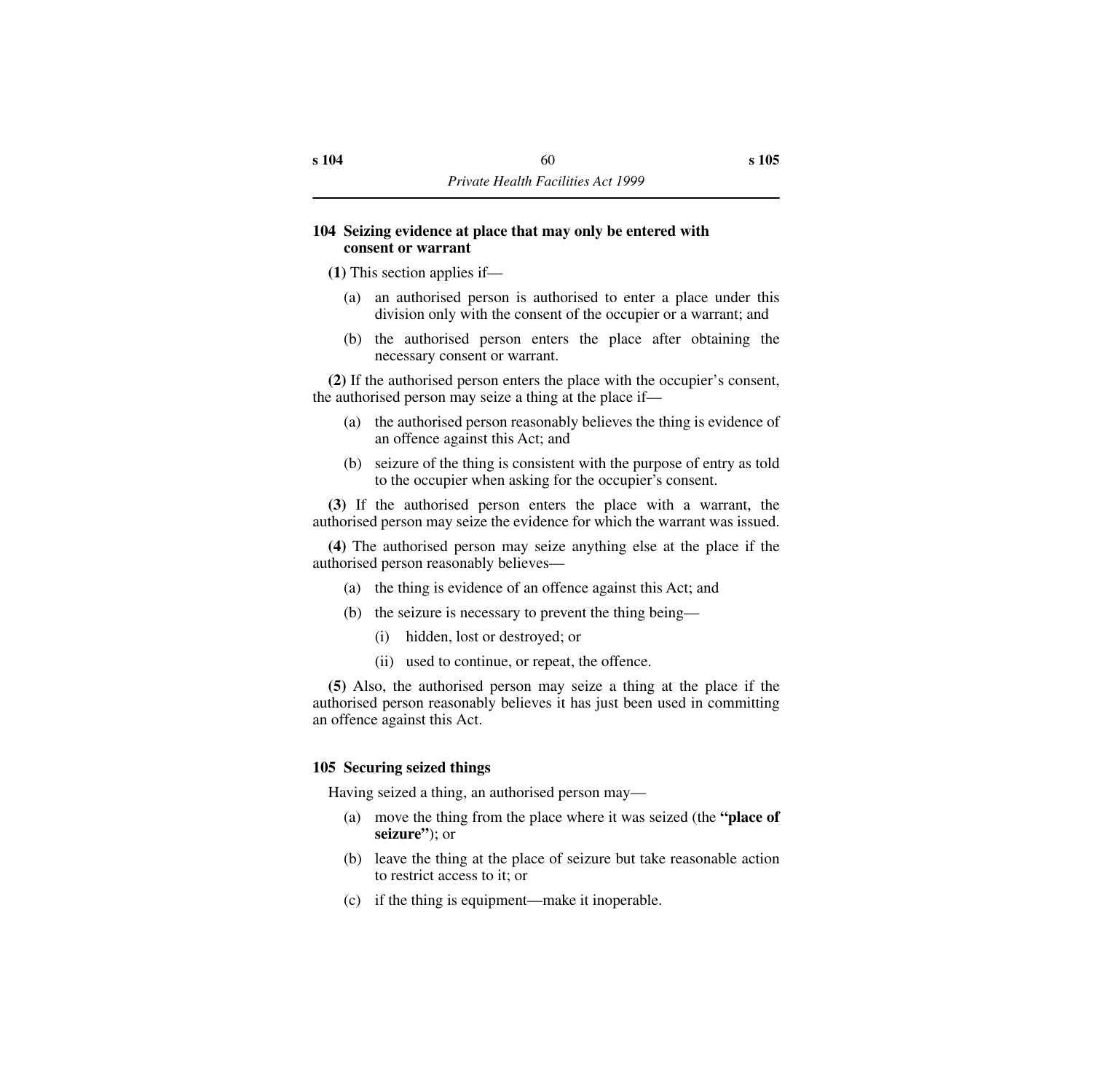*Examples of restricting access to a thing*—

- 1. Sealing a thing and marking it to show access to it is restricted.
- 2. Sealing the entrance to a room where the thing is situated and marking it to show access to it is restricted.

*Example of making equipment inoperable—*

Dismantling equipment or removing a component of equipment without which the equipment is not capable of being used.

#### **106 Tampering with seized things**

**(1)** If an authorised person restricts access to a seized thing, a person must not tamper, or attempt to tamper, with the thing, or something restricting access to the thing, without an authorised person's approval.

Maximum penalty—100 penalty units.

**(2)** If an authorised person makes seized equipment inoperable, a person must not tamper, or attempt to tamper, with the equipment, without an authorised person's approval.

Maximum penalty—100 penalty units.

#### **107 Powers to support seizure**

**(1)** To enable a thing to be seized, an authorised person may require the person in control of it—

- (a) to take it to a stated reasonable place by a stated reasonable time; and
- (b) if necessary, to remain in control of it at the stated place for a stated reasonable period.

**(2)** The requirement—

- (a) must be made by notice in the approved form; or
- (b) if for any reason it is not practicable to give the notice, may be made orally and confirmed by a notice in the approved form as soon as practicable.

**(3)** A further requirement may be made under this section about the thing if it is necessary and reasonable to make the further requirement.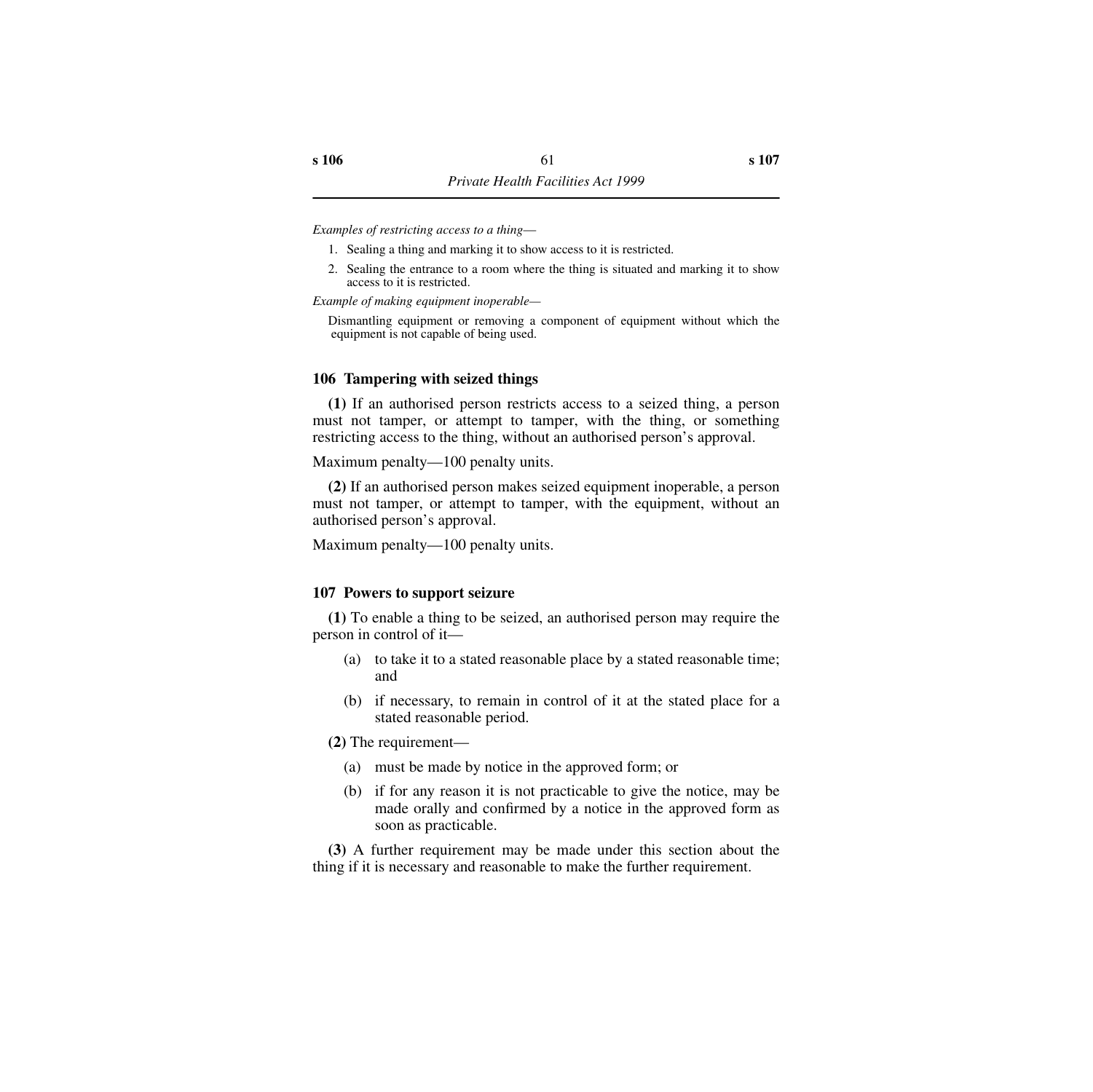**(4)** A person of whom a requirement is made under subsection (1) or (3) must comply with the requirement, unless the person has a reasonable excuse.

Maximum penalty for subsection (4)—50 penalty units.

# **108 Receipts for seized things**

**(1)** As soon as practicable after an authorised person seizes a thing, the authorised person must give a receipt for it to the person from whom it was seized.

**(2)** However, if for any reason it is not practicable to comply with subsection (1), the authorised person must leave the receipt at the place of seizure in a conspicuous position and in a reasonably secure way.

**(3)** The receipt must describe generally each thing seized and its condition.

**(4)** This section does not apply to a thing if it is impracticable, or would be unreasonable, to give the receipt (given the thing's nature, condition and value).

# **109 Forfeiture by authorised person**

**(1)** A thing that has been seized under this subdivision is forfeited to the State if the authorised person who seized the thing—

- (a) can not find its owner, after making reasonable inquiries; or
- (b) can not return it to its owner, after making reasonable efforts; or
- (c) reasonably believes it is necessary to keep the thing to prevent it being used to commit an offence against this Act.

**(2)** In applying subsection (1)—

- (a) subsection  $(1)(a)$  does not require the authorised person to make inquiries if it would be unreasonable to make inquiries to find the owner; and
- (b) subsection (1)(b) does not require the authorised person to make efforts if it would be unreasonable to make efforts to return the thing to its owner.

*Example for paragraph (b)—*

The owner of the thing has migrated to another country.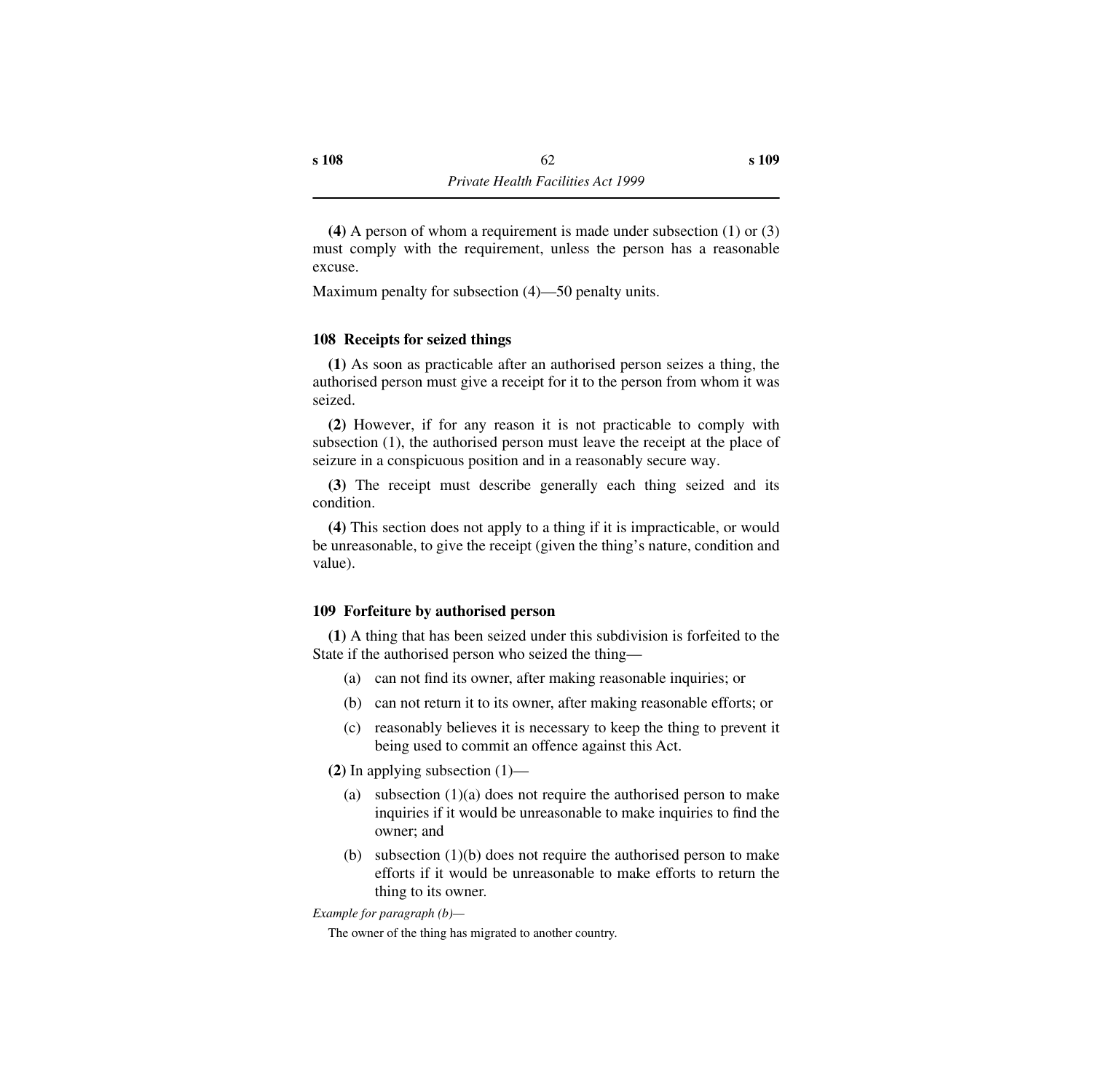**(3)** If the authorised person makes a decision under subsection (1)(c) resulting in the seized thing being forfeited to the State, the authorised person must immediately give the owner an information notice about the decision.

**(4)** Subsection (3) does not apply if—

- (a) the authorised person can not find the owner, after making reasonable inquiries; or
- (b) it is impracticable or would be unreasonable to give the information notice.

**(5)** Regard must be had to a thing's nature, condition and value—

- (a) in deciding—
	- (i) whether it is reasonable to make inquiries or efforts; and
	- (ii) if making inquiries or efforts—what inquiries or efforts, including the period over which they are made, are reasonable; or
- (b) in deciding whether it would be unreasonable to give the information notice.

#### **110 Forfeiture on conviction**

**(1)** On conviction of a person for an offence against this Act, the court may order the forfeiture to the State of anything owned by the person and seized under this subdivision.

**(2)** The court may make any order to enforce the forfeiture it considers appropriate.

**(3)** This section does not limit the court's powers under the *Penalties and Sentences Act 1992* or another law.

## **111 Dealing with forfeited things**

**(1)** On forfeiture of a thing to the State, the thing becomes the State's property and may be dealt with by the chief health officer as the chief health officer considers appropriate.

**(2)** Without limiting subsection (1), the chief health officer may destroy or dispose of the thing.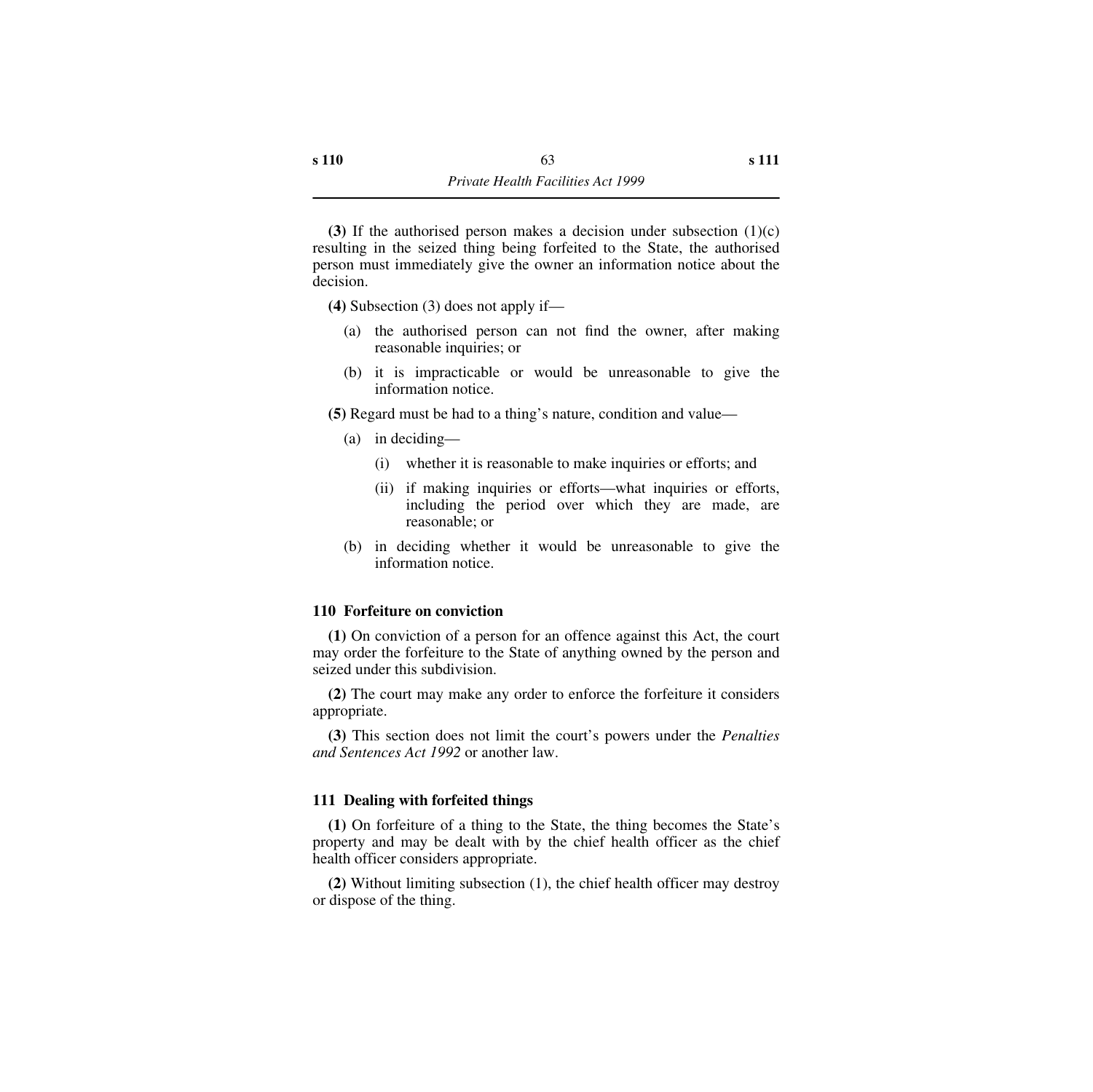**(3)** Despite subsection (1), the chief health officer must not deal with the thing in a way that could prejudice the outcome of a review applied for under section 128 or appeal started under section 133.

## **112 Return of seized things**

**(1)** If a seized thing is not forfeited, the authorised person must return it to its owner—

- (a) at the end of 6 months; or
- (b) if a proceeding for an offence involving the thing is started within 6 months—at the end of the proceeding and any appeal from the proceeding.

**(2)** Despite subsection (1), unless the thing is forfeited, the authorised person must immediately return a thing seized as evidence to its owner if the authorised person stops being satisfied its continued retention as evidence is necessary.

#### **113 Access to seized things**

**(1)** Until a seized thing is forfeited or returned, an authorised person must allow its owner to inspect it and, if it is a document, to copy it.

**(2)** Subsection (1) does not apply if it is impracticable, or would be unreasonable, to allow the inspection or copying.

#### *Subdivision 5—Power to obtain information*

#### **114 Power to require name and address**

**(1)** This section applies if—

- (a) an authorised person finds a person committing an offence against this Act; or
- (b) an authorised person finds a person in circumstances that lead, or has information that leads, the authorised person to reasonably suspect the person has just committed an offence against this Act.

**(2)** The authorised person may require the person to state the person's name and residential address.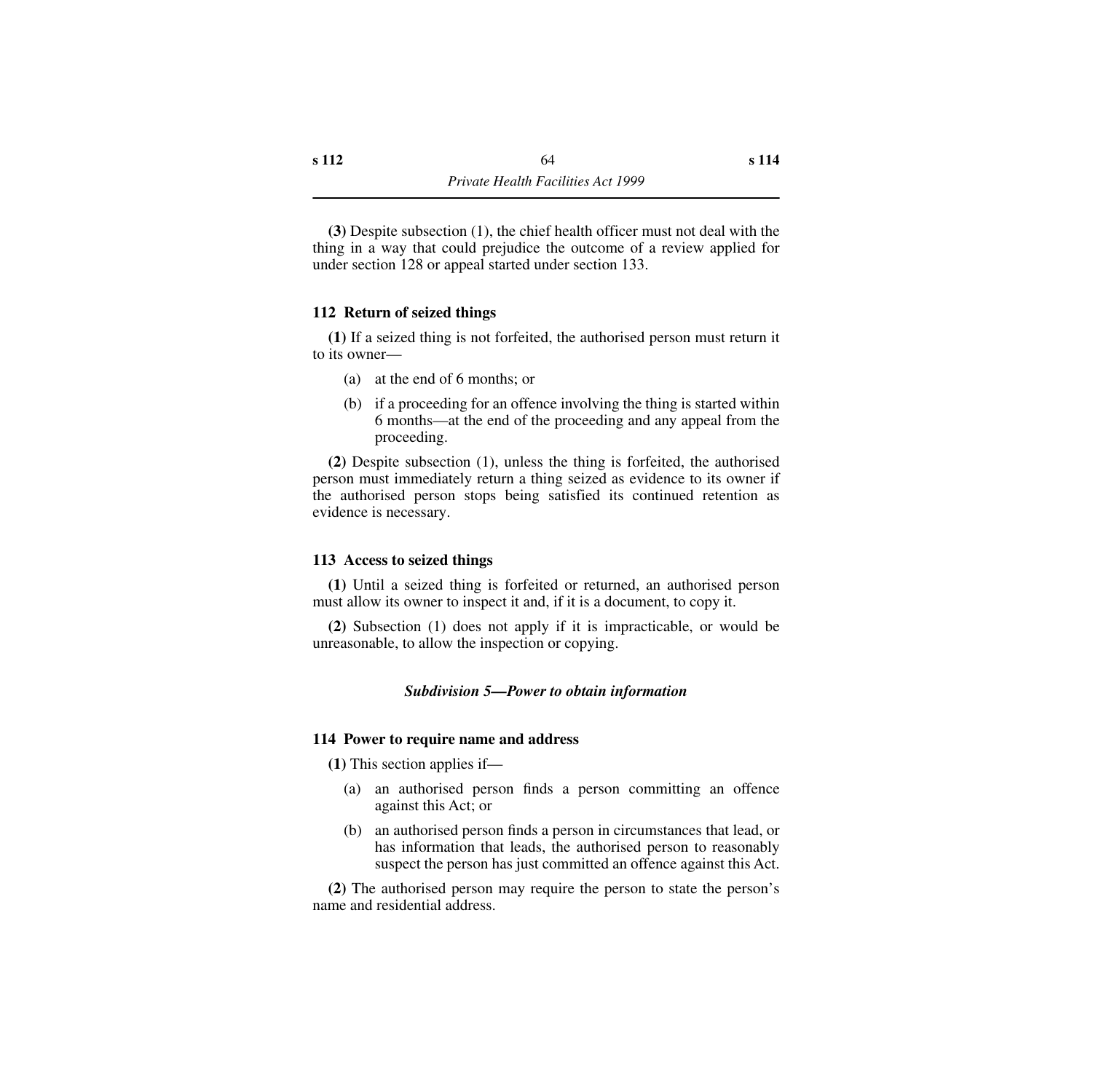**(3)** When making the requirement, the authorised person must warn the person it is an offence to fail to state the person's name or residential address, unless the person has a reasonable excuse.

**(4)** The authorised person may require the person to give evidence of the correctness of the stated name or residential address if the authorised person reasonably suspects the stated name or address to be false.

## **115 Failure to give name or address**

**(1)** A person of whom a requirement under section 114 is made must comply with the requirement, unless the person has a reasonable excuse.

Maximum penalty—50 penalty units.

**(2)** A person does not commit an offence against subsection (1) if—

- (a) the person was required to state the person's name and residential address by an authorised person who suspected the person had committed an offence against this Act; and
- (b) the person is not proved to have committed the offence.

#### **116 Power to require production of documents**

**(1)** An authorised person may require a person to make available for inspection by an authorised person, or produce to the authorised person for inspection, at a reasonable time and place nominated by the authorised person—

- (a) a document issued to the person under this Act; or
- (b) a document required to be kept by the person under this Act.

**(2)** The authorised person may keep the document to copy it.

**(3)** If the authorised person copies a document mentioned in subsection  $(1)(b)$ , or an entry in the document, the authorised person may require the person responsible for keeping the document to certify the copy as a true copy of the document or entry.

**(4)** The authorised person must return the document to the person as soon as practicable after copying it.

**(5)** However, if a requirement (a **"document certification requirement**") is made of a person under subsection (3), the authorised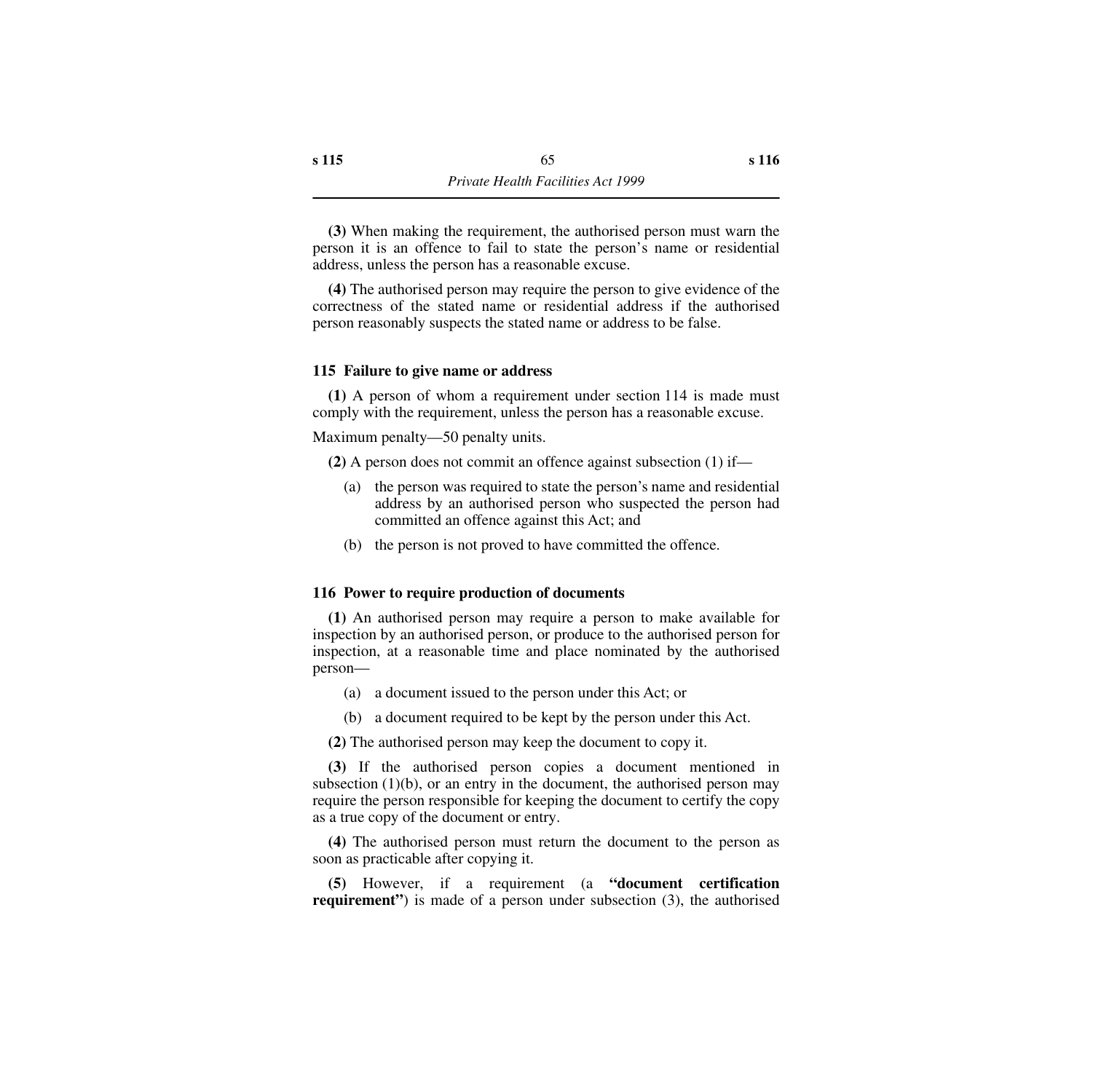person may keep the document until the person complies with the requirement.

**(6)** A requirement under subsection (1) is called a **"document production requirement"**.

### **117 Failure to certify copy of document**

A person of whom a document certification requirement is made must comply with the requirement, unless the person has a reasonable excuse.

Maximum penalty—50 penalty units.

#### **118 Failure to produce document**

**(1)** A person of whom a document production requirement is made must comply with the requirement, unless the person has a reasonable excuse.

Maximum penalty—50 penalty units.

**(2)** It is a reasonable excuse for an individual not to comply with a document production requirement if complying with the requirement might tend to incriminate the individual.

#### **119 Power to require information**

**(1)** This section applies if an authorised person reasonably believes—

- (a) an offence against this Act has been committed; and
- (b) a person may be able to give information about the offence.

**(2)** The authorised person may, by written notice given to the person, require the person to give information about the offence to the authorised officer at a stated reasonable place and at a stated reasonable time.

**(3)** The person must comply with a requirement under subsection (2), unless the person has a reasonable excuse.

Maximum penalty—50 penalty units.

**(4)** It is a reasonable excuse for an individual to fail to give information if giving the information might tend to incriminate the individual.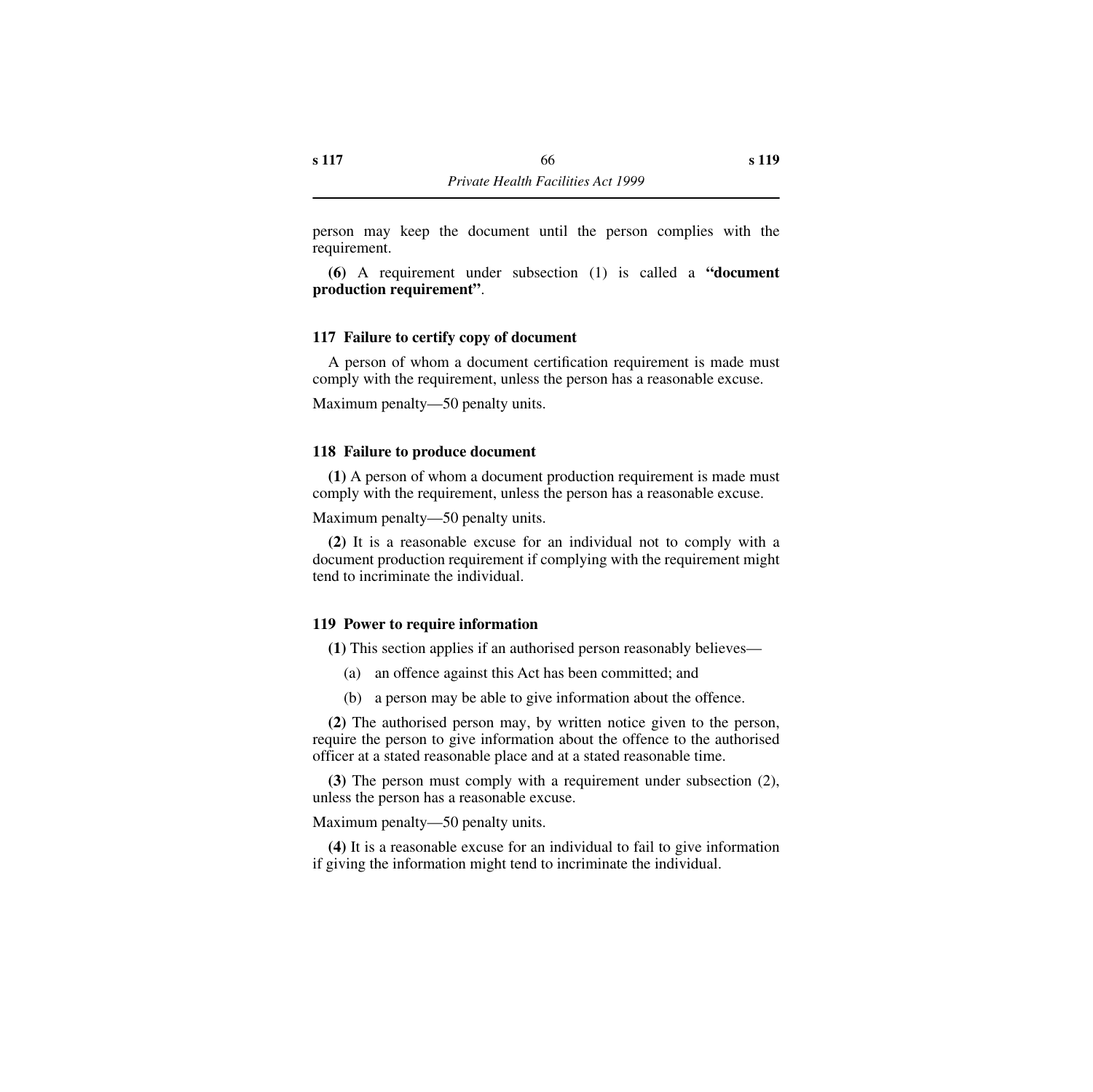## *Subdivision 6—Enforcement matters*

## **120 Notice of damage**

**(1)** This section applies if—

- (a) an authorised person damages property when exercising or purporting to exercise a power; or
- (b) a person (the **"other person"**) acting under the direction or authority of an authorised person damages property.

**(2)** The authorised person must immediately give written notice of particulars of the damage to the person who appears to the authorised person to be the owner of the property.

**(3)** If the authorised person believes the damage was caused by a latent defect in the property or circumstances beyond the authorised person's, or other person's, control, the authorised person may state the belief in the notice.

**(4)** If, for any reason, it is impracticable to comply with subsection (2), the authorised person must leave the notice in a conspicuous position and in a reasonably secure way where the damage happened.

**(5)** This section does not apply to damage the authorised person reasonably believes is trivial.

**(6)** In this section—

**"owner"**, of property, includes the person in possession or control of it.

## **121 Compensation**

**(1)** A person may claim compensation from the State if the person incurs loss or expense because of the exercise or purported exercise of a power under any of the following—

- subdivision 1
- subdivision 3
- subdivision  $4^{14}$

<sup>14</sup> Subdivisions 1 (Power to enter places), 3 (Powers after entry) and 4 (Power to seize evidence)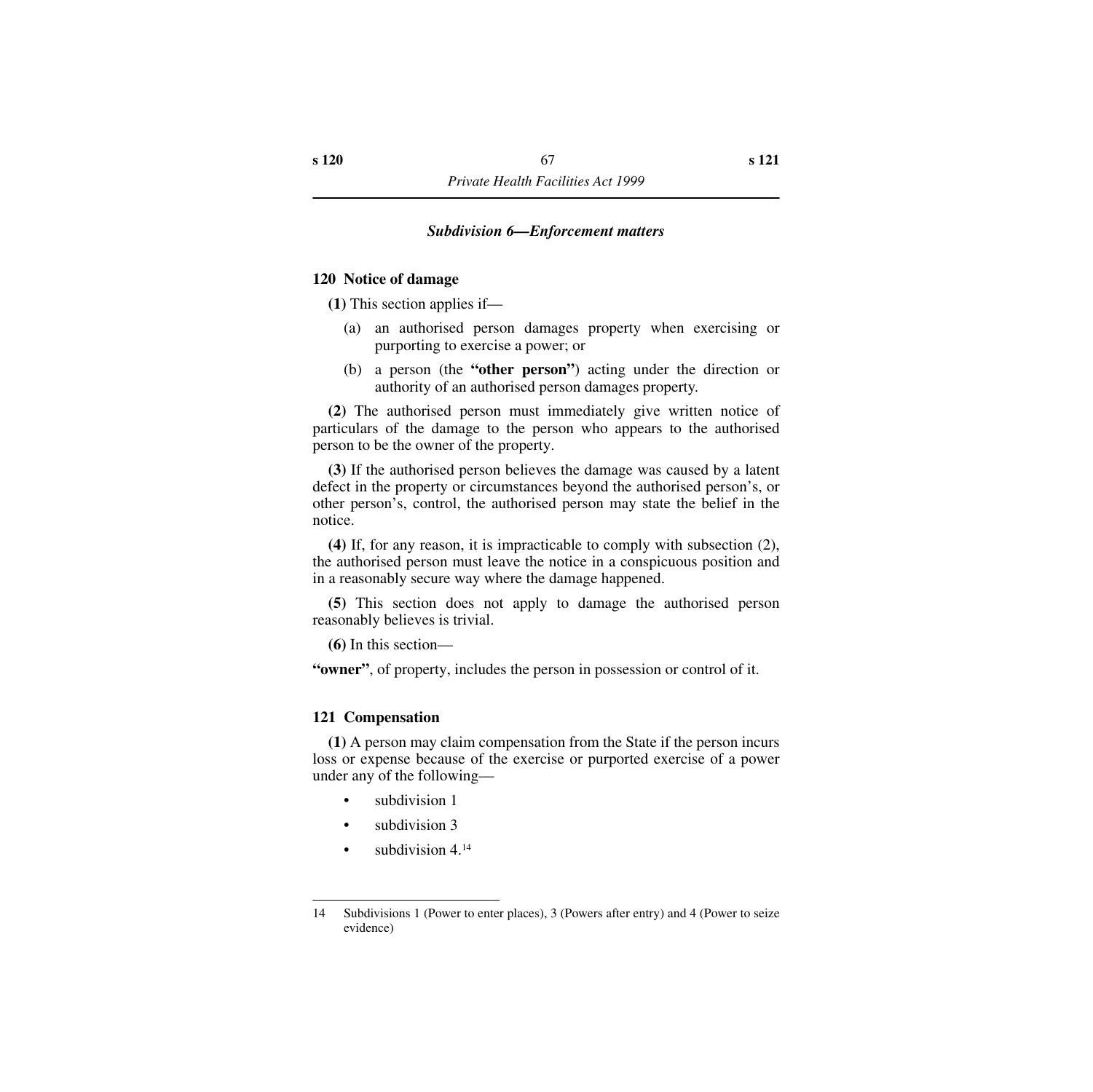**(2)** Without limiting subsection (1), compensation may be claimed for loss or expense incurred in complying with a requirement made of the person under the subdivision.

**(3)** Compensation may be claimed and ordered to be paid in a proceeding—

- (a) brought in a court with jurisdiction for the recovery of the amount of compensation claimed; or
- (b) for an offence against this Act brought against the person claiming compensation.

**(4)** A court may order compensation to be paid only if it is satisfied it is just to make the order in the circumstances of the particular case.

## **122 False or misleading statements**

**(1)** A person must not state anything to an authorised person that the person knows is false or misleading in a material particular.

Maximum penalty—50 penalty units.

**(2)** In a proceeding for an offence against subsection (1), it is enough to state that the statement made was, without specifying which, false or misleading.

#### **123 False or misleading documents**

**(1)** A person must not give an authorised person a document containing information that the person knows is false or misleading in a material particular.

Maximum penalty—50 penalty units.

**(2)** Subsection (1) does not apply to a person if the person, when giving the document—

- (a) tells the authorised person, to the best of the person's ability, how it is false or misleading; and
- (b) if the person has, or can reasonably obtain, the correct information—gives the correct information.

**(3)** In a proceeding for an offence against subsection (1), it is enough to state that the document was, without specifying which, false or misleading.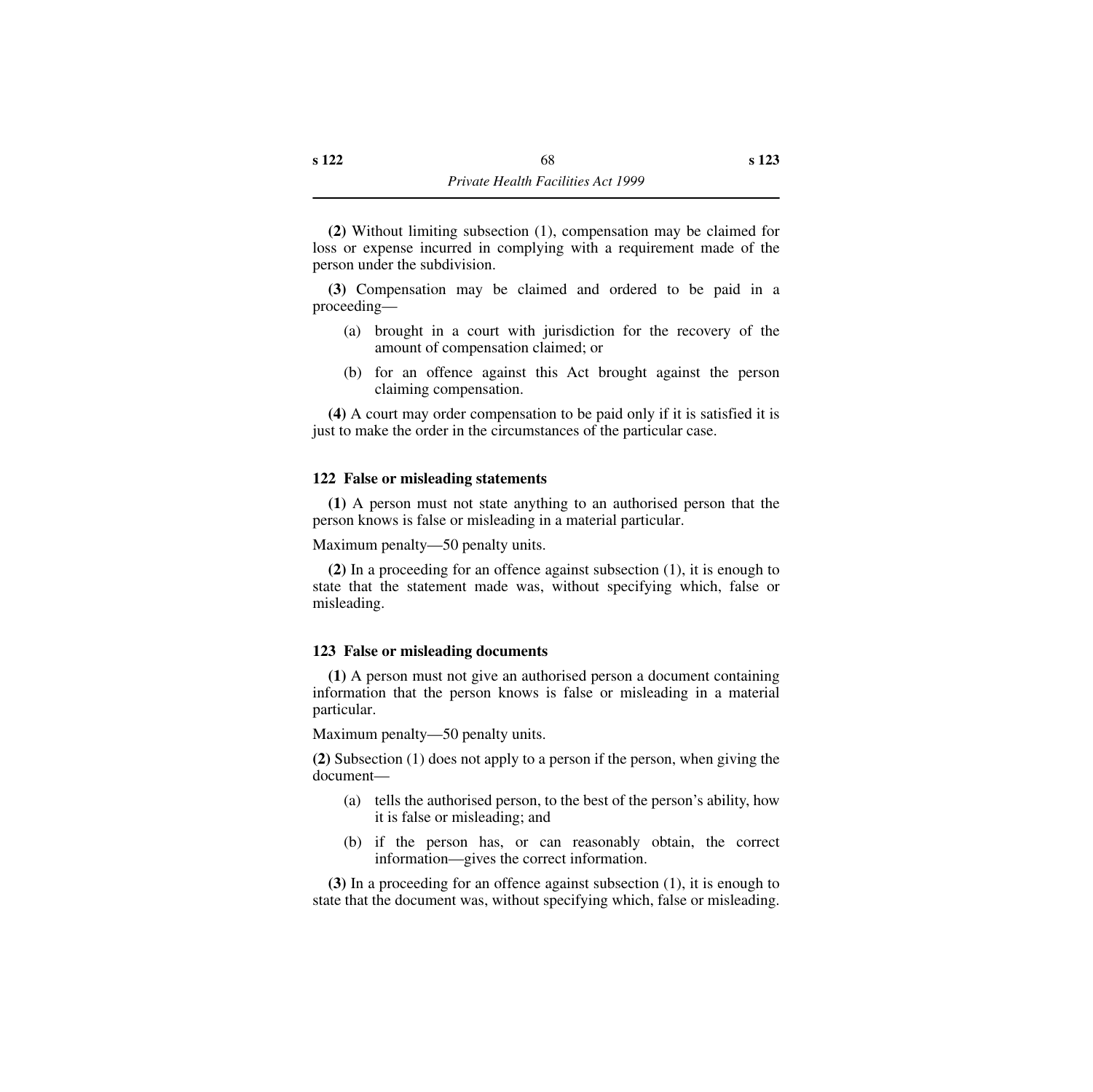## **124 Obstructing and impersonating authorised persons**

**(1)** A person must not obstruct an authorised person in the exercise of a power, unless the person has a reasonable excuse.

Maximum penalty—100 penalty units.

**(2)** If a person has obstructed an authorised person and the authorised person decides to proceed with the exercise of the power, the authorised person must warn the person that—

- (a) it is an offence to obstruct the authorised person, unless the person has a reasonable excuse; and
- (b) the authorised person considers the person's conduct an obstruction.

**(3)** A person must not pretend to be an authorised person.

Maximum penalty—50 penalty units.

**(4)** In this section—

**"obstruct"** includes hinder and attempt to obstruct or hinder.

# **125 Compliance notices**

**(1)** This section applies if—

- (a) the chief health officer or an authorised person reasonably believes—
	- (i) an authority holder—
		- (A) is contravening a provision of this Act; or
		- (B) has contravened a provision of this Act in circumstances that make it likely the contravention will continue or be repeated; and
	- (ii) a matter relating to the contravention is reasonably capable of being rectified; and
	- (iii) it is appropriate to give the authority holder an opportunity to rectify the matter; and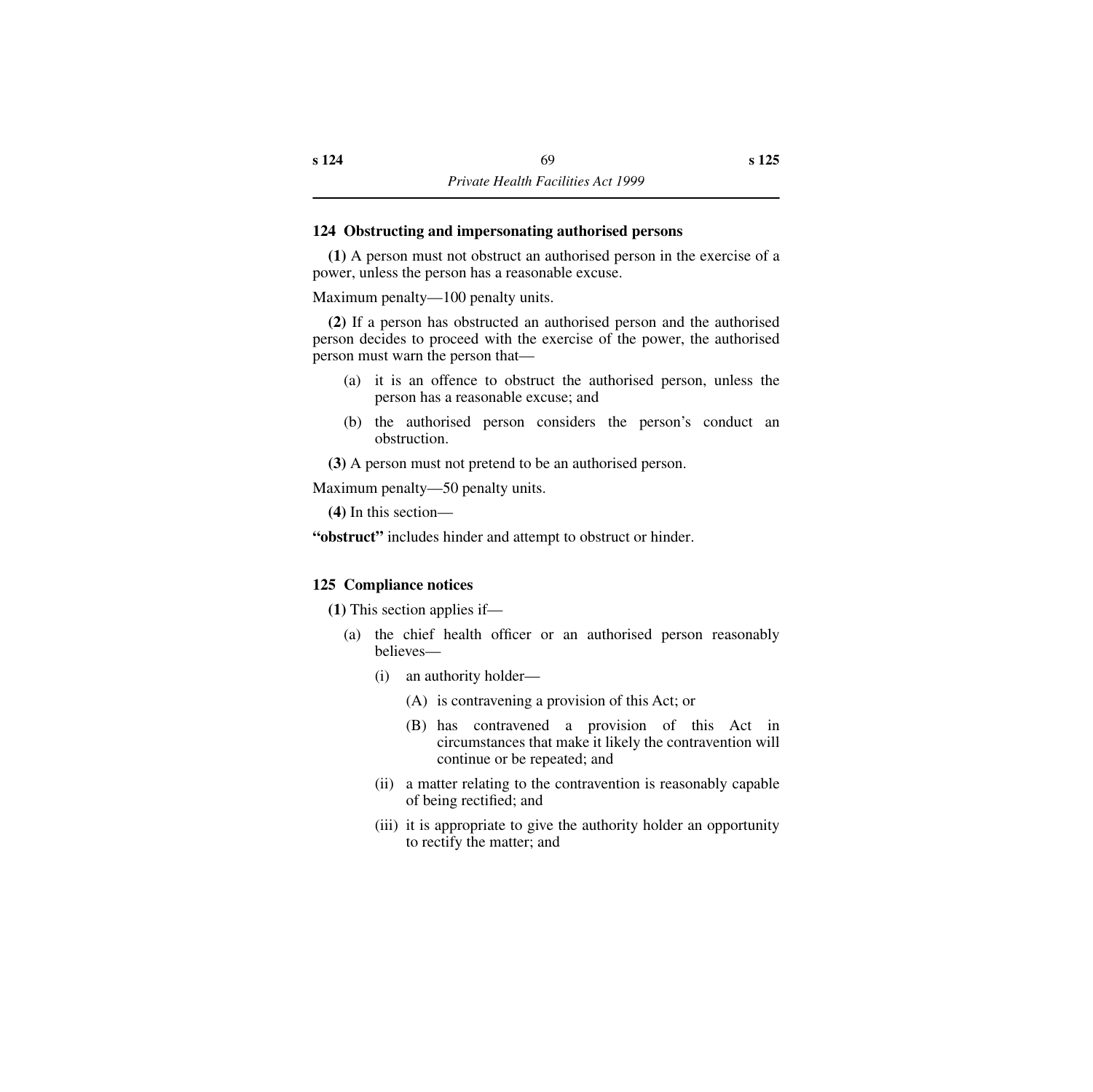(b) if the matter relates to a ground to suspend or cancel the authority, the chief health officer has not given a show cause notice to the authority holder under section 81.15

**(2)** The chief health officer or authorised person may give the authority holder a written notice (a **"compliance notice"**) requiring the authority holder to rectify the matter.

**(3)** The compliance notice must state—

- (a) that the chief health officer or authorised person believes the authority holder—
	- (i) is contravening a provision of this Act; or
	- (ii) has contravened a provision of this Act in circumstances that make it likely that the contravention will continue or be repeated; and
- (b) the provision the chief health officer or authorised person believes is being, or has been, contravened; and
- (c) briefly, how it is believed the provision is being, or has been contravened; and
- (d) the matter relating to the contravention that the chief health officer or authorised person believes is reasonably capable of being rectified; and
- (e) the reasonable steps the authority holder must take to rectify the matter; and
- (f) that the authority holder must take the steps within a stated reasonable period.

**(4)** The authority holder must comply with the compliance notice, unless the person has a reasonable excuse.

Maximum penalty—100 penalty units.

**(5)** The authority holder can not be prosecuted for contravention of the provision unless the authority holder—

- (a) fails to comply with the compliance notice within the stated period; and
- (b) does not have a reasonable excuse for failing to comply with the notice.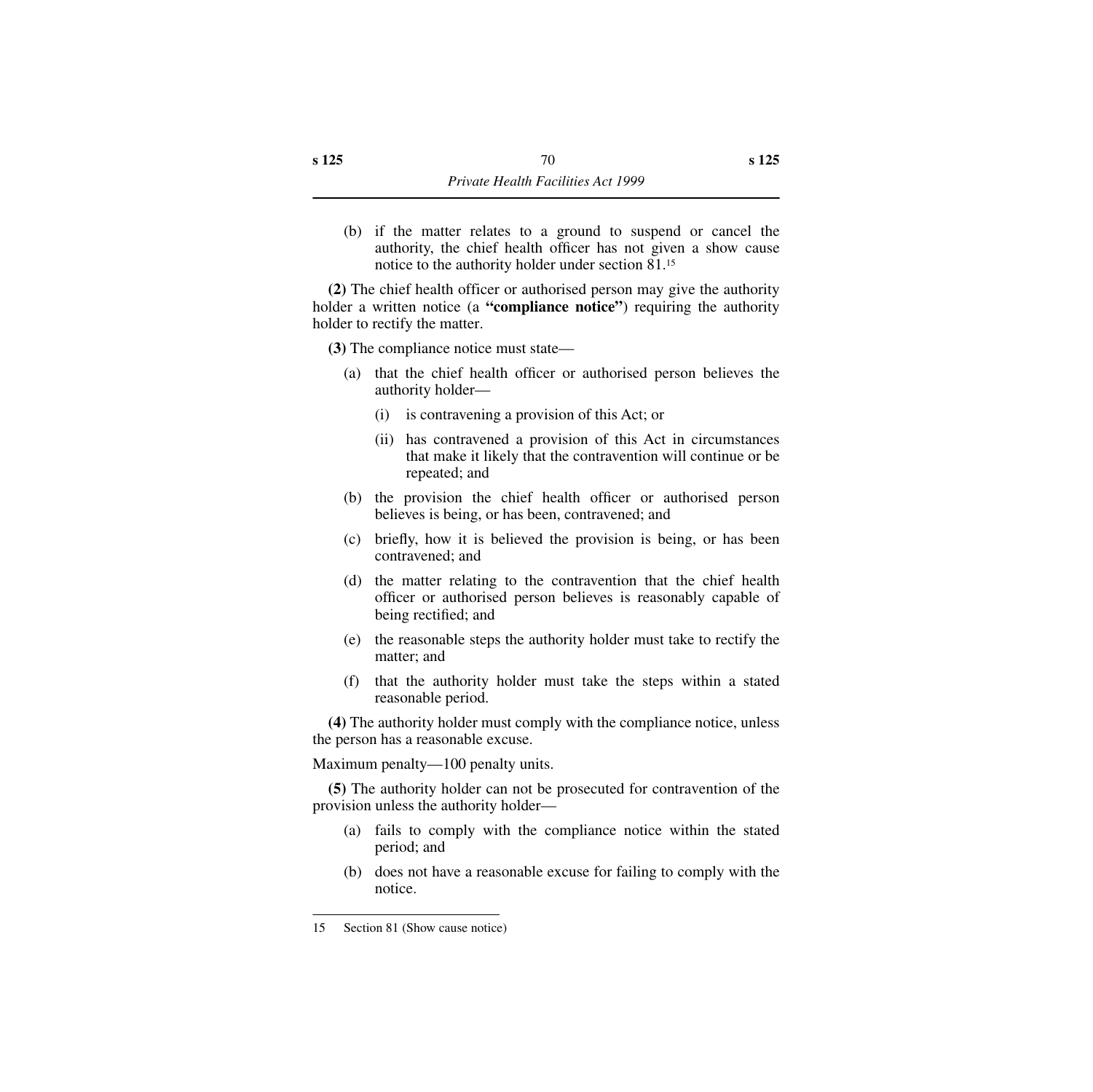### **PART 9—REVIEWS AND APPEALS**

#### *Division 1—Reviews*

#### **126 Appeal process starts with internal review**

Every appeal against an original decision must be, in the first instance, by way of an application for internal review.

#### **127 Who may apply for review**

**(1)** A person who is given, or is entitled to be given, an information notice for a decision (the **"original decision"**) and who is dissatisfied with the decision may apply to the chief health officer for a review (an **"internal review"**) of the decision.

**(2)** To help users of this Act, schedule 1 identifies the decisions for which an information notice must be given under this Act.

#### **128 Applying for review**

**(1)** The application must be made within 28 days after—

- (a) if the person is given an information notice about the decision—the day the person is given the information notice; or
- (b) if paragraph (a) does not apply—the day the person otherwise becomes aware of the decision.

**(2)** The chief health officer may, at any time, extend the time for applying for review.

**(3)** The application for review must be in writing and state fully the grounds of the application.

#### **129 Review decision**

**(1)** After reviewing the original decision, the chief health officer must make a further decision (the **"review decision"**) to—

- (a) confirm the original decision; or
- (b) amend the original decision; or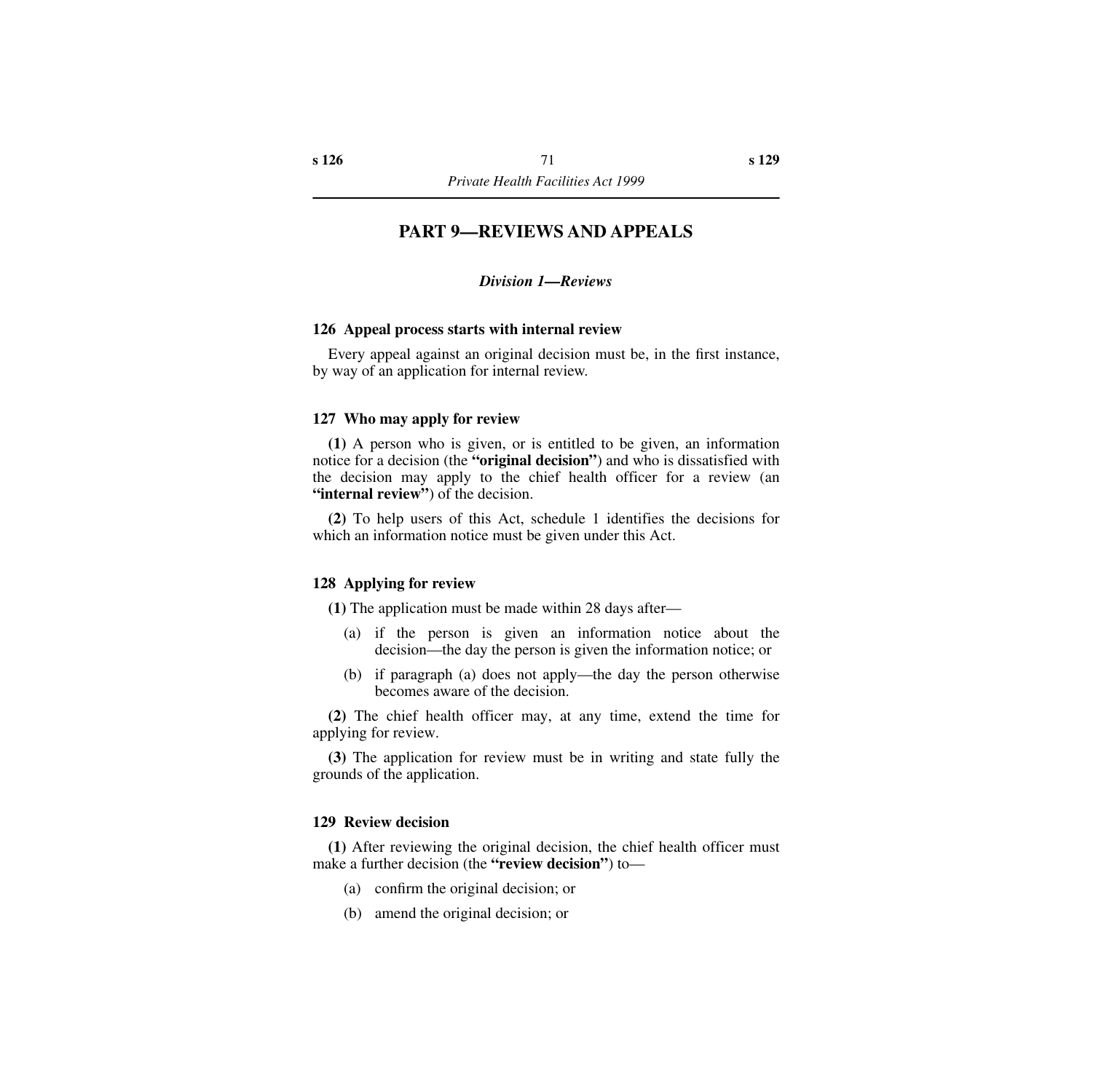(c) substitute another decision for the original decision.

**(2)** The chief health officer must immediately give the applicant written notice (the **"review notice"**) of the review decision.

**(3)** If the review decision is not the decision sought by the applicant, the review notice must also state—

- (a) the reasons for the review decision; and
- (b) that the applicant may appeal against the review decision to the District Court within 28 days after the person is given the notice; and
- (c) how to appeal; and
- (d) that the applicant may apply to the court for a stay of the review decision.

**(4)** If the chief health officer does not give the review notice within 60 days after the application is made, the chief health officer is taken to have made a review decision confirming the original decision.

**(5)** If the review decision confirms the original decision, for the purpose of an appeal to the court, the original decision is taken to be the review decision.

**(6)** If the review decision amends the original decision, for the purpose of an appeal to the court, the original decision as amended is taken to be the review decision.

#### **130 Stay of operation of decision**

**(1)** If an application is made for an internal review of an original decision, the applicant may immediately apply to the District Court for a stay of the decision.

**(2)** The court may stay the decision to secure the effectiveness of the review and a later appeal to the court.

**(3)** The stay—

- (a) may be given on conditions the court considers appropriate; and
- (b) operates for the period fixed by the court; and
- (c) may be revoked or amended by the court.

**(4)** The period of the stay must not extend past the time when the chief health officer makes a review decision about the original decision and any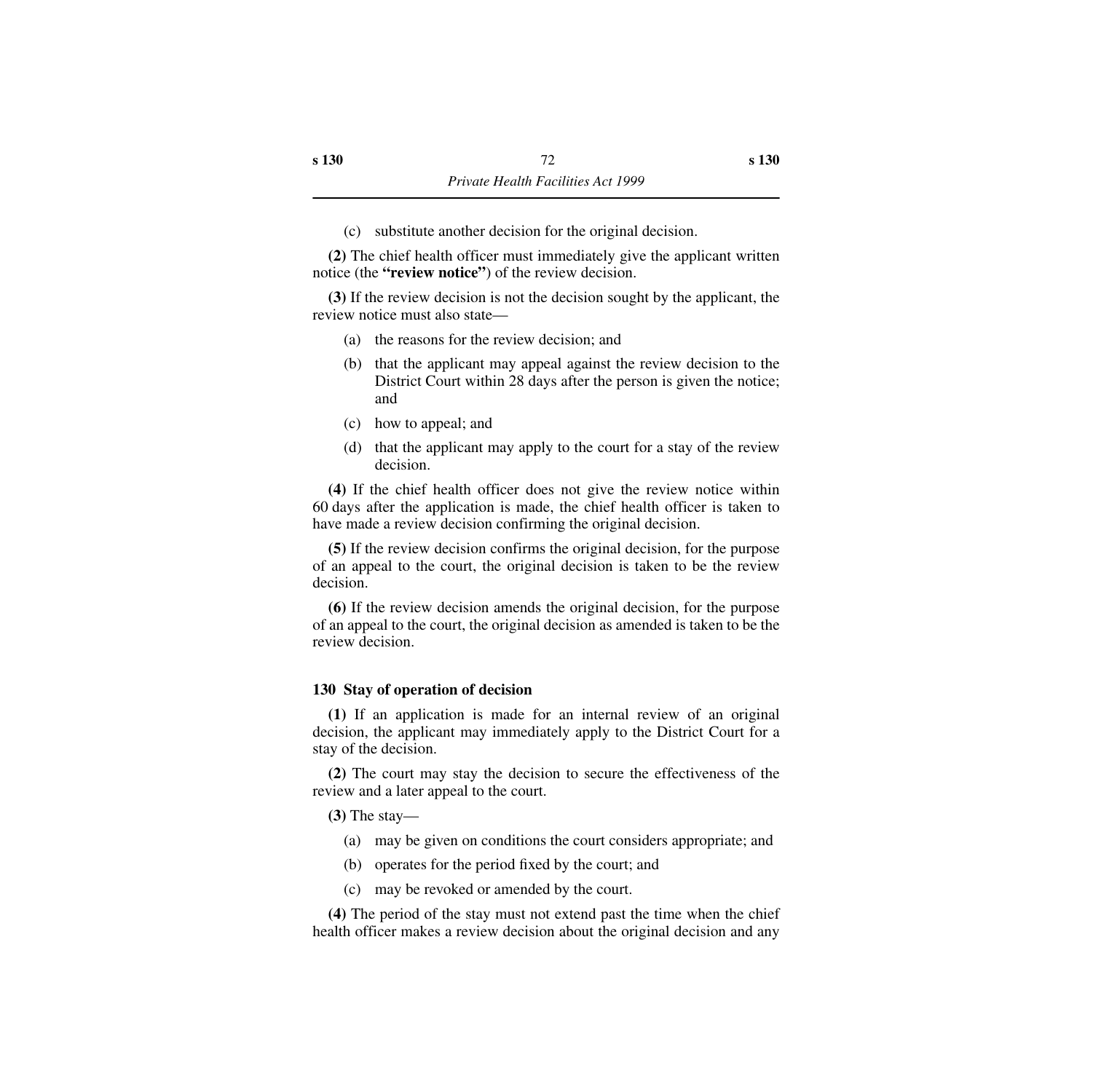later period the court allows the applicant to enable the applicant to appeal against the review decision.

**(5)** The application affects the decision, or carrying out of the decision, only if the decision is stayed.

### *Division 2—Appeals*

#### **131 Who may appeal**

A person who has applied for the review of an original decision under division 1 and is dissatisfied with the review decision may appeal to the District Court against the review decision.

#### **132 District Court to which appeal may be made**

The appeal may be made to—

- (a) the District Court nearest the place where the person resides or carries on business; or
- (b) the District Court at Brisbane.

### **133 Starting appeal**

**(1)** An appeal is started by—

- (a) filing a written notice of appeal with the court; and
- (b) serving a copy of the notice on the chief health officer.

**(2)** The notice of appeal must be filed within 28 days after—

- (a) if the person is given a review notice for the review decision—the day the person is given the notice; or
- (b) if paragraph (a) does not apply—the day the person otherwise becomes aware of the review decision.

**(3)** The court may, at any time, extend the period for filing the notice of appeal.

**(4)** The notice of appeal must state fully the grounds of the appeal.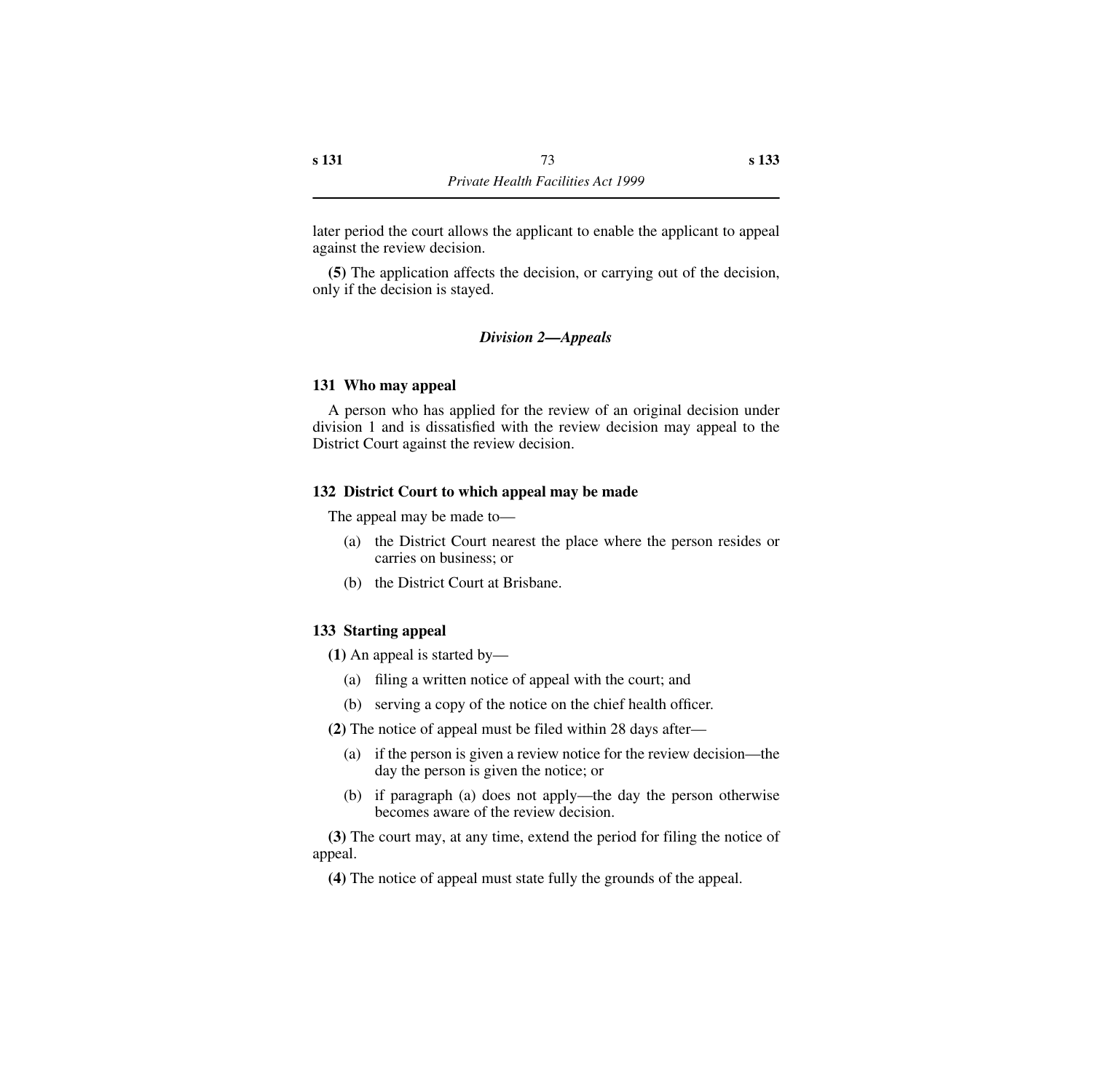### **134 Stay of operation of decisions**

**(1)** The court may grant a stay of the operation of the review decision to secure the effectiveness of the appeal.

**(2)** The stay—

- (a) may be given on conditions the court considers appropriate; and
- (b) operates for the period fixed by the court; and
- (c) may be revoked or amended by the court.

**(3)** The period of the stay must not extend past the time when the court decides the appeal.

**(4)** The appeal affects the decision, or carrying out of the decision, only if the decision is stayed.

### **135 Hearing procedures**

**(1)** In deciding an appeal, the court—

- (a) has the same powers as the chief health officer; and
- (b) is not bound by the rules of evidence; and
- (c) must comply with natural justice; and
- (d) if the court is satisfied that the appeal involves an issue requiring special skill or knowledge—may appoint a person with the relevant skill or knowledge to help the court decide the issue.
- **(2)** An appeal is by way of rehearing.

### **136 Powers of court on appeal**

**(1)** In deciding an appeal, the court may—

- (a) confirm the review decision; or
- (b) set aside the review decision; or
- (c) amend the review decision in the way the court considers appropriate; or
- (d) send the matter back to the chief health officer and give the directions the court considers appropriate; or
- (e) set aside the review decision and substitute it with a decision the court considers appropriate.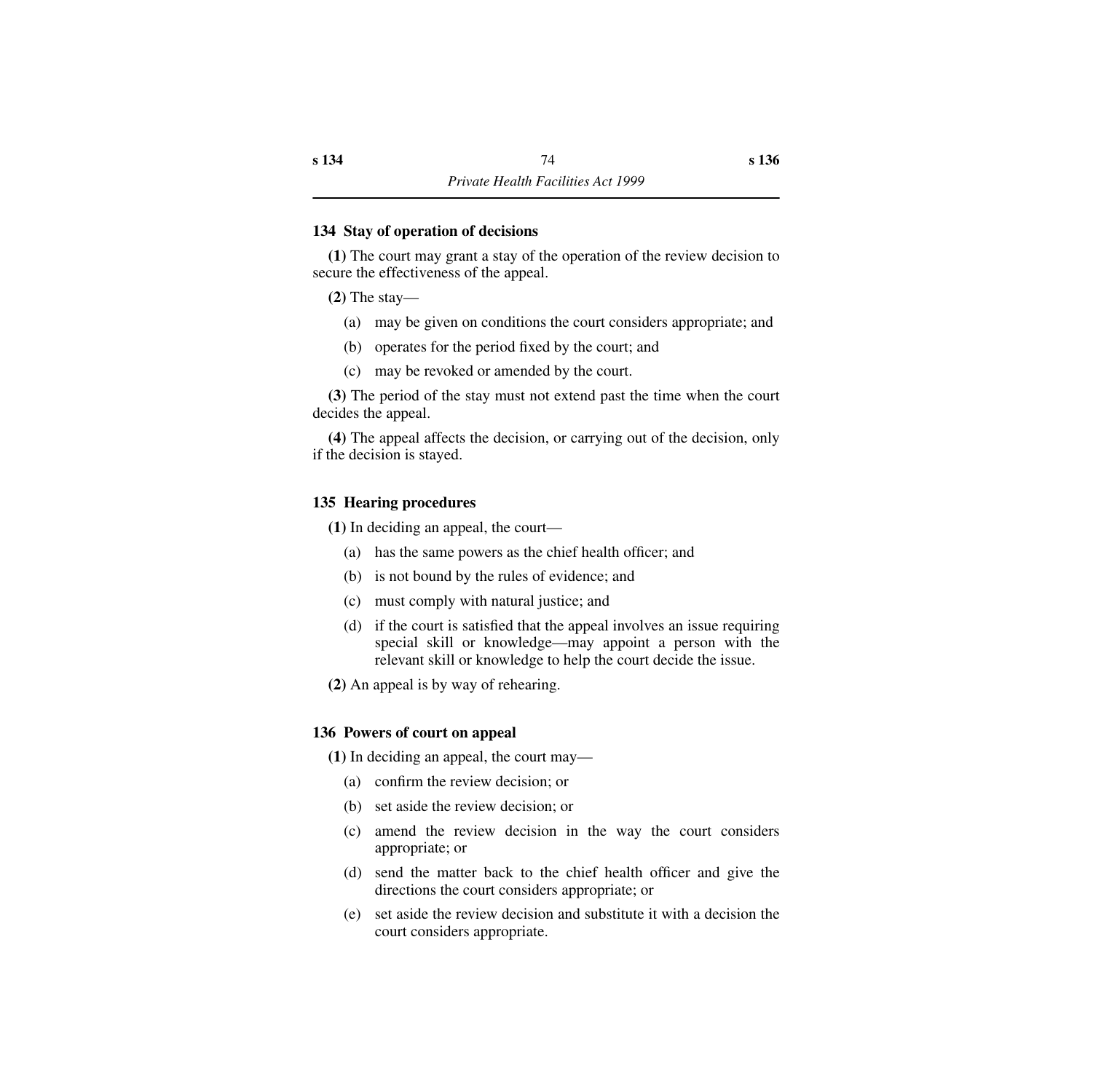**(2)** If the court amends the review decision or substitutes another decision for the review decision, the amended or substituted decision is, for this Act (other than this part) taken to be the chief health officer's decision.

# **PART 10—LEGAL PROCEEDINGS**

### *Division 1—Evidence*

### **137 Application of div 1**

This division applies to a proceeding under this Act.

### **138 Appointments and authority**

It is not necessary to prove—

- (a) the chief health officer's appointment; or
- (b) an authorised person's appointment; or
- (c) the authority of the chief health officer or an authorised person to do anything under this Act.

### **139 Signatures**

A signature purporting to be the signature of the chief health officer or an authorised person is evidence of the signature it purports to be.

### **140 Evidentiary aids**

**(1)** A certificate purporting to be signed by the chief health officer stating any of the following matters is evidence of it—

- (a) a stated document is one of the following things made, given, issued or kept under this Act—
	- (i) an appointment;
	- (ii) an approval or licence;
	- (iii) a decision;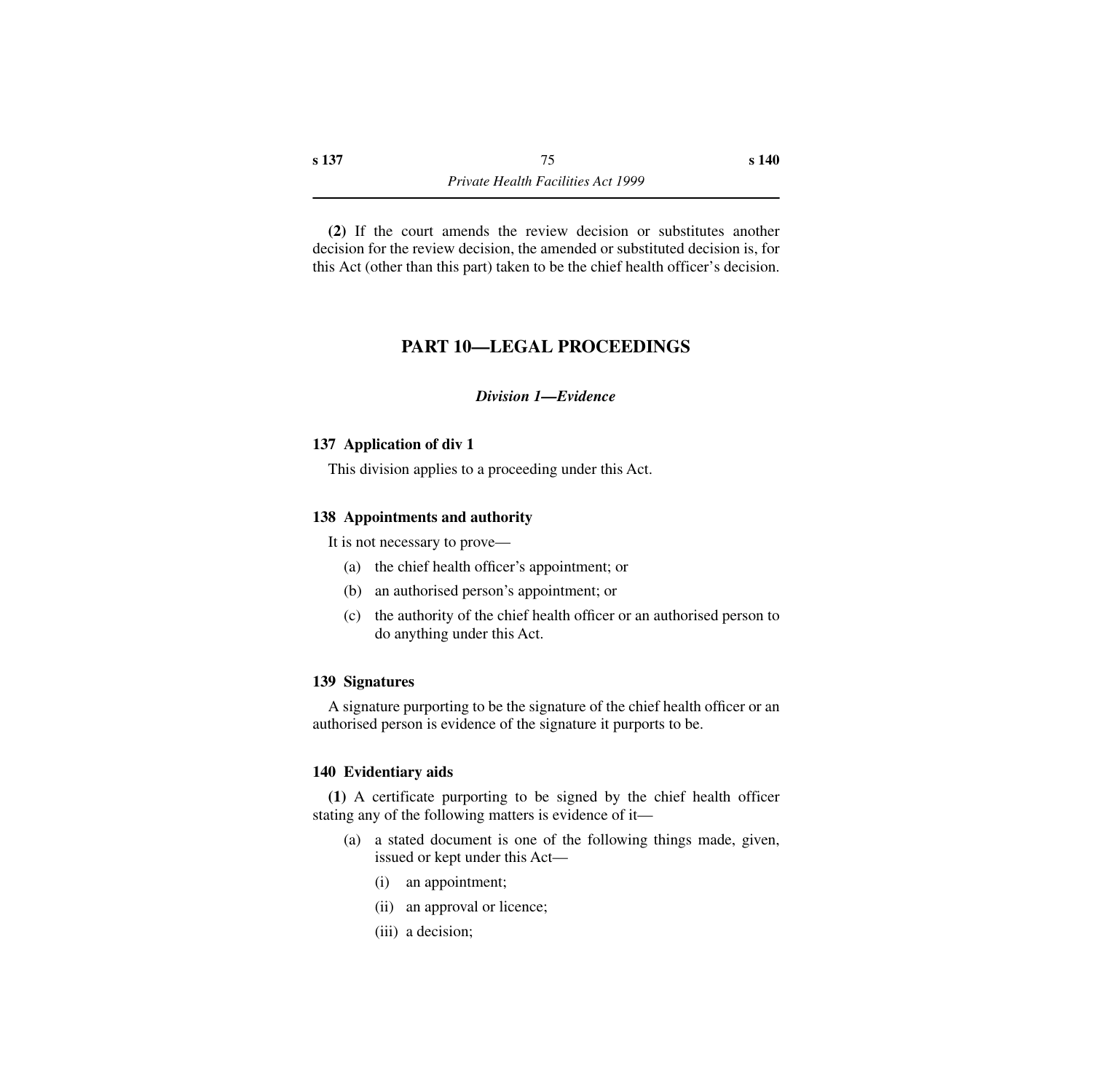(iv) a notice, direction or requirement;

- (b) a stated document is a copy of a thing mentioned in paragraph (a);
- (c) on a stated day, or during a stated period, a stated person was or was not an authority holder;
- (d) on a stated day, or during a stated period, an authority—
	- (i) was or was not in force; or
	- (ii) was or was not subject to a stated condition; or
	- (iii) was or was not suspended or cancelled;
- (e) on a stated day, or during a stated period, a person's appointment as an authorised person was, or was not, in force;
- (f) on a stated day, a stated person was given a stated notice under this Act;
- (g) on a stated day, a stated requirement was made of a stated person.

**(2)** A statement in a complaint for an offence against this Act that the matter of the complaint came to the knowledge of the complainant on a stated day is evidence of the matter stated.

## *Division 2—Proceedings*

### **141 Summary proceedings for offences**

**(1)** A proceeding for an offence against this Act must be taken in a summary way under the *Justices Act 1886*.

**(2)** The proceeding must start—

- (a) within 1 year after the commission of the offence; or
- (b) within 6 months after the offence comes to the complainant's knowledge, but within 2 years after the offence is committed.

## **142 Responsibility for acts or omissions of representatives**

**(1)** This section applies in a proceeding for an offence against this Act.

**(2)** If it is relevant to prove a person's state of mind about a particular act or omission, it is enough to show—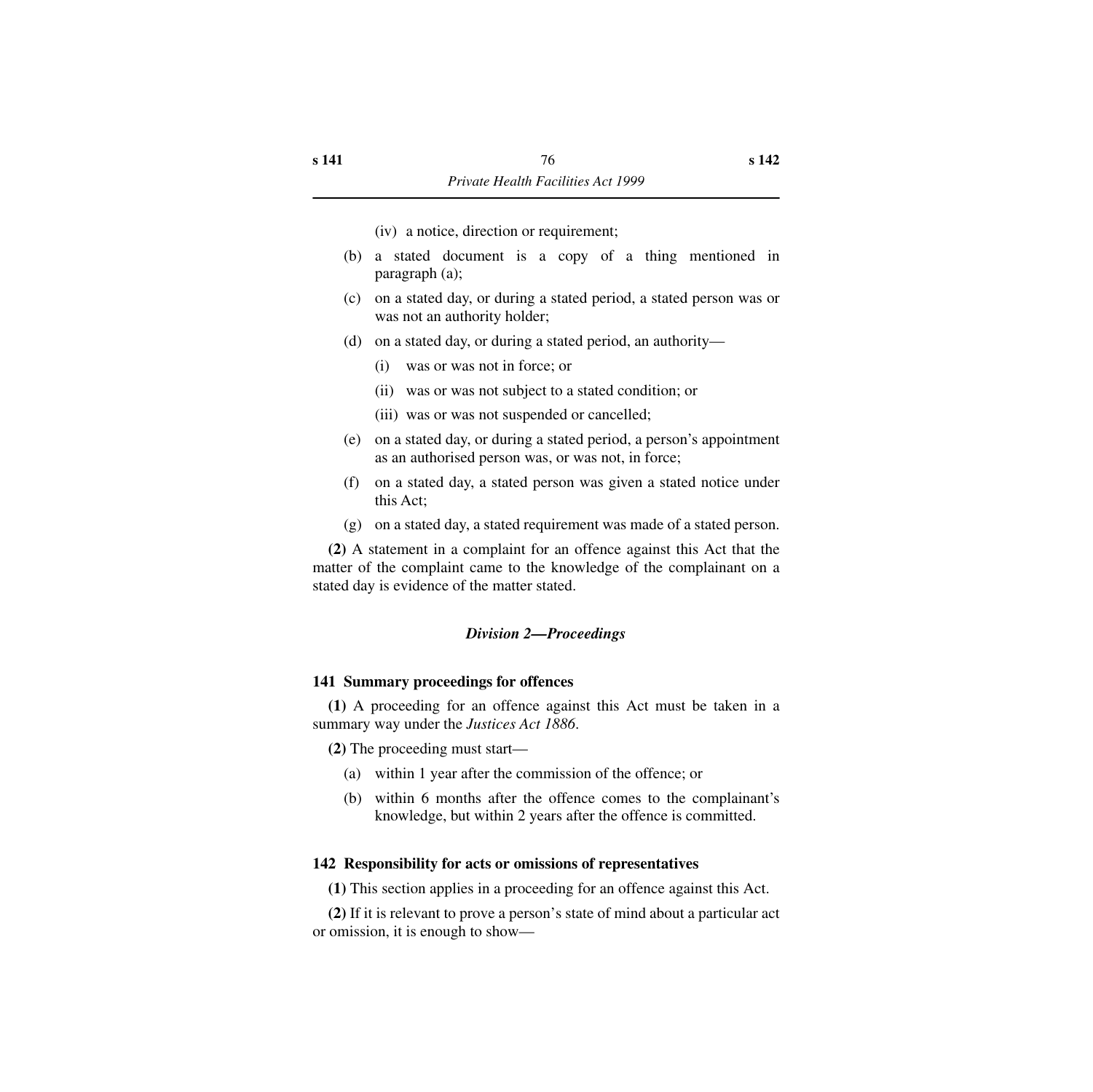- (a) the act was done or omitted to be done by a representative of the person within the scope of the representative's actual or apparent authority; and
- (b) the representative had the state of mind.

**(3)** An act done or omitted to be done for a person by a representative of the person within the scope of the representative's actual or apparent authority is taken to have been done or omitted to be done also by the person, unless the person proves the person could not, by the exercise of reasonable diligence, have prevented the act or omission.

**(4)** In this section—

**"representative"** means—

- (a) for a corporation—an executive officer, employee or agent of the corporation; or
- (b) for an individual—an employee or agent of the individual.

**"state of mind"**, of a person, includes—

- (a) the person's knowledge, intention, opinion, belief or purpose; and
- (b) the person's reasons for the intention, opinion, belief or purpose.

### **143 Executive officers must ensure corporation complies with Act**

**(1)** The executive officers of a corporation must ensure the corporation complies with this Act.

**(2)** If a corporation commits an offence against a provision of this Act, each of the corporation's executive officers also commits an offence, namely, the offence of failing to ensure that the corporation complies with the provision.

Maximum penalty—the penalty for the contravention of the provision by an individual.

**(3)** Evidence that the corporation has been convicted of an offence against a provision of this Act is evidence that each of the executive officers committed the offence of failing to ensure that the corporation complies with the provision.

**(4)** However, it is a defence for an executive officer to prove—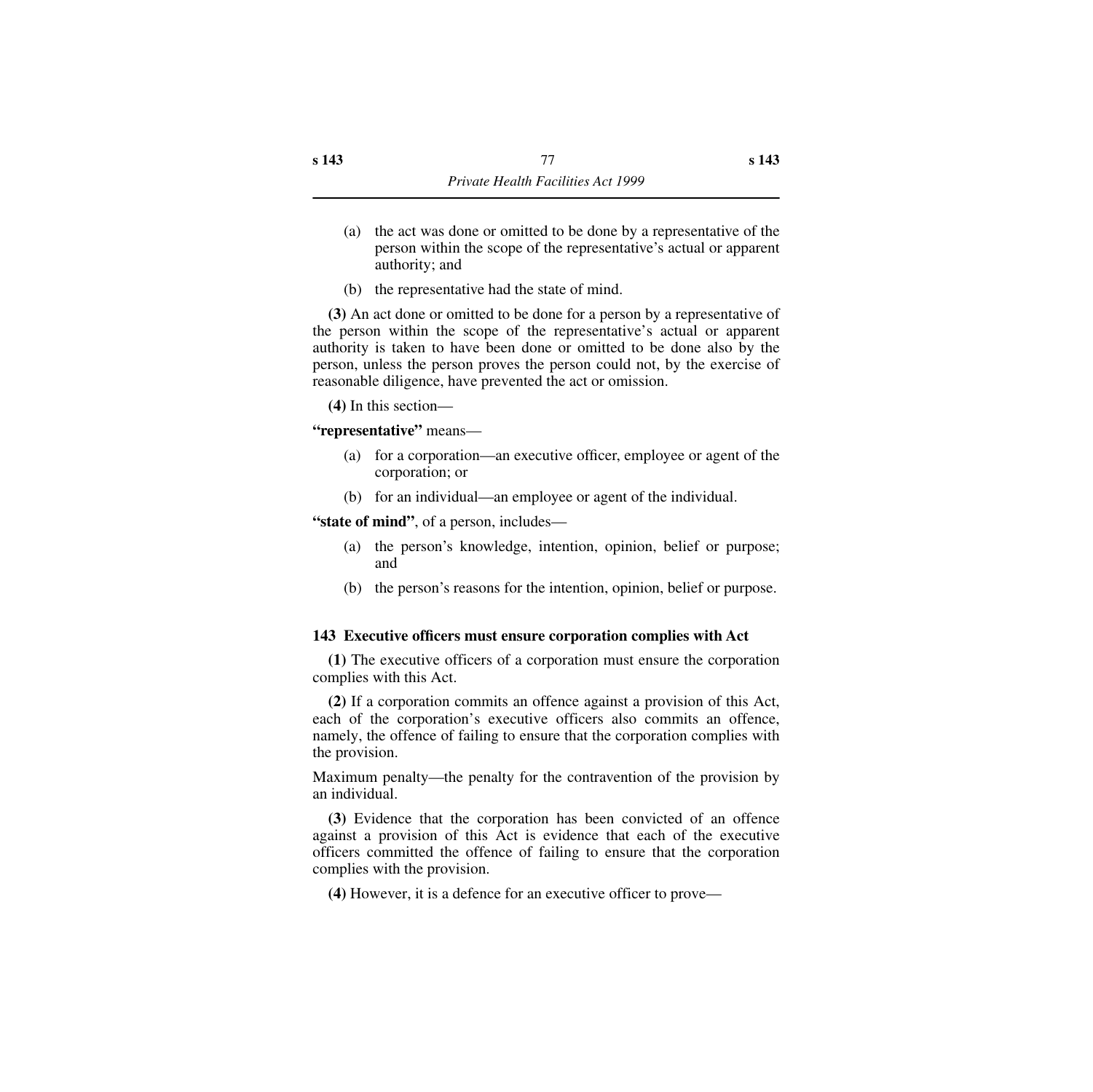- (a) if the officer was in a position to influence the conduct of the corporation in relation to the offence—the officer exercised reasonable diligence to ensure the corporation complied with the provision; or
- (b) the officer was not in a position to influence the conduct of the corporation in relation to the offence.

## **PART 11—MISCELLANEOUS**

#### **143A Authority holder to notify chief health officer of certain events**

**(1)** An authority holder must give the chief health officer notice, in the approved form, of the happening of any of the following events within 21 days of becoming aware of the event happening—

- (a) the authority holder, or an associate of the authority holder, is affected by bankruptcy action, or control action under the Corporations Act;
- (b) any of the following persons is convicted of an indictable offence or an offence against a corresponding law—
	- (i) the authority holder;
	- (ii) an associate of the authority holder;
	- (iii) if the authority holder is a corporation, an executive officer of the authority holder;
- (c) the equivalent of an authority under a corresponding law, held by the authority holder or an associate of the authority holder, is suspended or cancelled;
- (d) if the authority holder is an individual who jointly holds the authority with 1 or more other individuals, the other individual or any of the other individuals dies.

Maximum penalty—50 penalty units.

**(2)** For subsection (1)(a), an authority holder or an associate of an authority holder is affected by bankruptcy action if the authority holder or associate—

(a) is bankrupt; or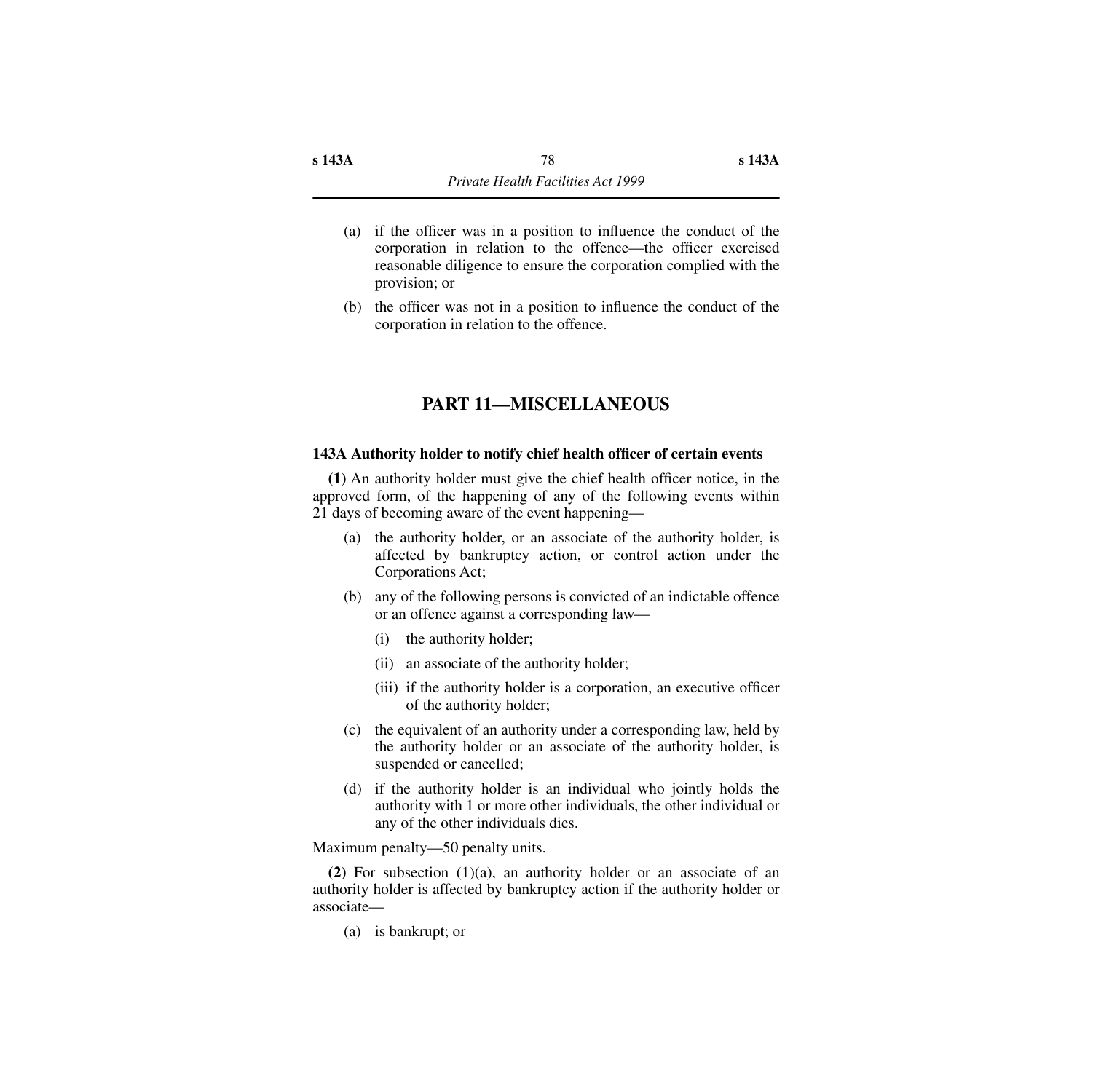- (b) has compounded with creditors; or
- (c) as a debtor, has otherwise taken, or applied to take, advantage of any law about bankruptcy.

**(3)** For subsection (1)(a), an authority holder or an associate of an authority holder is affected by control action under the Corporations Act if the authority holder or associate—

- (a) has executed a deed of company arrangement under that Act; or
- (b) is the subject of a winding-up (whether voluntarily or under a court order) under that Act; or
- (c) is the subject of an appointment of an administrator, liquidator, receiver or receiver and manager under that Act.

#### **144 Submission of reports**

**(1)** The licensee of a private health facility must give reports to the chief health officer as required by this section.

Maximum penalty—50 penalty units.

**(2)** The purposes of the reports are as follows—

- (a) to monitor the quality of health services provided at private health facilities;
- (b) to enable the State to give information to the Commonwealth or another State, or an entity of the Commonwealth or another State (the **"recipient"**), under an agreement with the recipient prescribed under a regulation for section  $147(4)(c)$ ;
- (c) to monitor the general state of health of the public having regard to the types and numbers of health services provided at the facilities.

**(3)** The reports must—

- (a) be in the approved form; and
- (b) be given at the times prescribed under a regulation.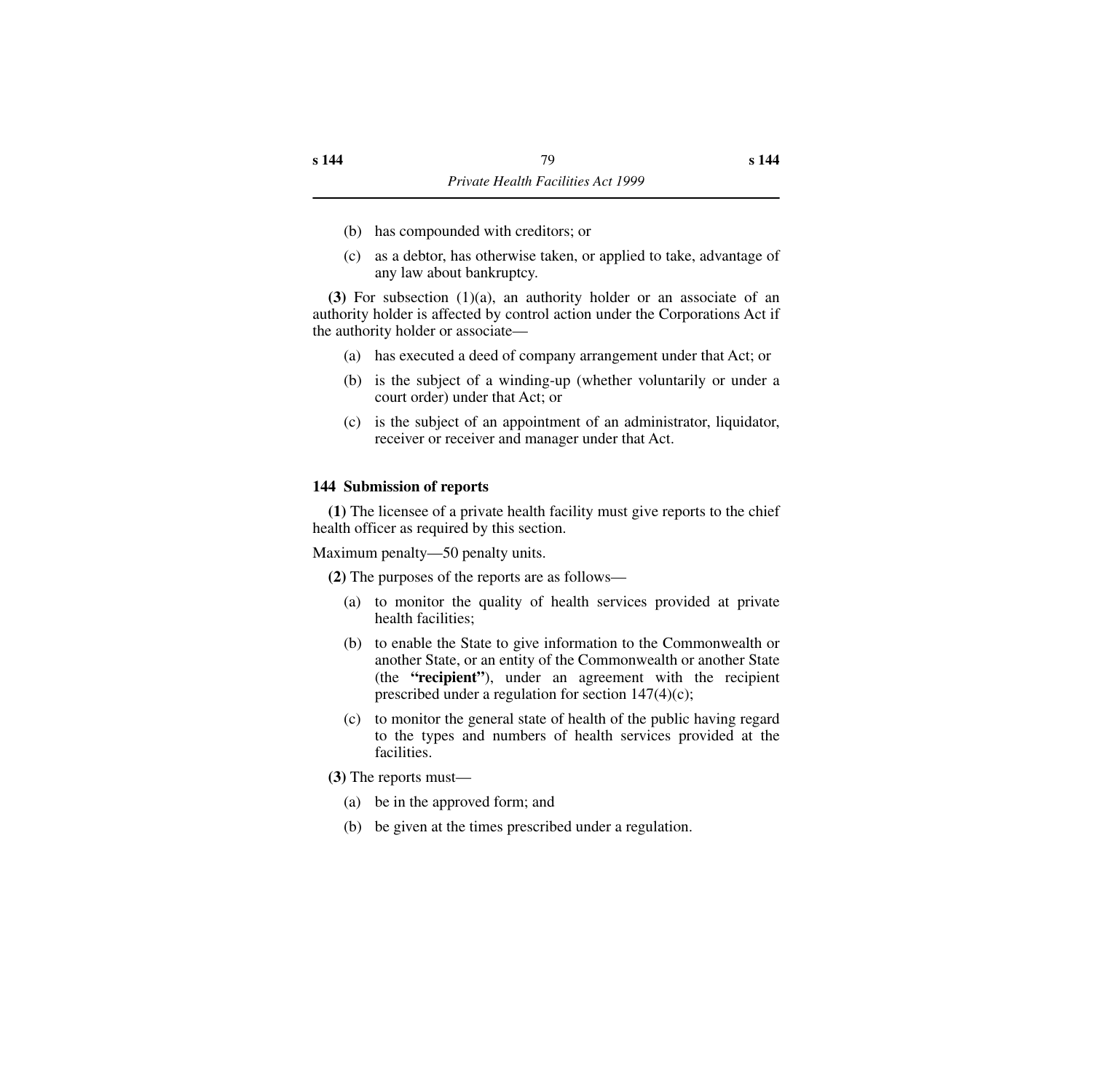### **145 False or misleading report**

**(1)** A licensee must not give the chief health officer a report containing information that the licensee knows is false or misleading in a material particular.

Maximum penalty—50 penalty units.

**(2)** Subsection (1) does not apply to a licensee if the licensee, when giving the report—

- (a) tells the chief health officer, to the best of the licensee's ability, how it is false or misleading; and
- (b) if the licensee has, or can reasonably obtain, the correct information—gives the correct information.

**(3)** In a proceeding for an offence against subsection (1), it is enough to state that the report was, without specifying which, false or misleading.

### **146 Protecting officials from liability**

**(1)** An official is not civilly liable for an act done, or omission made, honestly and without negligence under this Act.

**(2)** If subsection (1) prevents a civil liability attaching to an official, the liability attaches instead to the State.

**(3)** In this section—

**"official"** means—

- (a) the Minister; or
- (b) the chief executive; or
- (c) the chief health officer; or
- (d) an authorised person; or
- (e) a person acting under the direction of an authorised person.

### **147 Confidentiality of information**

**(1)** This section applies to the following persons—

(a) a person who is, or was, the chief executive, the chief health officer or an authorised person;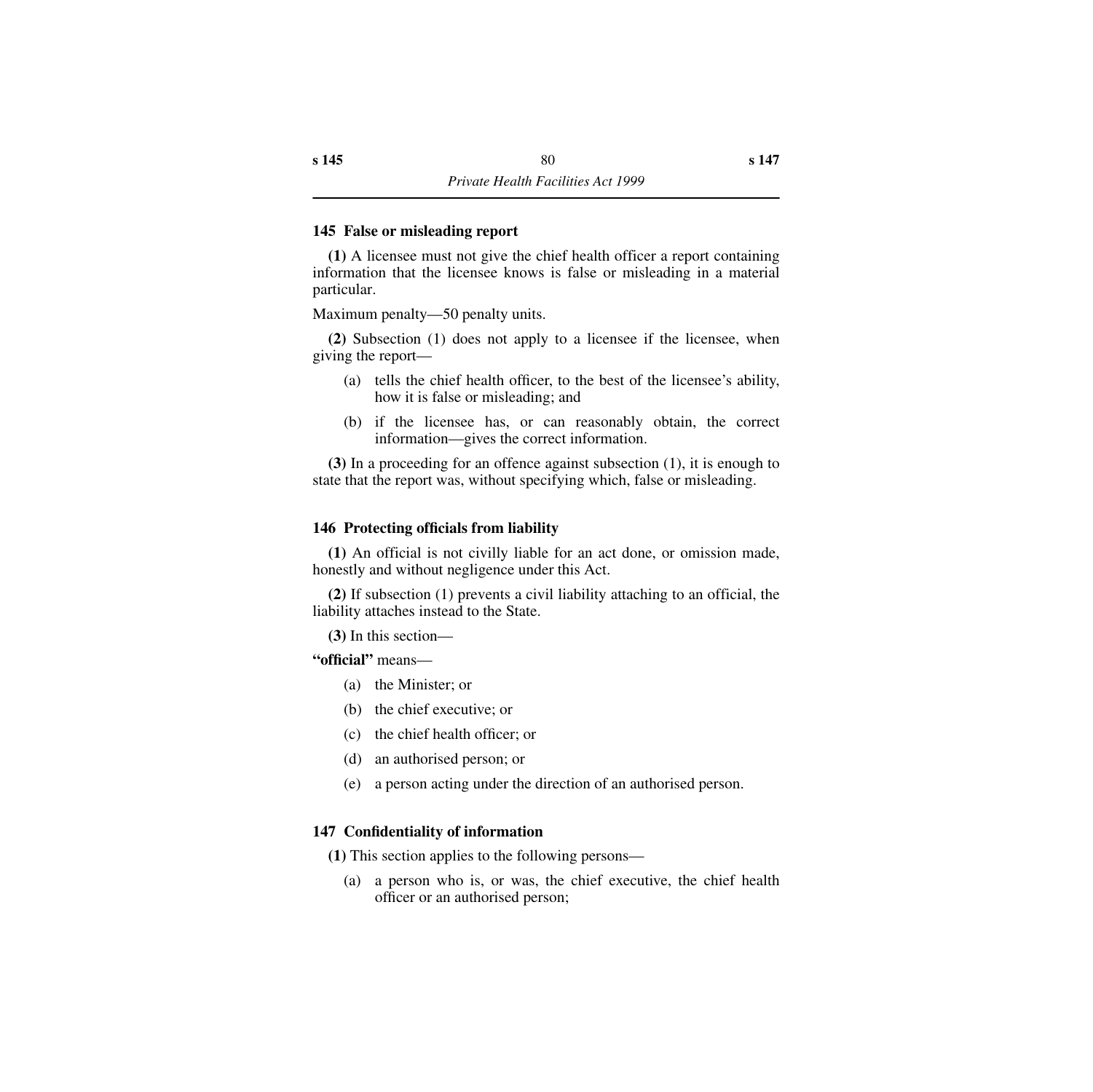- (b) another person who is, or was, involved in the administration of this Act, including, for example, as a health service employee or public service employee;
- (c) a member of an advisory committee;
- (d) a person who was involved in the administration of the repealed division.

**(2)** This section applies to information obtained by a person to whom this section applies in the course of performing the person's functions under this Act or under the repealed division.

**(3)** The person must not disclose the information if—

- (a) the disclosure of the information would be likely to damage the commercial activities of the person to whom the information relates; or
- (b) the information is personal health information; or
- (c) the information is contained in a report under section 16.16

Maximum penalty—50 penalty units.

**(4)** Subsection (3) does not apply if—

- (a) the information is disclosed—
	- (i) in the performance of functions under this Act; or
	- (ii) with the written consent of the person to whom the information relates; or
	- (iii) to the person to whom the information relates; or
- (b) the information is otherwise publicly available; or
- (c) the information is given in the following circumstances—
	- (i) the chief executive gives the information to the Commonwealth or another State, or an entity of the Commonwealth or another State (the **"recipient"**), under an agreement with the recipient;
	- (ii) the agreement is prescribed under a regulation for this paragraph;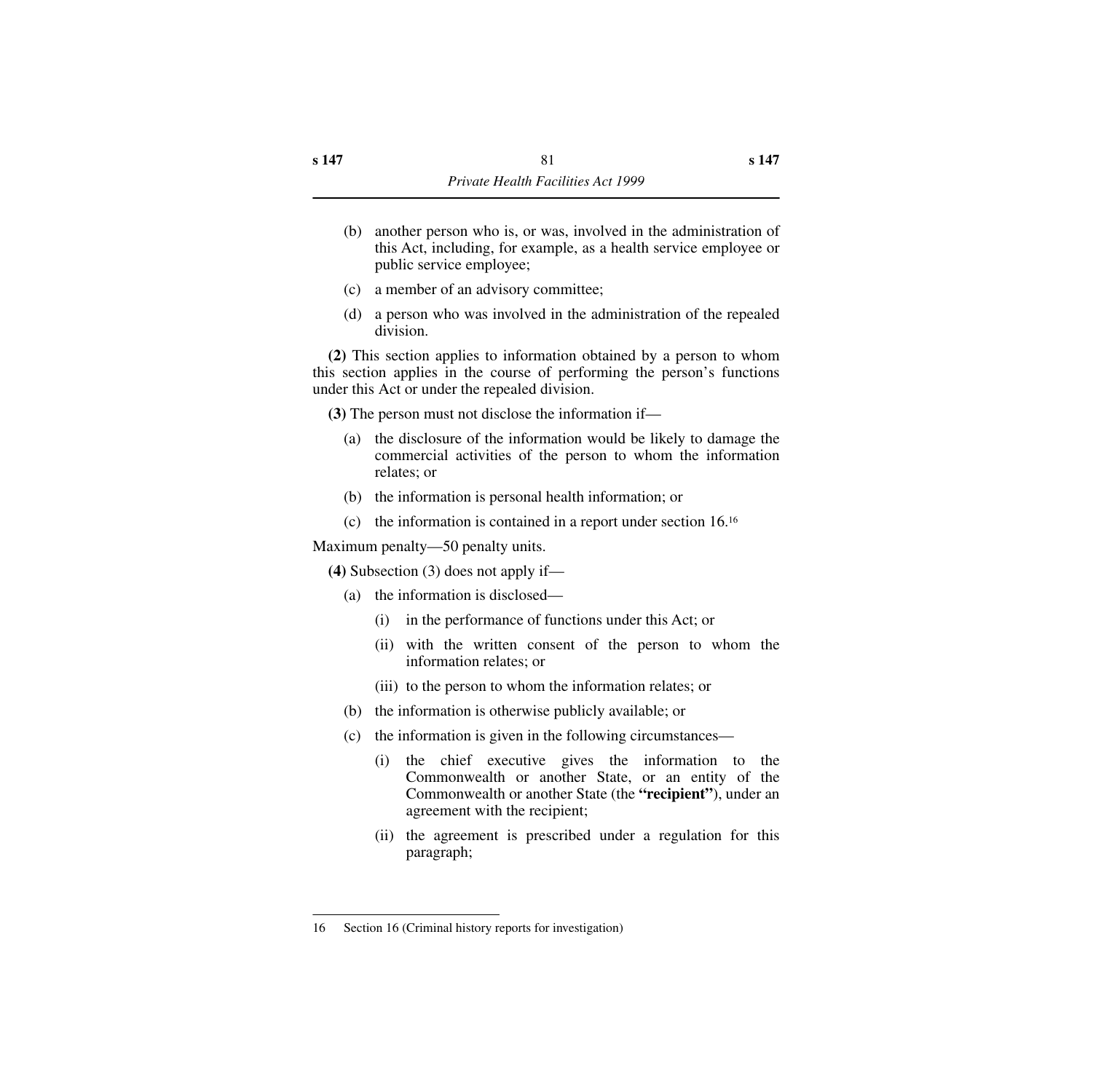- (iii) the chief executive is satisfied the giving of the information is in the public interest; or
- (d) the information is disclosed to the chief executive to allow the chief executive to act under paragraph (c) or subsection (5); or
- (e) the information is disclosed to the Minister to allow the Minister to act under subsection (6); or
- (f) the disclosure of the information is authorised or permitted under an Act or required by law; or
- (g) the disclosure of the information is—
	- (i) authorised by the chief executive under subsection (5); or
	- (ii) authorised by the Minister under subsection (6).

**(5)** The chief executive may authorise the disclosure of the information to a person authorised to conduct scientific research or studies under the *Health Act 1937*, section 154M.17

**(6)** The Minister may authorise the disclosure of the information to a person if the Minister is satisfied the disclosure is in the public interest.

**(7)** The Commonwealth, other State or entity that receives information under subsection  $(4)(c)$ —

- (a) must not give the information to anyone else; and
- (b) must ensure the information is used only for the purpose for which it was given.

**(8)** If the Minister authorises the disclosure of the information to a person under subsection (6), the person—

- (a) must not give the information to anyone else; and
- (b) must ensure the information is used only for the purpose for which it was given.

Maximum penalty—50 penalty units.

**(9)** The chief executive must include in the department's annual report under the *Financial Administration and Audit Act 1977* a statement about authorisations by the Minister under subsection (6), including general details about—

<sup>17</sup> *Health Act 1937*, section 154M (Authority to conduct scientific research and studies)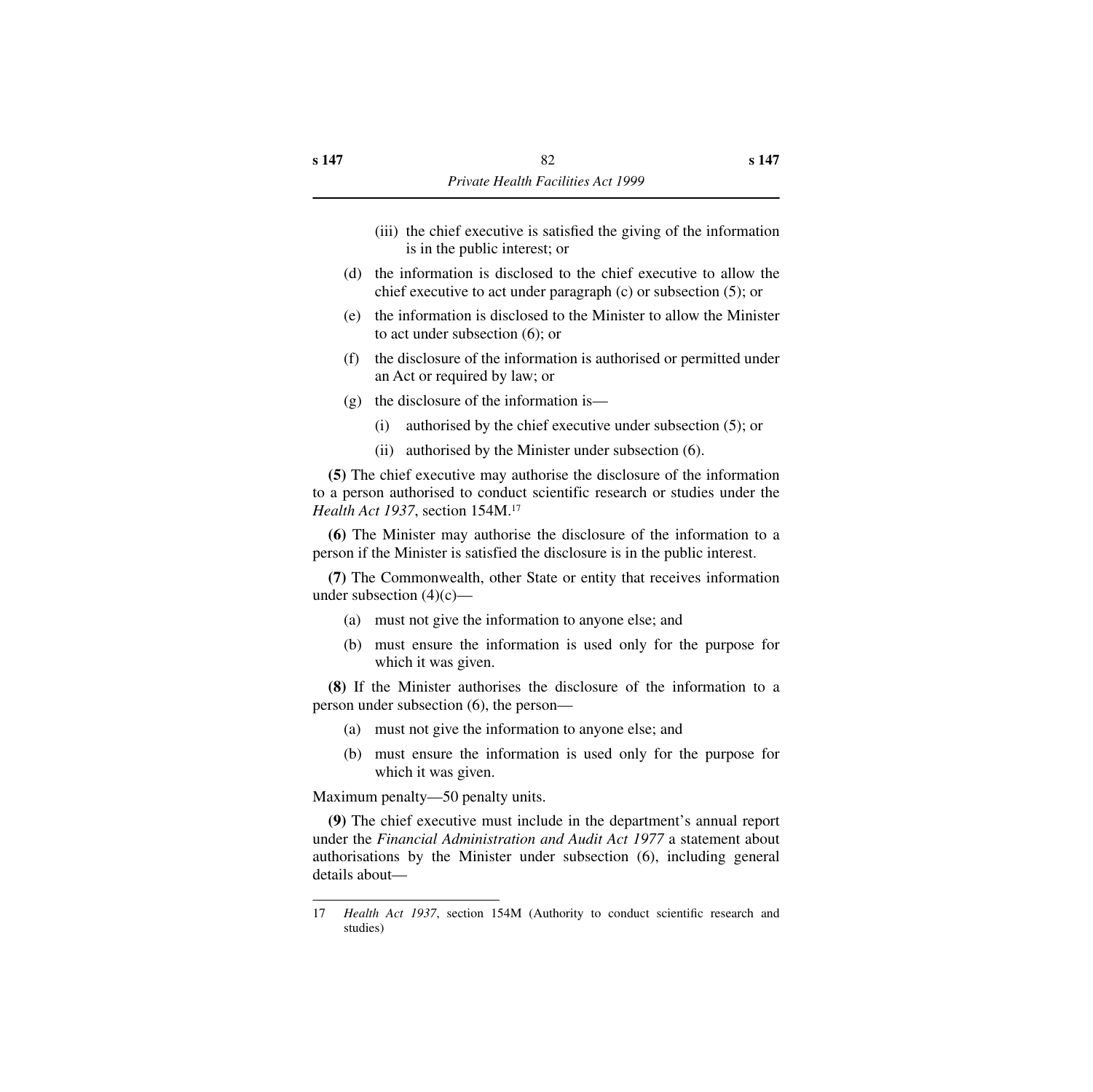- (a) the nature of the information given to persons under the authorisations; and
- (b) the purpose for which the information was given to the persons.
- **(10)** The statement under subsection (9) must not identify any person.

**(11)** In this section—

**"commercial activities"** means activities conducted on a commercial basis.

**"information"** includes a document.

**"personal health information"** means information about a person's health that identifies, or is likely to identify, the person.

## **148 Delegations**

**(1)** The chief health officer may delegate the chief health officer's powers under this Act to an appropriately qualified employee of the department.

**(2)** However, the chief health officer may not delegate the chief health officer's powers under—

- (a) part  $3$ ;<sup>18</sup> or
- (b) part 9, division  $1.^{19}$

**(3)** In this section—

**"appropriately qualified"** includes having the qualifications, experience or standing appropriate to the exercise of the power.

*Example of 'standing'*—

If a person is an officer of the department, the person's classification level in the department.

## **149 Advisory committees**

**(1)** The chief health officer may establish committees to advise the chief health officer on any matter regarding the administration of this Act.

<sup>18</sup> Part 3 (Standards)

<sup>19</sup> Part 9 (Reviews and appeals), division 1 (Reviews)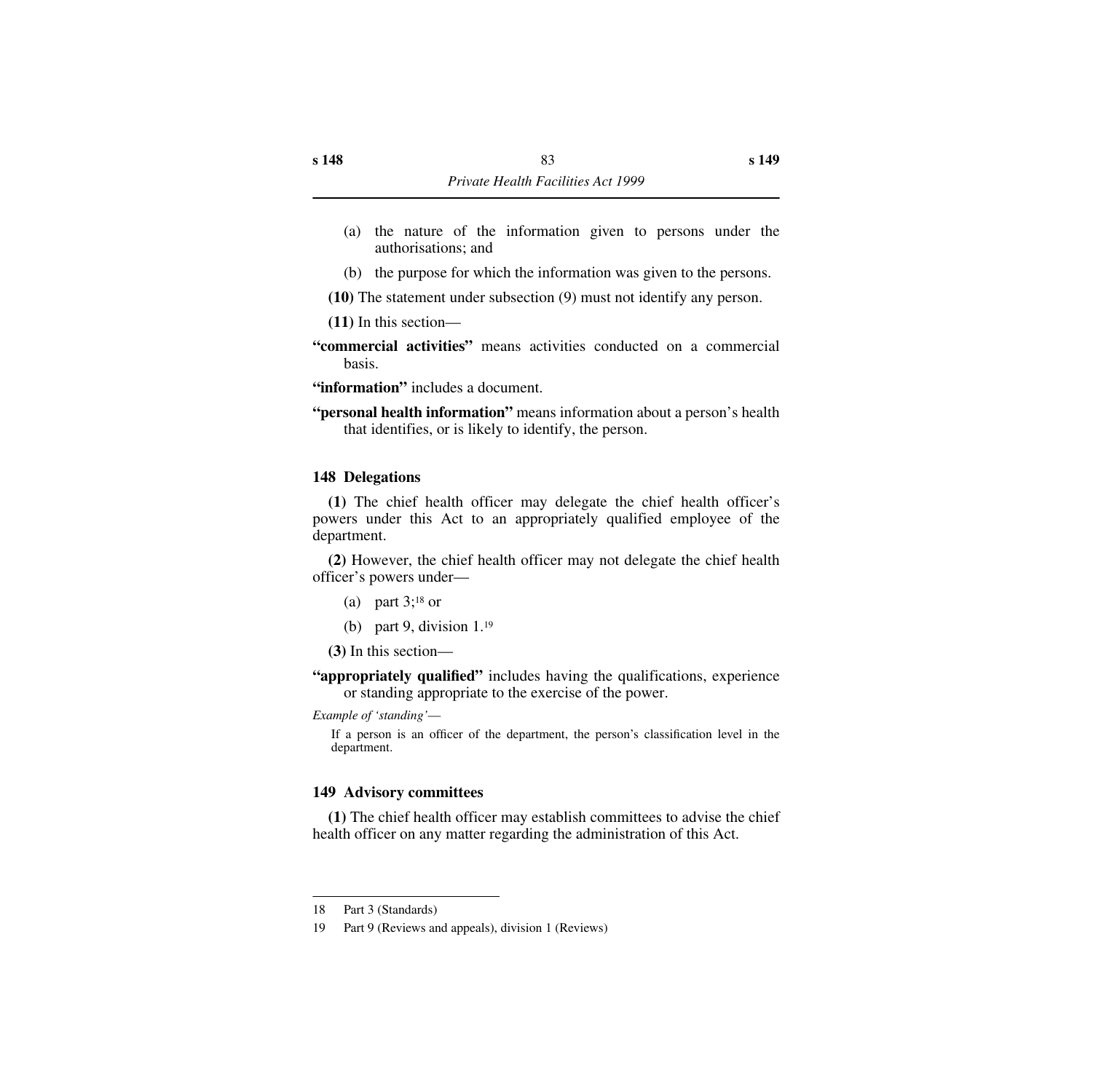**(2)** Members of a committee established under this section must be appropriately qualified to advise the chief health officer on the matter about which the committee was established to advise.

**(3)** Members of a committee may be appointed to the committee on the terms the chief health officer considers appropriate, including terms about remuneration.

### **150 Approval of forms**

- **(1)** The chief health officer may approve forms for use under this Act.
- **(2)** An approved form may require—
	- (a) specified information or documents to be included in, attached to or given with the form; or
	- (b) the form, or information or documents included in, attached to or given with the form, to be verified in a specified way, including, for example, by statutory declaration.

### **151 Regulation-making power**

**(1)** The Governor in Council may make regulations under this Act.

**(2)** A regulation may be made about fees, including the refunding of fees, for this Act.

# **PART 12—SAVING AND TRANSITIONAL PROVISIONS**

### *Division 1—Interpretation*

### **152 Definitions for pt 12**

In this part—

- **"commencement day"** means the day on which the provision in which the term is used commences.
- **"consent"** means a written consent, given by the chief health officer to a person who intended to apply for a licence to erect or use under the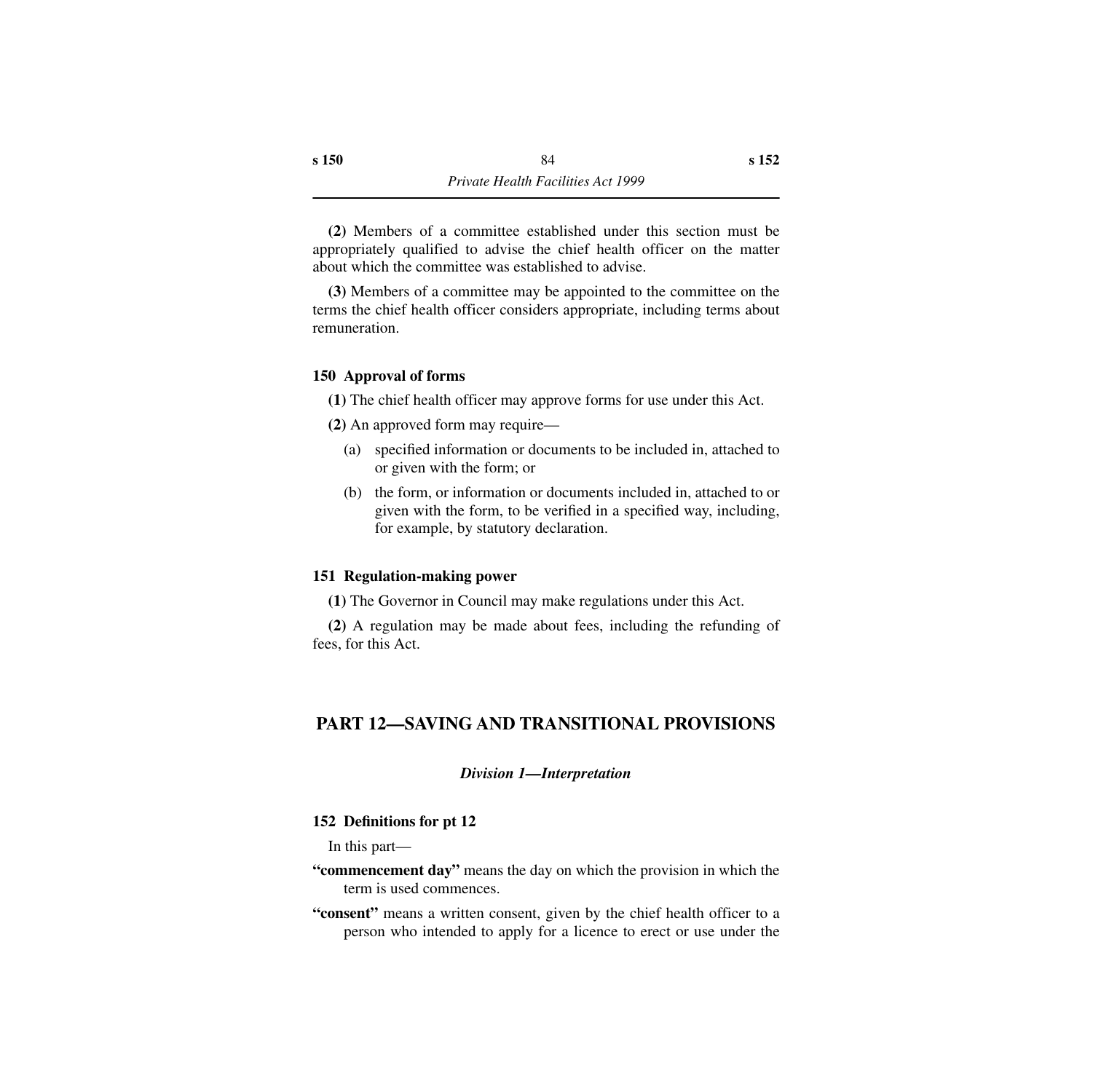repealed division, approving the establishment of a private health facility.

- **"existing licence to erect"** means a licence to erect in force immediately before the commencement day.
- **"existing licence to use"** means a licence to use in force immediately before the commencement day.

**"licence to erect"** means a licence to erect under the repealed division.

**"licence to use"** means a licence to use under the repealed division.

### *Division 2—Saving and transitional provisions*

#### **153 References to repealed division**

In an Act or document, a reference to the repealed division may, if the context permits, be taken as a reference to this Act.

#### **154 Consents**

**(1)** This section applies if, immediately before the commencement day—

- (a) a person held a consent; and
- (b) the person did not hold a licence to erect or use for the private health facility or proposed private health facility to which the consent related.

**(2)** The person is taken to be an approval holder under this Act.

**(3)** The consent is taken to be an approval under this Act.

**(4)** An approval under subsection (3)—

- (a) is taken to have been issued—
	- (i) on the same conditions as those subject to which the consent was subject immediately before the commencement day; and
	- (ii) on the further condition that the approval holder must give the chief health officer, within 21 days after a prescribed change, written notice of the prescribed change; and
- (b) expires 1 year after the commencement day.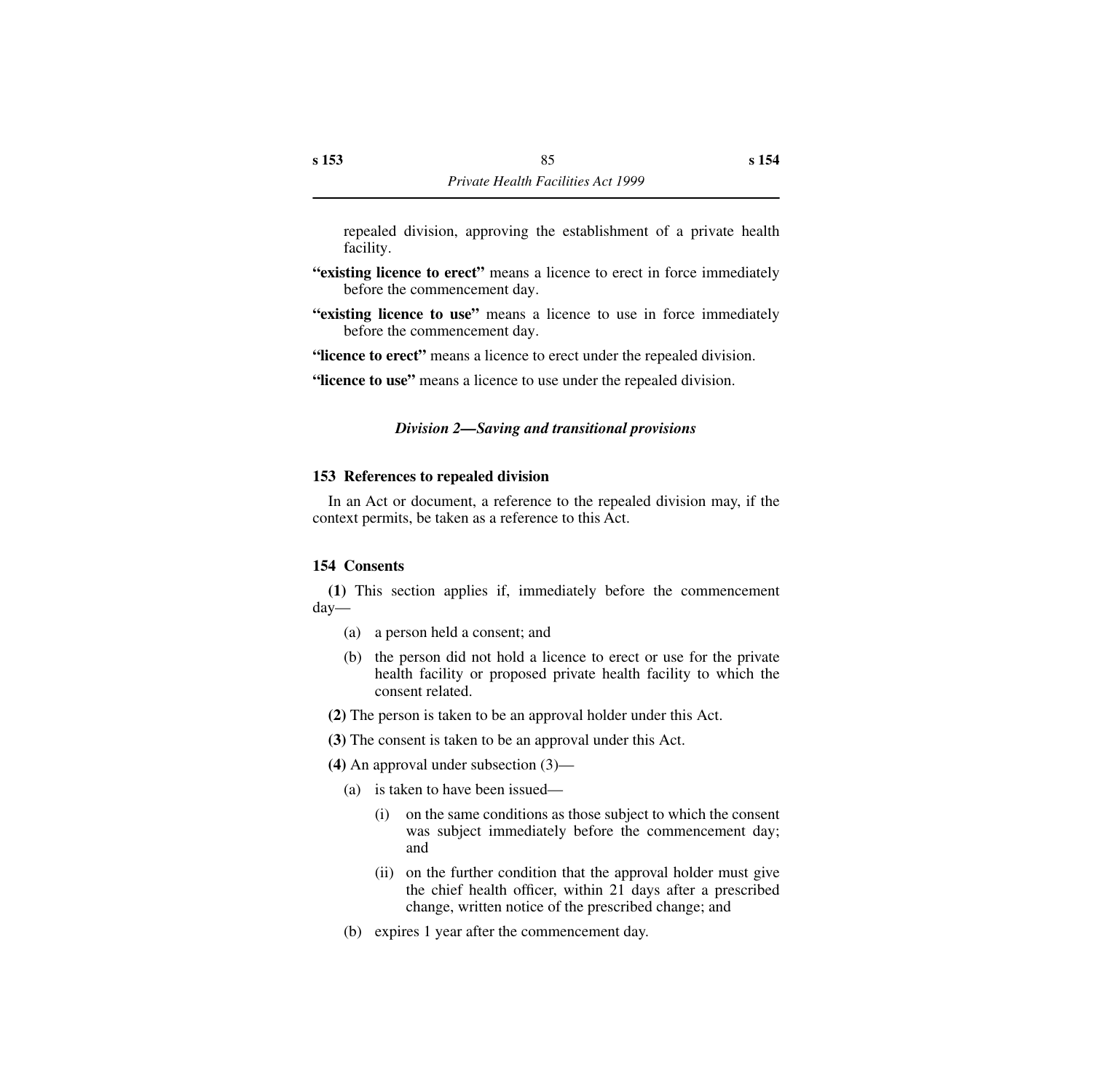**(5)** In this section—

**"prescribed change"** means a change—

- (a) in a matter disclosed by the approval holder—
	- (i) in the application for the consent; or
	- (ii) in an application under this Act; and
- (b) of a kind prescribed under a regulation.

## **155 Existing licences to erect**

**(1)** An existing licence to erect is taken to be an approval under this Act.

**(2)** A person who holds an existing licence to erect is taken to be an approval holder under this Act.

**(3)** An approval under subsection (1)—

- (a) is taken to have been issued—
	- (i) on the same conditions as those subject to which the existing licence to erect was subject immediately before the commencement day; and
	- (ii) on the further condition that the approval holder must give the chief health officer, within 21 days after a prescribed change, written notice of the prescribed change; and
- (b) expires 1 year after the commencement day.

**(4)** In this section—

**"prescribed change"** means a change—

- (a) in a matter disclosed by the approval holder—
	- (i) in the application for the existing licence to erect; or
	- (ii) in an application under this Act; and
- (b) of a kind prescribed under a regulation.

## **156 Existing licences to use**

**(1)** An existing licence to use is taken to be a licence under this Act.

**(2)** A person who holds an existing licence to use is taken to be a licensee under this Act.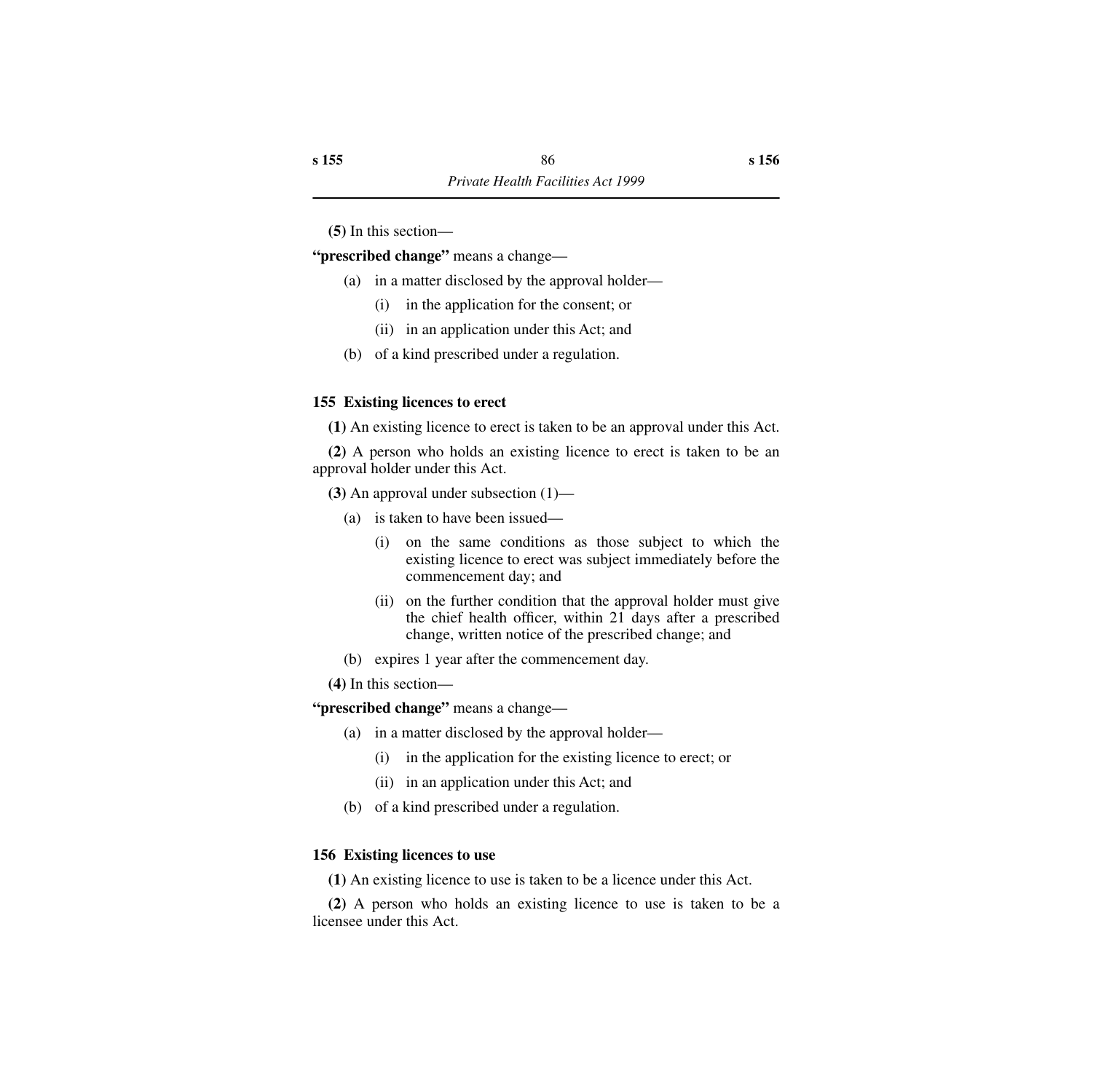**(3)** A licence under subsection (1) is taken to have been issued on the following conditions—

- (a) the licensee must give the chief health officer within 21 days of a prescribed change happening, written notice of the prescribed change;
- (b) within 90 days after the commencement day, the licensee must start a quality assurance program, conducted by a quality assurance entity, for the private health facility;
- (c) within 3 years after the commencement day, the licensee must receive certification from the quality assurance entity that the facility operates under a quality assurance system;
- (d) after the certification mentioned in paragraph (c) or subsection (4) is received, the facility must continue to be certified under the program as a facility that operates under a quality assurance system;
- (e) the licensee must comply with the standards relevant to the facility;
- (f) the licensee must operate the facility in accordance with the details about the facility stated in the licence, including providing at the facility only the type of health services stated in the licence;
- (g) the licensee must ensure the premises making up the facility and all equipment, fittings and furnishings in the facility are kept in good repair and operational order;
- (h) the licensee must not make a prescribed alteration to the facility without the approval of the chief health officer under section 65;<sup>20</sup>
- (i) the other conditions, not inconsistent with the conditions set out in paragraphs (a) to (h), to which the existing licence to use was subject immediately before the commencement day.

**(4)** Subsection (3)(b) and (c) do not apply if, on the commencement day, the licensee has received certification from a quality assurance entity that the facility operates under a quality assurance system.

<sup>20</sup> Section 65 (Decision about applications for approval of prescribed alterations)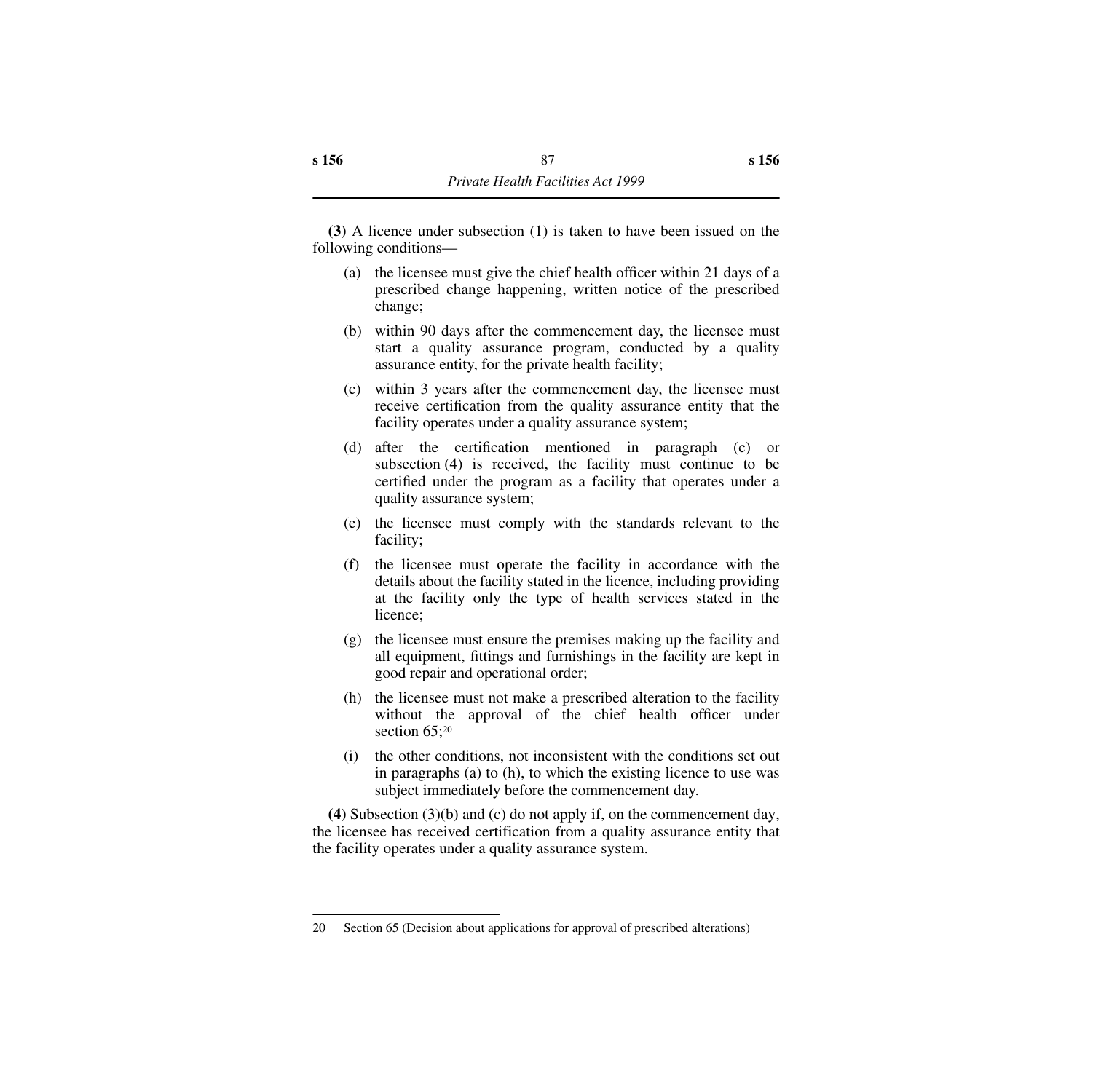**(5)** Subsection (3)(b) does not apply if, on the commencement day, the licensee has started, but has not finished, a quality assurance program for the facility.

**(6)** Section 7421 does not apply to an instrument or document in force before the commencement day purporting to encumber a licence mentioned in subsection (1).

**(7)** In this section—

**"prescribed change"** means a change—

- (a) in a matter disclosed by the licensee—
	- (i) in an application under the repealed division; or
	- (ii) in an application under this Act; and
- (b) of a kind prescribed under a regulation.

## **157 Pending applications**

**(1)** A pending application for a licence to use is taken to be an application for a licence under this Act.

**(2)** A pending application for renewal of an existing licence to use is taken to be an application for renewal under this Act.

**(3)** A pending application for approval to transfer an existing licence to use is taken to be an application for a transfer of a licence under this Act.

**(4)** The provisions of this Act dealing with making an application for a licence or transfer of a licence in the approved form and paying the fee do not apply to the applications mentioned in subsections (1) and (3).

**(5)** The provisions of this Act dealing with making an application for renewal in the approved form and paying the fee do not apply to the application mentioned in subsection (2).

**(6)** The following kinds of pending applications are taken to have been withdrawn—

- (a) a pending application for a licence to erect;
- (b) a pending application for renewal of an existing licence to erect;

<sup>21</sup> Section 74 (Encumbrances have no effect)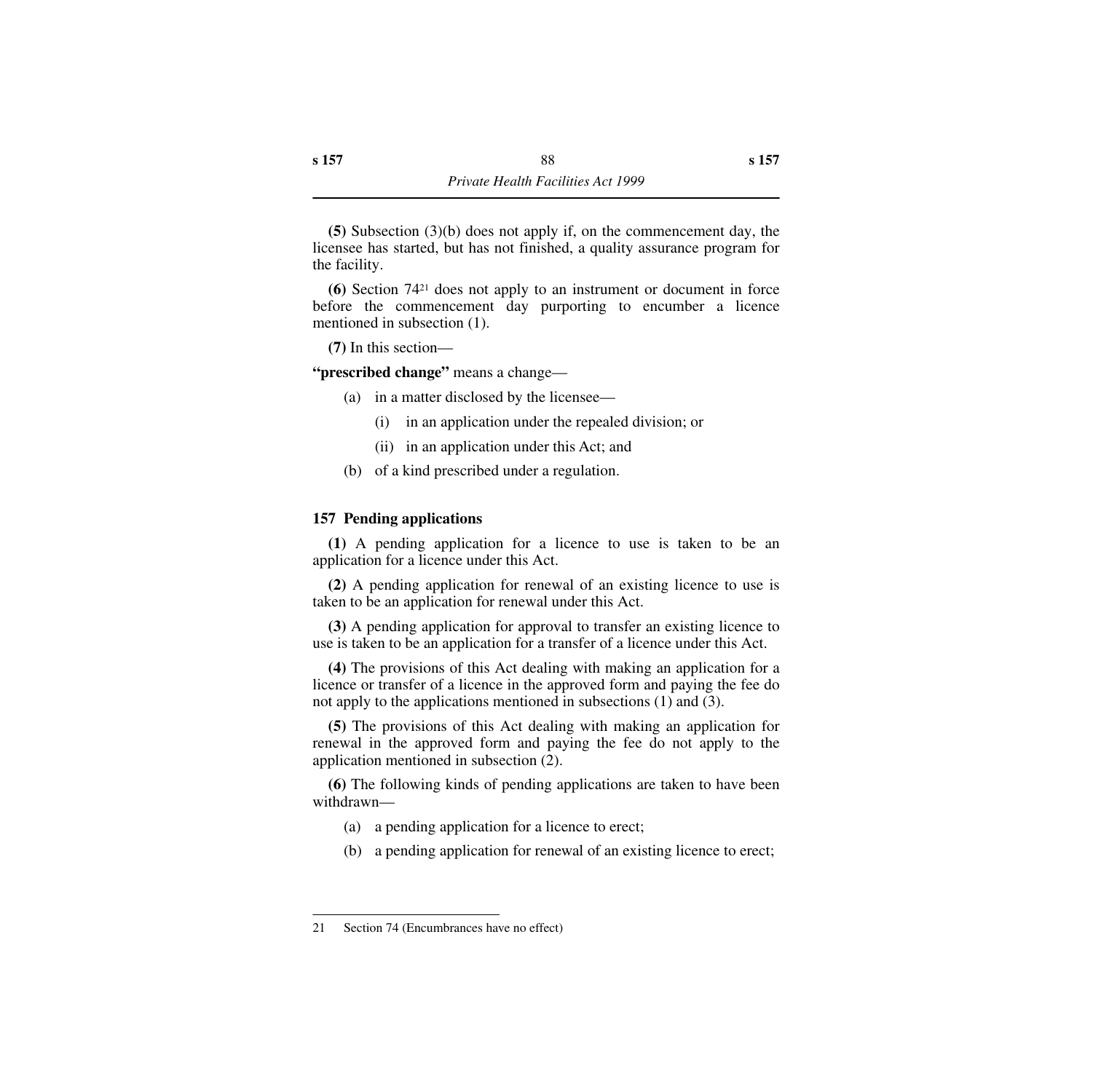(c) a pending application for approval to transfer an existing licence to erect.

### **158 Action to cancel or suspend an existing licence to use**

**(1)** This section applies if—

- (a) immediately before the commencement day, a person held an existing licence to use; and
- (b) the person received a notification under the repealed division of a day, time and place for the person to show cause why the existing licence to use should not be cancelled or suspended; and
- (c) the commencement day precedes the day notified.

**(2)** The person may attempt to show cause as if this Act had not commenced.

**(3)** The chief health officer may, after the person has attempted to show cause, cancel or suspend the licence as if this Act had not been passed.

### **159 Suspended licences to use**

**(1)** This section applies if an existing licence to use has been suspended under the repealed division and the period of suspension has not ended on the commencement day.

**(2)** The suspension is taken to continue as a suspension of a licence under this Act.

### **160 Proposed additions or alterations**

**(1)** This section applies if—

- (a) immediately before the commencement day an approval of an addition or alteration given by the chief health officer under section 70 of the repealed division is in force; and
- (b) the addition or alteration has not been made.

**(2)** The addition or alteration may be made as if this Act had not commenced.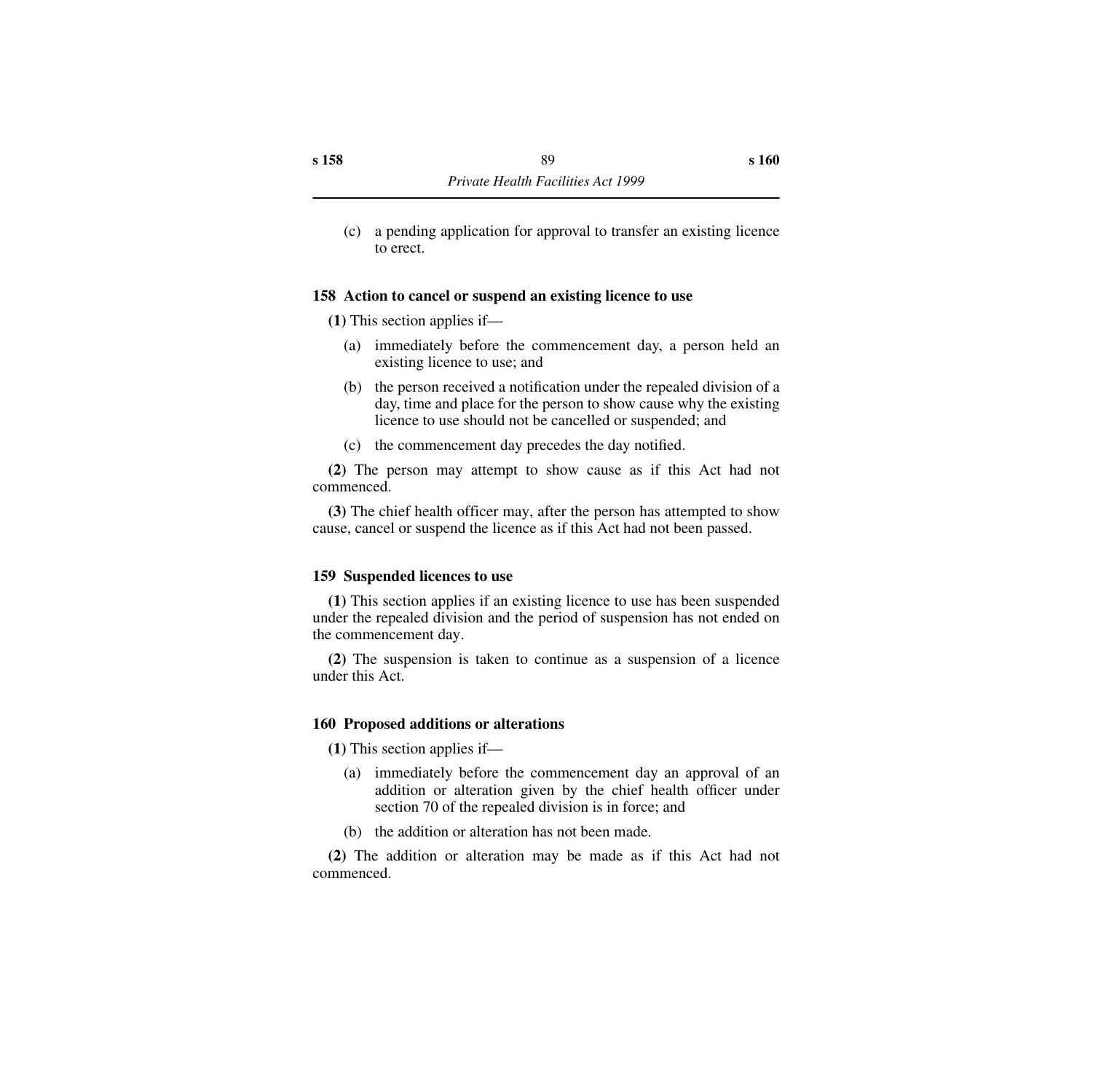### **161 Offences**

**(1)** Proceedings for an offence against the repealed division may be started or continued, and the provisions of the repealed division and the *Health Act 1937* that are necessary or convenient to be used in relation to the proceedings continue to apply, as if this Act had not commenced.

**(2)** For subsection (1), the *Acts Interpretation Act 1954*, section 2022 applies, but does not limit the subsection.

#### **162 Application of offence provision requiring licences for day hospitals and other provision**

**(1)** This section applies if—

- (a) immediately before the commencement day—
	- (i) a person operated a facility that, after the commencement day, is a day hospital; and
	- (ii) the person did not have a licence to use under the repealed division for the day hospital; and
- (b) the person is required to be a licensee to operate the day hospital under this Act; and
- (c) the same health services are provided at the day hospital as were provided immediately before the commencement day.

**(2)** Section 3923 does not apply to the operation by the person of the day hospital until 6 months after the commencement day.

### **163 Licences not required to operate certain day hospitals**

**(1)** This section applies if—

- (a) immediately before the commencement day—
	- (i) a person (the **"licensee"**) operated a facility (the **"licensee's facility"**) and held a licence to use for the facility; and
	- (ii) another person operated another facility, at the same place as the licensee's facility, but did not hold a licence to use for the other facility; and

<sup>22</sup> *Acts Interpretation Act 1954*, section 20 (Saving of operation of repealed Act etc.)

<sup>23</sup> Section 39 (Licences required to operate private health facilities)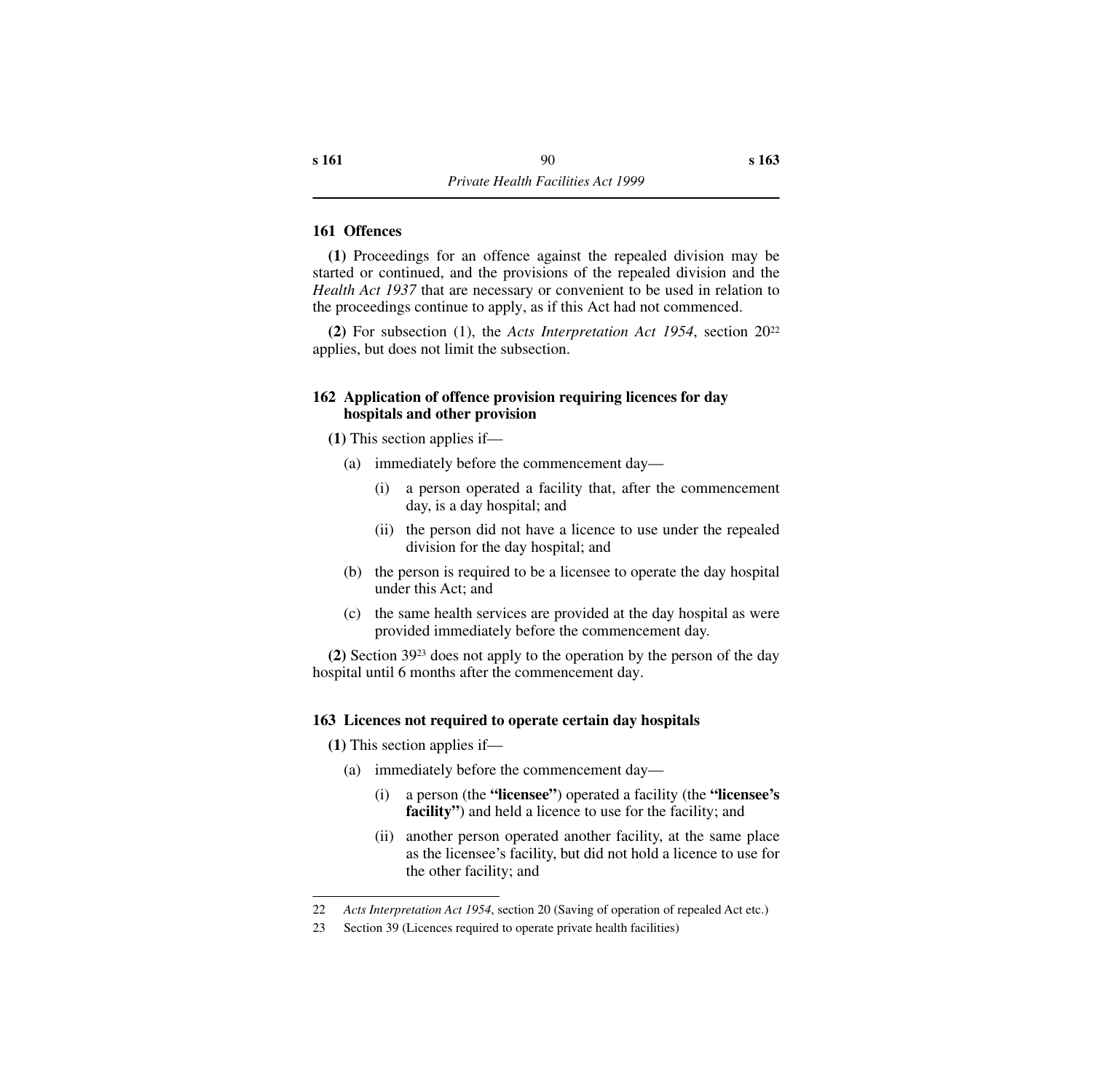- (iii) the other facility was operated by the other person under the licence to use for the licensee's facility; and
- (b) under this Act—
	- (i) the licensee's facility is a private hospital operated by the licensee under a licence; and
	- (ii) the other facility is a day hospital operated by the other person.

**(2)** For this Act, apart from this section—

- (a) the operation of the day hospital is part of the licensee's operation of the private hospital; and
- (b) the other person does not operate the day hospital.

**(3)** Subsection (2) stops applying at the earliest of the following times—

- (a) if the licence includes the statement mentioned in section  $40(1)(c)$ —the day it first includes the statement;
- (b) the day the licence stops being in force;
- (c) 1 year after the commencement day.

#### **164 Inclusion of statement in certain licences**

**(1)** The chief health officer may include in a licence mentioned in section 163 the statement mentioned in section 40(1)(c).

**(2)** If the chief health officer acts under subsection (1), section 40 applies as if the licensee asked, in an application to change the licence, for the licence to make the statement.

## **PART 13—VALIDATING PROVISION**

#### **165 Validation of notices under s 12(3)**

**(1)** The *Private Health Facilities (Standards) Notice 2000* is, and is taken to have always been, as valid as if it had been published in the gazette on 24 November 2000.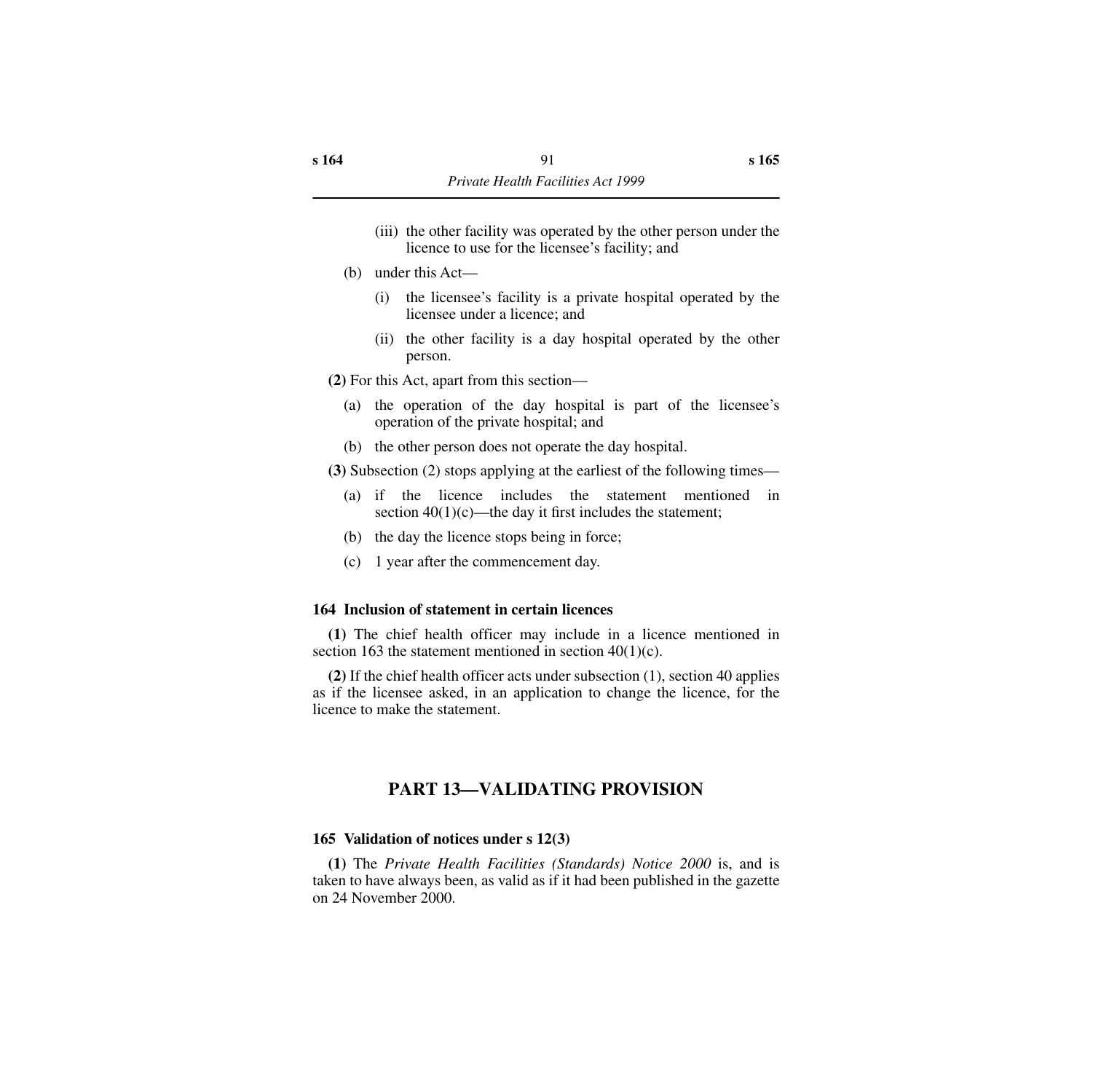**(2)** The *Private Health Facilities (Standards) Amendment Notice (No. 1) 2001* is, and is taken to have always been, as valid as if it had been published in the gazette on 23 November 2001.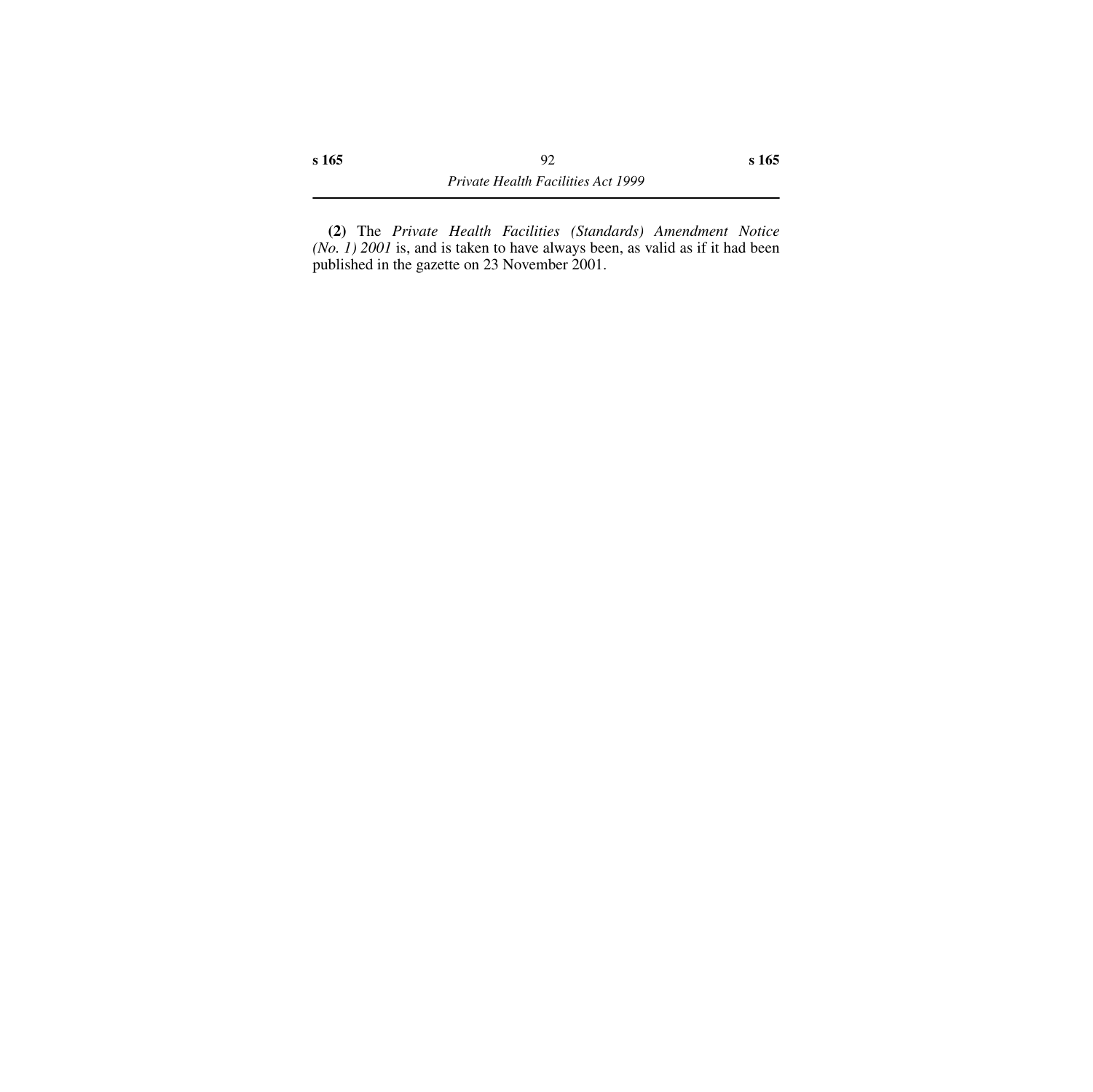# **SCHEDULE 1**

# **DECISIONS FOR WHICH INFORMATION NOTICES MUST BE GIVEN**

section 127(2)

| <b>Section</b> | <b>Description of decision</b>                                                         |
|----------------|----------------------------------------------------------------------------------------|
| 19             | Refusing application for an approval                                                   |
| 23             | Issuing an approval on additional<br>conditions                                        |
| 27             | Refusing application to extend the<br>period for which an approval remains in<br>force |
| 29             | Changing the details stated in, or<br>conditions of, an approval                       |
| 32             | Refusing application to change<br>an<br>approval                                       |
| 38             | Refusing application for replacement of<br>approval                                    |
| 44             | Refusing application for a licence                                                     |
| 48             | Issuing a licence on<br>additional<br>conditions                                       |
| 53             | Refusing to grant application for<br>renewal of a licence                              |
| 55             | Changing the details stated in, or<br>conditions of, a licence                         |
| 58             | Refusing application to change<br><sub>a</sub><br>licence                              |
| 65             | Refusing application for approval of a<br>prescribed alteration                        |
| 70             | Refusing application to transfer a<br>licence                                          |
| 79             | Refusing application for replacement of<br>a licence                                   |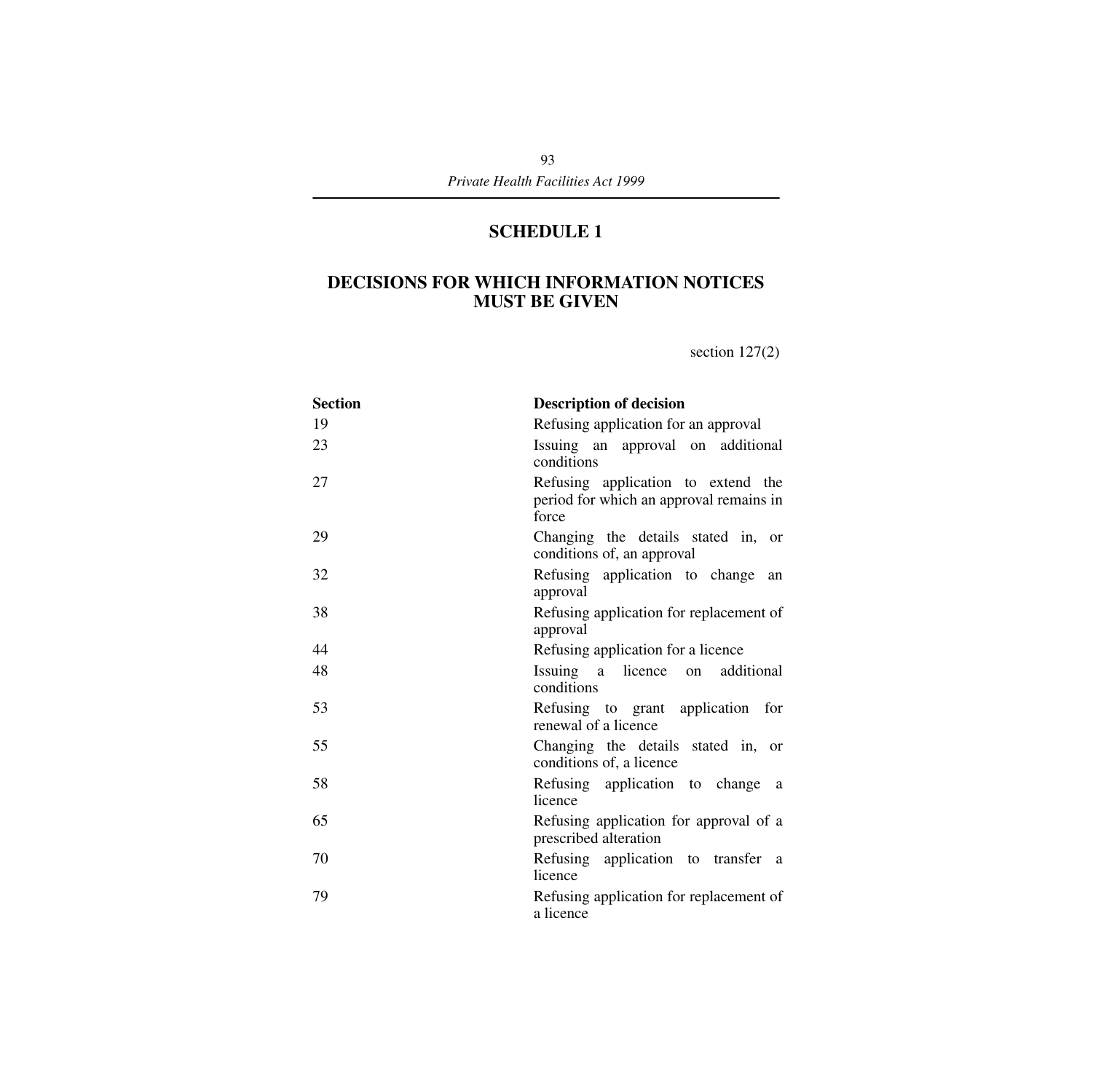## SCHEDULE 1 (continued)

| <b>Section</b> | <b>Description of decision</b>                                |
|----------------|---------------------------------------------------------------|
| 84             | Cancelling or suspending an authority                         |
| 85             | Immediately suspending a licence                              |
| 109            | Decision resulting in a thing being<br>forfeited to the State |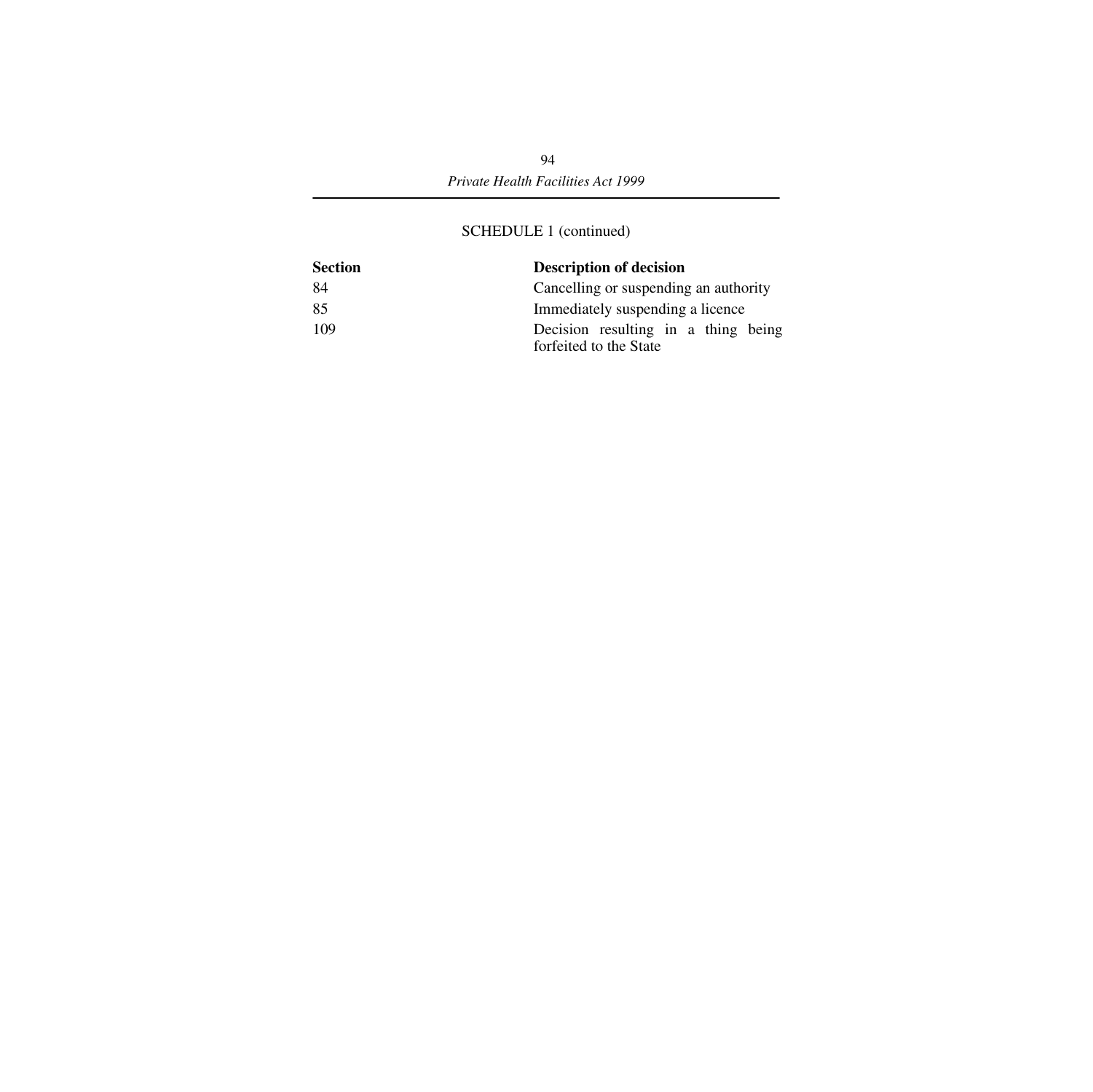# **SCHEDULE 3**

# **DICTIONARY**

section 6

**"accepted representations"** see section 82.

**"admission"**, to a private health facility, includes allowing a person to enter the facility to receive health services at the facility.

**"approval"** means an approval under part 5.

**"approval holder"** means the holder of an approval.

**"associate"**, of an applicant for an authority or an authority holder, means—

- (a) a corporation of which the applicant or authority holder is a subsidiary; or
- (b) a party to an arrangement with the applicant or authority holder for the operation of the private health facility to which the application or authority relates; or
- (c) a partner of the applicant or authority holder for the operation of the facility to which the application or authority relates.
- **"authorised person"** means a person appointed as an authorised person under this Act.

**"authority"** means an approval or a licence.

**"authority holder"** means the holder of an authority.

- **"building code"** means the edition, in force at the relevant time, of the Building Codes of Australia (including the Queensland Appendix) published by the body known as the Australian Building Codes Board.
- **"certificate of classification"** means a certificate of classification issued under the *Standard Building Regulation 1993*, part 9.24

**"change notice"**—

<sup>24</sup> *Standard Building Regulation 1993,* part 9 (Certificates of classification)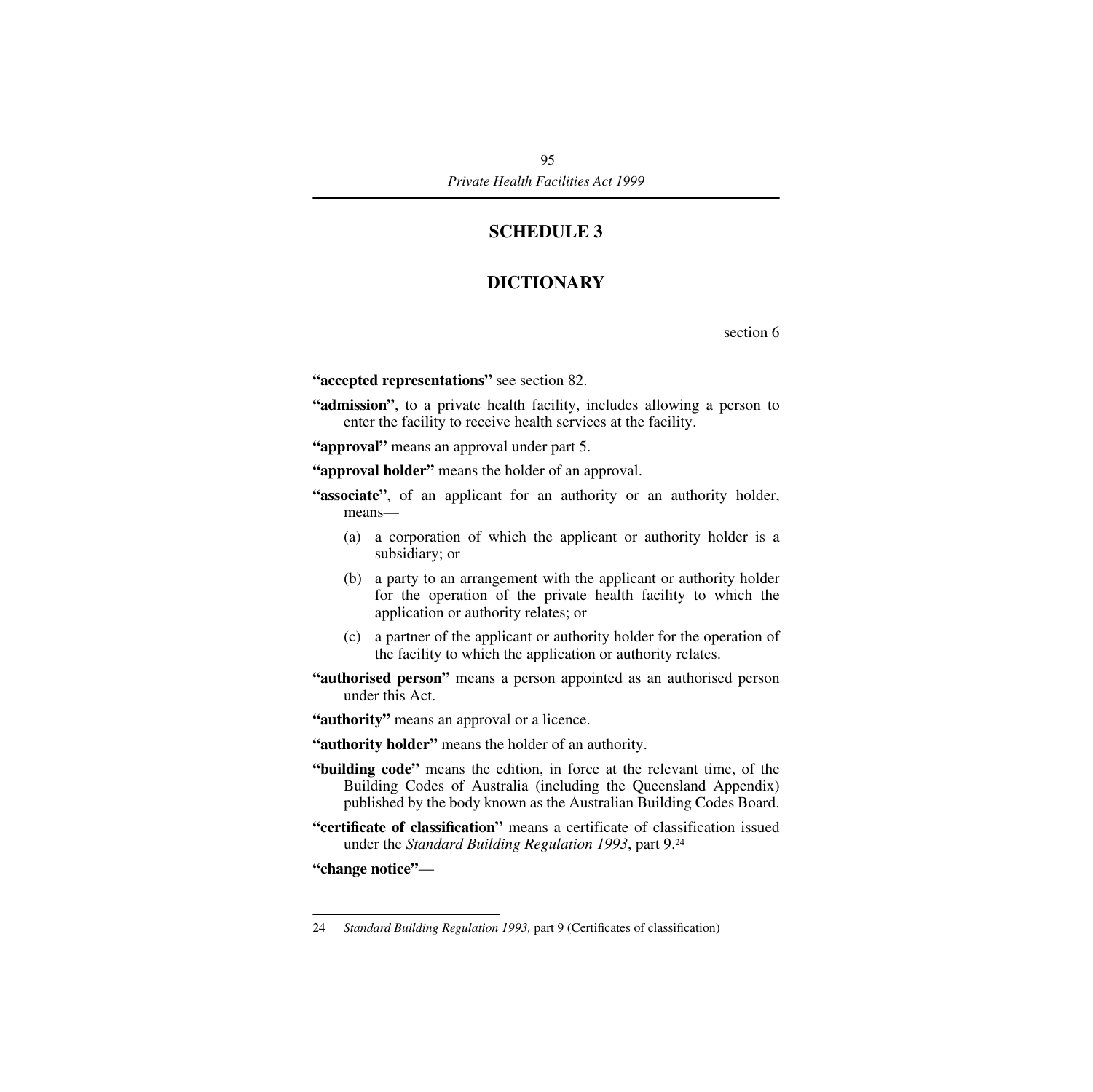## SCHEDULE 3 (continued)

- for part 5, division 5, subdivision  $1$ —see section 32(3)
- for part 6, division 7, subdivision  $1$ —see section 58(3).

**"chief health officer"** means the chief health officer under the *Health Act 1937*.

**"commencement day"**, for part 12, see section 152.

**"compliance notice"** see section 125(2).

- **"consent"**, for part 12, see section 152.
- **"corresponding law"** means a law of another State, the Commonwealth or a foreign country that provides for the same matter as this Act or a provision of this Act.
- **"day hospital"** see section 10.
- **"discharge"**, from a private health facility, includes allowing a person to leave the facility after the person has received health services at the facility.
- **"document certification requirement"** see section 116(5).
- **"document production requirement"** see section 116(6).
- **"executive officer"**, of a corporation, means a person who is concerned with, or takes part in, the corporation's management, whether or not the person is a director or the person's position is given the name of executive officer.
- **"existing licence to erect"** see section 152.
- **"existing licence to use"** see section 152.
- **"facsimile warrant"** see section 97(4).
- **"health service"** see section 7.
- **"information notice"**, for a decision made by the chief health officer or an authorised person, is a written notice stating the following—
	- (a) the decision;
	- (b) the reasons for the decision;
	- (c) that the person to whom the notice is given may have the decision reviewed within 28 days;
	- (d) the way the person may have the decision reviewed;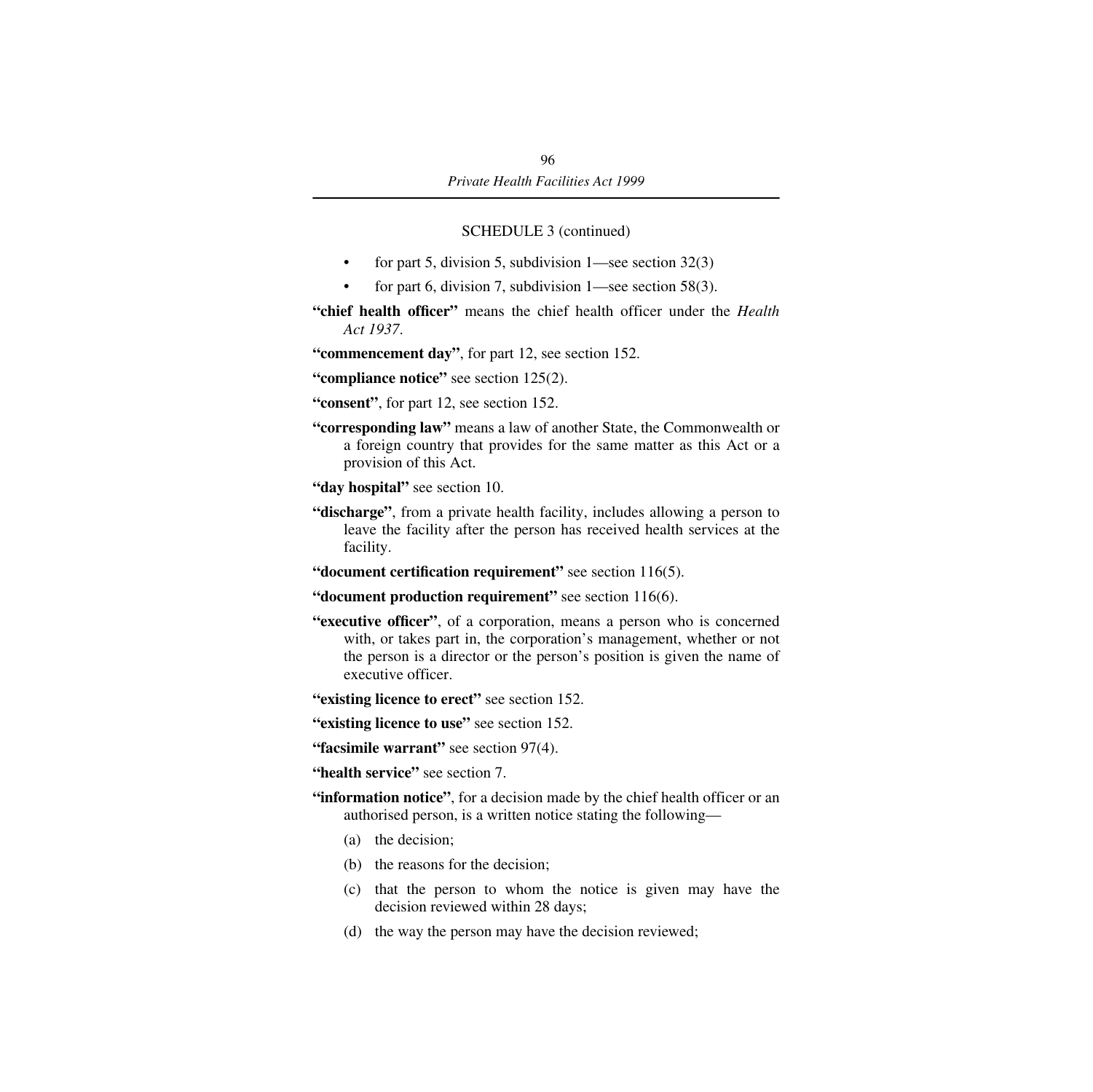### SCHEDULE 3 (continued)

- (e) if the decision is that an authority be suspended or cancelled, a direction that the person surrender the authority within 7 days after receiving the notice;
- (f) if the decision is to change an authority, a direction that the person return the authority to record the change within 7 days after receiving the notice.

**"internal review"** see section 127(1).

**"licence"** means a licence under part 6.

**"licence to erect"** see section 152.

**"licence to use"** see section 152.

**"licensee"** means the holder of a licence.

**"original decision"** see section 127(1).

**"notice of intention"**—

- for part 5, division 5—see section 29(3)
- for part 6, division  $7$ —see section 55(3).
- **"patient**" means a person admitted to a private health facility to receive a health service.

"**place of seizure**" see section 105(a).

**"premises"** includes—

- (a) a building or other structure; and
- (b) land where a building or other structure is situated; and
- (c) part of the building, other structure or land.

**"prescribed alteration"**, to a private health facility, see section 62(1).

**"private health facility"** see section 8.

**"private hospital"** see section 9.

**"public place"** means a place the public is entitled to use, open to the public or used by the public, whether or not on payment of money.

**"quality assurance entity"** means an entity prescribed under a regulation that conducts a quality assurance program.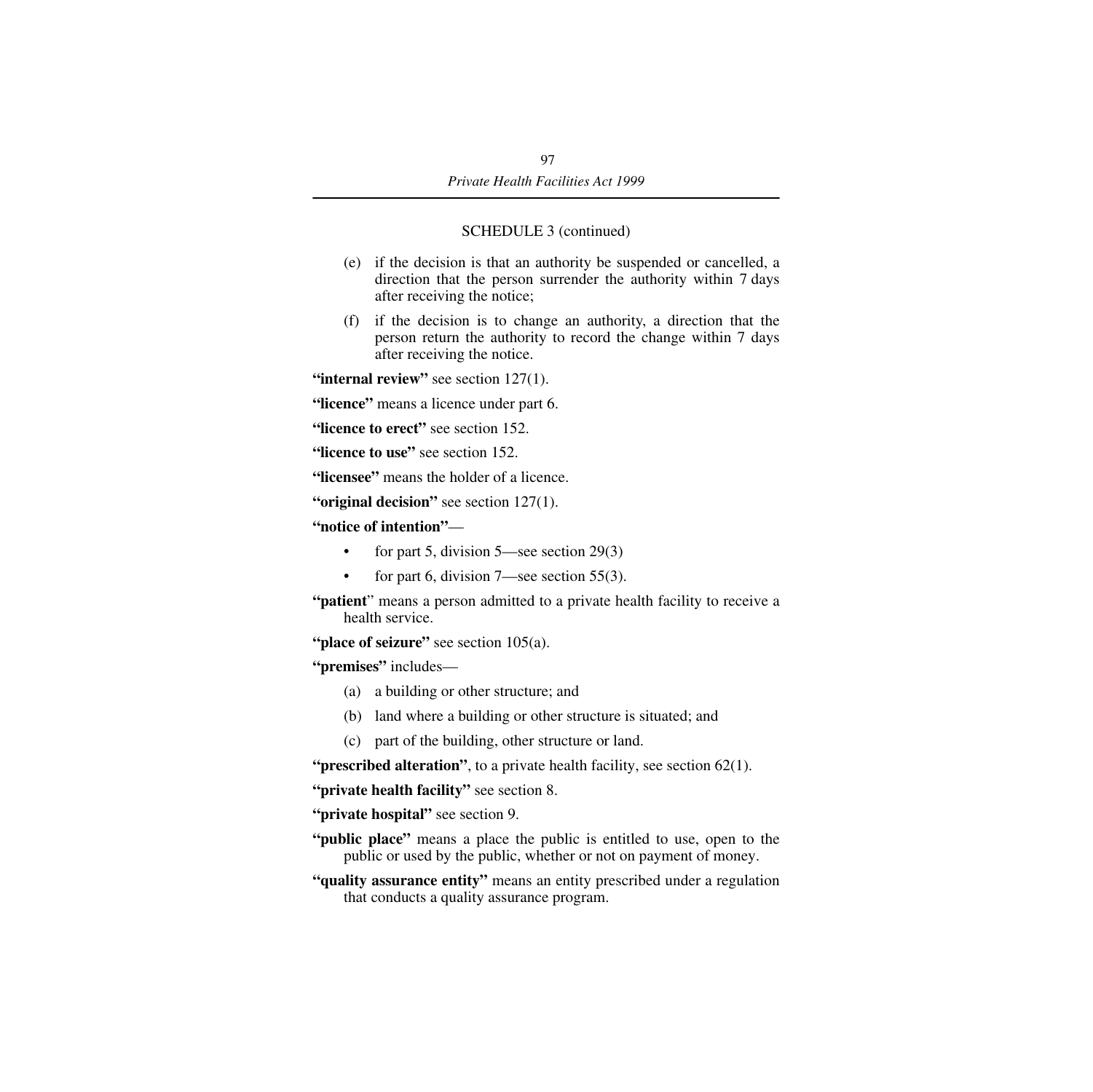### SCHEDULE 3 (continued)

- **"quality assurance program"** means a program, prescribed under a regulation, for certifying that a private health facility operates under a quality assurance system.
- **"repealed division"** means the *Health Act 1937*, part 3, division 4,<sup>25</sup> as in force from time to time before its omission by this Act.

**"review decision"** see section 129(1).

**"review notice"** see section 129(2).

**"show cause notice"** see section 81(2).

**"show cause period"**—

- for part 5, division 5—see section 29(3)
- for part 6, division  $7$ —see section  $55(3)$
- for part 7—see section 81.

**"special warrant"** see section 97(1).

**"standard"** means a standard made under part 3.

**"subsidiary"** has the same meaning as under the Corporations Act.

**"transfer notice"** see section 70(3).

**"warrant form"** see section 97(5).

<sup>25</sup> *Health Act 1937*, part 3 (Prevention, notification and treatment of disease or disability), division 4 (Private hospitals)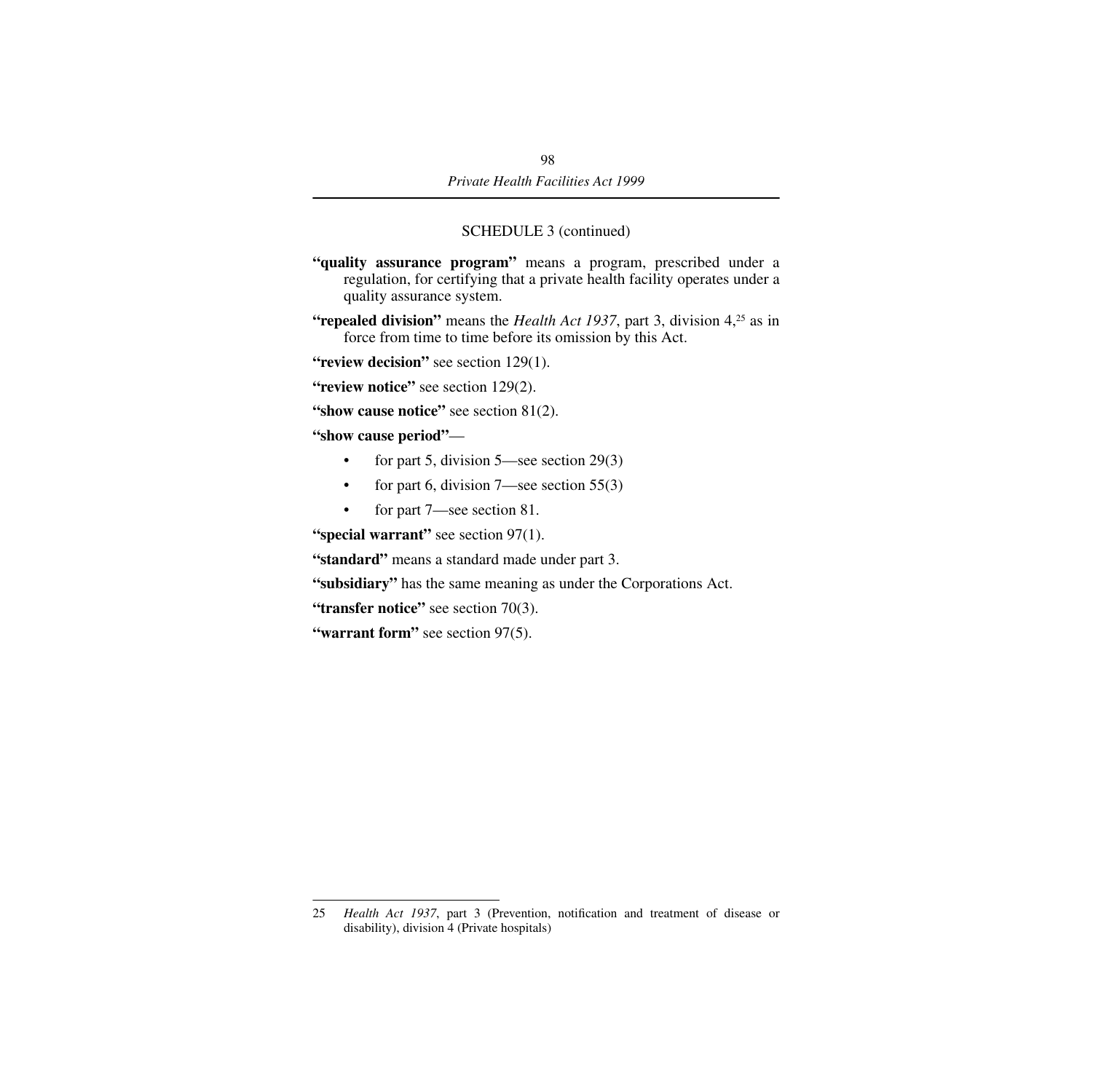# **ENDNOTES**

## **1 Index to endnotes**

|   | Page |
|---|------|
| 2 |      |
|   |      |
|   |      |
|   |      |
|   |      |
|   |      |

# <span id="page-100-0"></span>**2 Date to which amendments incorporated**

This is the reprint date mentioned in the Reprints Act 1992, section 5(c). Accordingly, this reprint includes all amendments that commenced operation on or before 28 March 2003. Future amendments of the Private Health Facilities Act 1999 may be made in accordance with this reprint under the Reprints Act 1992, section 49.

## <span id="page-100-1"></span>**3 Key**

#### **Key to abbreviations in list of legislation and annotations**

| Key    |     | <b>Explanation</b>                  | Key        |     | <b>Explanation</b>                           |
|--------|-----|-------------------------------------|------------|-----|----------------------------------------------|
| AIA    |     | <b>Acts Interpretation Act 1954</b> | (prev)     |     | $=$ previously                               |
| amd    | $=$ | amended                             | proc       | $=$ | proclamation                                 |
| amdt   | $=$ | amendment                           | prov       | $=$ | provision                                    |
| ch     | $=$ | chapter                             | pt         | $=$ | part                                         |
| def    | $=$ | definition                          | pubd       | $=$ | published                                    |
| div    | $=$ | division                            | R[X]       | $=$ | <b>Reprint No.[X]</b>                        |
| exp    | $=$ | expires/expired                     | <b>RA</b>  | $=$ | <b>Reprints Act 1992</b>                     |
| gaz    | $=$ | gazette                             | reloc      | $=$ | relocated                                    |
| hdg    | $=$ | heading                             | renum      | $=$ | renumbered                                   |
| ins    | $=$ | inserted                            | rep        | $=$ | repealed                                     |
| lap    | $=$ | lapsed                              | (retro)    | $=$ | retrospectively                              |
| notfd  | $=$ | notified                            | rv         | $=$ | revised edition                              |
| o in c | $=$ | order in council                    | s          |     | section                                      |
| om     | $=$ | omitted                             | sch        | $=$ | schedule                                     |
| orig   | $=$ | original                            | sdiv       | $=$ | subdivision                                  |
| p      | $=$ | page                                | <b>SIA</b> |     | <b>Statutory Instruments Act 1992</b>        |
| para   | $=$ | paragraph                           | <b>SIR</b> | $=$ | <b>Statutory Instruments Regulation 2002</b> |
| prec   | $=$ | preceding                           | SL         | $=$ | subordinate legislation                      |
| pres   | $=$ | present                             | sub        | $=$ | substituted                                  |
| prev   | $=$ | previous                            | unnum      | $=$ | unnumbered                                   |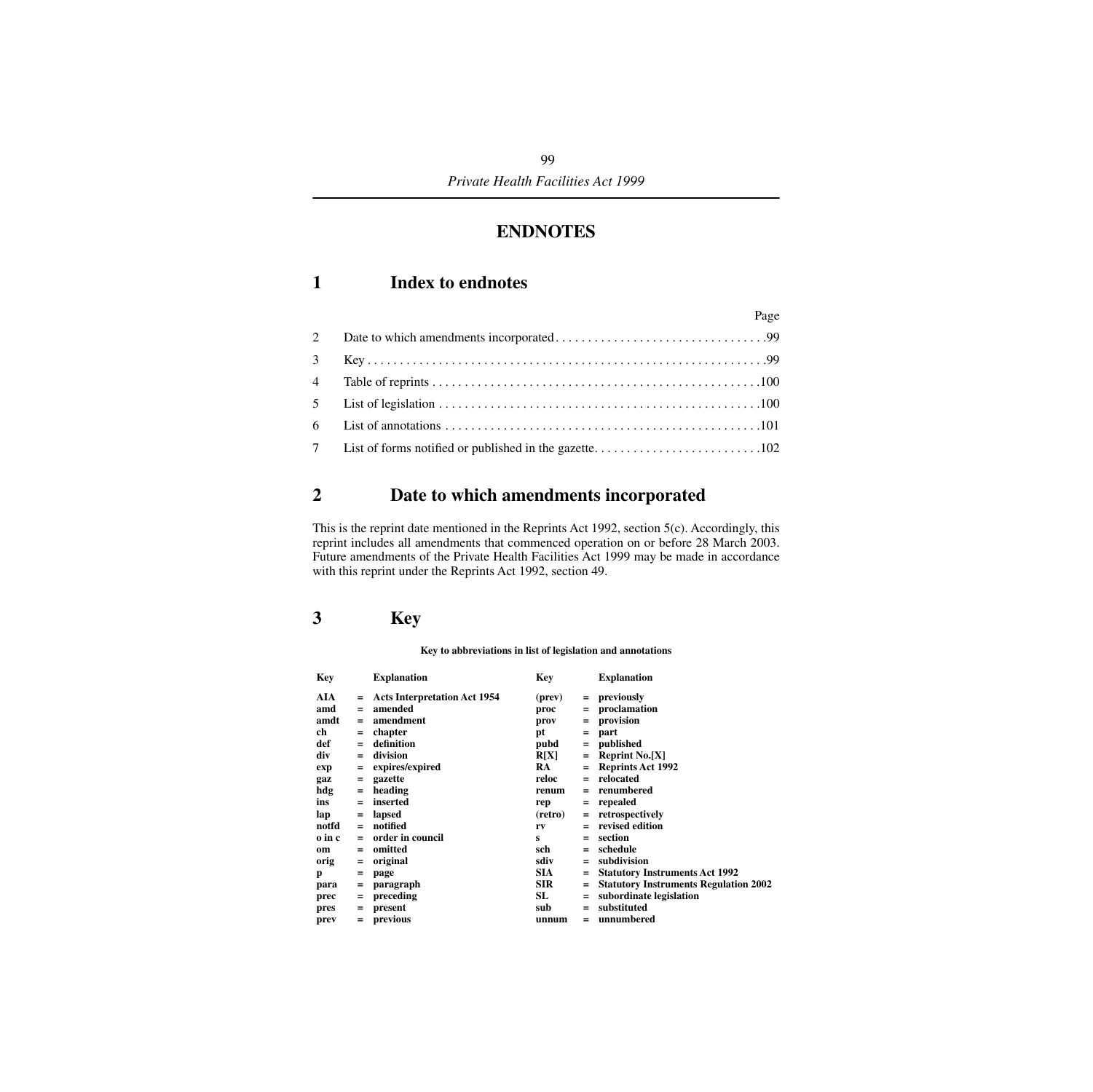## <span id="page-101-0"></span>**4 Table of reprints**

Reprints are issued for both future and past effective dates. For the most up-to-date table of reprints, see the reprint with the latest effective date.

If a reprint number includes a letter of the alphabet, the reprint was released in unauthorised, electronic form only.

#### TABLE OF REPRINTS

| Reprint      | Amendments included | Effective        | Reprint date          |
|--------------|---------------------|------------------|-----------------------|
| No.          |                     |                  |                       |
| $\mathbf{1}$ | to 2000 Act No. 46  | 25 October 2000  | 1 December 2000       |
| 1 A          | to 2001 Act No. 45  | 15 July 2001     | 27 July 2001          |
| 1B           | to 2001 Act No. 78  | 15 November 2001 | 29 November 2001      |
|              |                     |                  | (Column discontinued) |
|              |                     |                  | <b>Notes</b>          |
| 1C           | to 2003 Act No. 9   | 28 March 2003    |                       |

## <span id="page-101-1"></span>**5 List of legislation**

#### **Private Health Facilities Act 1999 No. 60**

date of assent 29 November 1999 ss 1–2 commenced on date of assent remaining provisions commenced 30 November 2000 (automatic commencement under AIA s 15DA(2))

amending legislation—

**Statute Law (Miscellaneous Provisions) Act 2000 No. 46 ss 1, 3 sch**

date of assent 25 October 2000 commenced on date of assent

#### **Corporations (Ancillary Provisions) Act 2001 No. 45 ss 1–2, 29 sch 3**

date of assent 28 June 2001

ss 1–2 commenced on date of assent

sch 3 commenced 15 July 2001 (see s  $2(2)$  of Act 2001 No. 45 (Qld) and Corporations Act 2001 No. 50 (Cwlth) and proc pubd Cwlth of Australia gaz 13 July 2001, No. S285)

remaining provision commenced immediately before 15 July 2001 (see s 2(1) of Act 2001 No. 45 (Qld) and Corporations Act 2001 No. 50 (Cwlth) and proc pubd Cwlth of Australia gaz 13 July 2001, No. S285)

#### **Health Legislation Amendment Act 2001 No. 78 s 1 pt 17**

date of assent 15 November 2001 commenced on date of assent

#### **Health and Other Legislation Amendment Act 2003 No. 9 s 1, pt 10**

date of assent 28 March 2003 commenced on date of assent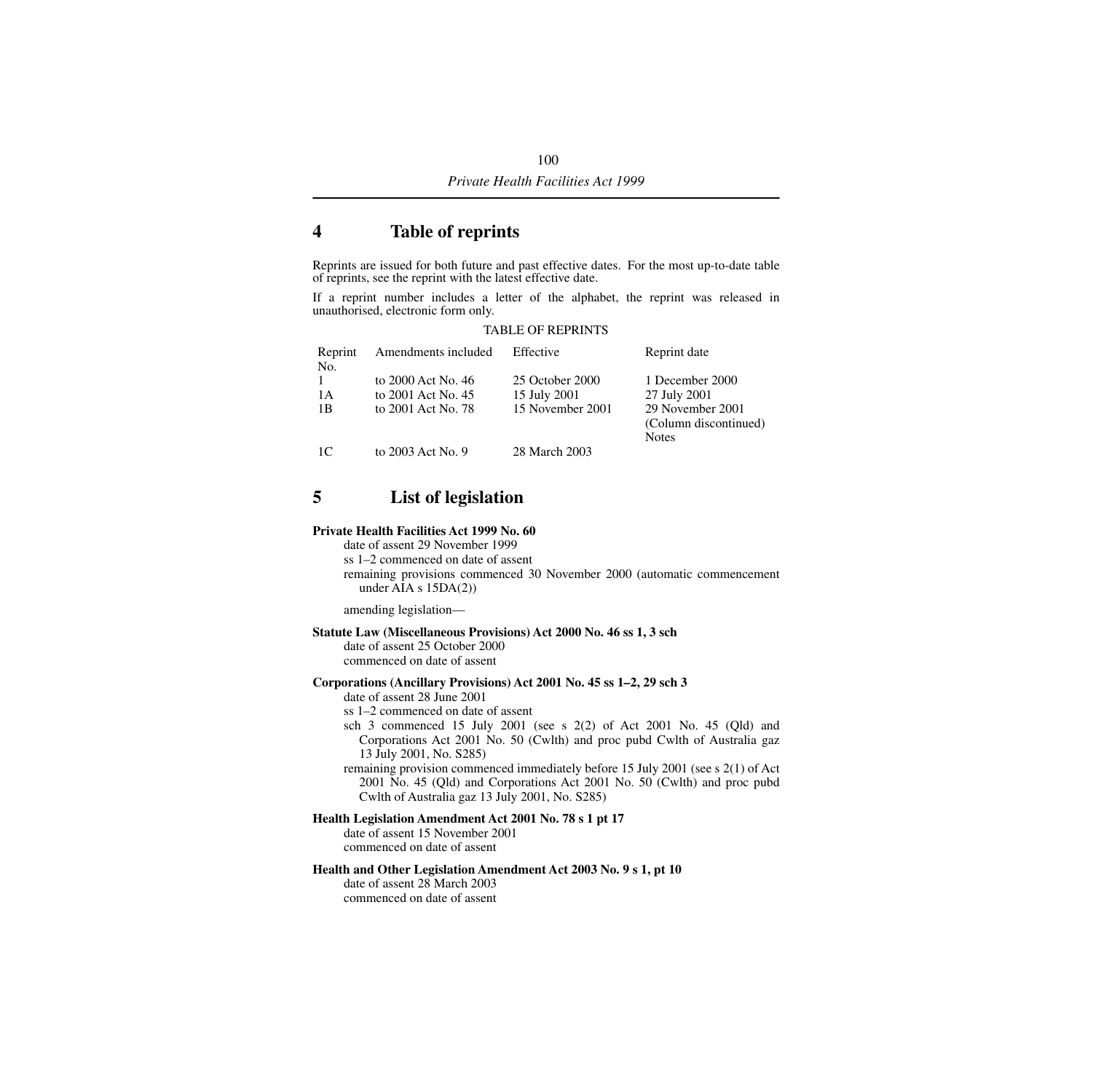# <span id="page-102-0"></span>**6 List of annotations**

| s <sub>12</sub>                       | Chief health officer may make standards<br>amd 2003 No. 9 s 62                                                                                        |
|---------------------------------------|-------------------------------------------------------------------------------------------------------------------------------------------------------|
| <b>Suitability of persons</b><br>s 13 | amd 2001 No. 78 s 183                                                                                                                                 |
| s 80                                  | Grounds for suspension or cancellation<br>amd 2001 No. 45 s 29 sch 3; 2001 No. 78 s 184                                                               |
| <b>Show cause notice</b><br>s 81      | amd 2001 No. 78 s 185                                                                                                                                 |
| s 87                                  | <b>Appointment and qualifications</b><br>amd 2001 No. 78 s 186                                                                                        |
| s 106                                 | Tampering with seized things<br>amd 2001 No. 78 s 187                                                                                                 |
| <b>Compliance notices</b><br>s 125    | amd 2001 No. 78 s 188                                                                                                                                 |
| s <sub>142</sub>                      | <b>Responsibility for acts or omissions of representatives</b><br>amd 2001 No. 78 s 189                                                               |
| s 143A                                | Authority holder to notify chief health officer of certain events<br>prov hdg amd $2003$ No. $9 s 63$<br>ins 2001 No. 78 s 190<br>amd 2003 No. 9 s 63 |
| pt hdg                                | <b>PART 13-VALIDATING PROVISION</b><br>prev pt hdg om R1 (see RA s $7(1)(k)$ )<br>pres pt hdg ins 2003 No. 9 s 64                                     |
| s 165                                 | Validation of notices under $s$ 12(3)<br>prev s 165 om R1 (see RA s 40)<br>pres s 165 ins 2003 No. 9 s 64                                             |
|                                       | <b>SCHEDULE 1—DECISIONS FOR WHICH INFORMATION NOTICES MUST BE</b><br><b>GIVEN</b><br>amd 2000 No. 46 s 3 sch                                          |
|                                       | <b>SCHEDULE 2-AMENDMENT OF OTHER ACTS</b><br>om R1 (see RA s 40)                                                                                      |
|                                       | <b>SCHEDULE 3-DICTIONARY</b><br>def "subsidiary" amd $2001$ No. 45 s 29 sch 3                                                                         |